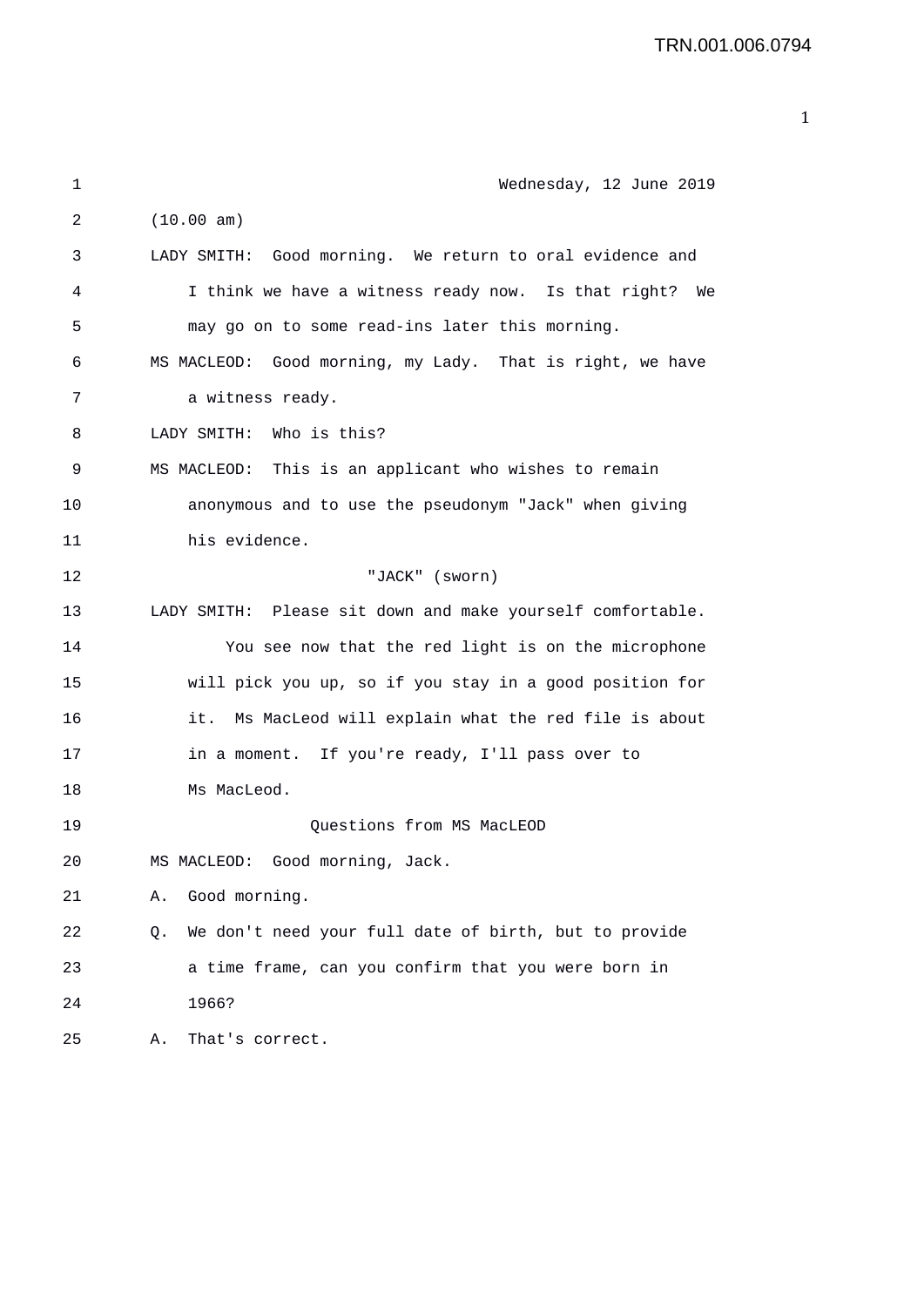| 1  | Q. | In the red file in front of you, you'll see there's     |
|----|----|---------------------------------------------------------|
| 2  |    | a copy of the statement you've provided to the inquiry. |
| 3  |    | I'll give the reference for the transcript:             |
| 4  |    | WIT.001.002.3229.                                       |
| 5  |    | Could you please turn to the final page of the          |
| 6  |    | statement for me, Jack. Have you signed the statement?  |
| 7  | Α. | I have, yes.                                            |
| 8  | Q. | In the final paragraph do you say:                      |
| 9  |    | "I have no objection to my witness statement being      |
| 10 |    | published as part of the evidence to the inquiry"?      |
| 11 | Α. | Yes.                                                    |
| 12 | Q. | And do you go on to say:                                |
| 13 |    | "I believe the facts stated in this witness             |
| 14 |    | statement are true"?                                    |
| 15 | Α. | That's correct.                                         |
| 16 | Q. | I would like to start, Jack, by asking you a little bit |
| 17 |    | about your life before you went into care. I think you  |
| 18 |    | tell us in your statement that you were brought up in   |
| 19 |    | Glasgow.                                                |
| 20 | А. | That's correct                                          |
| 21 | Q. | And that you had four brothers and a sister.            |
| 22 | Α. | Yes.                                                    |
| 23 | Q. | And that you yourself were the second oldest in the     |
| 24 |    | family.                                                 |
| 25 | Α. | Yes.                                                    |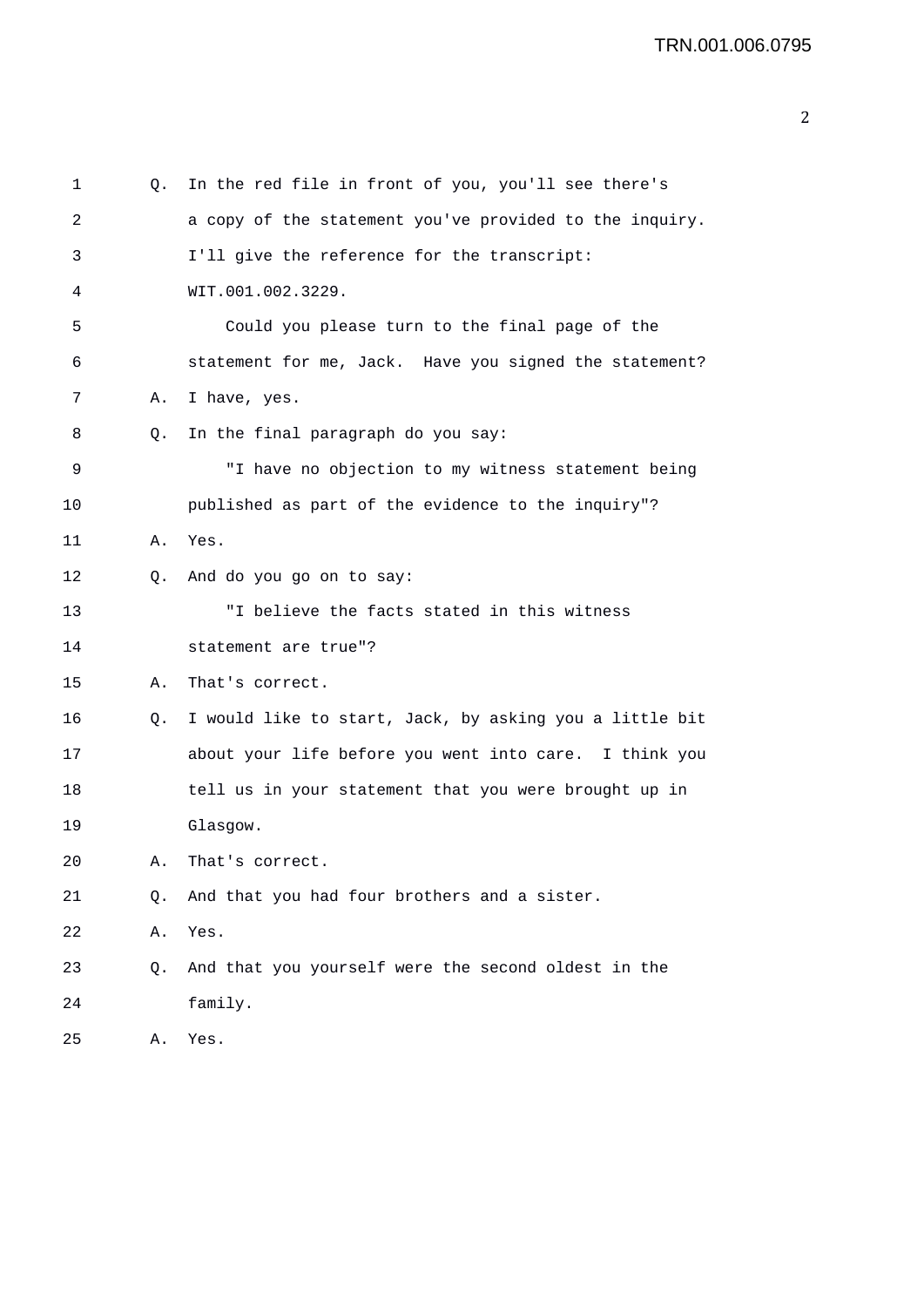| Q. | You go on to say, I think, that it wasn't an easy        |
|----|----------------------------------------------------------|
|    | environment and that life was quite disruptive at that   |
|    | time.                                                    |
| Α. | That's correct, yes.                                     |
| Q. | I think what you say is that there had been a catalogue  |
|    | of things going on in the house.                         |
| Α. | Yes. I think it was like -- just a number of things      |
|    | that just -- factors -- the fact that my mother was      |
|    | a Protestant, my father was a Catholic. We were living   |
|    | very close to Ibrox Park for periods of time, so there   |
|    | was a lot of stuff going on then and it was kind of odd, |
|    | and we were sort of -- it was in the 1960s and 1970s and |
|    | it wasn't a great time to be Irish or having any         |
|    | associations. So it was difficult. Then both my          |
|    | parents were alcoholics and that didn't help matters     |
|    | either. And a big family of six kids, which didn't       |
|    | help, and unemployment as well at times.                 |
| Q. | Did there come a time when you decided to do something   |
|    | about the situation?                                     |
| А. | Well, I was more sensitive to what was going on, and my  |
|    | siblings were more likely to -- they seemed to be more   |
|    | acceptable of what was happening in the house, while I   |
|    | was just a bit more sensitive to it. I just thought:     |
|    | this is terrible, this is just a terrible existence,     |
|    | putting up with this. I couldn't live with it, I just    |
|    |                                                          |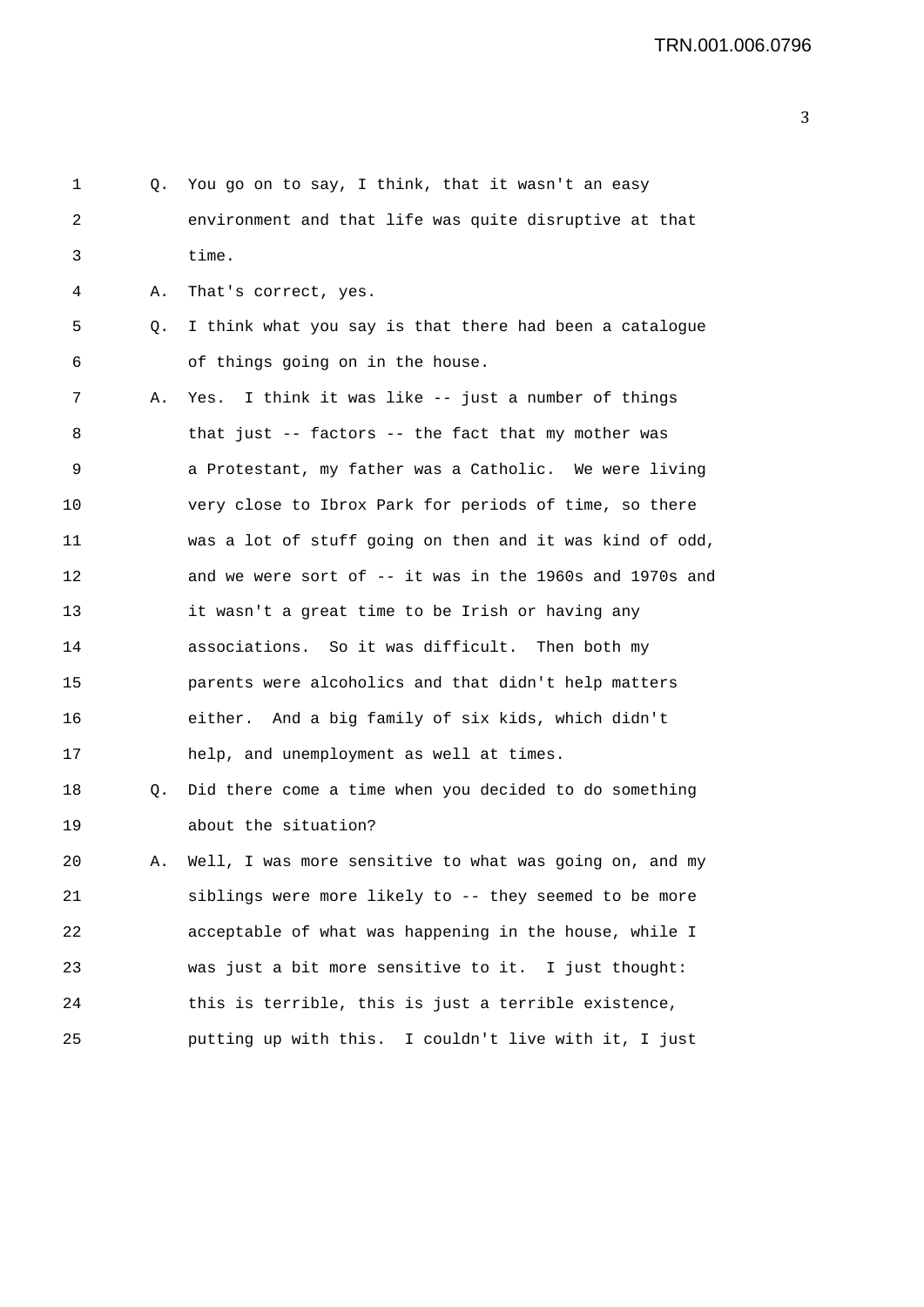1 didn't know ... So I was under some social workers 2 at the time just because we were ideal for 3 social workers, that kind of family -- and child 4 guidance workers and different things like that were 5 involved in our lives. I went and spoke to one of the 6 social workers and I just didn't want to go home to 7 that. I just couldn't live there with that going on. 8 So I wanted to basically escape from that into some kind 9 of place of safety. 10 Q. When you told the social worker that you wanted to 11 escape, as it were, what did the social worker do? 12 A. Well, they probably -- at that time I'm unsure exactly 13 what the process of what they'd have done, but in 14 hindsight they've either went to the court and got 15 a court order or they've got some kind of thing to make 16 me a ward of the court. But a care and protection order 17 was taken out in my name and I was placed in care for 18 care and protection. 19 LADY SMITH: Do you remember ever going to a children's 20 hearing? 21 A. No, it was never done at a children's hearing. There 22 was a threat -- somebody who I knew, she was community 23 development worker, she basically dealt with the whole

24 thing -- and a social worker. So I think it was

25 a social worker just -- Strathclyde Region just went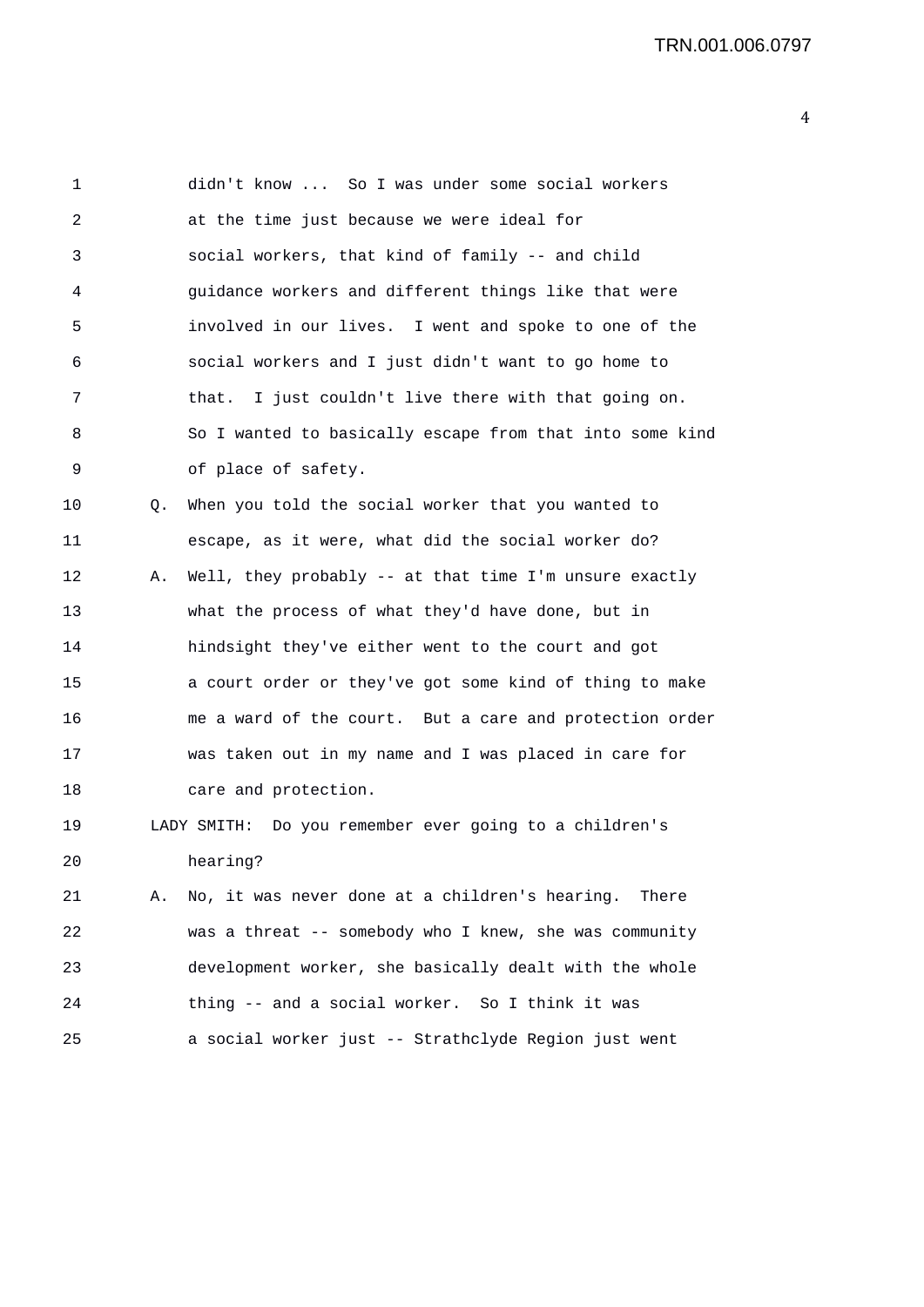1 straight ... and under the ... I don't know exactly how 2 they done it. I never went to a panel or anything like 3 it, to be told -- I went to panels after it to get 4 myself back when -- I was going to say when they 5 discharged me, when they released me from the school, 6 but I didn't go to a panel to go into the school. 7 LADY SMITH: Right. Thanks. 8 A. I'm sure some kind of formality would have taken place 9 somewhere. I don't know why or where. 10 MS MACLEOD: I think you tell us in your statement that you 11 initially went to a secure unit for a night. 12 A. There was a night. I remember, it was a place of called 13 Gilshochill Hill, that's how I remember it, somewhere in 14 the east end of Glasgow. I remember meeting people in 15 there. 16 Q. And the next day, I think you say, you were taken to 17 St Ninian's? 18 A. The next day I was taken to St Ninian's. I remember 19 arriving there late at night and we were met by the 20 brother who was the  $\overline{L}$ , which was Brother 21 Q. Your siblings remained at home at this time? 22 A. They did, yes. 23 Q. Was it your social worker who took you to St Ninian's? 24 A. It was a social worker -- I remember it was 25 Alison Hallcet and her partner who was also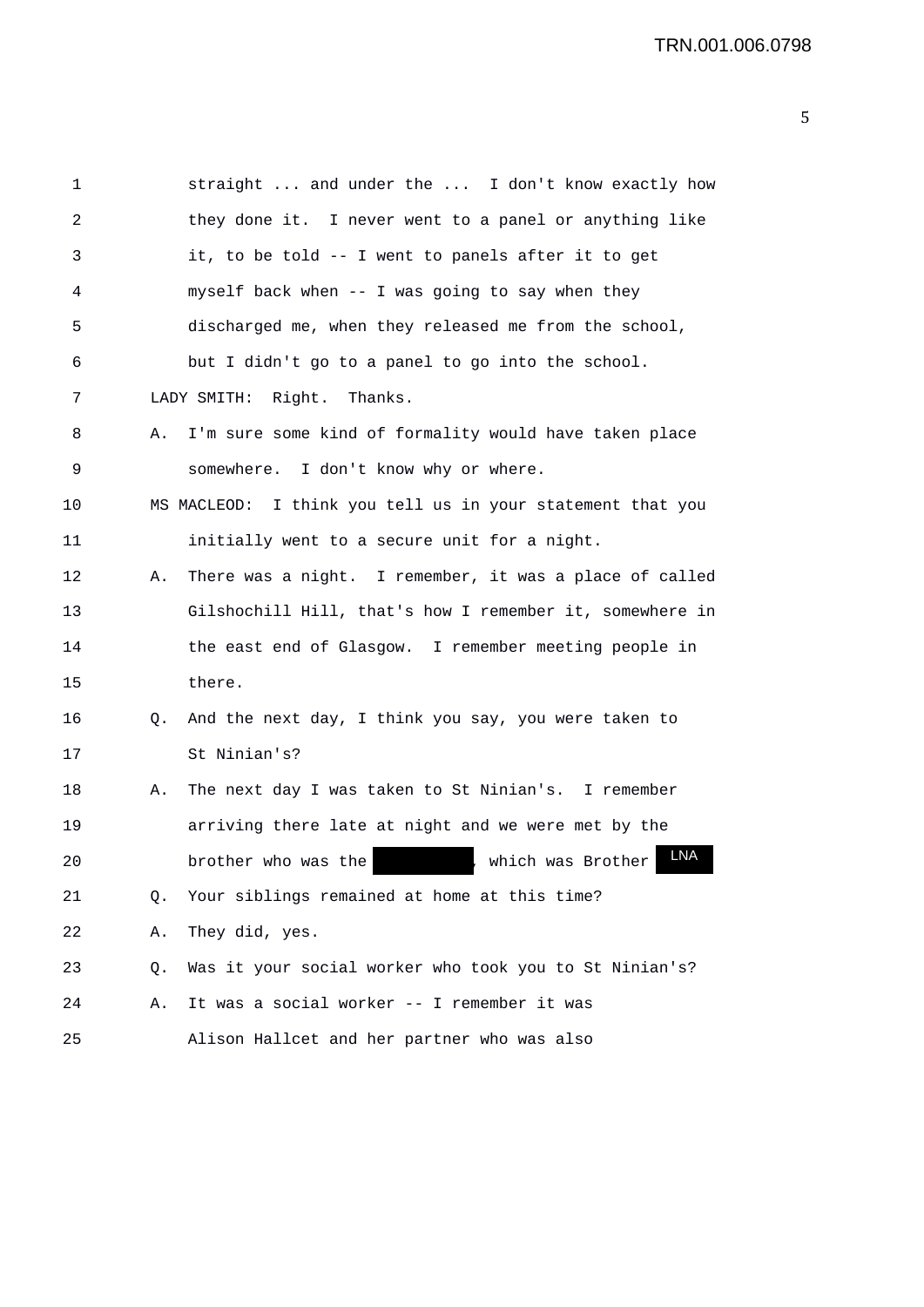| 1  |    | a social worker -- I believe it was her partner -- and      |
|----|----|-------------------------------------------------------------|
| 2  |    | he was called Steve Love. They took me to the school.       |
| 3  | Q. | The inquiry have recovered some records from the            |
| 4  |    | Christian Brothers and in those records it is suggested     |
| 5  |    | that you were admitted to St Ninian's in<br>1980,           |
| 6  |    | when you were 13, and that you remained there for around    |
| 7  |    | six months until<br>1980 when you would have been           |
| 8  |    | coming up for 14.                                           |
| 9  | Α. | $Mm-hm$ .                                                   |
| 10 | Q. | Does that accord roughly with your own --                   |
| 11 | Α. | That sounds about right. I suppose at that age you're       |
| 12 |    | not that interested in times and dates. It's not that       |
| 13 |    | important. But yeah, that sounds about right.               |
| 14 | Q. | We'll come on to look at this, but I think you spent        |
| 15 |    | most of the summer holiday at home with your family.        |
| 16 | Α. | No, not all of it. Some of it was in the school as          |
| 17 |    | I remember we went to Wales with them on a trip<br>well.    |
| 18 |    | to Wales at some point.                                     |
| 19 | Q. | Okay.                                                       |
| 20 | А. | I can't remember really.<br>Sorry.                          |
| 21 | Q. | So you mentioned your first day arriving late at night      |
| 22 |    | LNA<br>and being met by Brother<br>who I think you said was |
| 23 |    | the                                                         |
| 24 | Α. | He was, yes.                                                |
| 25 | Q. | I'm going to put on photograph on the screen if that's      |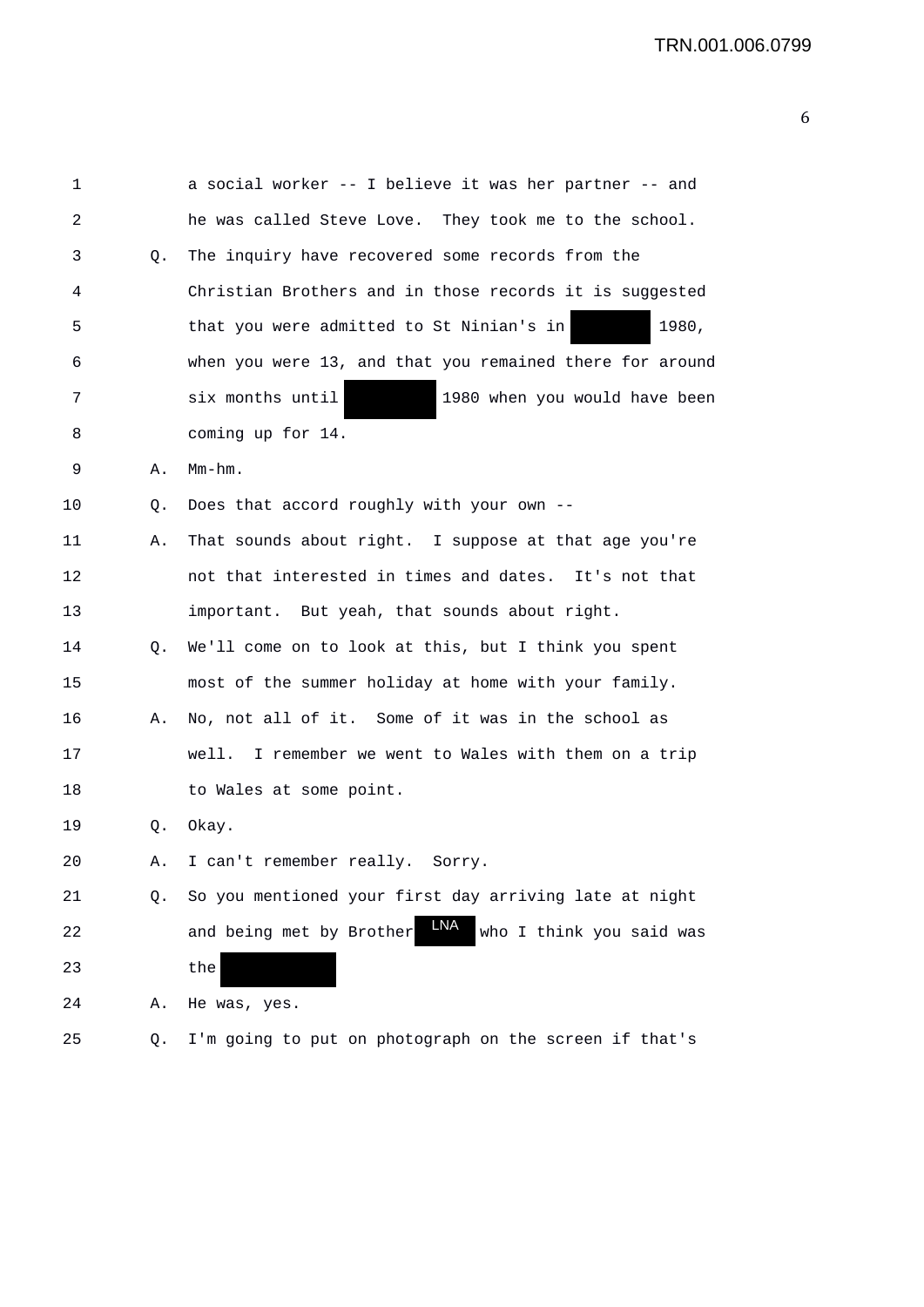| 1  |    | okay: CFS.001.006.1186. Do you recognise the building   |
|----|----|---------------------------------------------------------|
| 2  |    | in the photograph?                                      |
| 3  | Α. | Yes, that's the school, St Ninian's.                    |
| 4  | Q. | I know it was dark when you arrived, it was late at     |
| 5  |    | night, but can you tell me what your initial thoughts   |
| 6  |    | were when you arrived at the school?                    |
| 7  | Α. | Going through the door, I was struck by the size of the |
| 8  |    | big hall and it was just a huge -- we lived in          |
| 9  |    | a tenement in Glasgow and here I was turning up at this |
| 10 |    | huge, big house.                                        |
| 11 | Q. | I'll put another photograph on the screen at            |
| 12 |    | CFS.001.006.1188.                                       |
| 13 | Α. | The front door.                                         |
| 14 | Q. | Then CFS.001.006.1190. Do you recognise that            |
| 15 |    | photograph?                                             |
| 16 | Α. | That's the hallway, yes. It's a long time since I've    |
| 17 |    | seen that.                                              |
| 18 | Q. | We'll see in that photograph that there is a carpet on  |
| 19 |    | the floor. That may not have been there when you were   |
| 20 |    | at the school.                                          |
| 21 | Α. | There wasn't there. Just to the left there was a piano  |
| 22 |    | under that staircase and to the right-hand side there   |
| 23 |    | was a day room, whatever you want to call it, a         |
| 24 |    | playroom, day room, TV. And down at the bottom, near    |
| 25 |    | the door, to the left-hand side of it was the office-y  |
|    |    |                                                         |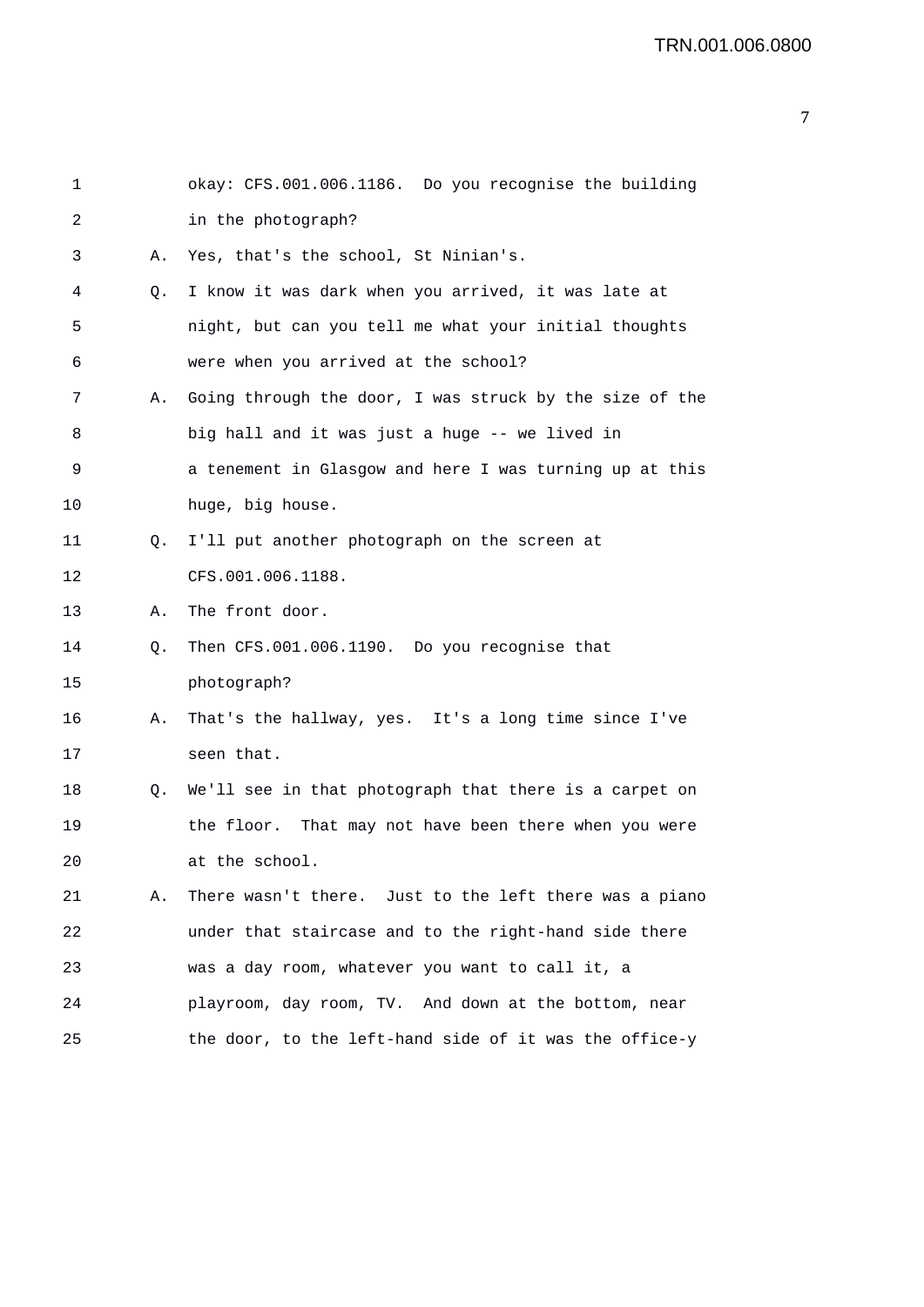| 1  |    | area that come up the whole back-end of the building,   |
|----|----|---------------------------------------------------------|
| 2  |    | the side of the building.                               |
| 3  |    | That doorway that we can see on the left-hand side      |
| 4  |    | there at the top, that would have connected right       |
| 5  |    | through to that. There's a door in there that would     |
| 6  |    | have connected down into that.                          |
| 7  | Q. | We'll look at a plan in a moment. You have mentioned    |
| 8  |    | LNA<br><b>Brother</b><br>who was the<br>Which other     |
| 9  |    | brothers do you remember being at St Ninian's when you  |
| 10 |    | arrived?                                                |
| 11 | Α. | At that time when I arrived, there was five brothers    |
| 12 |    | LNA<br>in the school. There was Brother<br>there was    |
| 13 |    | Paul Kelly, Harry Harrington. There was two old guys    |
| 14 |    | who really didn't -- they were just there --            |
| 15 |    | MBS<br>MHJ<br>and Brother<br>Brother                    |
| 16 | Q. | You have mentioned Brother<br>as the<br>What            |
| 17 |    | role at the time did you think Brother Kelly had in the |
| 18 |    | school?                                                 |
| 19 | Α. | He was a teacher. I never had any dealings with         |
| 20 |    | Brother Kelly at all. He wasn't -- I wasn't             |
| 21 |    | I wasn't one of his boys, if you want to call it.       |
| 22 |    | I don't know whether you want to say that. I wasn't     |
| 23 |    | I suppose when you come to the plan of the building     |
| 24 |    | where he slept and where we slept, there were two       |
| 25 |    | separate areas and there was a sort of divide in the    |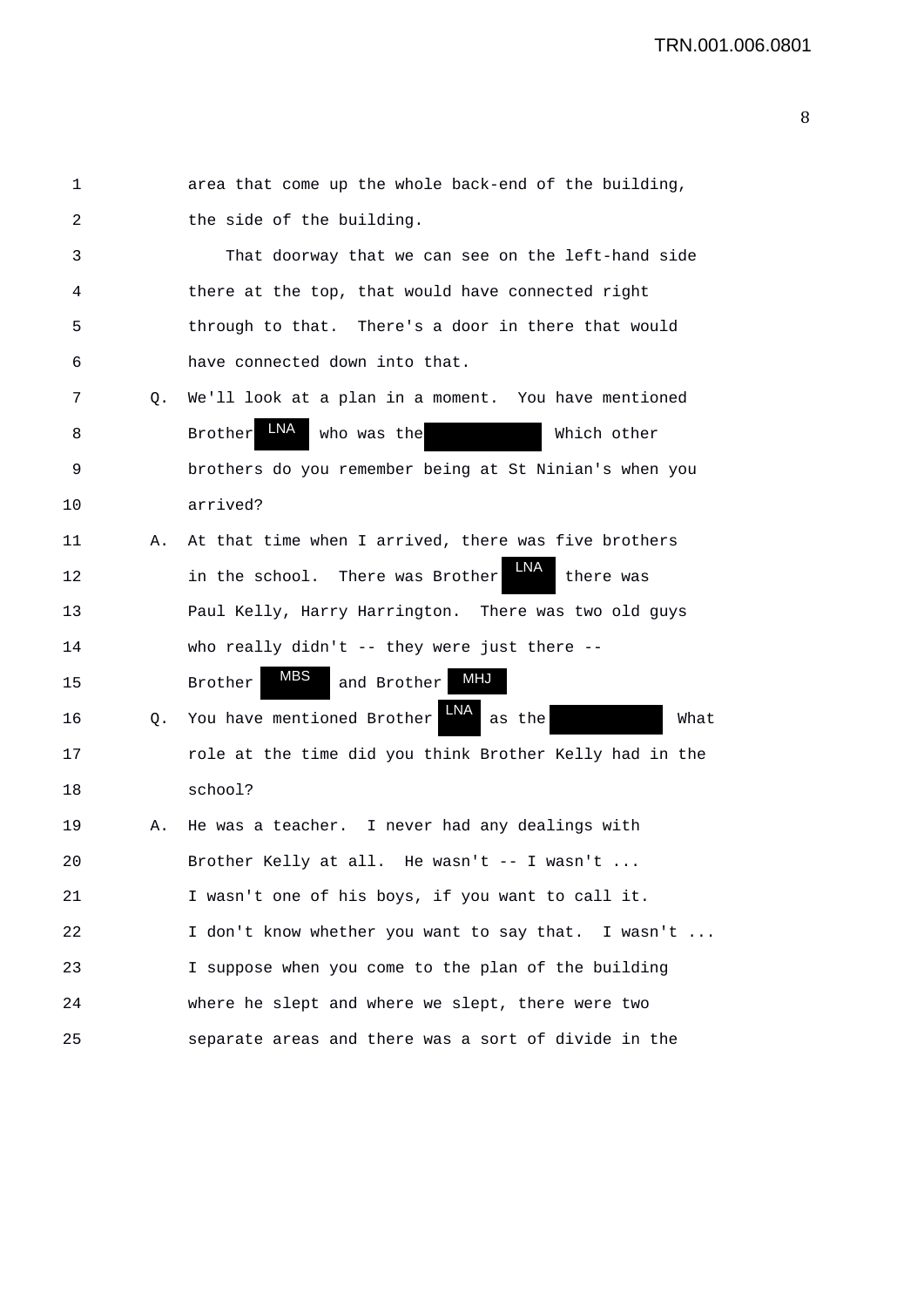1 middle, which was the shower block. So he was on the 2 other side of the building and I was on this side of the 3 building. I don't know, as I say, I was there six 4 months; six months was long enough for what was going on 5 there. If I'd been there longer, I don't know ... 6 Q. You have told me about the brothers; were there also 7 a number of lay staff at the school? 8 A. There was a number. There were some teachers who came 9 in. There was a guy called **BHB** and there was 10 a wee small woman -- she might have been huge, I don't 11 know -- Ms Nicholl. She was a teacher that we had. 12 There was also another guy called **MIK**, who was an 13 kind of teacher, and then you had ancillary staff, 14 you had cleaners who came in and there was a sort of 15 seamstress woman that gave you clothes. And there 16 was ... there was a sort of ... I don't know what you 17 call her, a matron or a nurse or something, she wore 18 a blue coat anyway, I can't remember her name now . 19 Q. Was there was a social worker at the school? 20 A. There was a as well, MBV when 21 I think about it. 22 Q. If I can move on to the boys themselves. Did you form 23 any view at the time of how many boys there were at the 24 school? 25 A. There was about, I don't know. I think it varied. MBV MIK BHB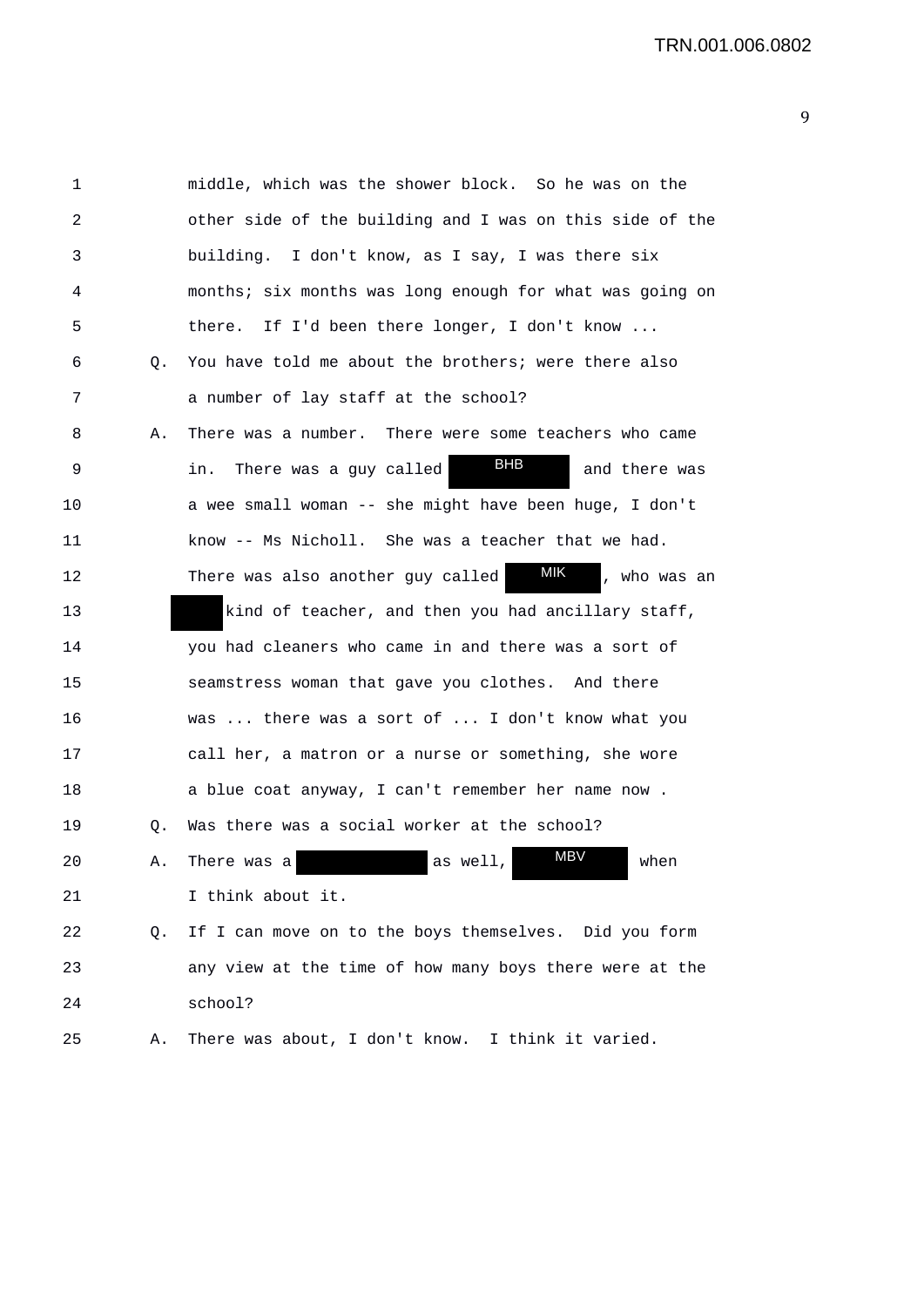1 I know now that the school took up to 45, but we were -- 2 I was at the far end, so a lot of the empty beds would 3 have been down where we were. There were probably no 4 more than 35 maybe at a time when I was there, anyway. 5 Q. What was the age range of the boys? 6 A. The four years of 12 to 16. 7 Q. So were you one of the younger -- 8 A. I was one of the youngest in the school. There was 9 only, I think, three classes in the school. Looking 10 back, I think the education that was being provided 11 in the classes wasn't going to really get us anywhere. 12 We were filling out worksheets, when you get ... it was 13 like brownie points for how many worksheets you could 14 fill out in a day. To be honest, it was crap. You 15 weren't going to get to go to college or university by 16 doing some of the studying. 17 At 16, most kids there were going to be leaving at

18 16, so there was never going to be any A levels. There 19 wasn't any -- in actual fact, there wasn't any hope for 20 a lot of people there because there wasn't any future on 21 the education that was being provided.

## 22 Q. I think you tell us that the classrooms were divided by 23 ability --

24 A. Mm-hm.

25 Q. -- as opposed to by age; is that your recollection?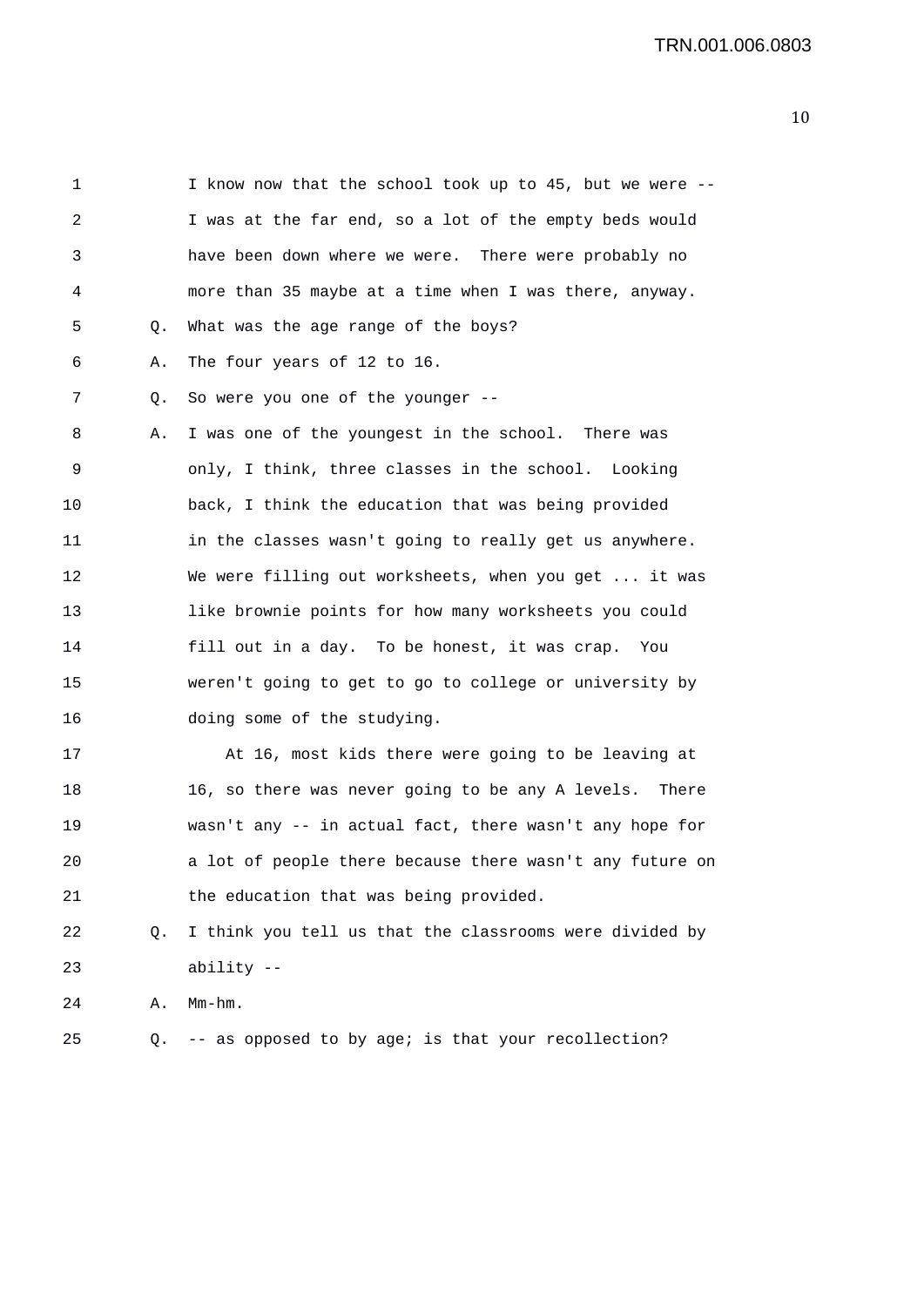1 A. Yes, my recollection, yes.

| 2  | Q. | Coming back to the boys, what were the sleeping          |
|----|----|----------------------------------------------------------|
| 3  |    | arrangements? Were you allocated to particular dorms?    |
| 4  | Α. | At the time when I went in, there was three or four kids |
| 5  |    | in a room. I remember being in a room with three other   |
| 6  |    | boys in the room. At the time, the rooms were just       |
| 7  |    | rooms, like just an empty room with four beds in it.     |
| 8  |    | Then they built in these -- I remember at the time, this |
| 9  |    | sort of person came in and he was building these         |
| 10 |    | cubiclised things, and they all looked sort of a bit     |
| 11 |    | upmarket, because they had a drawer under the bed and    |
| 12 |    | I don't know what the drawer was  so they sort of        |
| 13 |    | built this thing around you.                             |
| 14 | Q. | During your time there, the six months you were there,   |
| 15 |    | there was a change in the set-up of the rooms?           |
| 16 | Α. | There was a change in the set-up. It gave you a bit      |
| 17 |    | more privacy, but in actual fact it was a sort of        |
| 18 |    | cubiclised type thing. I don't know what you'd call it.  |
| 19 |    | The base of the bed was built up and a mattress thrown   |
| 20 |    | on top.                                                  |
| 21 | Q. | I am now going to put the plan on the screen for you:    |
| 22 |    | CFS.001.006.8297. You'll see, Jack, that this is a plan  |
| 23 |    | of the main floor in the building.                       |
| 24 | Α. | Yes.                                                     |
|    |    |                                                          |

25 Q. Take a few minutes to find your way around. You'll see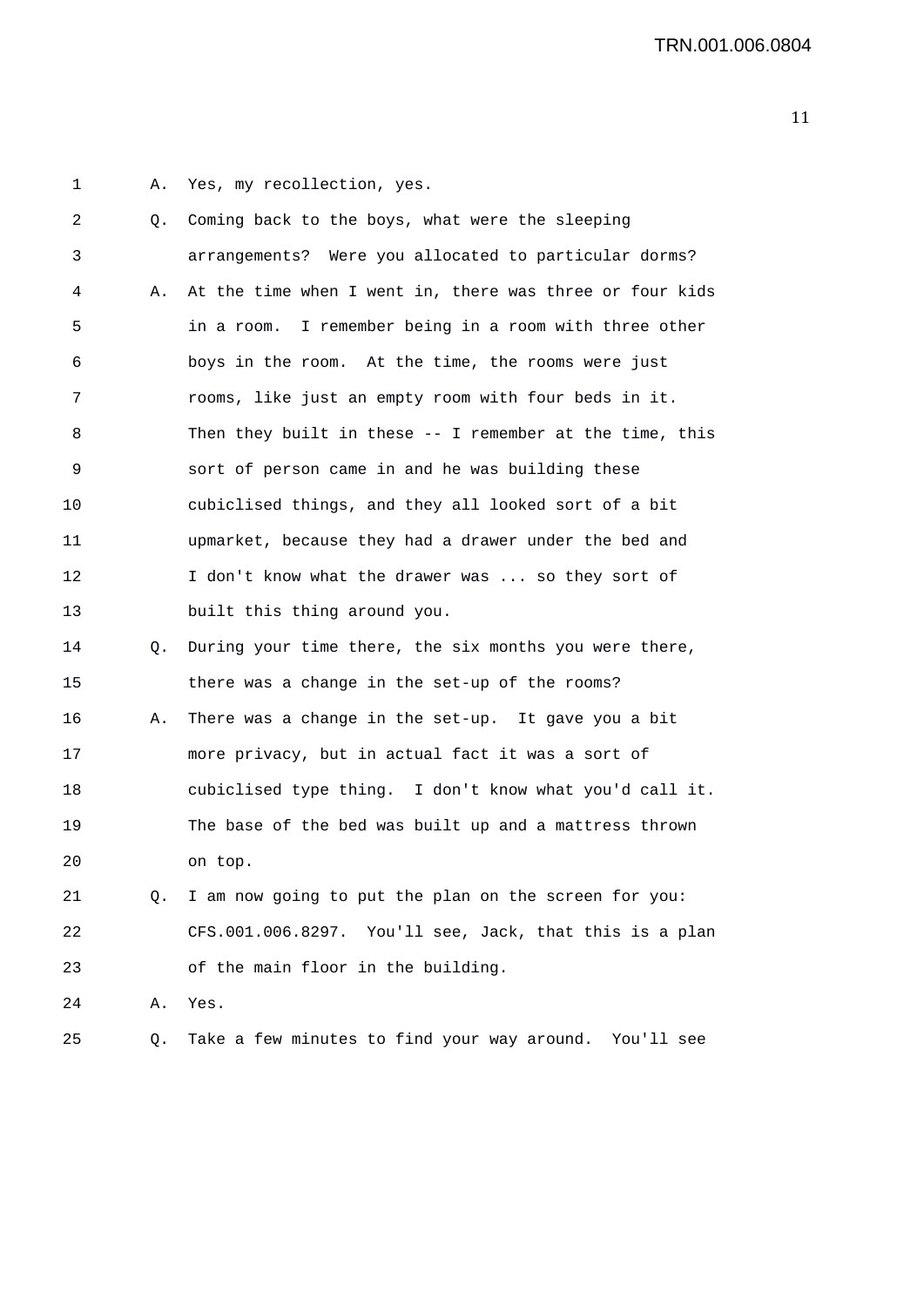```
1 the entrance hall marked there --
2 A. Yes. 
3 Q. -- and then the main hall that we looked at on the 
4 photograph. Does that look in the right place to you? 
5 A. Yes. 
6 Q. I think, just above the words "main hall", there's an 
7 indication that there are stairs there. 
8 A. Mm-hm.
9 Q. Is that the main stairs? 
10 A. Yes, that was the stairs up to the ... There was 
11 another set of stairs over to the side, but yes, that 
12 was the main stairs up. 
13 Q. As you come in through the entrance hall and take 
14 a right, does that take you up to the dormitory area? 
15 A. Yes. It took us over to the right-hand side of the 
16 building. Then you had the dormitories, so then you 
17 had -- and the chapel was at the far end of the corner. 
18 Q. Were there some steps up to that area where the 
19 dormitories were? 
20 A. Some steps, yes. There was a set of stairs going up 
21 for -- yes. Yes. 
22 Q. The plan, as well as being in front of you, is also on 
23 a larger screen behind you. I wonder if you could stand 
24 up for me and indicate on the plan which dorm you were 
25 allocated to when you arrived.
```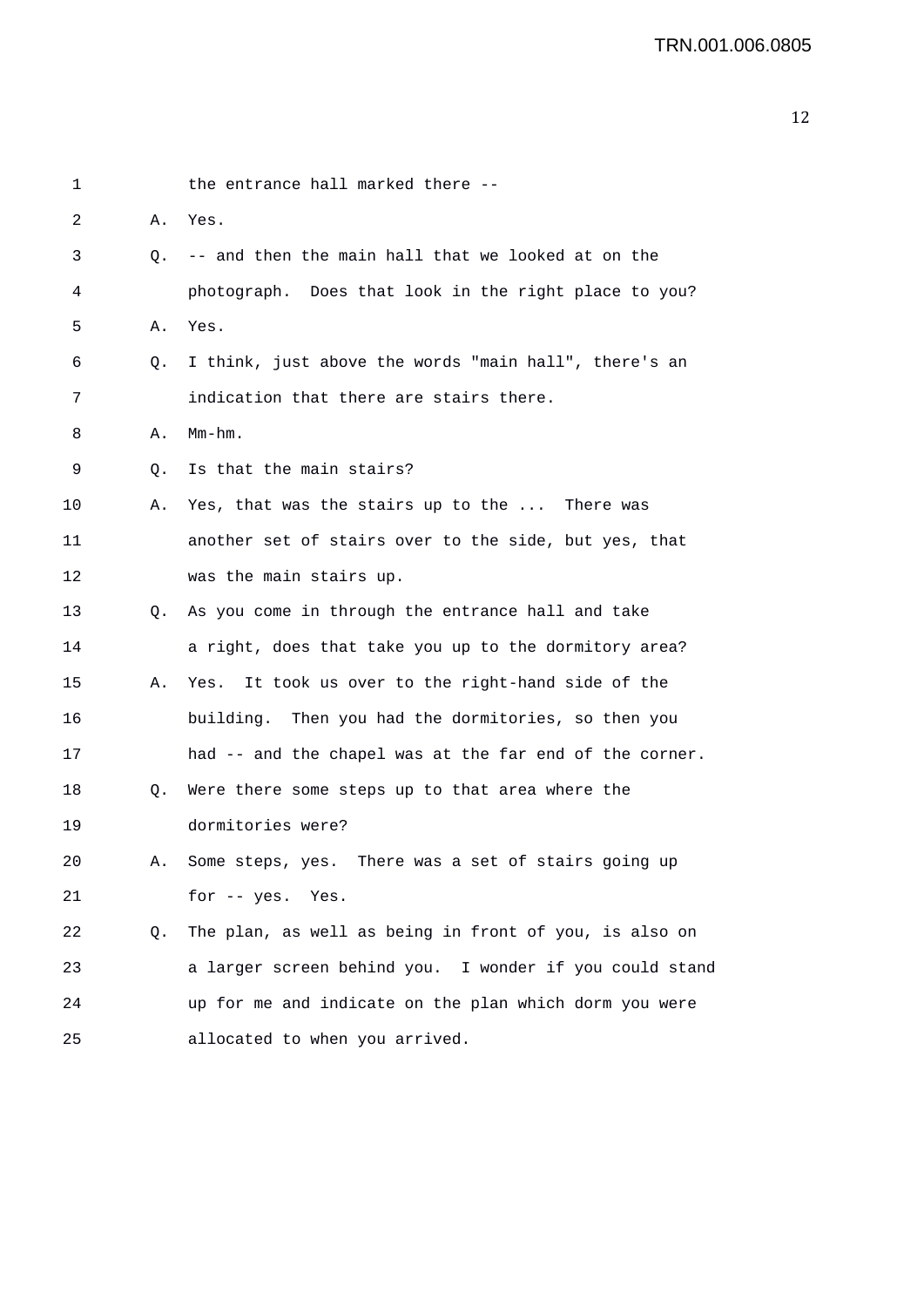1 A. Here (indicating). 2 Q. So you're pointing to the top row of dorms on the plan 3 and the second dorm from the left? 4 A. Yes. It was either there or there (indicating). It 5 might have been there. One of the two middle dorms. 6 We were in there. 7 Q. Did you move dorm at any time? 8 A. No, no. I was there for the whole time. I think to 9 come to it, it was this room here (indicating). 10 Q. Thank you. 11 Did any of the brothers sleep in the same area as 12 the dormitories? 13 A. Yes, if you look up to the top at the brothers' bedroom. 14 Q. That's at the top right of the plan? 15 A. Yes. That was where Brother LNA slept. There was also 16 a small room up there as well somewhere where there was 17 a lad who slept up there as well. I think he had 18 something wrong. But there was somebody else slept near 19 that. 20 Q. Was that a single room? 21 A. Yes, there were two single rooms up there somewhere. 22 Q. Were there any other brothers who stayed in the 23 dormitory area? 24 A. Yes. If you come down -- you've got the toilets and the 25 showers, which seemed to be the separation of the one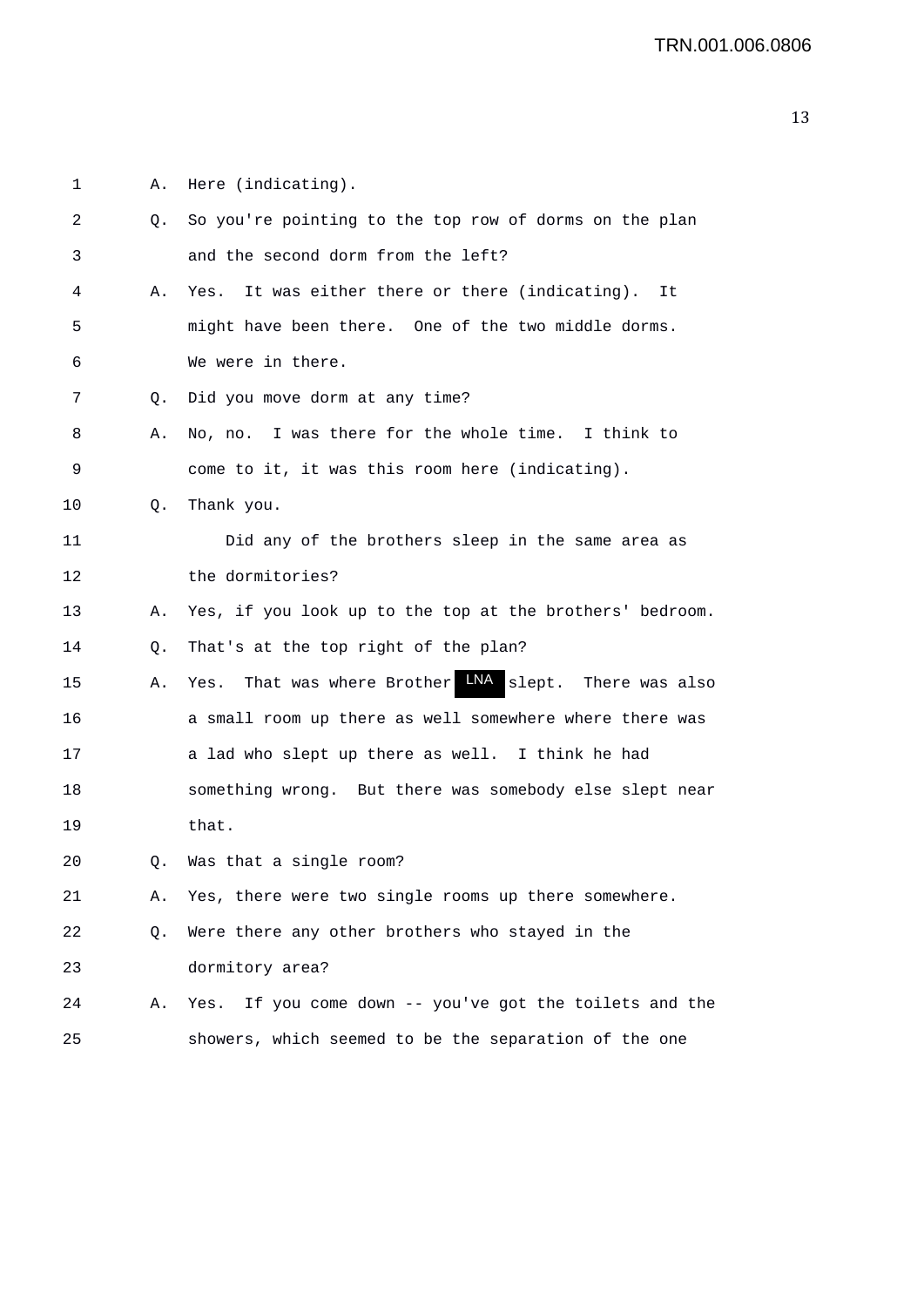| 1  |    | end of the building to the other end.                    |
|----|----|----------------------------------------------------------|
| 2  | Q. | So that's where you see the toilets and showers marked   |
| 3  |    | on the plan --                                           |
| 4  | Α. | Yes.                                                     |
| 5  | Q. | -- towards the right-hand side?                          |
| 6  | Α. | In here, we would -- this is the sort of -- this<br>Yes. |
| 7  |    | seemed to be the separation here (indicating) and in     |
| 8  |    | this room here is where Paul Kelly stayed (indicating).  |
| 9  | Q. | So you're pointing to the room that's marked "staff      |
| 10 |    | bedroom"?                                                |
| 11 | Α. | The staff bedroom, that was Paul Kelly's bedroom.        |
| 12 | Q. | Okay, thank you.                                         |
| 13 |    | The dorms along the top of the plan where you slept,     |
| 14 |    | was that the junior area?                                |
| 15 | Α. | That was the junior end, yes.                            |
| 16 | Q. | LNA<br>Where Brother<br>room was?                        |
| 17 | Α. | Yes.                                                     |
| 18 | Q. | And the bottom row of dorms, was that for more senior    |
| 19 |    | boys?                                                    |
| 20 | Α. | Yes.                                                     |
| 21 | Q. | That's where Brother Kelly's room was?                   |
| 22 | Α. | Yes.                                                     |
| 23 | Q. | We'll go on to look at some of the things that happened  |
| 24 |    | in the dormitories, but I think you tell us early on in  |
| 25 |    | your statement that the fact that some of the staff,     |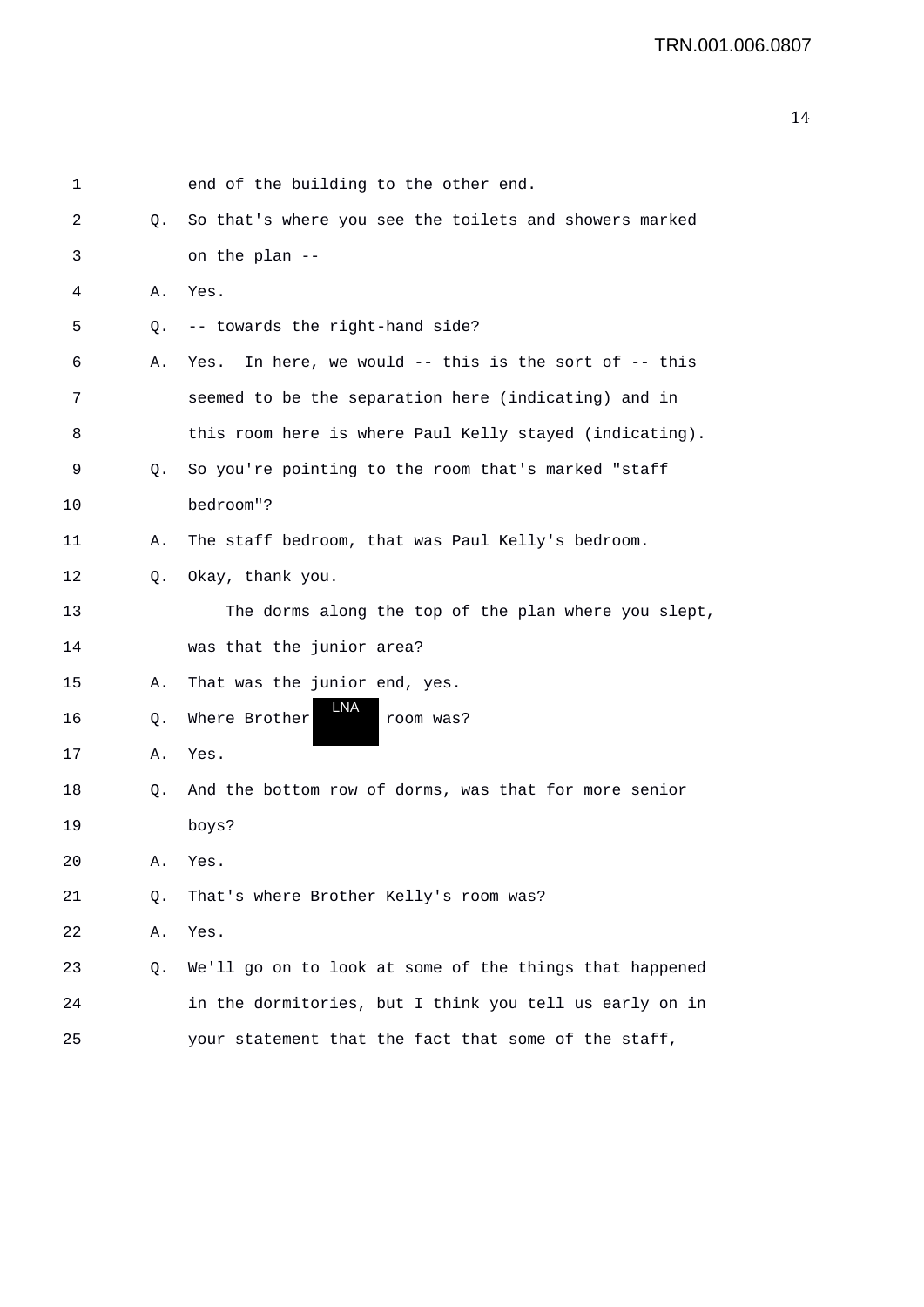1 some of the brothers, stayed in the dormitory area was 2 part of the problem. 3 A. Yes. 4 Q. I think looking back, you think that was clearly wrong, 5 that there were brothers staying in that area? 6 A. Yes. There was never any separation, there was no sort 7 of space where you could say, well, you're doing your 8 own thing. At the end of the day we were only kids. 9 There was part of that growing up that never happened 10 and then when it did happen it was -- basically, we were 11 robbed of any innocence that you might have had at that 12 point because it was -- there was no space for you to be 13 you with your friends. There was brothers sort of there 14 all the time. There wasn't any sense of your own area 15 where you could be. 16 The sleeping areas, on that map, the door into that 17 area, there was a Yale lock on it. That was always 18 locked through the day so you couldn't get in there. 19 We were just herded about. 20 Q. If we put the plan back on the screen, could you

- 21 indicate for me where that door was? 22 A. Yes. It's here (indicating). That door there was the 23 main entrance into the building or into the sleeping 24 area. So when we come out in the morning, that was it.
- 25 We never went back in there.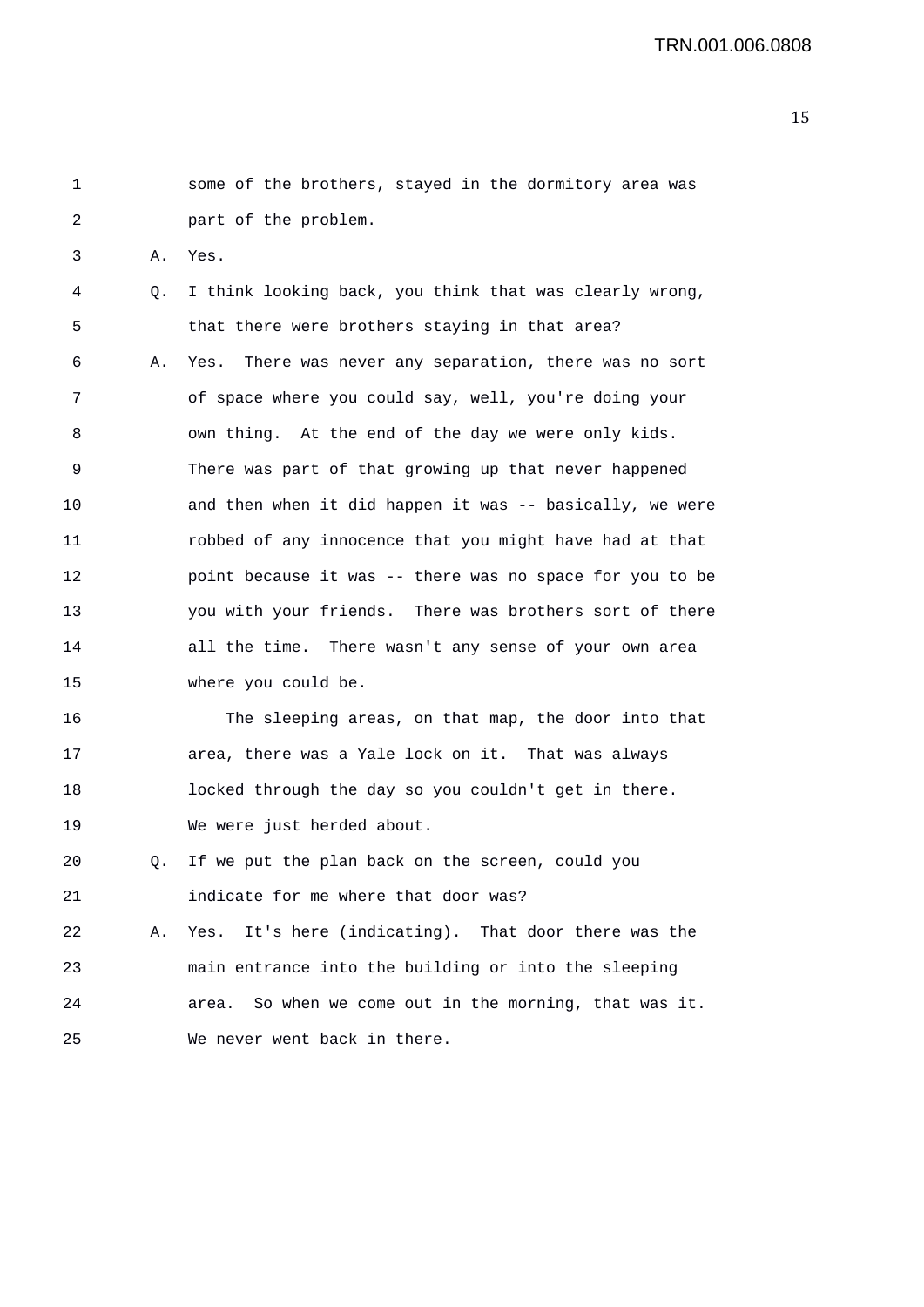| 1  |    | Q. So just for the transcript, you're pointing at an area |
|----|----|-----------------------------------------------------------|
| 2  |    | there. If you come through the entrance hall, you turn    |
| 3  |    | right -- is it beside the matron's room?                  |
| 4  | Α. | Yes. We would go that way. There was another way in       |
| 5  |    | over here, but there was never used at the chapel, that   |
| 6  |    | turret thing there. There would have been a door there    |
| 7  |    | that connect through --                                   |
| 8  | Q. | So you would walk in through the senior area and go       |
| 9  |    | round to the junior side?                                 |
| 10 | Α. | Yes, that was the only way round. There was no sort of    |
| 11 |    | -- in actual fact, when you look back, there was never    |
| 12 |    | any reason to go there anyway because we never had        |
| 13 |    | personal belongings. We never had games or toys or        |
| 14 |    | books or anything. The only thing that was at your bed    |
| 15 |    | space was a bed.                                          |
| 16 | Q. | So do I take it from what you're saying that the          |
| 17 |    | dormitory area was locked during the day?                 |
| 18 | Α. | It was locked, yes.                                       |
| 19 | Q. | What about at night once you were in the area?            |
| 20 | Α. | No, it was only a Yale lock. You could have opened it     |
| 21 |    | and got out.                                              |
| 22 | Q. | So you could open it from the inside --                   |
| 23 | Α. | You could open it, yes.                                   |
| 24 | Q. | -- but not the outside?                                   |
| 25 | Α. | Yes.                                                      |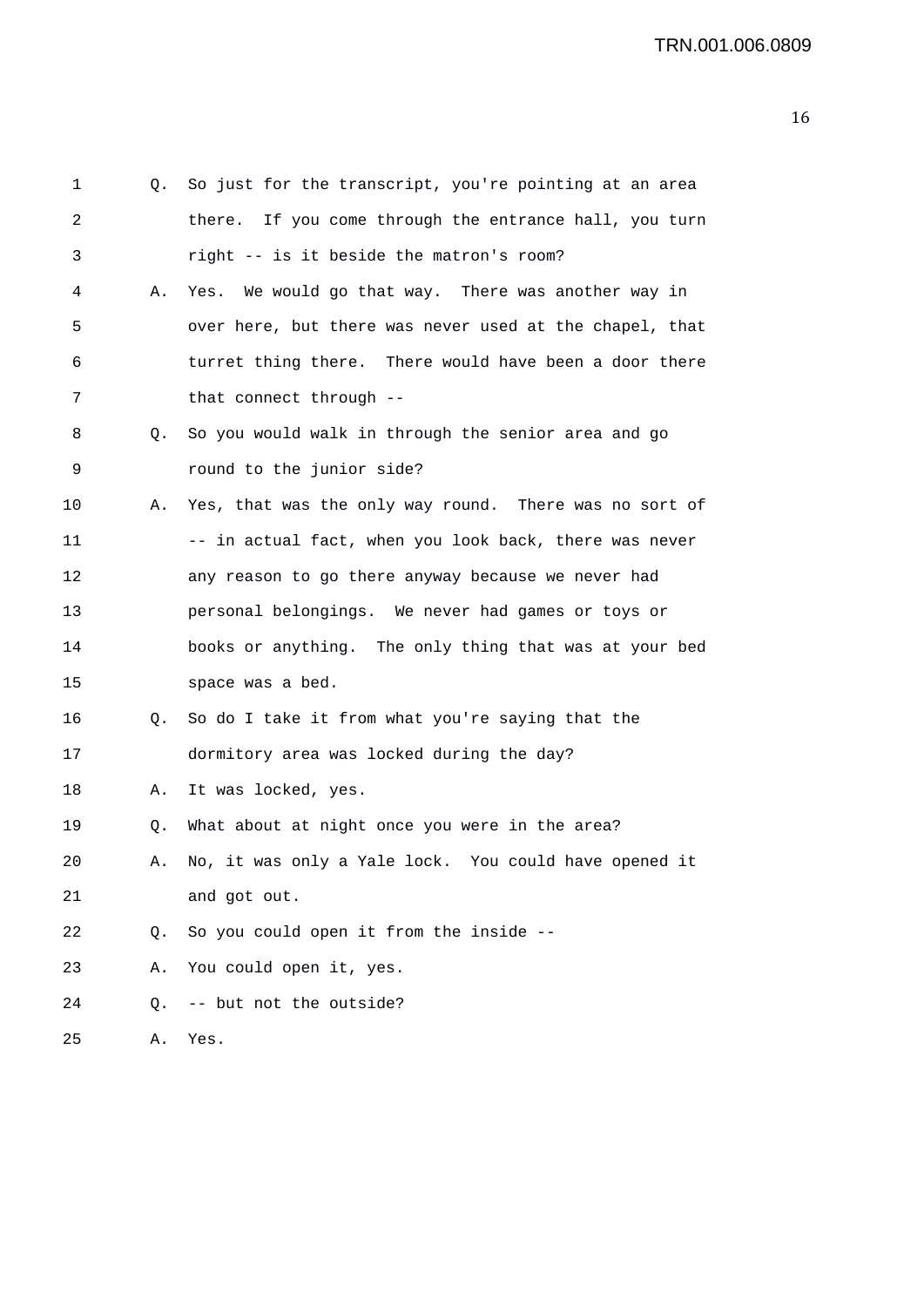| 1  |    | LADY SMITH: In the evening, once you'd had your meal, what |
|----|----|------------------------------------------------------------|
| 2  |    | did you do between then and bedtime? Where did you go?     |
| 3  | А. | It wasn't a secure unit of any kind. We were allowed       |
| 4  |    | out into the grounds and we would sometimes -- we'd just   |
| 5  |    | sort of  and there were woods nearby. In the summer        |
| 6  |    | months you could go for a walk.                            |
| 7  |    | LADY SMITH: But you went there in<br>it would be           |
| 8  |    | dark.                                                      |
| 9  | Α. | It was a bit cold then, but when it got sort of nearer,    |
| 10 |    | it was a bit better. But there was never any  Then         |
| 11 |    | again you were just sitting at the TV, video, that kind    |
| 12 |    | of stuff. There wasn't --                                  |
| 13 |    | LADY SMITH:<br>That would be in the room that's marked     |
| 14 |    | "television room"?                                         |
| 15 | Α. | That would be the TV room, yes.                            |
| 16 |    | LADY SMITH: What happened in the games room?               |
| 17 | А. | You would be sort of at that time  after dinner and        |
| 18 |    | in any free time, your time was spent between the TV       |
| 19 |    | room, the gymnasium, the games room and that<br>It         |
| 20 |    | says classroom there. I don't know if that would have      |
| 21 |    | been a classroom really. That was more of a  it            |
| 22 |    | might have been a classroom at the end. It was more        |
| 23 |    | like a wee sitting room with books in it, them             |
| 24 |    | encyclopedia type things that guys used to sell at the     |
| 25 |    | A room full of them that you could look through<br>door.   |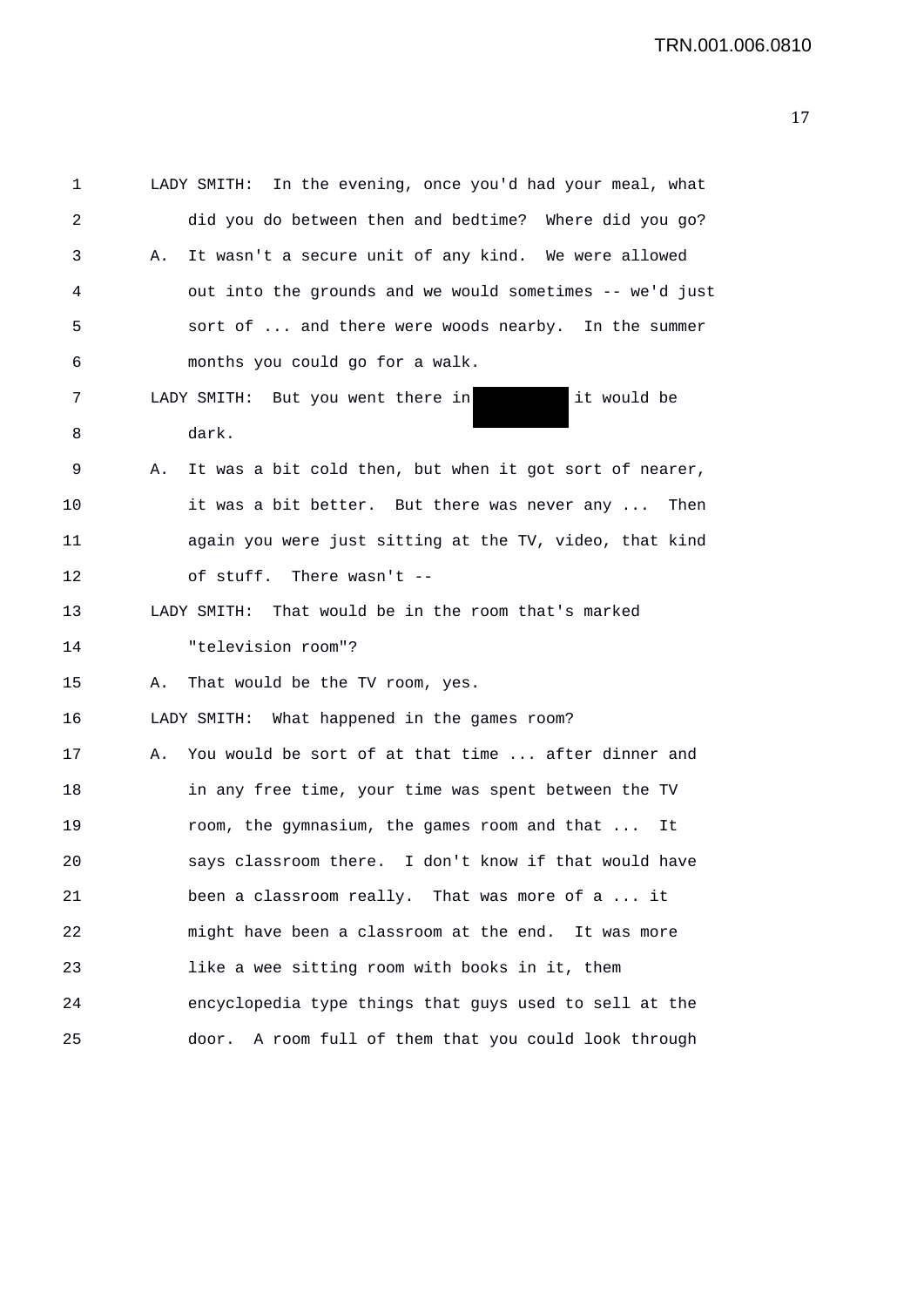1 and read about places that were far away and there was 2 a piano under the stairs. We were playing it by ear. 3 I could play a wee bit of it and another people could 4 play a wee bit. So we just passed the time and somebody 5 would show you "Chopsticks" or something like that. 6 LADY SMITH: What if you wanted to be on your own? Where 7 did you go? 8 A. Nowhere. 9 LADY SMITH: Is that because there wasn't anywhere? 10 A. There was nowhere to go. That's what I was saying 11 earlier: there was no space where you could be on your 12 own, not that you were going to do anything. You know 13 what I mean? And a toilet maybe, a cubicle. Even 14 then ... You know, obviously, we were only kids. If we 15 could have a smoke, we'd have a smoke, cigarettes, and 16 we'd sit in the toilet and have a cigarette. And there 17 was a row of cubicles that we would smoke in and you 18 would have three and you would hear the brother coming 19 in and we'd sit with the -- the cigarette was passed 20 under the cubicle. So he would push open one door as 21 the cigarette was going through to the one next door. 22 And then ... Then you'd sit there, with your -- you'd 23 put your hand between your legs so the cigarette was 24 in the bowl. LNA

25 He smoked anyway, smoked, so he could never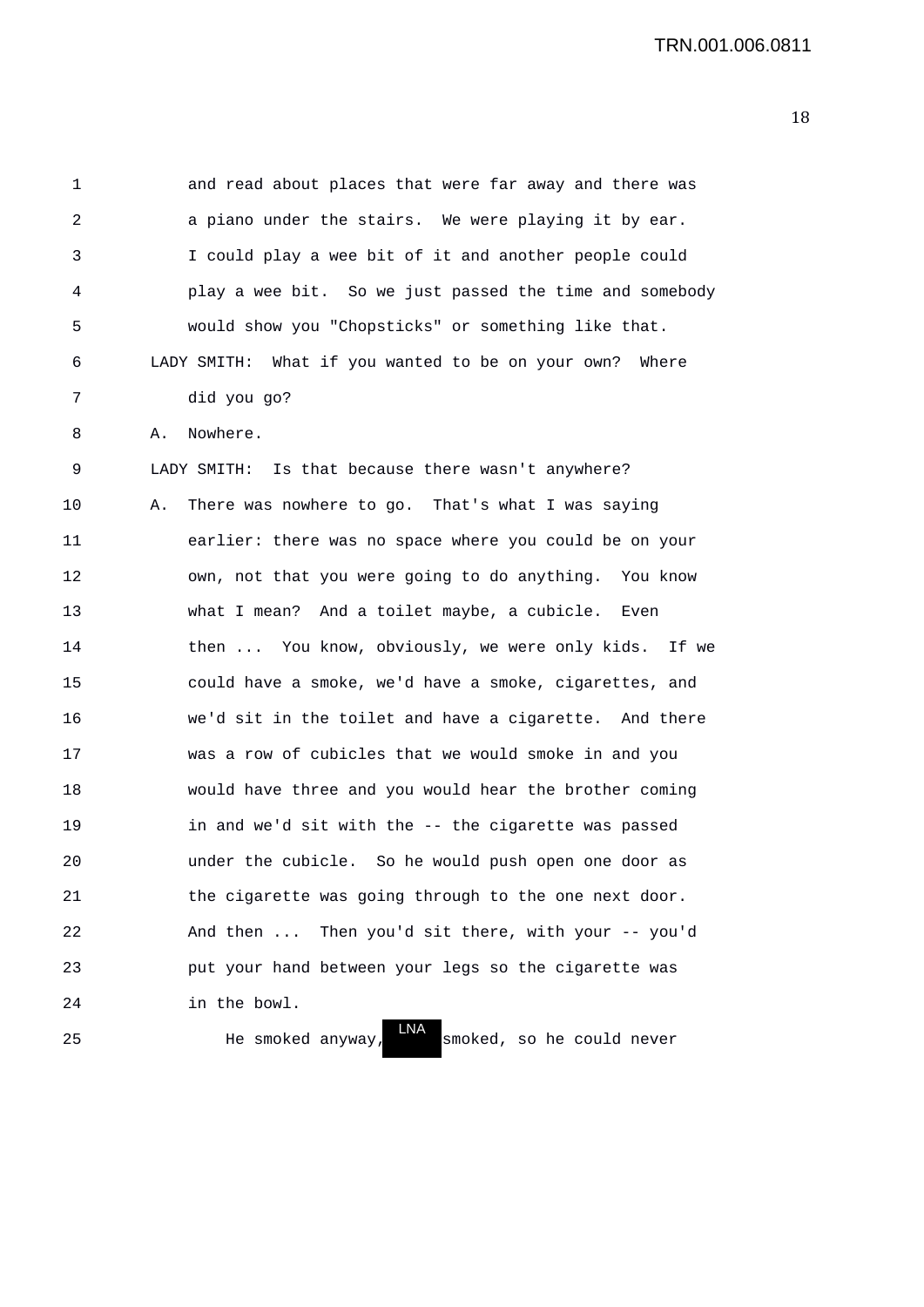| 1       |    | smell it. But that was the only real place where you               |
|---------|----|--------------------------------------------------------------------|
| 2       |    | could have a bit of me time, sitting in a toilet cubicle           |
| 3       |    | at 13, smoking a fag, waiting to get caught. It was                |
| 4       |    | quite sad, really.                                                 |
| 5       |    | Yes.<br>Thank you.<br>LADY SMITH:                                  |
| 6       |    | MS MACLEOD: Just going back to the door you mentioned there        |
| 7       |    | into the dormitory area, who had the key to the lock?              |
| 8       | Α. | <b>LNA</b><br>The brothers, Kelly and<br>would have had a key, and |
| 9       |    | maybe the staff. But the kids never had a key to it.               |
| $10 \,$ |    | Not that I know of.                                                |
| 11      | Q. | You gave us some information about the food in your                |
| 12      |    | statement. I think you say that the food was all                   |
| 13      |    | $right - -$                                                        |
| 14      | Α. | $Mm-hm$ .                                                          |
| 15      | Q. | -- at St Ninian's.                                                 |
| 16      | Α. | From what I remember. But bearing in mind, you know,               |
| 17      |    | I suppose I'm quite an easy eater. I would eat whatever            |
| 18      |    | was put in front of me, I'm not that picky. So I don't             |
| 19      |    | remember it being very bad or I don't remember it being            |
| 20      |    | It wasn't Michelin starred, but it never<br>a la carte.            |
| 21      |    | done me any harm at the end of the day.                            |
| 22      | Q. | You tell us that there was a great interest in sport at            |
| 23      |    | the school; is that right?                                         |
| 24      | Α. | Mm-hm, mm-hm. It was very much along the English kind              |
| 25      |    | of public boarding school sports, you know.<br>Because it          |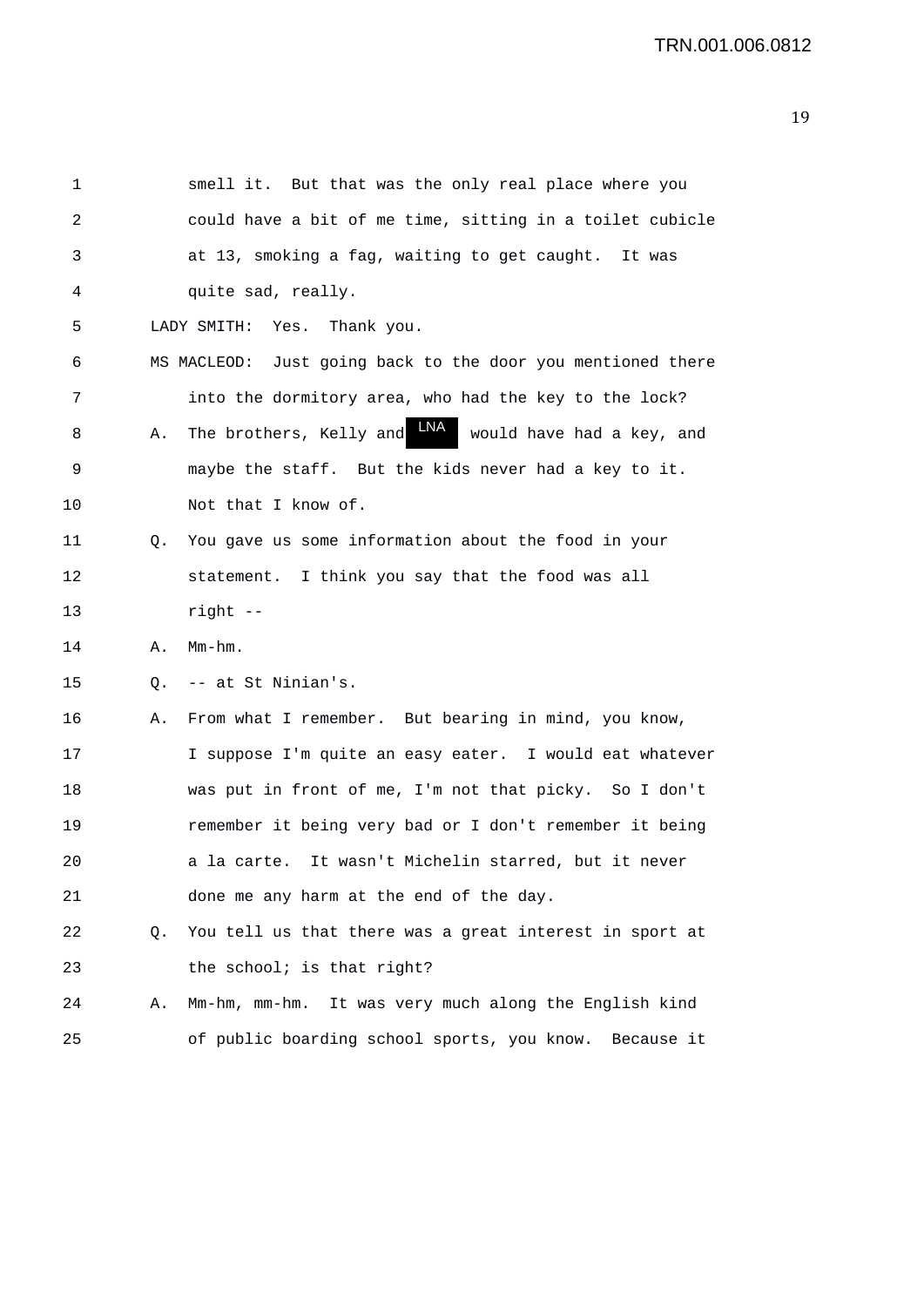| 1  |    | was quite strange if I'm telling people I went to        |
|----|----|----------------------------------------------------------|
| 2  |    | a school and we played cricket and hockey and rugby.     |
| 3  |    | They think, where the hell did you go to school, because |
| 4  |    | you don't do them -- they're not sports that you would   |
| 5  |    | get in a normal comprehensive school in Scotland. You    |
| 6  |    | don't play hockey, cricket and rugby. These were the     |
| 7  |    | sports that were very much what we played.               |
| 8  | Q. | And I think you tell us that there were houses in the    |
| 9  |    | school that played sport against each other.             |
| 10 | Α. | Yes.                                                     |
| 11 | Q. | Did you also play against outside teams?                 |
| 12 | Α. | I wasn't there long enough. I think John Farrell had     |
| 13 |    | got a lot of that up and running. I don't think          |
| 14 |    | LNA<br>was that interested in that stuff. John           |
| 15 |    | seemed to be more interested.                            |
| 16 | Q. | I think you tell us that as well as sport, there was     |
| 17 |    | lots of leisure and that you could do things with your   |
| 18 |    | pals in the house.                                       |
| 19 | Α. | Yes, with your pals. If you went -- friends go for       |
| 20 |    | these  There were places to walk. It was a big           |
| 21 |    | The Falkland estate is -- I've been back since<br>area.  |
| 22 |    | and it is quite a big area. It brings back memories.     |
| 23 |    | Outside the school, in the grounds, they were always     |
| 24 |    | good memories. You were hanging about with the lads      |
| 25 |    | that were good friends, and you got on well with them.   |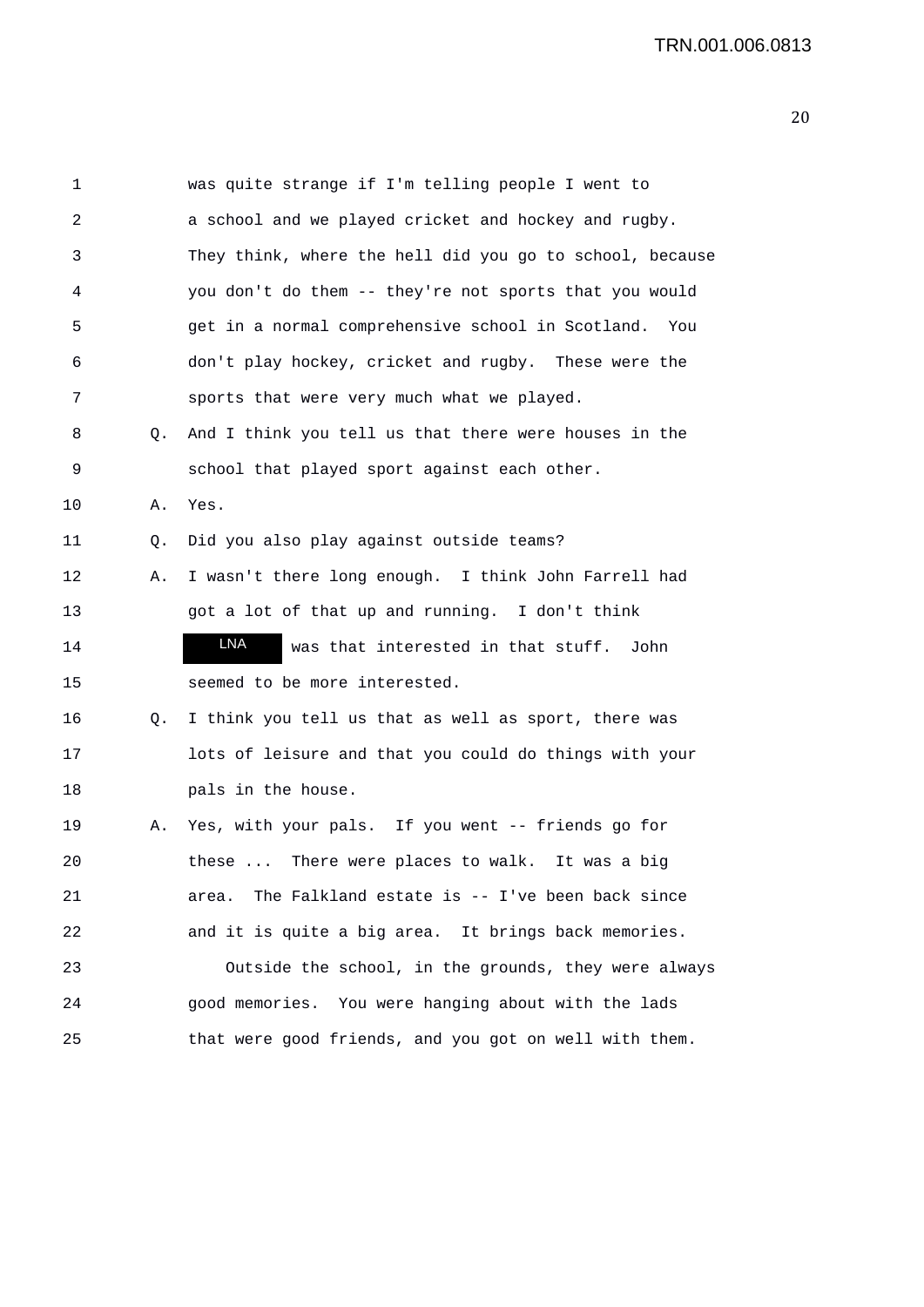| 1  |    | We were on the same boat, as they say.                     |
|----|----|------------------------------------------------------------|
| 2  | Q. | We'll go on to look at this, but I think something you     |
| 3  |    | say is that:                                               |
| 4  |    | "If it hadn't been for the touching up of the boys,        |
| 5  |    | it would have been all right."                             |
| 6  | Α. | I think overall -- I mean, I think if  It was nearly       |
| 7  |    | all right. It was one of them places just nearly, they     |
| 8  |    | nearly got it right, but they screwed it up. The           |
| 9  |    | brothers had sort of  it all went wrong somewhere.         |
| 10 |    | Something had  As I say, it was one of them things,        |
| 11 |    | it was just nearly right, but the bit that was wrong was   |
| 12 |    | very wrong. They were feeding us, they were maintaining    |
| 13 |    | us, but they were also doing something else they           |
| 14 |    | shouldn't have been doing. 90%, but the bit they got       |
| 15 |    | wrong was way wrong.                                       |
| 16 |    | LADY SMITH: And, as you have said, they weren't educating  |
| 17 |    | you.                                                       |
| 18 | Α. | They weren't educating us either. I've got a friend of     |
| 19 |    | mine who's a priest in Glasgow and he once gave a sermon   |
| 20 |    | in Glasgow that consisted of three sentences. Then he      |
| 21 |    | sat down. And I'm going to swear when I say it, but it     |
| 22 |    | just indicates where it was at. His sermon, which I'm      |
| 23 |    | going to change the word, but the children are being       |
| 24 |    | abused $--$                                                |
| 25 |    | LADY SMITH: It doesn't matter if you use the right word to |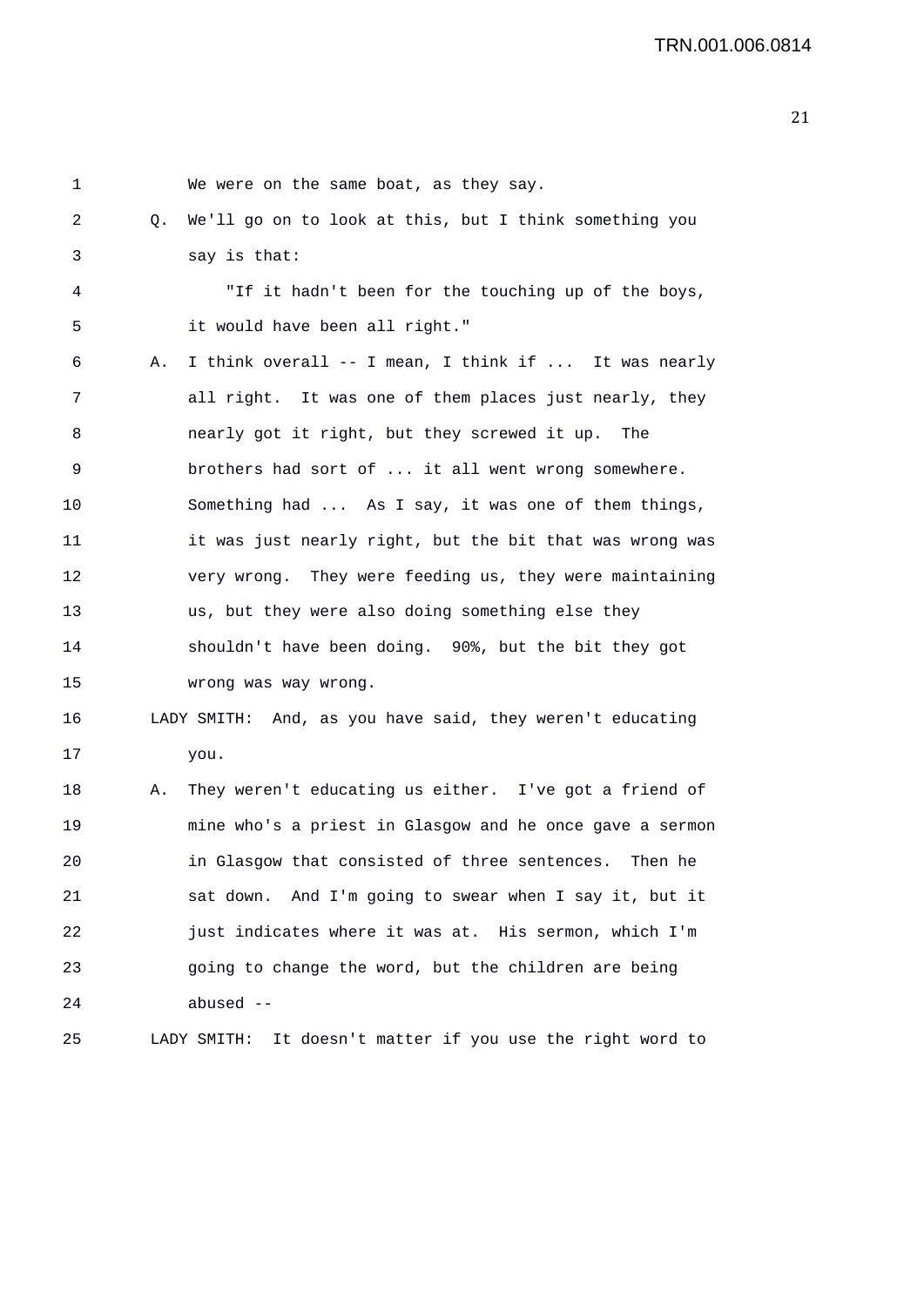1 me.

| $^{2}$ | A. His sermon was along the lines of:                |
|--------|------------------------------------------------------|
| 3      | "The children are being abused, it's a fucking       |
| 4      | disgrace. Why are you more concerned about my use of |
| 5      | the word 'fuck'?"                                    |
|        |                                                      |

6 That was really what it boiled down to. People were 7 more concerned about the way the children were behaving 8 or getting beaten up for crap, you know, we were get 9 punished for crap, but at the same time you were getting 10 touched up, abused. I was fortunate: I was only there 11 for six months.

12 I've met some -- obviously, with Facebook and 13 different things, I've met some friends from then. They 14 were there for four years. It is very difficult having 15 a relationship with these people. We can't communicate 16 about this stuff. We just don't talk about it, but we 17 know what went on. I know what went on. It's just ... 18 It's difficult. It wasn't normal. We never had 19 a normal upbringing. It wasn't a normal -- you know, 20 we were ... I'm quite liberal minded. If that had been 21 lads playing with lads, you know, just normally growing 22 up and experimenting, that would have been fine. But 23 this wasn't that. This was something totally different. 24 Our choice had been robbed -- we'd been robbed of all 25 that stuff.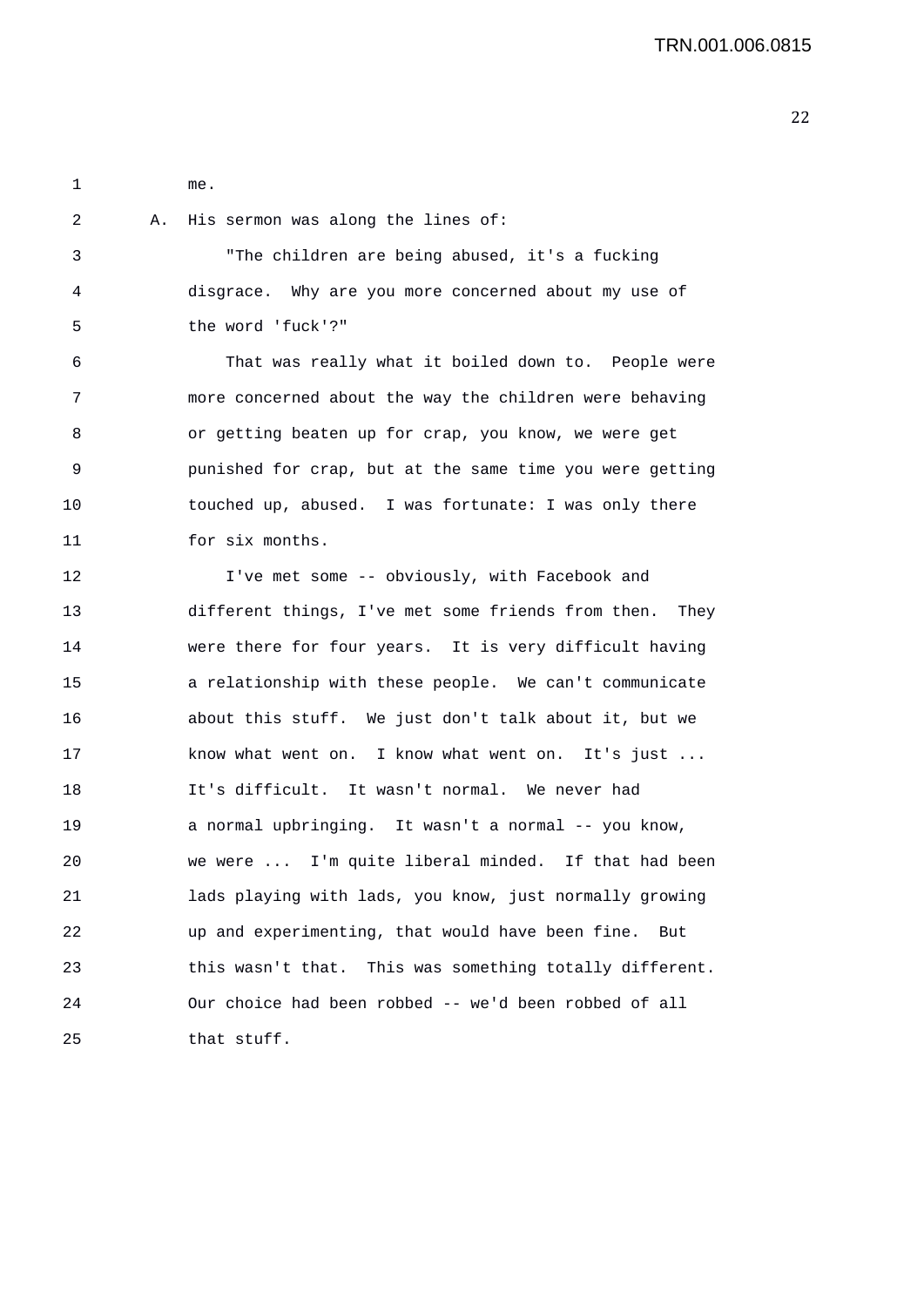| 1  |    | MS MACLEOD: We'll come on in a minute to look at exactly |
|----|----|----------------------------------------------------------|
| 2  |    | what happened to you.                                    |
| 3  |    | You tell us that you had weekend leave fairly            |
| 4  |    | regularly. Is that right, did you go home at weekends?   |
| 5  | Α. | It wasn't every weekend. I remember going on a bus and   |
| 6  |    | we'd all go down the road on the bus to Glasgow.         |
| 7  |    | I think it was maybe on a Thursday or Friday, and we'd   |
| 8  |    | stay two nights and come back on the Sunday. The bus     |
| 9  |    | would be there in the town at Buchanan Street to take us |
| 10 |    | all back.                                                |
| 11 | Q. | Were there some boys who stayed in the home?             |
| 12 | А. | Some boys stayed. I think if you were -- it was seen as  |
| 13 |    | a privilege to go home. So there was a punishment if     |
| 14 |    | you were being naughty or didn't play the game.          |
| 15 | Q. | You mention in your statement that sometimes a brother   |
| 16 |    | might take some boys to their own house.                 |
| 17 | Α. | He wasn't a brother. That was $-$ - sometimes<br>I was   |
| 18 |    | MIK<br>would<br>there at weekends, I never went home.    |
| 19 |    | sometimes take us to his house over in                   |
| 20 |    | There was never anything untoward there. He would --     |
| 21 | Q. | That would be you and some of the other boys?            |
| 22 | Α. | There was always a couple of us there. His wife was      |
| 23 |    | there, she would make us something to eat, we'd go out   |
| 24 |    | and play in his garden and tootle about. He was sort     |
| 25 |    | of  I don't know whether he was the duty member of       |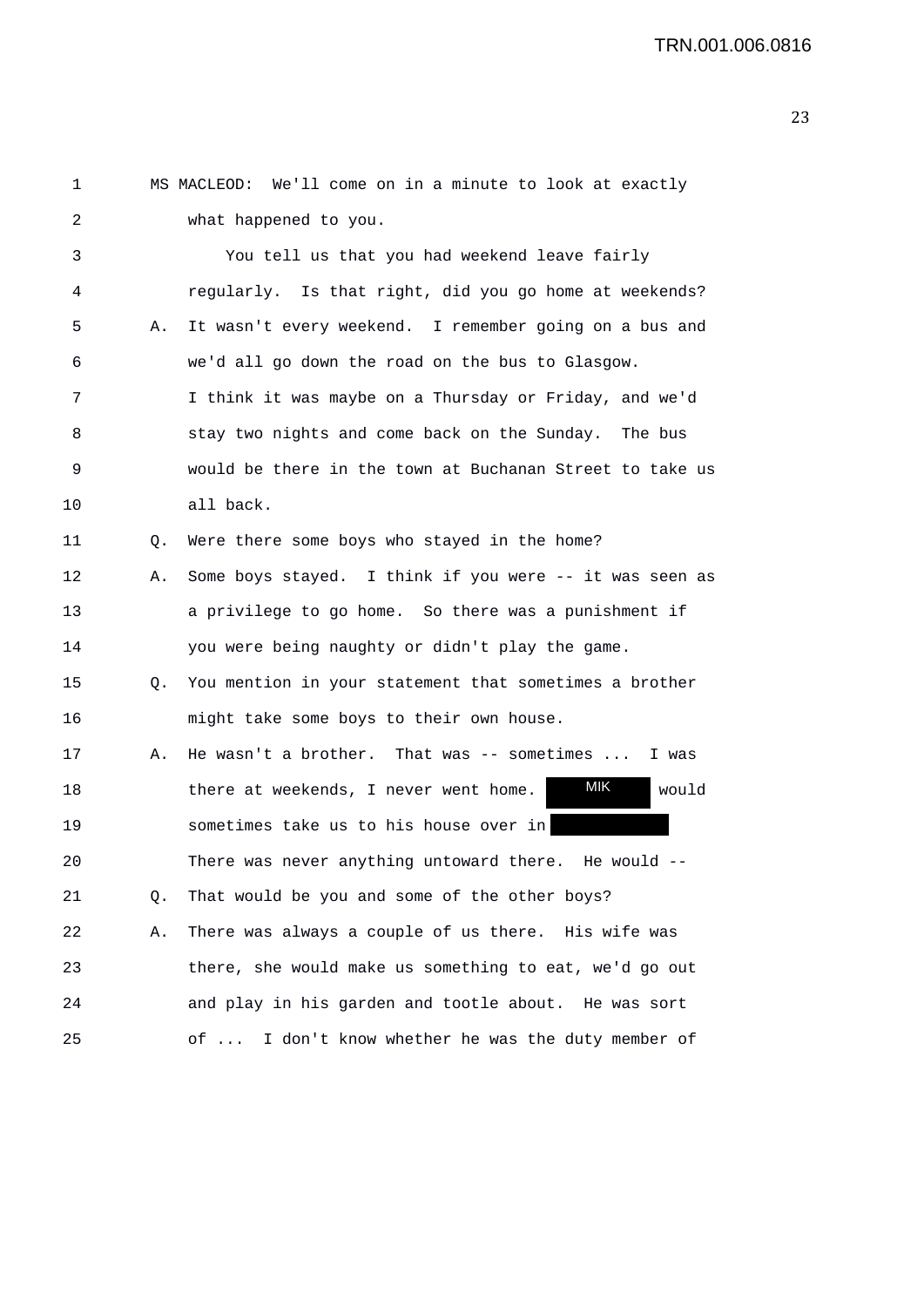| 1  |    | staff and he was just responsible for looking after the  |
|----|----|----------------------------------------------------------|
| 2  |    | three kids or four kids that was in the school and he    |
| 3  |    | just bundled us into his car and took us home.<br>There  |
| 4  |    | was never any  He was okay. He never gave us any         |
| 5  |    | problems.                                                |
| 6  | Q. | You mentioned that you went to a trip to Wales with the  |
| 7  |    | school.                                                  |
| 8  | Α. | Yes.                                                     |
| 9  | Q. | Did you go on any other trips with the school?           |
| 10 | Α. | That was the only time. I went to Wales and I remember   |
| 11 |    | we went -- other than just going to swimming, and        |
| 12 |    | I think we went to a football match one time where they  |
| 13 |    | managed to get free tickets for us to go and see  we     |
| 14 |    | all got into bother because one of the lads invaded the  |
| 15 |    | pitch, so it gave us a bit of a hoosh after it. And      |
| 16 |    | days out to St Andrews and places like that.             |
| 17 | Q. | On the trip to Wales that you mentioned, did you witness |
| 18 |    | something happening involving John Farrell?              |
| 19 | Α. | We went to Wales. There were two separate -- it took us  |
| 20 |    | a day or two to get there. We went on the bus.<br>We     |
| 21 |    | stopped off in Liverpool and then we drove on.           |
| 22 |    | I remember the bus, it was a single-decker bus, they     |
| 23 |    | took half the seats out and just left the number of      |
| 24 |    | seats in that they required and put all these tents and  |
| 25 |    | everything in the back. So at the back of the bus were   |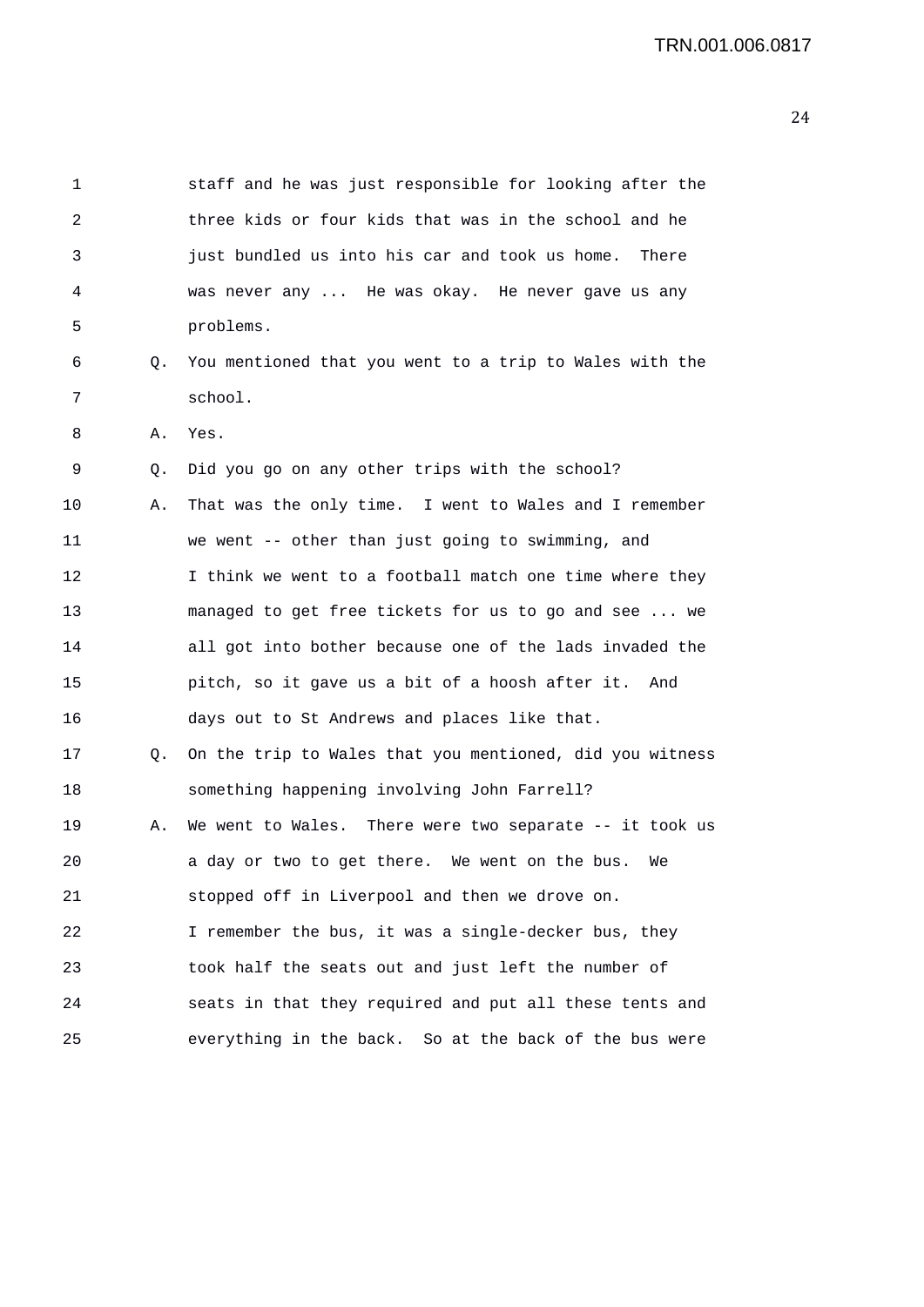| 1  |    | all these tents and when we got there we were in a place |
|----|----|----------------------------------------------------------|
| 2  |    | near Dolgellau and in the Kings Valley or Kingdom        |
| 3  |    | Valley. They built up a tent site and they had an old    |
| 4  |    | school building that we were using as accommodation.     |
| 5  |    | Somewhere -- we were rambling around and a couple of     |
| 6  |    | the lads had came across a motorbike and they were       |
| 7  |    | in the tents or something, I think, then they moved them |
| 8  |    | up because they pushed the motorbike trying to kid on -- |
| 9  |    | it wasn't going to start. The guy that sort of pushed    |
| 10 |    | the bike, he was battered by a belt by John Farrell      |
| 11 |    | in the wee house.                                        |
| 12 | Q. | Did you see that happens?                                |
| 13 | Α. | Yes, I heard it and I seen it. I was outside the door.   |
| 14 | Q. | What did John Farrell do with the belt?                  |
| 15 | Α. | He was beating him. He basically put him over a chair    |
| 16 |    | and beat him on the arse with a belt. He was raging.     |
| 17 |    | I don't know what he was raging at. I don't know why     |
| 18 |    | he was getting that angry about it. But at the end of    |
| 19 |    | the day, what had been done had been done and what       |
| 20 |    | he was doing wasn't making any<br>was the                |
| 21 |    | kid.                                                     |
| 22 | Q. | What kind of force was John Farrell using with the belt? |
| 23 | Α. | It was force.                                            |
| 24 | Q. | How many strokes of the belt do you think the boy got?   |
| 25 | Α. | I don't know, but I'm just glad it wasn't my arse that   |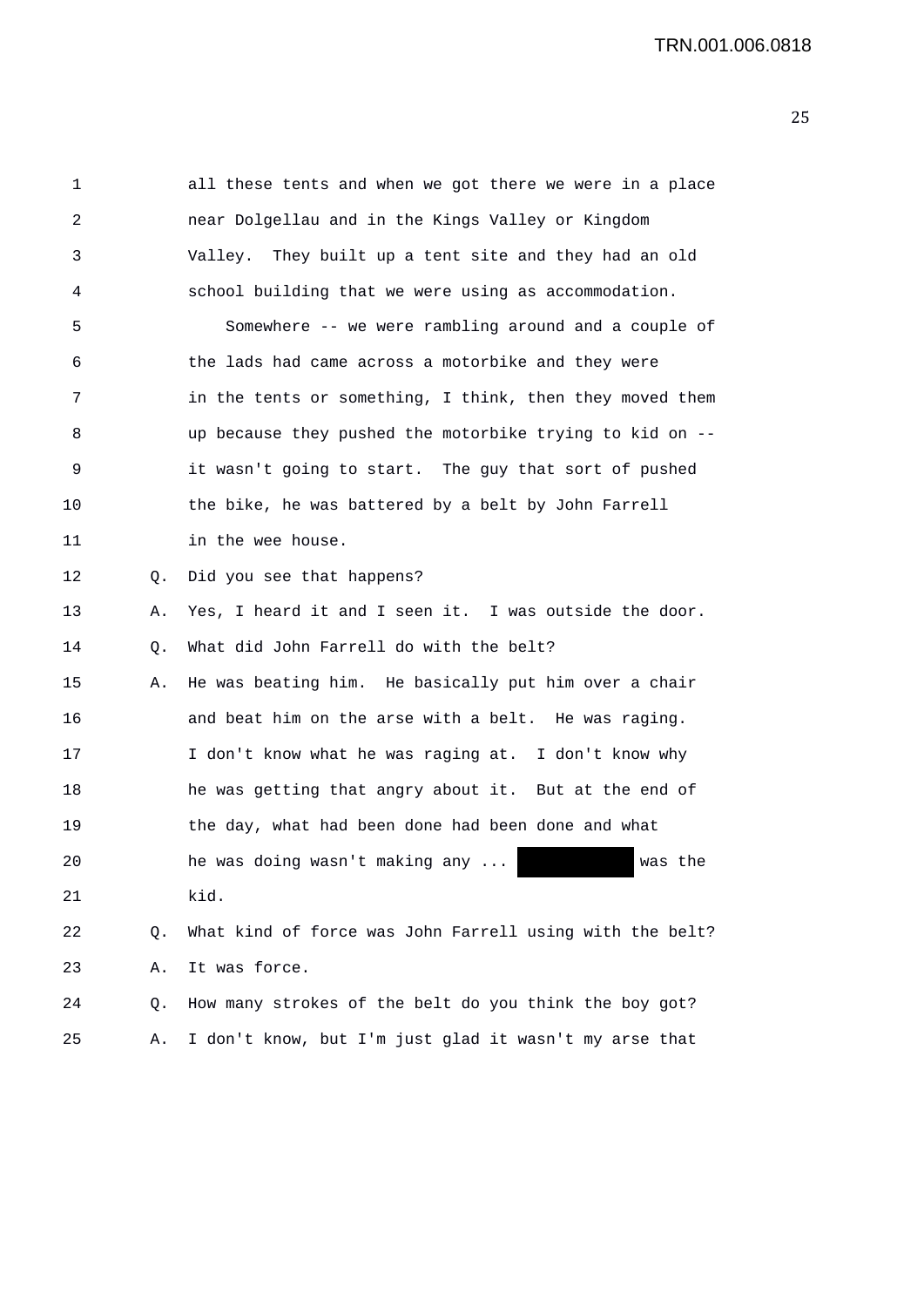| 1       |    | was getting it. And that was by and large, you know,    |
|---------|----|---------------------------------------------------------|
| 2       |    | you were just, "Thank God it's not me".                 |
| 3       | Q. | Was this over the boy's clothing?                       |
| 4       | Α. | I'm not sure. Because we could hear him. He was in      |
| 5       |    | there, he was getting beaten up, you could hear him     |
| 6       |    | howling. But no, I don't know whether he had stripped   |
| 7       |    | him. See, that was --                                   |
| 8       | Q. | Could you hear the boy as opposed to seeing him?        |
| 9       | Α. | Yes, we could hear him. You knew he was being beaten.   |
| $10 \,$ |    | You knew he was getting beaten for what he'd done.      |
| 11      | Q. | John Farrell, is he somebody who arrived in St Ninian's |
| 12      |    | while you were there?                                   |
| 13      | Α. | While I was there. He came for $-$ I think  Bear in     |
| 14      |    | mind I was only 13 at the time, so what I'm saying      |
| 15      |    | is  I remember him coming, but he must have became      |
| 16      |    | the<br>some time just around about in the period        |
| 17      |    | LNA<br>when I was leaving or whatever. I remember       |
| 18      |    | was always there when I was there and John Farrell must |
| 19      |    | have tipped up on a kind of walkthrough, talk through,  |
| 20      |    | handover kind of thing. He'd come for a visit or had    |
| 21      |    | been there for some kind of look around. Something like |
| 22      |    | that must have happened and then John Farrell had       |
| 23      |    | assumed                                                 |
| 24      |    | I remember one time, I went home, and something         |

25 I can't remember why, but I went back earlier. There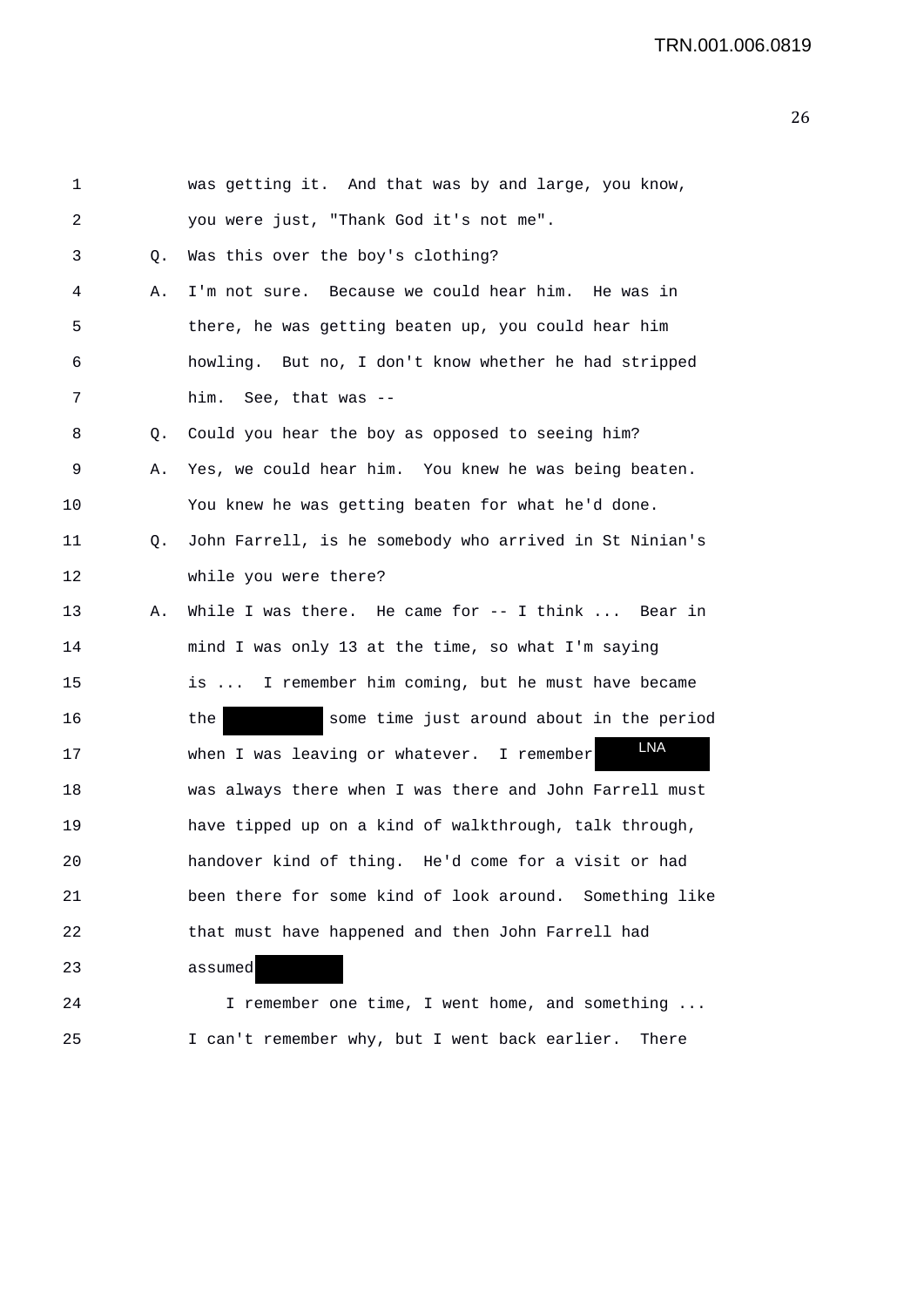1 was a problem in the house and I went back to the 2 school. And I remember I phoned and he was ... And 3 I got John Farrell. John Farrell told me how to get -- 4 and he got me to go to Glenrothes and he picked me up 5 there and he was raging that he had to come and get me. 6 And he was raging at the fact that I didn't stay at 7 home. 8 I don't know why, he just seemed annoyed. He was 9 more concerned at the fact -- I think there was dirt on 10 my hands, he was more concerned about that than what 11 happened in the house that made me want to come back. 12 It was of no interest to him what had happened. 13 Q. Were you trying to tell him what had happened? 14 A. He wasn't interested in what was happening there. 15 I don't know why. It was strange. It was a strange 16 place at times. You could just never make things -- you 17 could never figure things out. 18 Q. I think you tell us in your statement that you don't 19 think you went back to St Ninian's after the trip to 20 Wales. 21 A. I don't think so. I don't know. I can't remember it. 22 To be honest, I just ... I don't know. I don't think 23 I did. I could have, but I don't know. 24 Q. And do you think it was after that trip that 25 John Farrell became the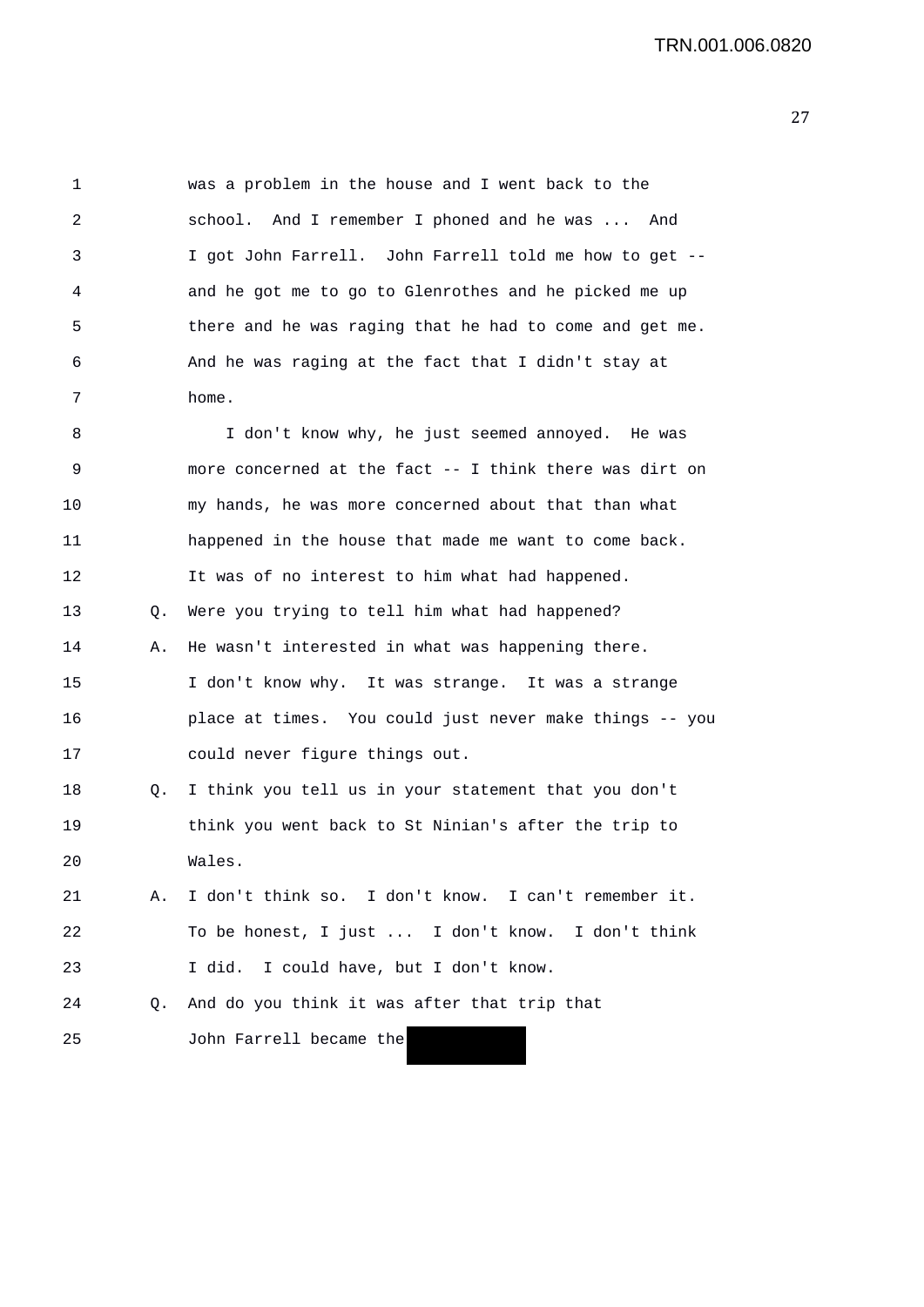| 1  | Α. | LNA<br>I think so, yes. And<br>would have $--$ I don't   |
|----|----|----------------------------------------------------------|
| 2  |    | know where he went after that.                           |
| 3  | Q. | You mention in your statement that you recall a visit    |
| 4  |    | from the head of the order to St Ninian's.               |
| 5  | Α. | $Mm-hm$ .                                                |
| 6  | Q. | Can you tell me about that? What do you remember about   |
| 7  |    | it?                                                      |
| 8  | Α. | I remember that we knew he was coming and I remember his |
| 9  |    | name was Coffey. You drink it and it was a kind of       |
| 10 |    | strange name. But Brother Coffey was coming. He would    |
| 11 |    | have been the superior of the order. That was<br>But     |
| 12 |    | he never spoke to any kids as far as I'm aware. It was   |
| 13 |    | only years later that I realised that they were more     |
| 14 |    | interested in the brothers than they were in the kids    |
| 15 |    | and whether they were following their rules. But         |
| 16 |    | I think their view was if the brothers were following    |
| 17 |    | the sort of rules that they should have been following,  |
| 18 |    | then everything else would have worked. If they had      |
| 19 |    | been doing their duties or the things that they were     |
| 20 |    | meant to be doing, like following according to the       |
| 21 |    | order, then everything else would have been in place.    |
| 22 |    | And I think that's ultimately the reason why the place   |
| 23 |    | was closed, because the brothers were not following the  |
| 24 |    | duties of the order or their tasks or whatever it is,    |
| 25 |    | their prayers. I think some of them weren't even going   |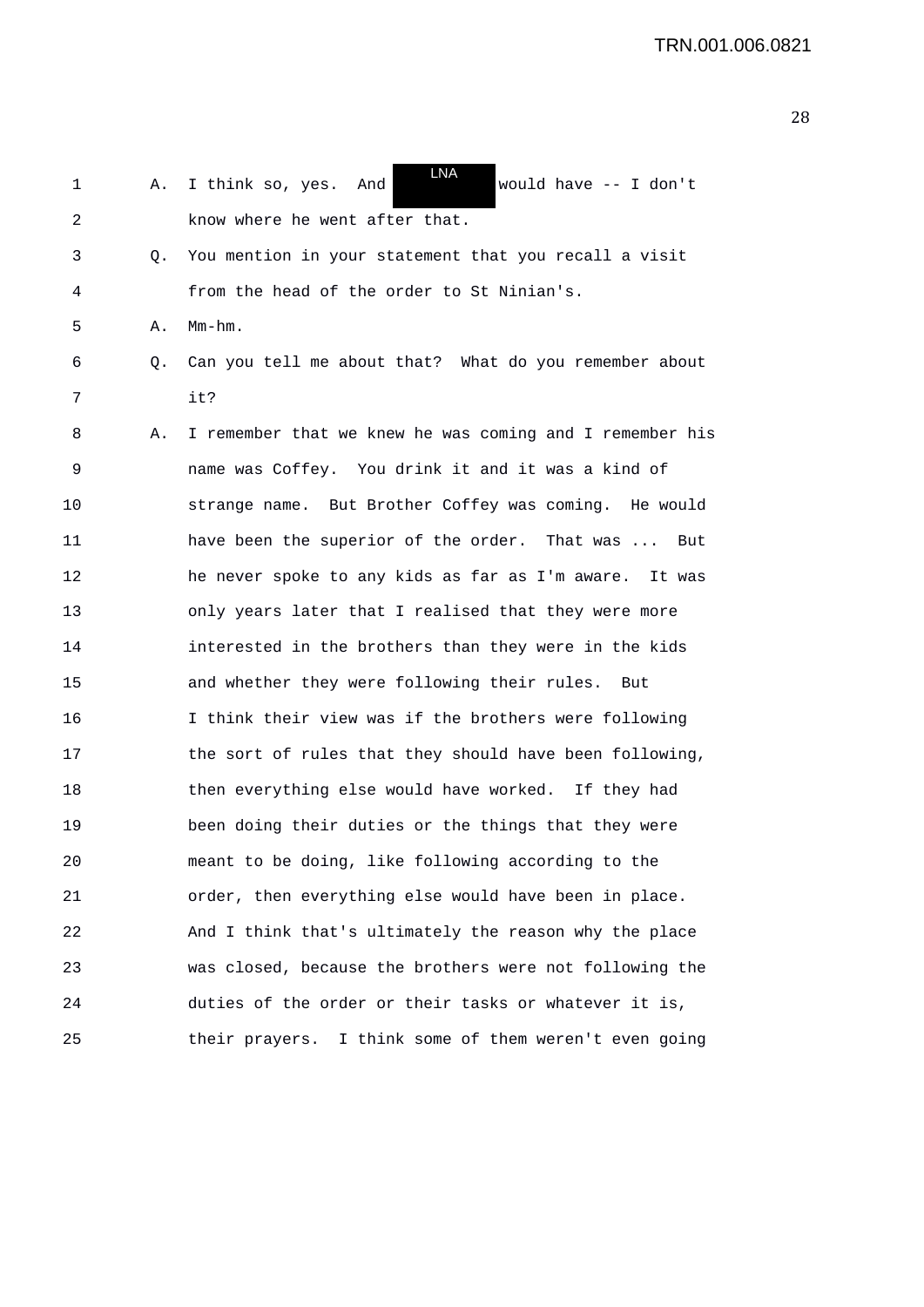1 to Mass.

| 2  | Q. | You say in your statement that you didn't think the      |
|----|----|----------------------------------------------------------|
| 3  |    | visit was so much to visit the children, it was because  |
| 4  |    | things weren't working?                                  |
| 5  | Α. | $Mm-hm$ .                                                |
| 6  | Q. | What was your understanding at the time of why           |
| 7  |    | Brother Coffey was coming to visit?                      |
| 8  | Α. | I think it was just a normal visit, but he never  As     |
| 9  |    | far as I am aware, he never spoke to any kids, so it was |
| 10 |    | of no interest to him. To me, if he's not speaking to    |
| 11 |    | the kids -- I suppose it's like doing any kind of        |
| 12 |    | inspection: if you don't speak to the prisoners, you     |
| 13 |    | don't know what's going on in the jail; if you don't     |
| 14 |    | speak to the patients, you don't know what's going on    |
| 15 |    | in the hospital; if you don't speak to the kids, you     |
| 16 |    | don't know what's going on in the school. You're only    |
| 17 |    | getting the view of the staff or teachers, whoever       |
| 18 |    | you're inspecting. So it's going to leave you with the   |
| 19 |    | conclusion that they're $--$ I don't know, it was just   |
| 20 |    | It didn't make any sense at the time. It's only in       |
| 21 |    | hindsight I'm looking back at what went on.              |
| 22 | Q. | Did you ever get any visits from your own social worker, |
| 23 |    | the one who'd taken you to St Ninian's?                  |
| 24 | Α. | No, I don't think so, no.                                |
| 25 | Q. | One thing you say in your statement is that you don't    |
|    |    |                                                          |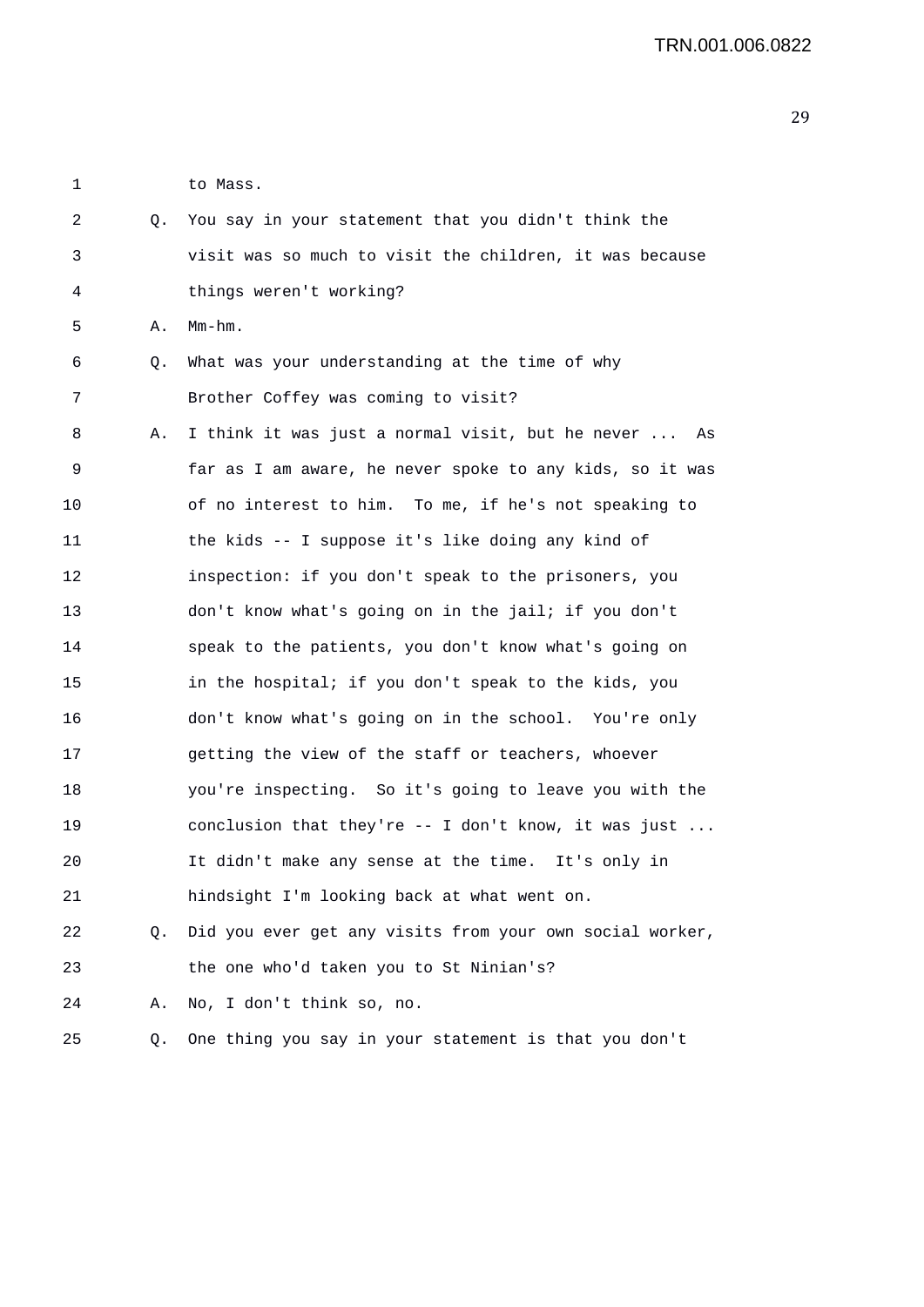1 remember anyone ever asking you how things were with you 2 or if you were happy there. 3 A. No. These things weren't -- this wasn't part of ... how 4 you feel wasn't part of people's vocabulary. It was 5 a ... It was ... It was quite a sad existence, 6 I think, there because a lot of people were there. It 7 was just a game. You know, we were just there. I don't 8 know why we were ... We were just there to be played 9 with or whatever you want to call it, and the brothers 10 had lost their way -- some of them anyway. They had 11 lost track of what they were meant to be doing, which 12 was providing -- a lot of us were there for care and 13 protection. We were maybe getting cared for but 14 we weren't getting protected. The people we needed 15 protected from were the people who were supposed to be 16 caring for us. 17 Q. Can I ask you then about discipline at the school and 18 how discipline was managed. Did you have any view 19 at the time of who was in charge of discipline at the 20 school? 21 A. **LNA** was in charge of everything. The other 22 brothers were there. The old brothers were just -- LNA

23 I believe that Brother **MHJ** would have been the bursar 24 and he was just the accountant and making sure the 25 pennies were coming in. Brother WES I don't know, MBS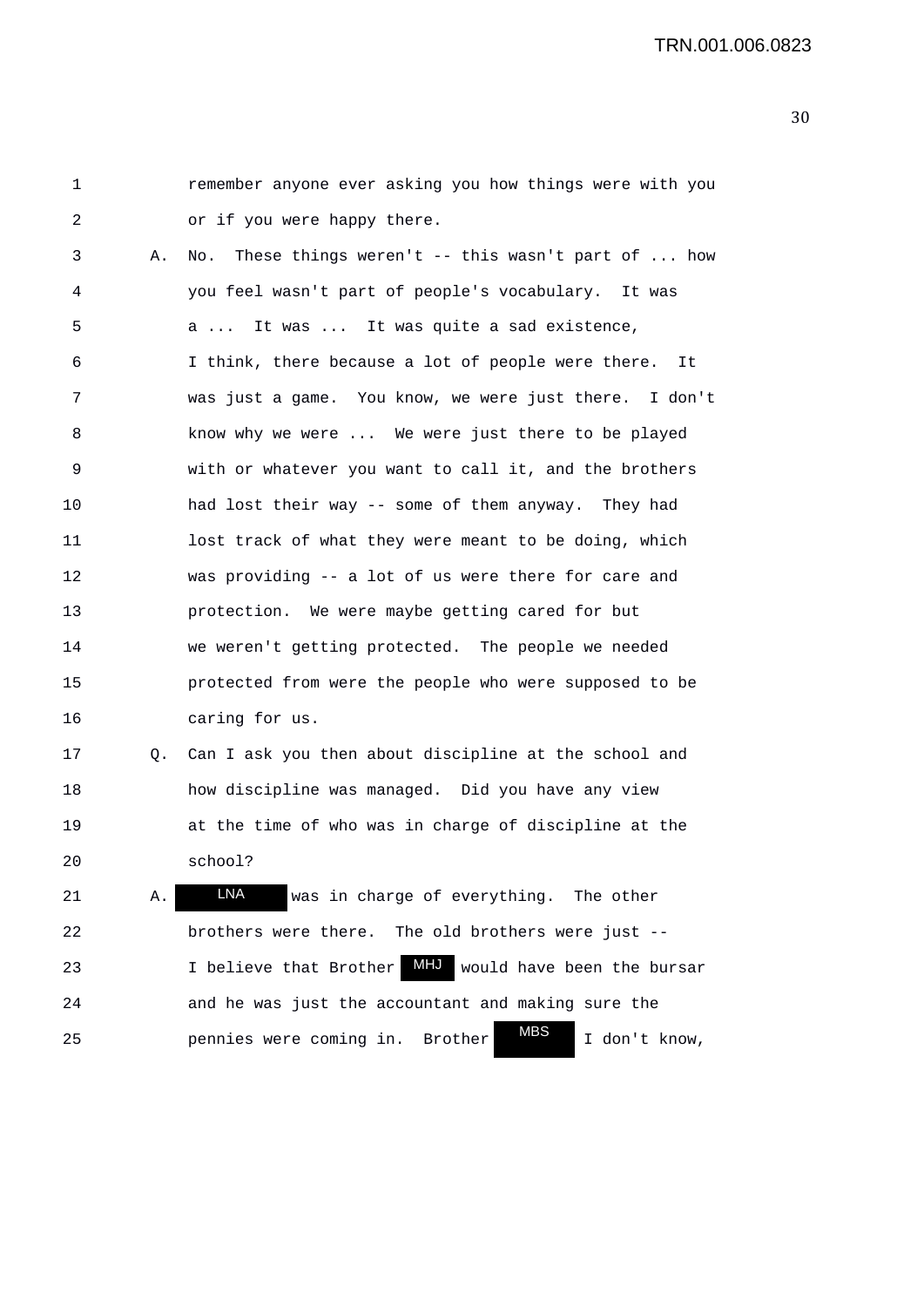| 1  |    | LNA<br>he was a bit of a teacher.<br>was the boss.<br>But     |
|----|----|---------------------------------------------------------------|
| 2  |    | He was in charge of everything. Discipline, he dealt          |
| 3  |    | But again, in a situation, you know, I think<br>with $\ldots$ |
| 4  |    | that if something was happening, the brothers themselves      |
| 5  |    | could deal with it there and then and sometimes it was        |
| 6  |    | just a slap there and then, and that would have been          |
| 7  |    | That would have been the end of it, you wouldn't be           |
| 8  | Q. | You mentioned a slap there. Which brothers would slap?        |
| 9  | Α. | I was only ever hit once by one of the brothers --            |
| 10 |    | physically whacked.                                           |
| 11 | Q. | Which brother?                                                |
| 12 | Α. | Harry. Harry Harrington hit me one time. But I was            |
| 13 |    | probably glad he hit me because -- I think I've said it       |
| 14 |    | there -- we were playing a game of hockey and some kid        |
| 15 |    | hit me with a stick. I don't even think he intended it,       |
| 16 |    | but I was running to the kid with the stick above my          |
| 17 |    | shoulders and if I had got to that kid, I would have hit      |
| 18 |    | him over the head with the stick, and the brother             |
| 19 |    | managed to get in between us. So that was probably just       |
| 20 |    | fair dos, you know what I mean? He had no choice but to       |
| 21 |    | stop me. That was the only way. But he never                  |
| 22 |    | So  That wasn't a big                                         |
| 23 | Q. | Were you injured as a result of that?                         |
| 24 | Α. | I'd never been hit by a brother and that was the<br>No.       |
| 25 |    | only time. So it was quite a shock. But I think he            |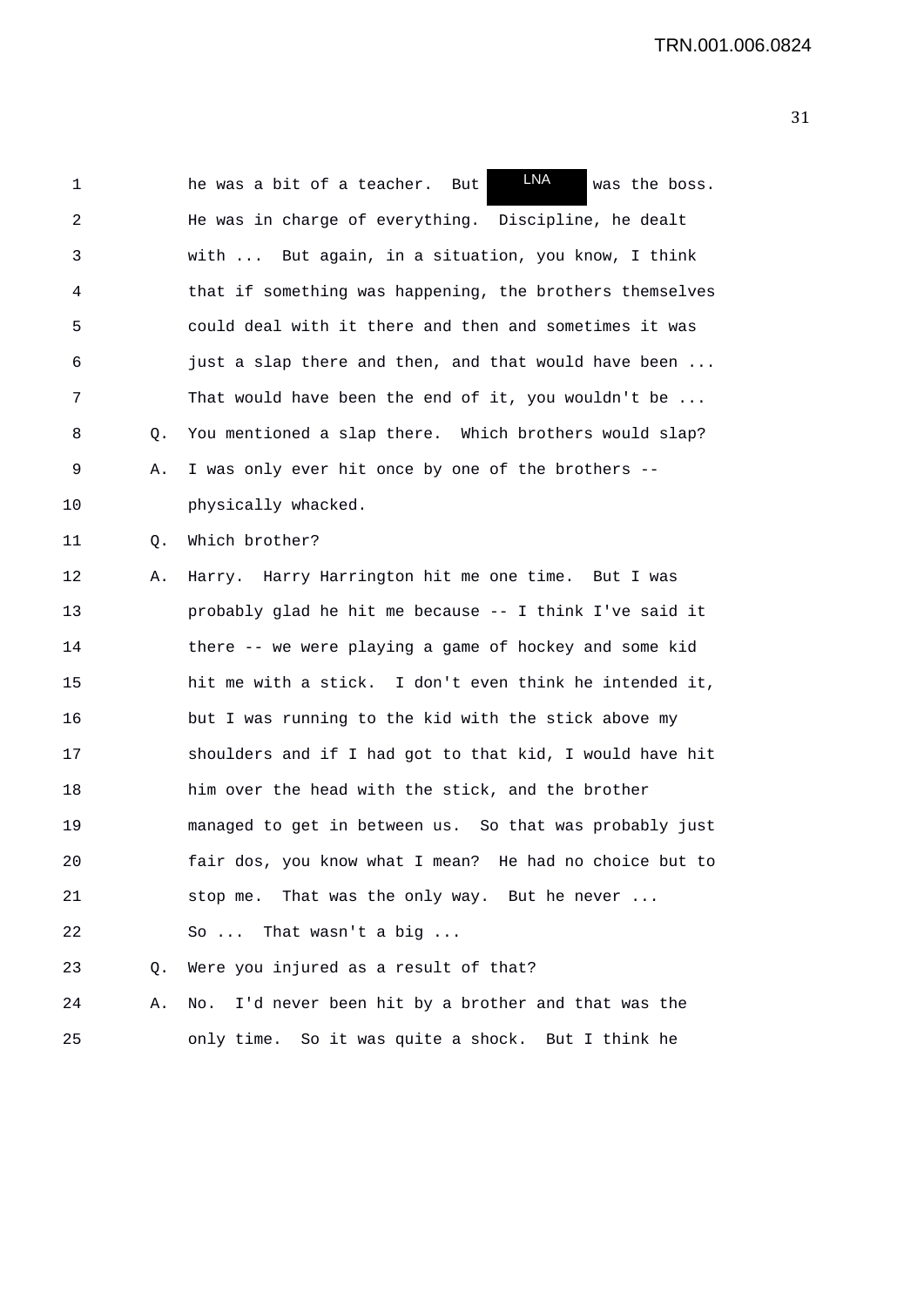| 1  |                | just done it as a means of stopping me from doing what           |
|----|----------------|------------------------------------------------------------------|
| 2  |                | I was doing.                                                     |
| 3  |                | Q. You mention in your statement that one form of                |
| 4  |                | discipline that was used would be being told to stand            |
| 5  |                | and face the wall.                                               |
| 6  | Α.             | $Mm-hm$ .                                                        |
| 7  | Q.             | Is that something that happened to you?                          |
| 8  | Α.             | Yes, yes.                                                        |
| 9  | Q.             | How would that come about? What sort of behaviour would          |
| 10 |                | be seen to merit that kind of punishment?                        |
| 11 | А.             | I suppose, I mean, like  I remember the time, one of             |
| 12 |                | the times I got it was talking in the chapel, whispering         |
| 13 |                | and things like that, and then spending three hours              |
| 14 |                | standing in the hall, whatever length of time it was.            |
| 15 | Q.             | Who issued that punishment?                                      |
| 16 | Α.             | One of the brothers.                                             |
| 17 | Q <sub>1</sub> | Do you remember which one?                                       |
| 18 | А.             | Yes, I do remember. He was a visiting brother,                   |
| 19 |                | he wasn't a brother that was at the school. His name             |
| 20 |                | was Jimmy Burns. But he was visiting the school.                 |
| 21 |                | I don't know if he was  I don't know, I just                     |
| 22 |                | remember the name Jimmy Burns. He never taught anything          |
| 23 |                | in my time there.                                                |
| 24 | Q.             | <b>LNA</b><br>was in charge of the<br>You mentioned that Brother |
| 25 |                | discipline. Did he ever discipline you?                          |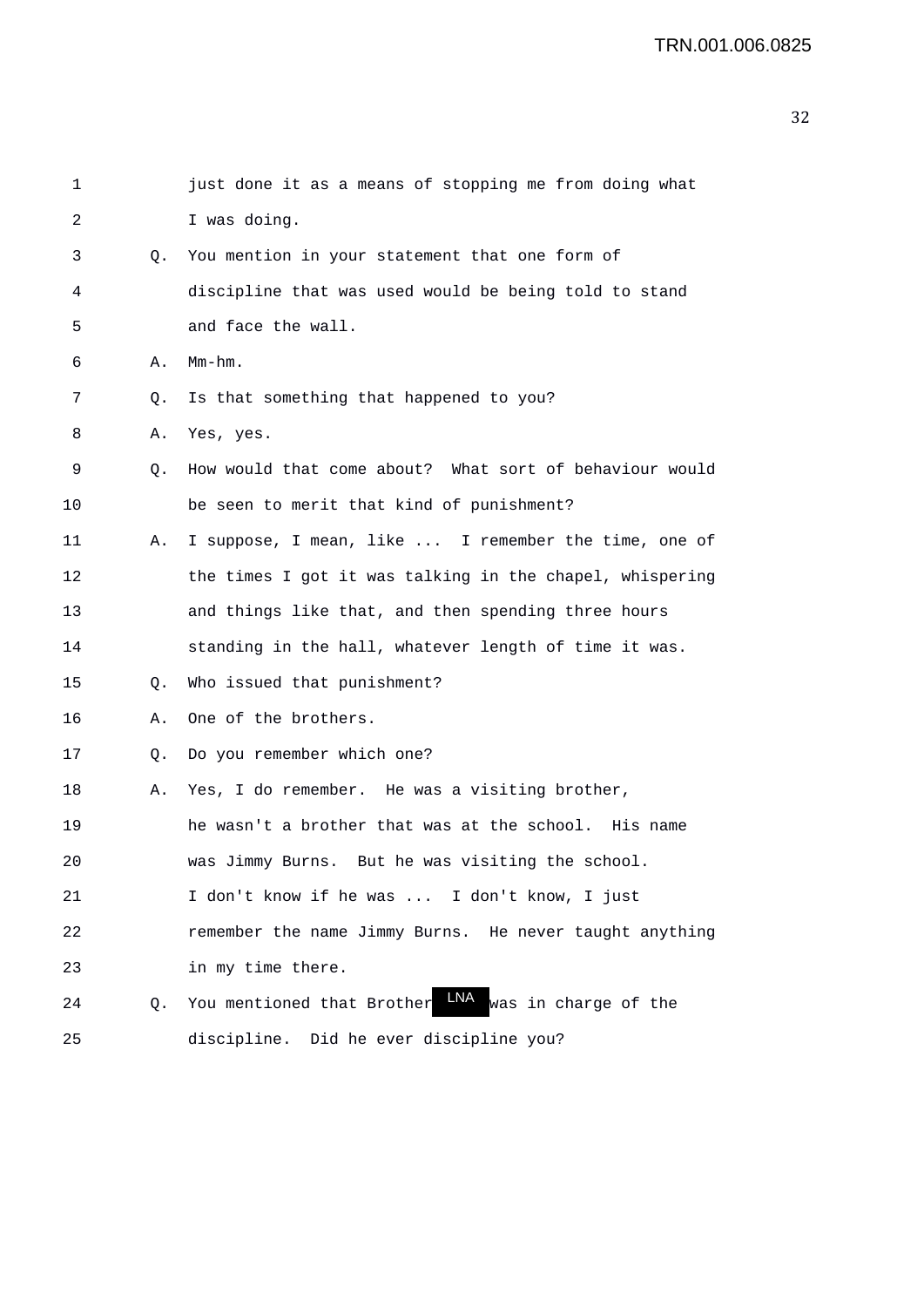| 1  | Α. | No, he never beat me with anything.                     |
|----|----|---------------------------------------------------------|
| 2  | Q. | Did you see him discipline any other children in        |
| 3  |    | a physical way?                                         |
| 4  | Α. | No, not physically. When you go into a comprehensive    |
| 5  |    | school -- if you were naughty in school the teacher     |
| 6  |    | would take out the belt and give you the strap.<br>That |
| 7  |    | was usually done in a classroom. But that never seemed  |
| 8  |    | to happen. If you were punished like that, it was       |
| 9  |    | generally probably in his office. But I was             |
| 10 | Q. | In whose office?                                        |
| 11 | Α. | <b>LNA</b><br>office.<br>In                             |
| 12 | Q. | What would happen in his office?                        |
| 13 | Α. | If he done that, I assume where that would have taken   |
| 14 |    | place. We didn't get strapped in the classroom.<br>The  |
| 15 |    | teacher I had, Ms Nicholl, she was kind. She wasn't     |
| 16 |    | a bad teacher.                                          |
| 17 | Q. | Were you ever taken to the office to be punished?       |
| 18 | Α. | LNA<br>No, I was never taken to<br>office, no.          |
| 19 | Q. | One thing you mention there was a brother who had       |
| 20 |    | visited -- was visiting St Ninian's and who issued the  |
| 21 |    | punishment of standing in the hall. Can you give me     |
| 22 |    | some indication of whether brothers did visit           |
| 23 |    | St Ninian's from time to time?                          |
| 24 | Α. | That's the only brother I ever remember visiting,       |
| 25 |    | Jimmy Burns. I don't remember any other brothers being  |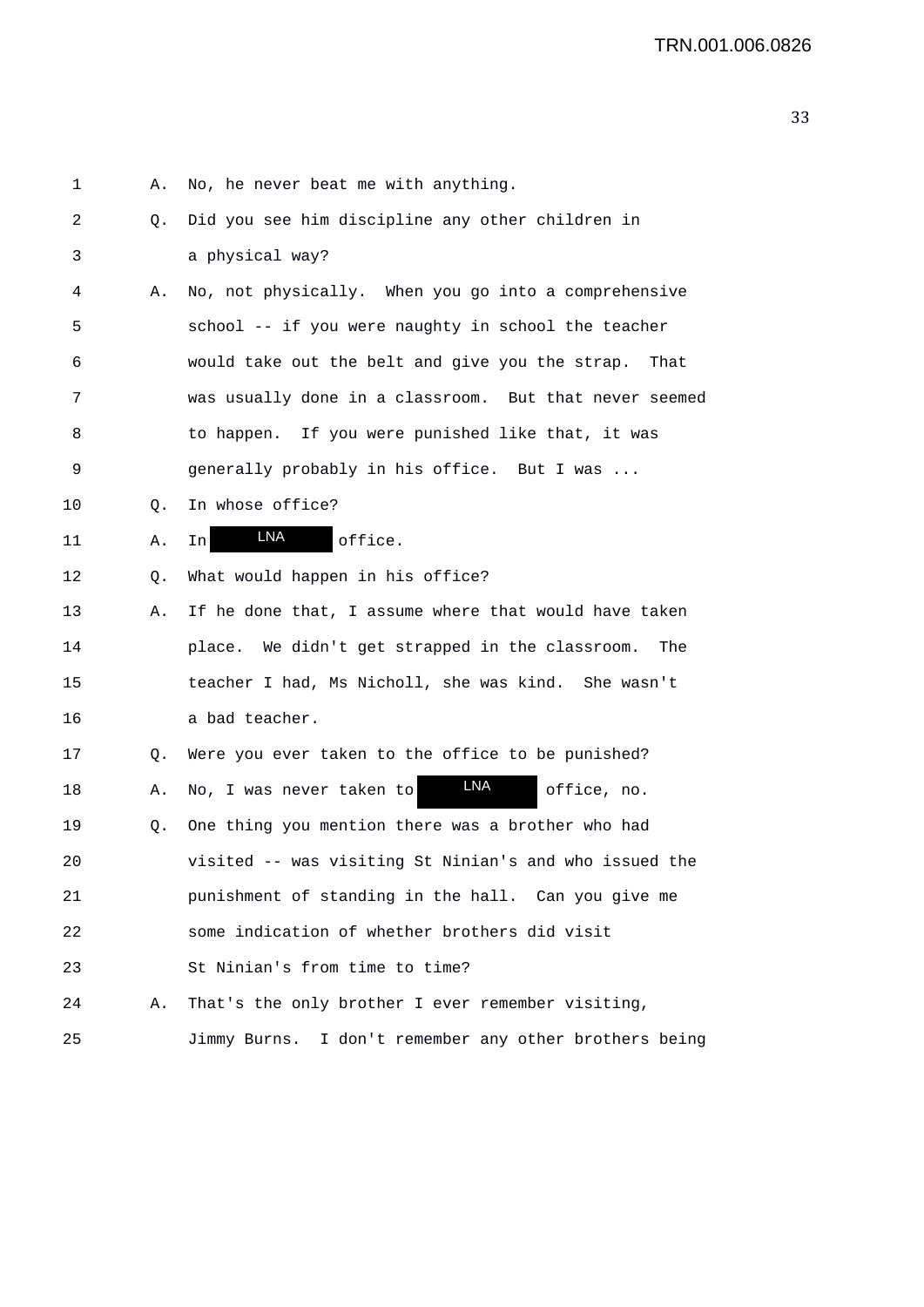| 1  |    | there, other than that Brother Coffey who came to do     |
|----|----|----------------------------------------------------------|
| 2  |    | some kind of inspection. He might have had other         |
| 3  |    | brothers with him, but I don't remember anybody else     |
| 4  |    | being there.                                             |
| 5  | Q. | Did you wet the bed sometimes when you were at           |
| 6  |    | St Ninian's?                                             |
| 7  | Α. | Most of the times. Most of the times.                    |
| 8  | Q. | Once you were in bed, at night, did anybody come into    |
| 9  |    | the rooms?                                               |
| 10 | А. | Yes. There was a kind of  A kind of ritual thing.        |
| 11 |    | Every night, what would happen, we'd all end up up the   |
| 12 |    | stairs, we'd have showers. We'd go in rooms, just        |
| 13 |    | people would go along. You'd go in and  Either it        |
| 14 |    | was kind of  it was a communal shower, I can't           |
| 15 |    | remember exactly how many heads were in it. Then we'd    |
| 16 |    | go back -- so it was a process.                          |
| 17 | Q. | If we just look at the showering first of all, where     |
| 18 |    | were the showers?                                        |
| 19 | Α. | The showers -- as I said, if you looked at the map, they |
| 20 |    | are in the middle between the two blocks                 |
| 21 | О. | Between the senior and the junior dormitories?           |
| 22 | Α. | Yes.                                                     |
| 23 | Q. | Are those the showers you used in the evening before     |
| 24 |    | bed?                                                     |
| 25 | Α. | Yes.                                                     |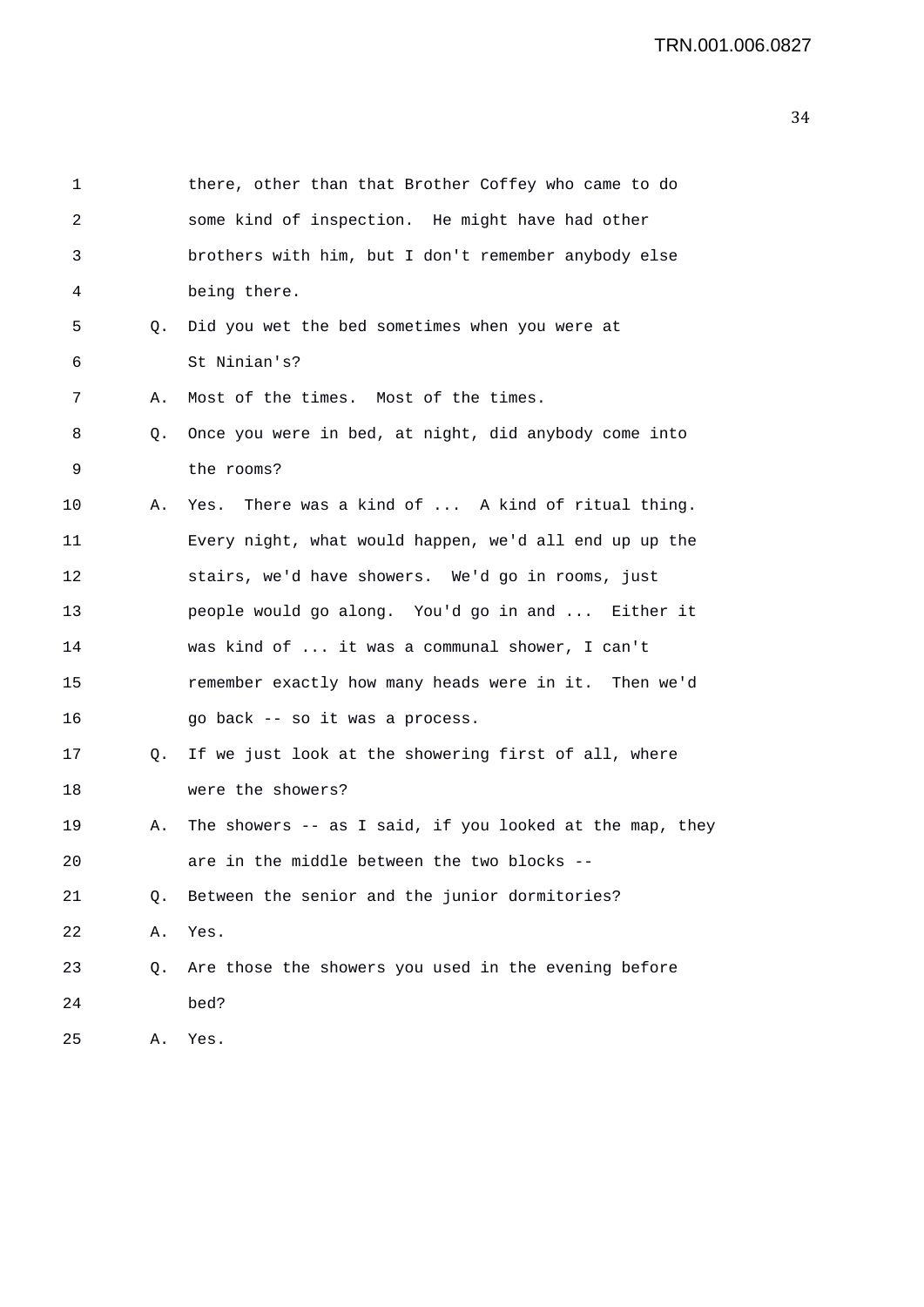| 1  | Q. | You mentioned there they were communal showers.         |
|----|----|---------------------------------------------------------|
| 2  | Α. | Yes.                                                    |
| 3  | Q. | Does that mean that when you were showering you could   |
| 4  |    | see other boys who were using the showers?              |
| 5  | Α. | Yes. And it was a brother standing there, usually       |
| 6  |    | LNA<br>watching, with his hands in his pocket,          |
| 7  |    | playing with himself, watching us.                      |
| 8  | Q. | Would that be in the evening before you went to bed?    |
| 9  | Α. | Yes.                                                    |
| 10 | Q. | How many boys would usually be showering at one time?   |
| 11 | Α. | There could have been four or five. I just can't        |
| 12 |    | remember the number of heads coming down, shower heads, |
| 13 |    | but there'd be four or five maybe.                      |
| 14 | Q. | When you were showering in the evening, would that be   |
| 15 |    | boys from your own dormitory you'd be showering with?   |
| 16 | Α. | I think there was just a queue and you just joined the  |
| 17 |    | end of the queue and went in. There could have been     |
| 18 |    | anybody. It could have been the senior boys, could have |
| 19 |    | been the junior boys.                                   |
| 20 | Q. | LNA<br>And you mentioned<br>being there.                |
| 21 | Α. | Yes.                                                    |
| 22 | Q. | What was his purpose being there?                       |
| 23 | Α. | I don't know. He was supposed to be supervising to make |
| 24 |    | sure we washed. But I don't think that was his purpose. |
| 25 | Q. | What was he doing?                                      |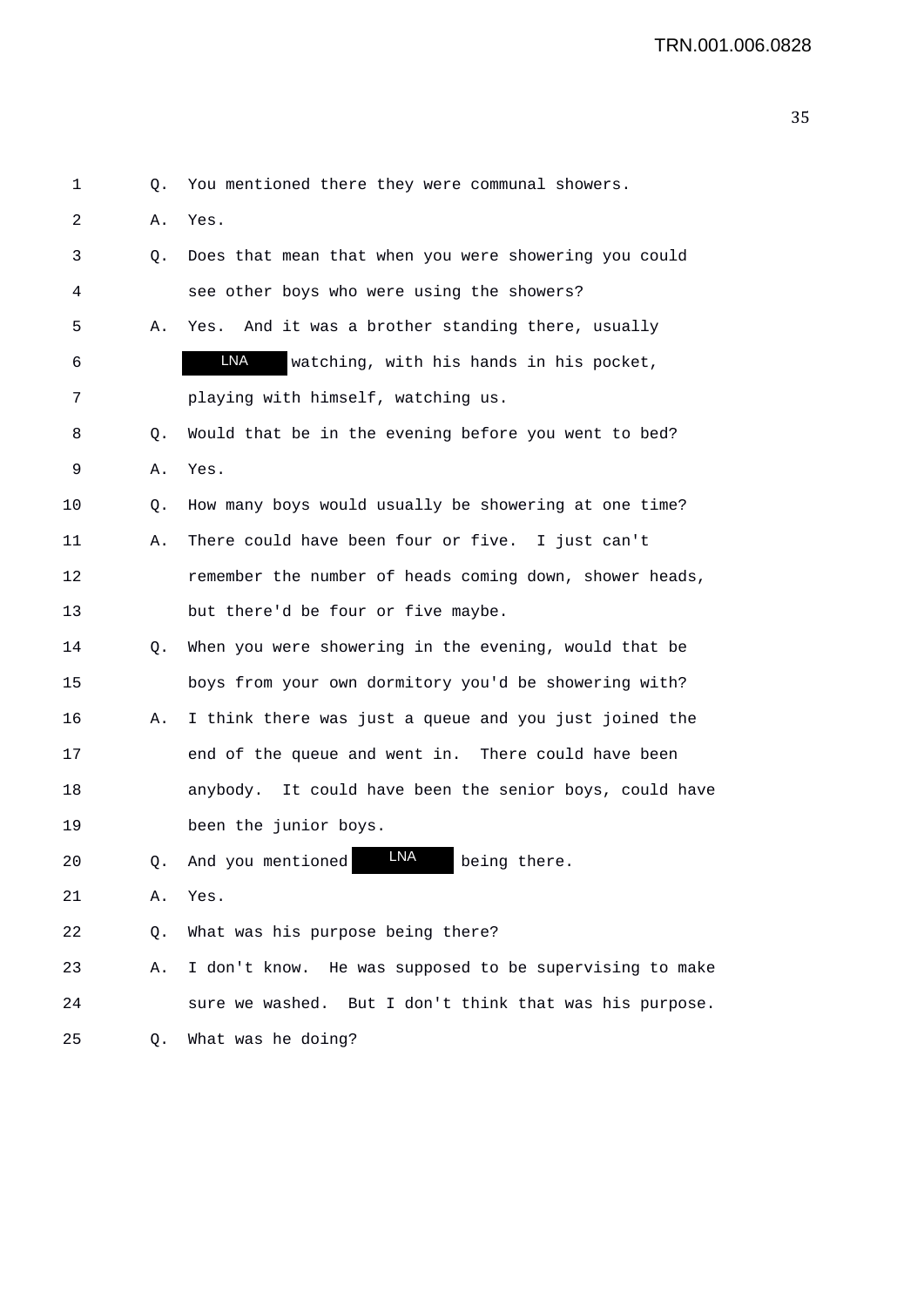| 1  | Α. | His hands would be in his pockets, playing with himself. |
|----|----|----------------------------------------------------------|
| 2  | Q. | Would he be saying anything during the showering in the  |
| 3  |    | evening?                                                 |
| 4  | Α. | Not that I remember, no. I don't remember him saying     |
| 5  |    | anything. You just wanted in and out of there as         |
| 6  |    | quickly as you could.                                    |
| 7  | Q. | Was there ever any contact between Brother LNA and the   |
| 8  |    | boys in the shower rooms in the evening?                 |
| 9  | Α. | Not that I know of. That would have been -- there were   |
| 10 |    | boys there. That wouldn't have  no.                      |
| 11 | Q. | After the shower then in the evening, what was the next  |
| 12 |    | thing that happened?                                     |
| 13 | Α. | The next thing, we'd end up  There was a bit of time     |
| 14 |    | before the lights went out. People would go up and sit   |
| 15 |    | in his room, we'd all just go up and sit there until he  |
| 16 |    | eventually got fed up with us.                           |
| 17 | Q. | Would you be changed into your pyjamas?                  |
| 18 | Α. | Yes.                                                     |
| 19 | Q. | How would it come about then that some boys would be in  |
| 20 |    | LNA<br>room?<br>Brother                                  |
| 21 | Α. | The door was open and that just seemed to be the norm.   |
| 22 |    | When I went there, this is that you done. So after the   |
| 23 |    | shower, you got yourself sorted out, that was youse in   |
| 24 |    | for the night. His door was opened, there was sort of    |
| 25 |    | a tannoy system in every room and they used to play the  |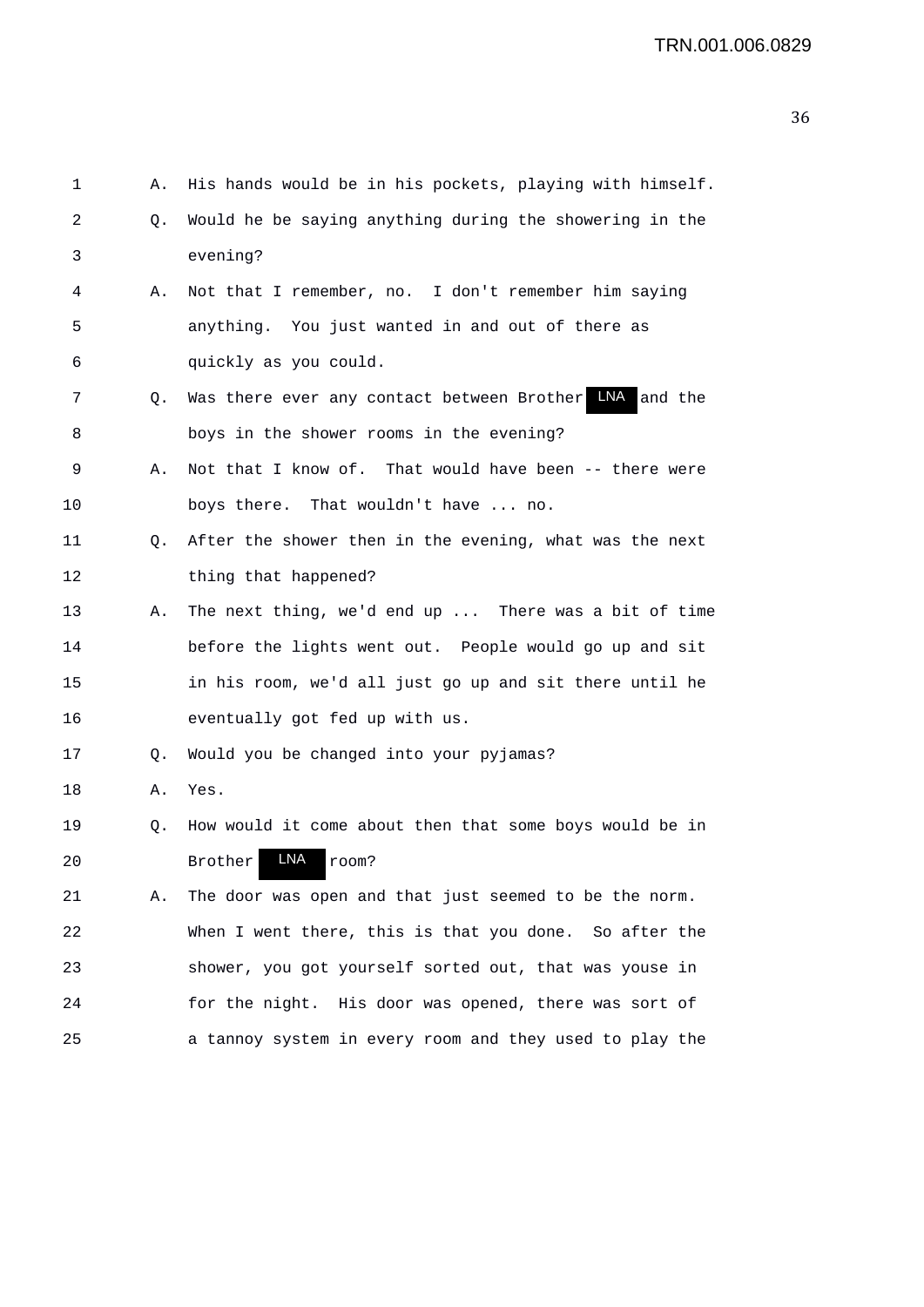| 1  |    | charts. So we'd go to sleep listening to the Top 40 or      |
|----|----|-------------------------------------------------------------|
| 2  |    | Top 20. So that would be  And basically, we'd sit           |
| 3  |    | in his room.                                                |
| 4  | Q. | How often did you go into his room?                         |
| 5  | Α. | Every night. Every night we were there. That was the        |
| 6  |    | ritual, that's just what you done. You went up and sat      |
| 7  |    | The older boys, they probably sat in Kelly's<br>there.      |
| 8  |    | room or -- the doors were opened.                           |
| 9  | Q. | LNA<br>When you were in Brother<br>room at that time in the |
| 10 |    | evenings, how many other boys were there?                   |
| 11 | Α. | There could be five or six, maybe more. As many as you      |
| 12 |    | could get in sometimes.                                     |
| 13 | Q. | Were all the boys wearing pyjamas?                          |
| 14 | Α. | Yes, we were all dressed.                                   |
| 15 | Q. | LNA<br>What happened in Brother<br>room?                    |
| 16 | Α. | Just people chatting. Sometimes he'd have people            |
| 17 |    | sitting on the bed, sometimes on his knee. It was kind      |
| 18 |    | of strange.                                                 |
| 19 | Q. | How would it come about that a boy would be sitting on      |
| 20 |    | his bed?                                                    |
| 21 | Α. | Because there wasn't any chairs to sit on, so you were      |
| 22 |    | just sitting wherever. Looking back, it was a strange       |
| 23 |    | set-up. You wouldn't have a set-up like that now.           |
| 24 | О. | And about what his knee? How would it come about that a     |
| 25 |    | boy would be sitting on his knee?                           |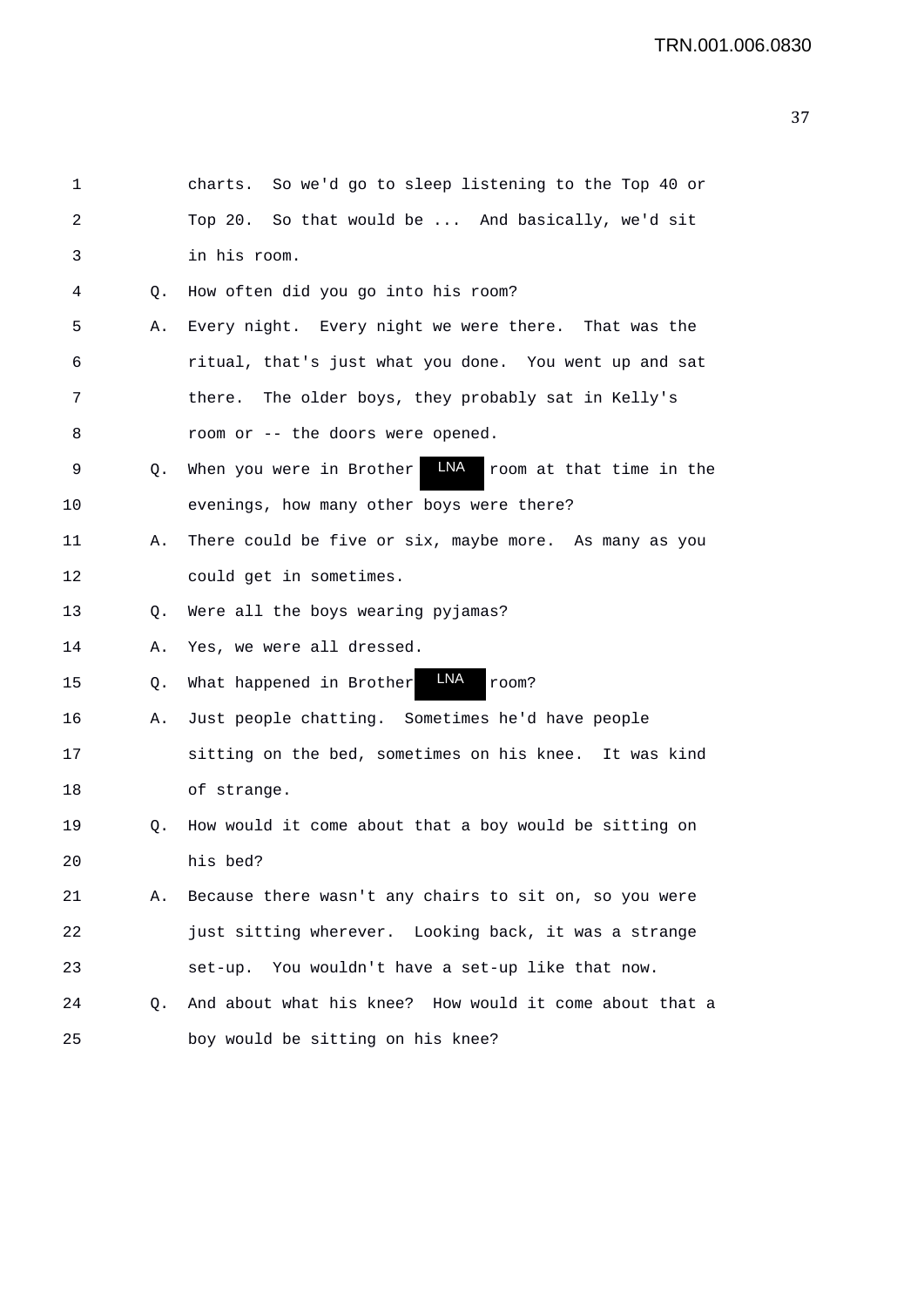| 1  | Α. | He would pick you up, put you on his knees, and that    |
|----|----|---------------------------------------------------------|
| 2  |    | would be it and you just accepted it. That was          |
| 3  |    | whatever. That was fine.                                |
| 4  | Q. | Did that happen to you?                                 |
| 5  | Α. | I wouldn't sit on his knee, no.                         |
| 6  | Q. | Did you see other boys sitting on his knee?             |
| 7  | Α. | Yes.                                                    |
| 8  | Q. | What did he do when a boy was sitting --                |
| 9  | Α. | I think you'd just sort of see the bouncing. I don't    |
| 10 |    | know what he was up to.                                 |
| 11 | Q. | So could you see him bouncing?                          |
| 12 | Α. | Mm-hm, bouncing his leg away, sort of jittering.        |
| 13 | Q. | What was he wearing in the evening?                     |
| 14 | Α. | He was dressed.                                         |
| 15 | Q. | And the boys who would be sitting on his knee?          |
| 16 | Α. | Just pyjamas.                                           |
| 17 | Q. | Did boys wear underpants under their pyjamas at that    |
| 18 |    | time?                                                   |
| 19 | Α. | No, I don't think we did. Certainly the bed-wetters,    |
| 20 |    | I don't remember us wearing  I think it was just        |
| 21 |    | more garbage to clean for them, so it was less junk for |
| 22 |    | the machines. I don't believe we did. You never owned   |
| 23 |    | any clothes. This is the whole thing about the rooms.   |
| 24 |    | There was nothing up there other than a bed. It was     |
| 25 |    | like being in a prison cell. You never owned any        |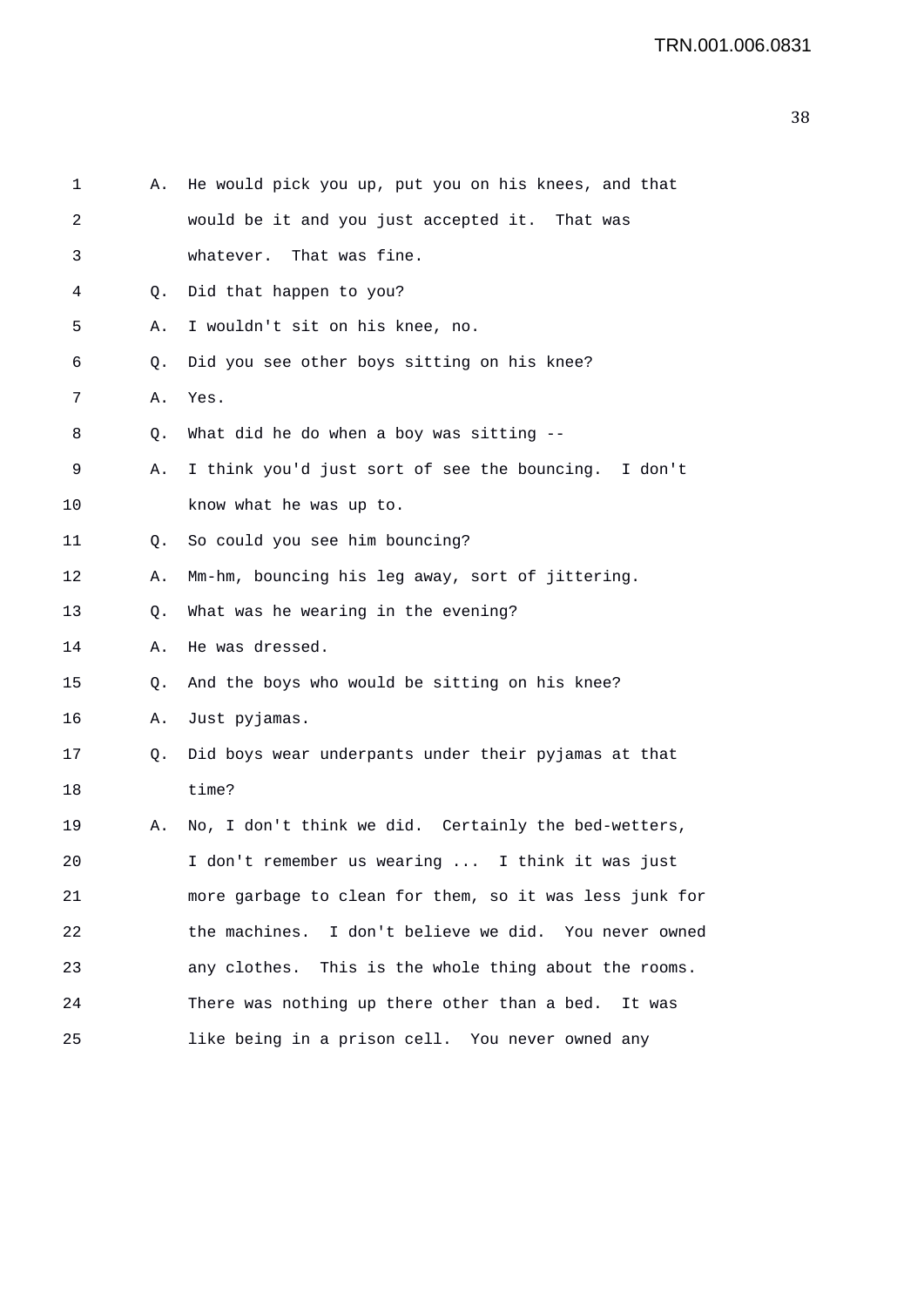| 1  |    | clothes. Everything you had was communal. When you         |
|----|----|------------------------------------------------------------|
| 2  |    | went to change clothes, they just gave you stuff to wear   |
| 3  |    | that was -- that looked as if it would fit.                |
| 4  | Q. | So you didn't necessarily get the same clothes back each   |
| 5  |    | time?                                                      |
| 6  | Α. | No, no, you never got the same clothes back. I never       |
| 7  |    | took any clothes away with me and I was just provided      |
| 8  |    | with everything while I was there. So we all had the       |
| 9  |    | same kind of jeans. There wasn't any -- and the same       |
| 10 |    | kind of pyjamas, them sort of squares  big draw cords      |
| 11 |    | on them, big things that your grandad would have worn      |
| 12 |    | years ago.                                                 |
| 13 | Q. | The situation you've been describing for me that would     |
| 14 |    | LNA<br>happen in the evening in Brother<br>room, how would |
| 15 |    | that come to an end?                                       |
| 16 | А. | He would just get fed up, "Right, time for bed, boys",     |
| 17 |    | and we'd all go to bed.                                    |
| 18 | Q. | Do you know what time that would be?                       |
| 19 | Α. | I remember when I was doing the interview -- the time --   |
| 20 |    | I was trying to think of the time. I live in Ireland,      |
| 21 |    | I live in a kind of farming community, and we were just    |
| 22 |    | animals, we were getting herded about. We didn't have      |
| 23 |    | an idea of time. Timing meant nothing to us. We got up     |
| 24 |    | when we were told to get up and we went to bed when        |
| 25 |    | we were told to go to bed. We moved to the sound of        |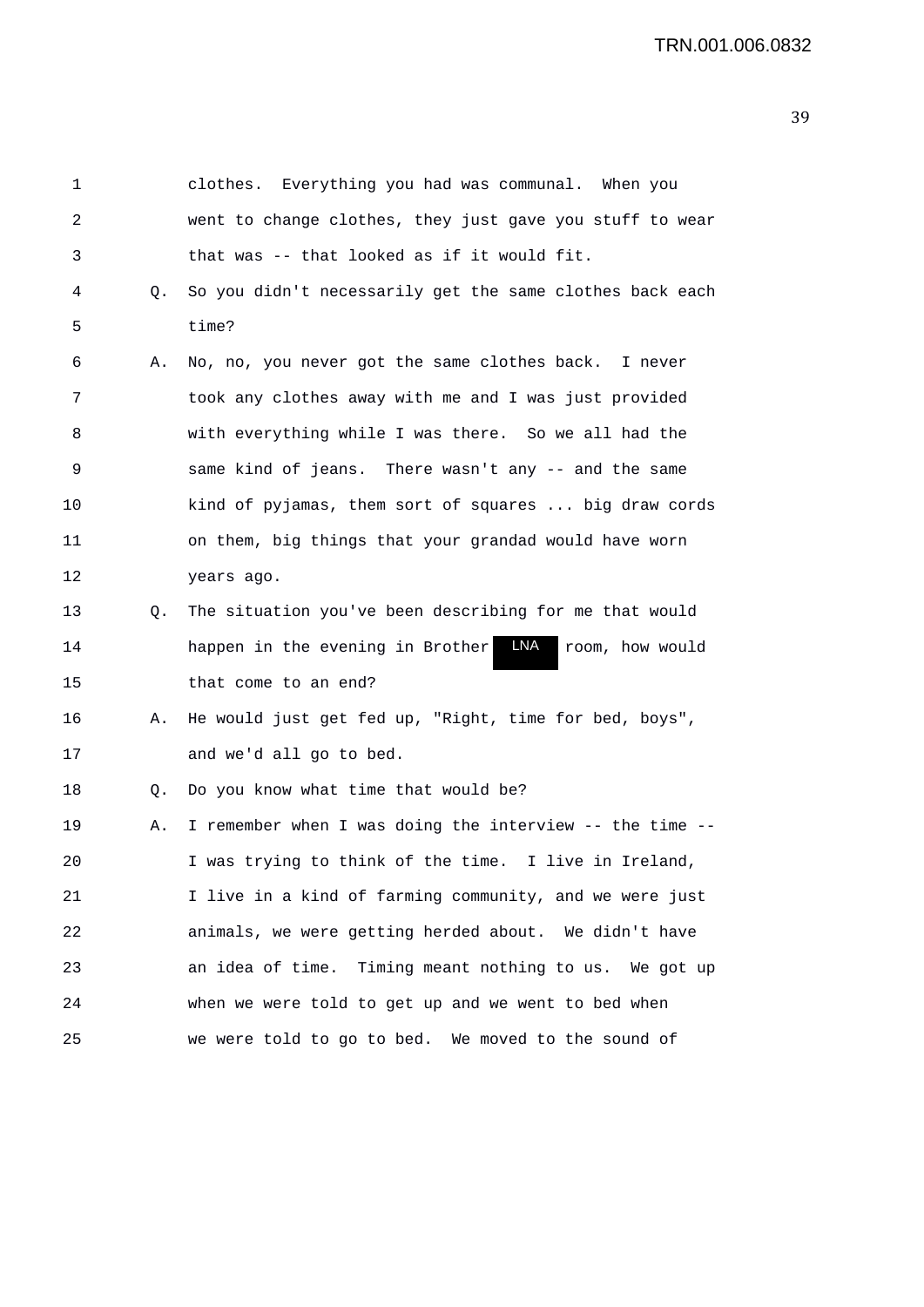| 1  |    | a whistle or me move to the sound of, "Go here, go          |
|----|----|-------------------------------------------------------------|
| 2  |    | there". We never had any -- other than at night-time        |
| 3  |    | for the small period of time between meals or whatever,     |
| 4  |    | we never had any -- we didn't have any idea of time.<br>It  |
| 5  |    | didn't make any difference. It could have been 3 in the     |
| 6  |    | morning or 3 in the afternoon. It made no difference to     |
| 7  |    | us because timing was just something that somebody else     |
| 8  |    | worried about. We had no idea about timing.                 |
| 9  | Q. | LNA room, would the boys<br>So having been in Brother       |
| 10 |    | then go to bed?                                             |
| 11 | Α. | Go to bed and then -- we'd be in bed. You wouldn't          |
| 12 |    | be  No sooner sleeping when -- and in the                   |
| 13 |    | bed-wetters anyway, there was a sort of -- he would come    |
| 14 |    | in to check --                                              |
| 15 | Q. | Who would come in?                                          |
| 16 | Α. | LNA.<br>would come into the rooms to check. He'd<br>Brother |
| 17 |    | get you up first of all to check if you'd  if you           |
| 18 |    | were sleeping, he wanted to know if you'd wet the bed at    |
| 19 |    | this point. His way of doing it was to put his hand         |
| 20 |    | into the bed and just touch you up.                         |
| 21 | Q. | So what did he do with his hand?                            |
| 22 | Α. | His hand would -- well, his hand was supposed to be         |
| 23 |    | touching you to see if you'd had a piss but in actual       |
| 24 |    | fact, the hand was sometimes going into your -- in          |
| 25 |    | through the opening. As I say, these were them              |
|    |    |                                                             |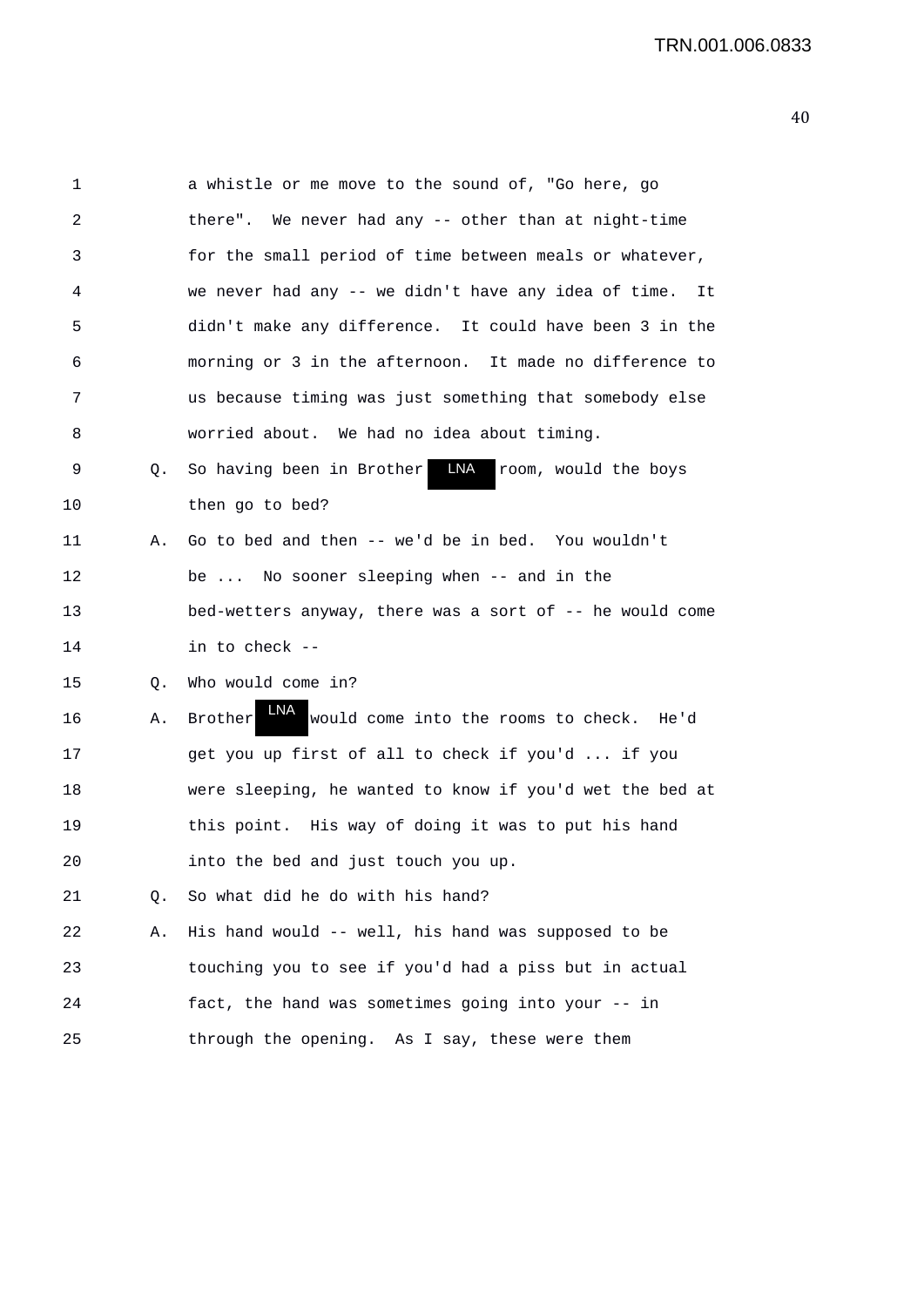| 1  |    | old-style pyjama type things that your granny or grandad   |
|----|----|------------------------------------------------------------|
| 2  |    | had, with big white draw cords on them. So there was       |
| 3  |    | a big opening at the front. So he just put his hand in     |
| 4  |    | to see if you'd wet yourself.                              |
| 5  | Q. | Which part of your body did he check?                      |
| 6  | Α. | Well, the penis. It didn't make any sense because if       |
| 7  |    | you had -- at this point if you had wet yourself, well,    |
| 8  |    | it wasn't going to change -- he never changed your         |
| 9  |    | sheets, he never came in and said, "We'll have to get      |
| 10 |    | you a new mattress", or, "We'll get this", or, "We'll      |
| 11 |    | get that". None of that happened, so it made no sense.     |
| 12 |    | If it had made any sense, he could have  it didn't         |
| 13 |    | make any sense.                                            |
| 14 | Q. | I think you tell us in the process he would touch you      |
| 15 |    | and play with your private parts.                          |
| 16 | Α. | Yes.                                                       |
| 17 | Q. | How would that situation come to an end?                   |
| 18 | Α. | He'd sort of  Well, initially he just sort of              |
| 19 |    | It was a strange time. I was at that age, I was only       |
| 20 |    | 13, I didn't even know -- I mean, to me, to be honest      |
| 21 |    | with you, I thought a standing cock was for peeing on      |
| 22 |    | high walls. I didn't even know what was going on down      |
| 23 |    | Nobody had ever explained to me about puberty or<br>there. |
| 24 |    | anything like that. Least of all we never got told any     |
| 25 |    | of this by these brothers. So the first time anybody       |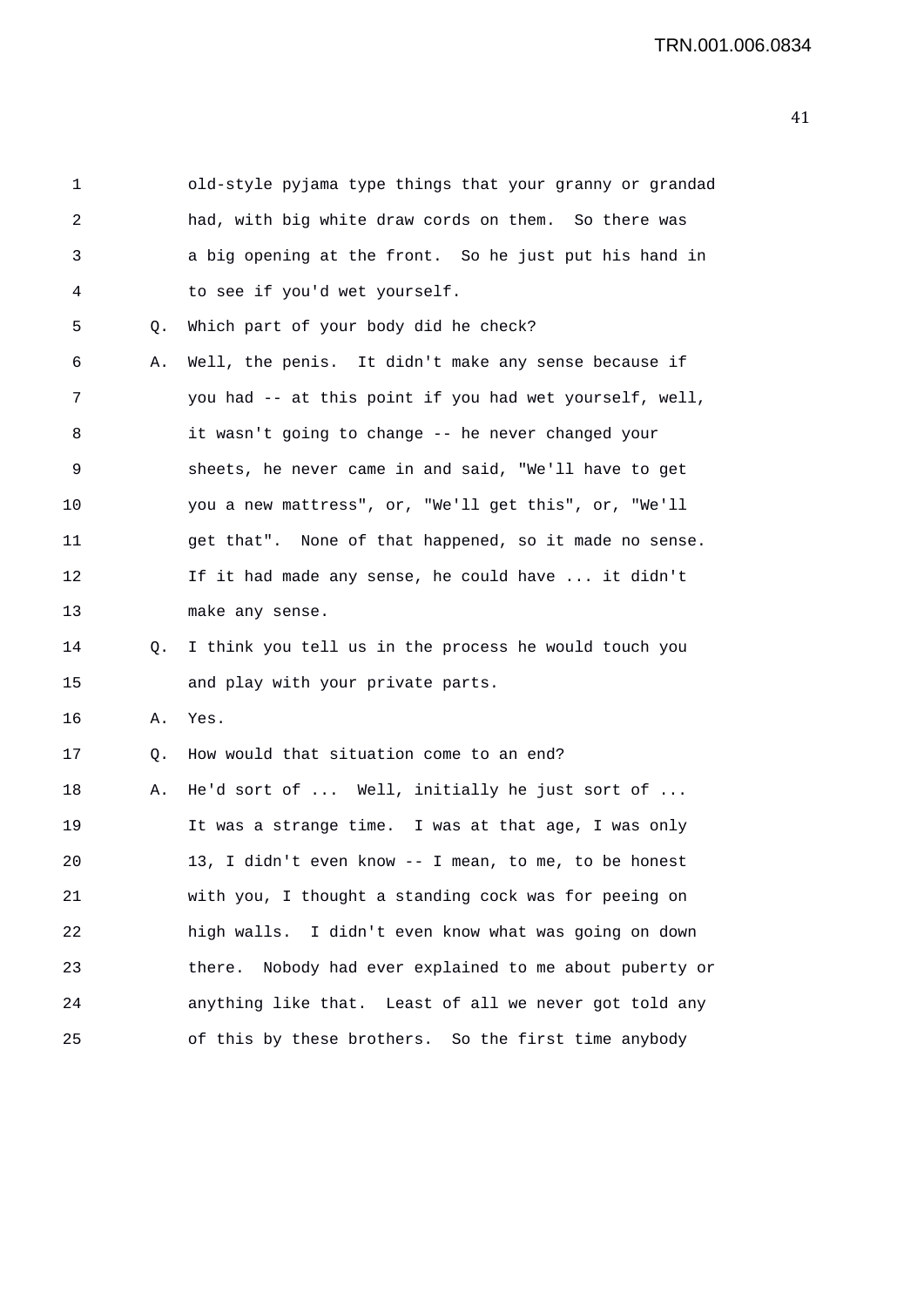| 1  |    | LNA<br>ever played with me was<br>That was robbed,           |
|----|----|--------------------------------------------------------------|
| 2  |    | That was  I didn't even<br>that was, you know, to $\ldots$   |
| 3  |    | know what was happening.                                     |
| 4  | Q. | You say in your statement that:                              |
| 5  |    | "If he could get away with it, Brother LNA would             |
| 6  |    | masturbate boys until ejaculation."                          |
| 7  | Α. | I don't know if he done it to any of the others, but         |
| 8  |    | eventually you just thought, "This is not right".            |
| 9  | Q. | Did he do that to you?                                       |
| 10 | Α. | Mm-hm, mm-hm. There was nothing to ejaculate.<br>It          |
| 11 |    | wasn't even at that age where that was happening.            |
| 12 |    | I didn't even know what the hell was happening.              |
| 13 |    | I thought I was going to die when he done it.                |
| 14 | Q. | Was it painful?                                              |
| 15 | Α. | It wasn't painful. This is the worst part of it: there       |
| 16 |    | was an enjoyability about some of it. Of course there        |
| 17 |    | At the end of the day that's  If sex was<br>was.             |
| 18 |    | a horrible experience, there wouldn't be too many people     |
| 19 |    | walking about the planet. You know what I mean?<br>So        |
| 20 |    | there was an enjoyment to it. It just was $\dots$<br>It was  |
| 21 |    | a bit too early for that rubbish and it wasn't the right     |
| 22 |    | situation. And ultimately, at the end of the day, there      |
| 23 |    | was no choice there. That was the bit that was taken         |
| 24 |    | away.                                                        |
| 25 | Q. | LNA<br>did this to<br>Do you remember the first time Brother |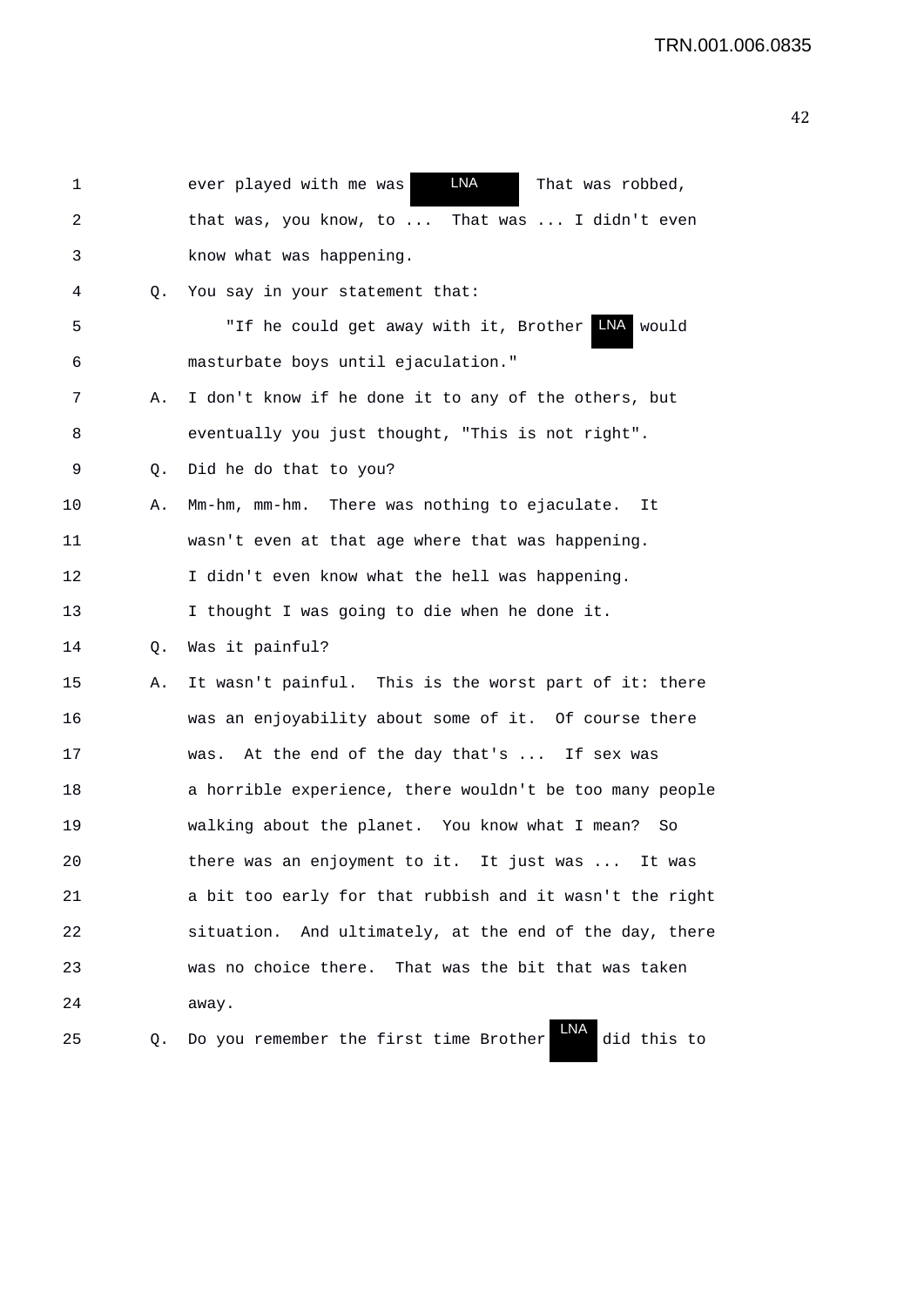| 2  | Α. | I remember it just built up to that. Eventually           |
|----|----|-----------------------------------------------------------|
| 3  |    | I thought, "This was wrong", and I think if you sort      |
| 4  |    | of  You're lying there and you just sort of think,        |
| 5  |    | "What's happening, what's happening here?" And            |
| 6  |    | eventually I just started to turn or indicate that I was  |
| 7  |    | wakening up. He didn't want to be  I don't know           |
| 8  |    | why. You sit back and you look back and you think, why    |
| 9  |    | When I look back -- when I was a child -- I've not<br>me. |
| 10 |    | got much hair left now, but I had blond hair, blue eyes,  |
| 11 |    | it was kind of  Maybe, I don't know  I was a lot          |
| 12 |    | different looking then from what I am now. Maybe that     |
| 13 |    | was, I don't know, why he was attracted to some and not   |
| 14 |    | to others. I don't know.                                  |
| 15 | Q. | How long had you been in St Ninian's when this --         |
| 16 | Α. | Right away, because I was bed-wetting before I went to    |
| 17 |    | St Ninian's. So when I turned up, I was a bed-wetter.     |
| 18 |    | This would happen every single night I was there. This    |
| 19 |    | would be the process. But that was at night-time.<br>Then |
| 20 |    | in the morning time, we were wakened up again because     |
| 21 |    | there were no showers in the morning unless you had wet   |
| 22 |    | the bed.                                                  |
| 23 | Q. | Before we get on to the morning, can I just ask you       |
| 24 |    | this: you have told us about what happened to you.<br>Did |

25 You see Brother LNA go to the beds of any other boys?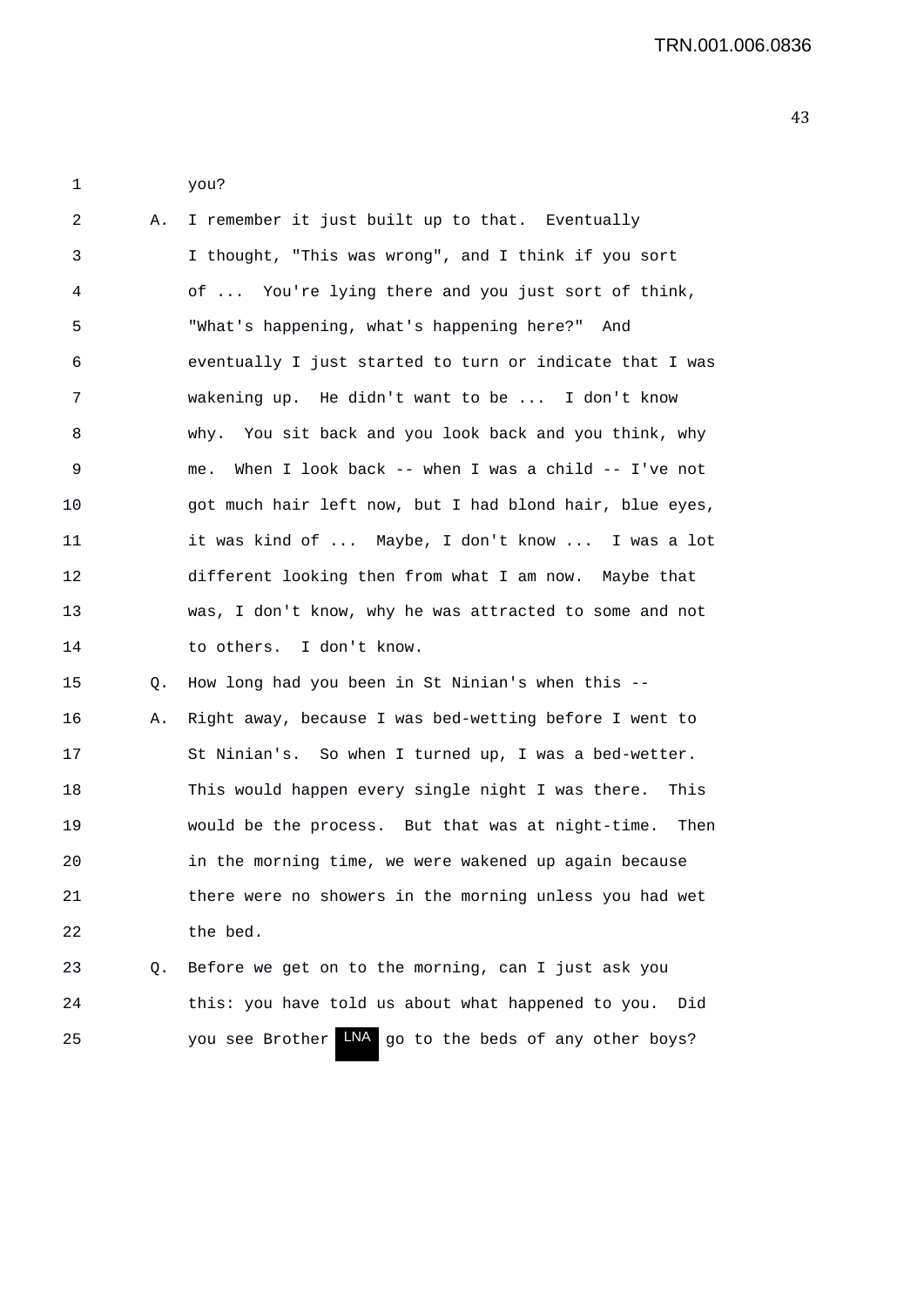1 A. I knew he went to the beds of other boys. 2 Q. How did you know that? 3 A. Because of what happens in the morning. 4 Q. Did you see him go to the beds of other boys? 5 A. Yes. 6 Q. What did you see? 7 A. The same thing. He would be checking to see if they had 8 wet the bed. 9 Q. How would he be doing that? 10 A. The same way. That was the only -- well, you would know 11 this by the morning. I can only say if, for example, 12 because I don't know the exact timings, if we were 13 wakened at say 8 o'clock in the morning, that was the 14 normal time for wakening up, the bed-wetters would have 15 been woken up at 7, earlier than the others. If you had 16 wet the bed, you could have got up and went for another 17 shower. So when you were in the shower area -- I can't 18 **remember if LNA** was even there this time. I don't 19 remember him being there in the morning. 20 But there would be other boys there, so the other

21 boys who had also wet the bed would be there as well. 22 So all the bed-wetters would be up. So there was that 23 kind of process: you got up, had a shower, came back. 24 Q. So there would be a shower in the morning for -- 25 A. The people who wet the bed would re-shower in the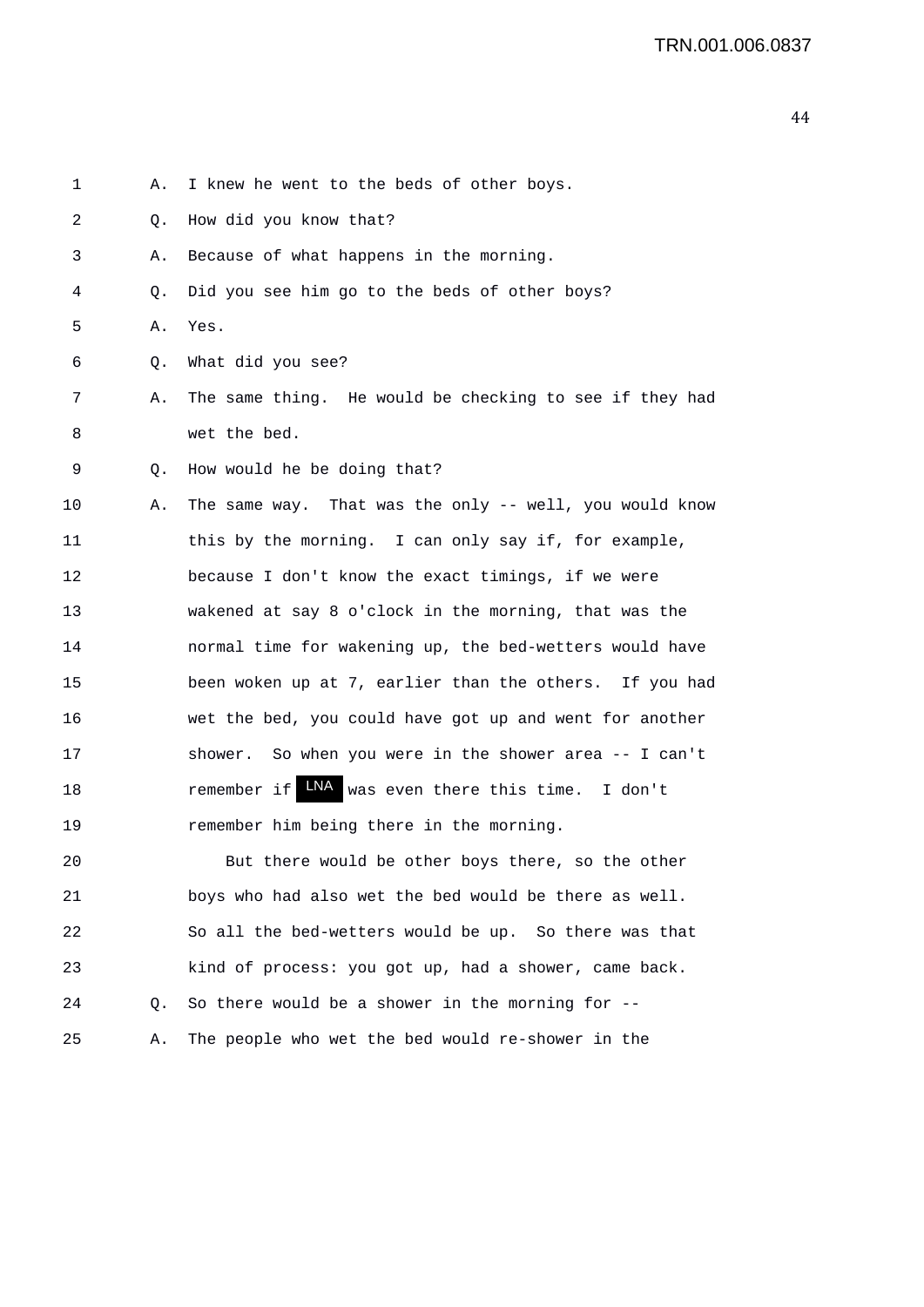1 morning, yes.

| 2  |    | It made more sense to have a shower in the morning           |
|----|----|--------------------------------------------------------------|
| 3  |    | if you're laid in your bed sweating all night.<br>I think    |
| 4  |    | the only reason we were showering at night-time was for      |
| 5  |    | LNA<br>the sexual gratification of Brother<br>There          |
| 6  |    | was no reason to be showering at night-time.                 |
| 7  |    | Most people shower in the morning anyway because             |
| 8  |    | they've been lying in their bed sweating most of the         |
| 9  |    | night, so why would you shower at night? Shower int he       |
| 10 |    | morning before you get up and get yourself --                |
| 11 | Q. | Do you remember any brother being involved in the            |
| 12 |    | showering process in the morning?                            |
| 13 | Α. | I don't remember anybody being there. At bedtime             |
| 14 |    | LNA<br>was there, it was the usual. I just remember          |
| 15 |    | I seem to always remember the bad parts of these<br>that.    |
| 16 |    | things, you don't remember any good parts.                   |
| 17 |    | LADY SMITH: A few moments ago you said that one of the ways  |
| 18 |    | LNA<br>you tried to make it come to an end when<br>was       |
| 19 |    | touching your private parts in bed was to show that you      |
| 20 |    | were starting to wake up.                                    |
| 21 | Α. | And move, just sort of turn.                                 |
| 22 |    | LADY SMITH: He would start this when your eyes were shut     |
| 23 |    | and you were still --                                        |
| 24 | Α. | You just freezed.                                            |
| 25 |    | LADY SMITH:<br>So he would start it when it looked as though |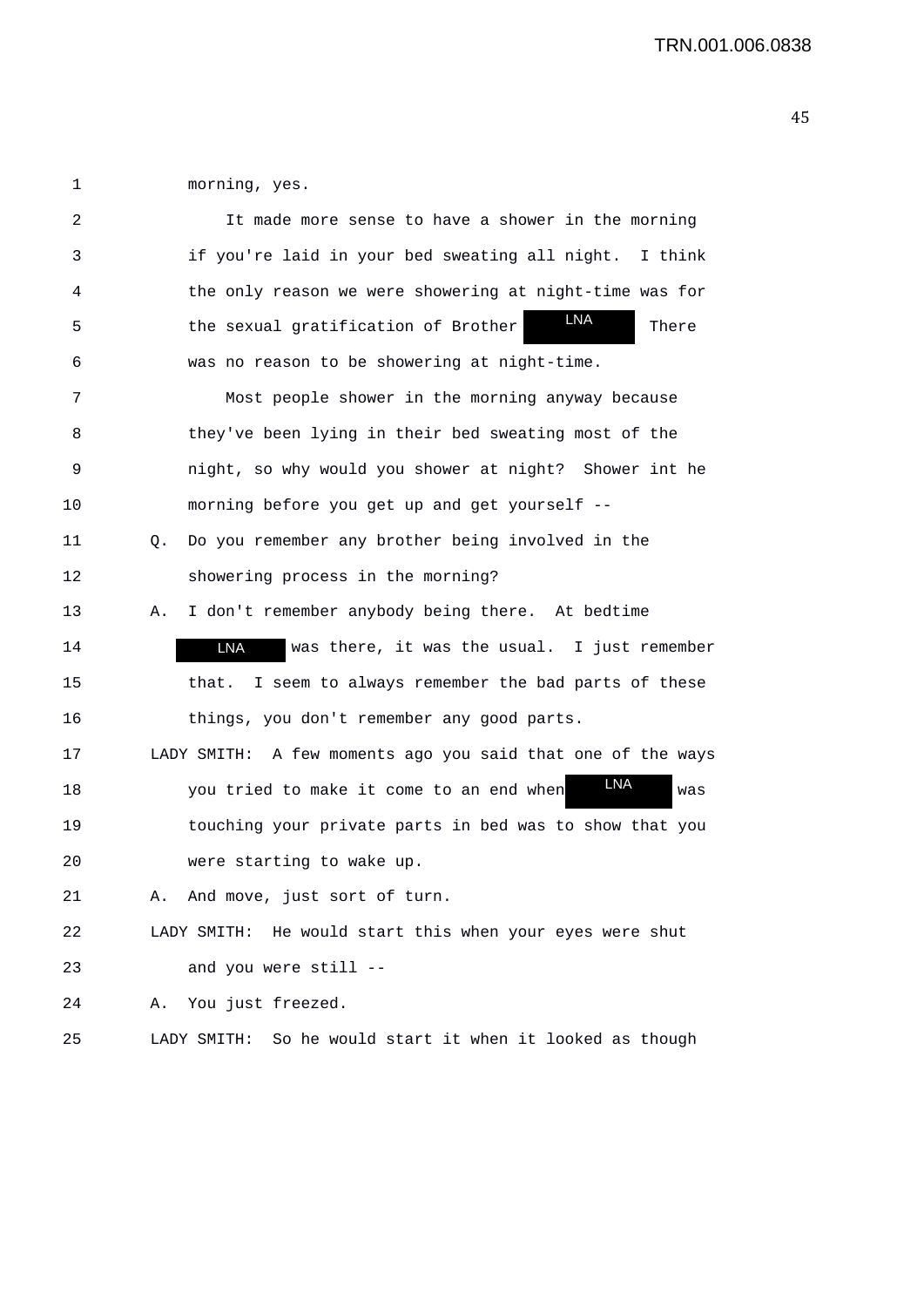| 1  |    | you were asleep?                                             |
|----|----|--------------------------------------------------------------|
| 2  | Α. | Uh-huh.                                                      |
| 3  |    | Okay. Ms MacLeod.<br>LADY SMITH:                             |
| 4  |    | LNA say anything to you while<br>MS MACLEOD: Would Brother   |
| 5  |    | he was doing this?                                           |
| 6  | Α. | No, never had any conversations about any of that stuff.     |
| 7  | Q. | When he left, would you be upset?                            |
| 8  | Α. | Mm.                                                          |
| 9  | Q. | Would you be crying?                                         |
| 10 | Α. | Sometimes. The whole thing was you were  You had to          |
| 11 |    | take it back to the day when I went in there, thinking       |
| 12 |    | that I was under a care and protection order, I was          |
| 13 |    | going in there because things weren't working at home.       |
| 14 |    | <b>LNA</b><br>was this big, tall man, standing at the<br>And |
| 15 |    | door that was going to help me and make my life better.      |
| 16 |    | And he was the guy that greeted me through the front         |
| 17 |    | door of the place and the two social workers, who were       |
| 18 |    | all right, were nice people left and left me with            |
| 19 |    | this  which was worse. Nobody would believe you              |
| 20 |    | would they, at that time? Nobody did believe<br>anyway,      |
| 21 |    | us.                                                          |
| 22 | Q. | Was there any discussion that you remember between the       |
| 23 |    | boys at the time?                                            |
| 24 | Α. | No, we never spoke about this stuff. Never even to this      |
| 25 |    | day when I see friends who -- we have met up sometimes       |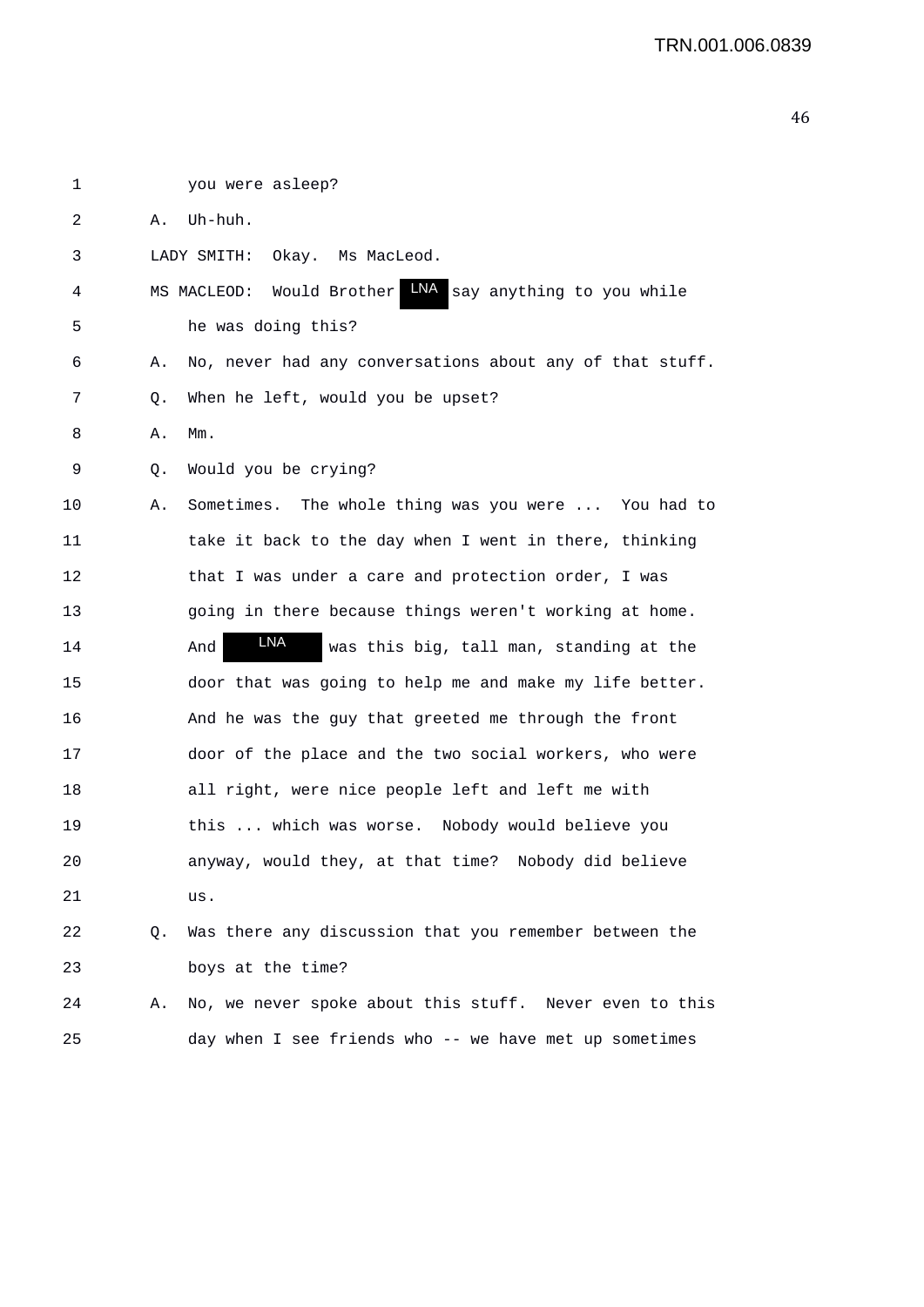| 1  |    | with people and this doesn't get spoke about. We don't     |
|----|----|------------------------------------------------------------|
| 2  |    | talk about it. Unwritten rules, you know: you just         |
| 3  |    | don't chat about shit like that.                           |
| 4  | Q. | Did you tell anybody in authority, any of the brothers     |
| 5  |    | or staff at St Ninian's, what Brother MA was doing to      |
| 6  |    | you?                                                       |
| 7  | Α. | No.                                                        |
| 8  | Q. | Did you tell -- I understand you didn't have much          |
| 9  |    | contact with social workers, but did you tell anyone       |
| 10 |    | at the time what was happening to you?                     |
| 11 | Α. | No, never told a soul. The whole thing, partly the         |
| 12 |    | These things were never talked about. You didn't talk      |
| 13 |    | about sex, you didn't talk about any of these things.      |
| 14 |    | That's not the culture we were brought up in. If you       |
| 15 |    | did talk about sex, you just talked about just bravado     |
| 16 |    | stuff, you made up stories to sound good. You wouldn't     |
| 17 |    | go round to the playground and say, "By the way,           |
| 18 |    | LNA<br>s been tumbling about with the boys again",         |
| 19 |    | or, "So-and-so has been up in his room too long". There    |
| 20 |    | would have been an implication that if you had said        |
| 21 |    | something like that, that you've had some form of gay      |
| 22 |    | experience with a brother, that you would be gay, and      |
| 23 |    | nobody wanted to be known as gay. There was something      |
| 24 |    | wrong with that, especially we're talking about in the     |
| 25 |    | That wasn't an acceptable thing to be.<br>1970s and 1980s. |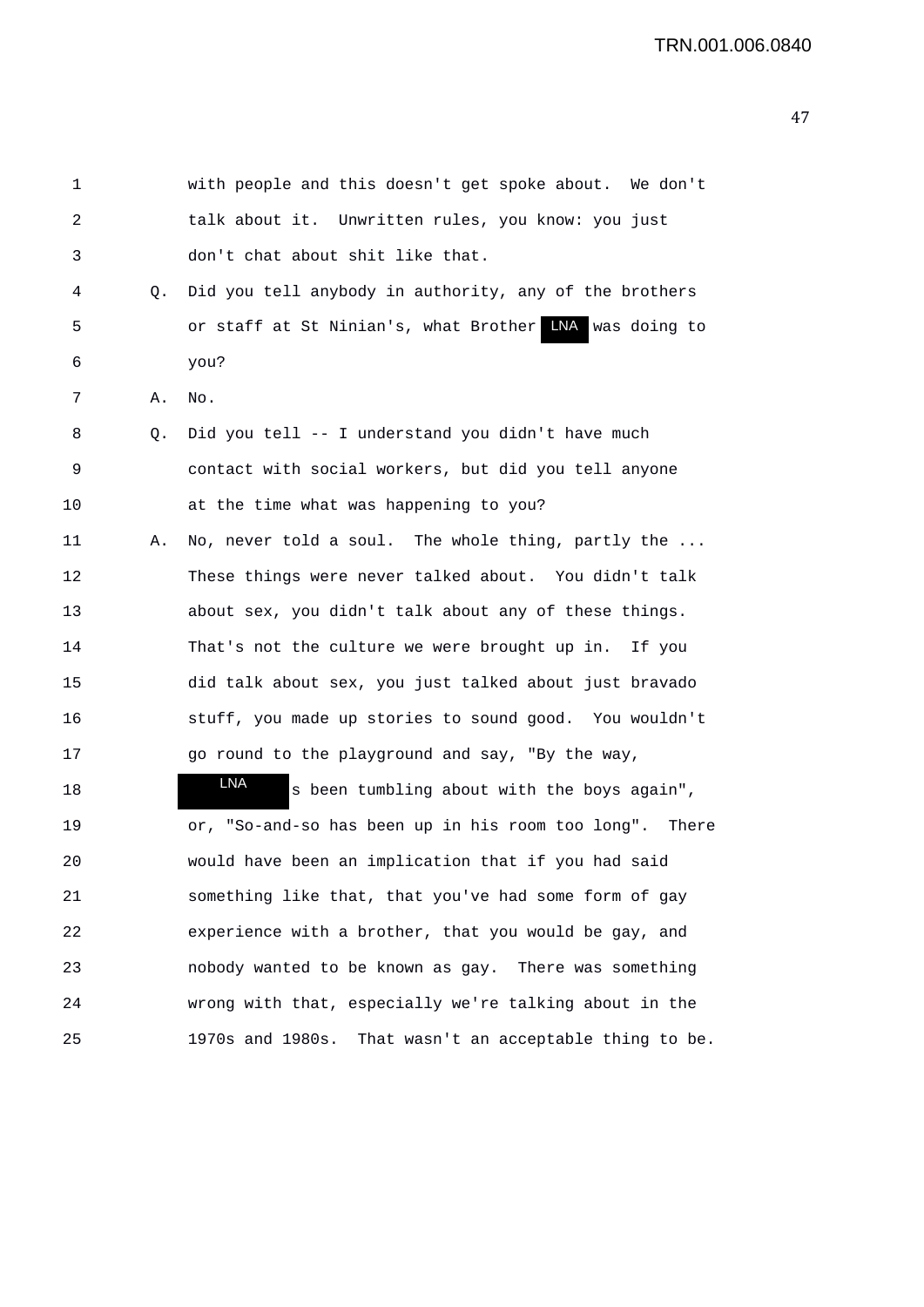| 1  | Q. | And I think what you do tell us at paragraph 79 of your  |
|----|----|----------------------------------------------------------|
| 2  |    | statement is that you grew up in an atmosphere of hiding |
| 3  |    | everything.                                              |
| 4  | Α. | Yes. That was certainly part of that.                    |
| 5  | Q. | I think you say that:                                    |
| 6  |    | "Looking back [this is at paragraph 75] nobody would     |
| 7  |    | have believed [you] anyway."                             |
| 8  | Α. | No.                                                      |
| 9  | Q. | And you say it was a closed shop.                        |
| 10 | Α. | The school was a closed shop with the brothers. There    |
| 11 |    | wasn't any kind of -- at night time you were only left   |
| 12 |    | with the brothers. There wasn't anybody else there.      |
| 13 |    | There just wasn't any other person. There wasn't         |
| 14 |    | anybody there you could speak to. So it's the same       |
| 15 |    | as -- very difficult. When the                           |
| 16 |    | and you don't know the                                   |
| 17 |    | system to complain -- if you don't know how to complain, |
| 18 |    | if you don't feel as if you can go to somebody and say,  |
| 19 |    | "There is a problem here, who can I speak to?" the       |
| 20 |    | answer is there's nobody here to speak to because the    |
| 21 |    | man that's causing the problem is the man who should be  |
| 22 |    | solving the problem, but he is the problem. So how do    |
| 23 |    | you deal with that? You need to then find -- I know now  |
| 24 |    | you need to go to the board of management or the         |
| 25 |    | superior.<br>These weren't people we spoke to. We didn't |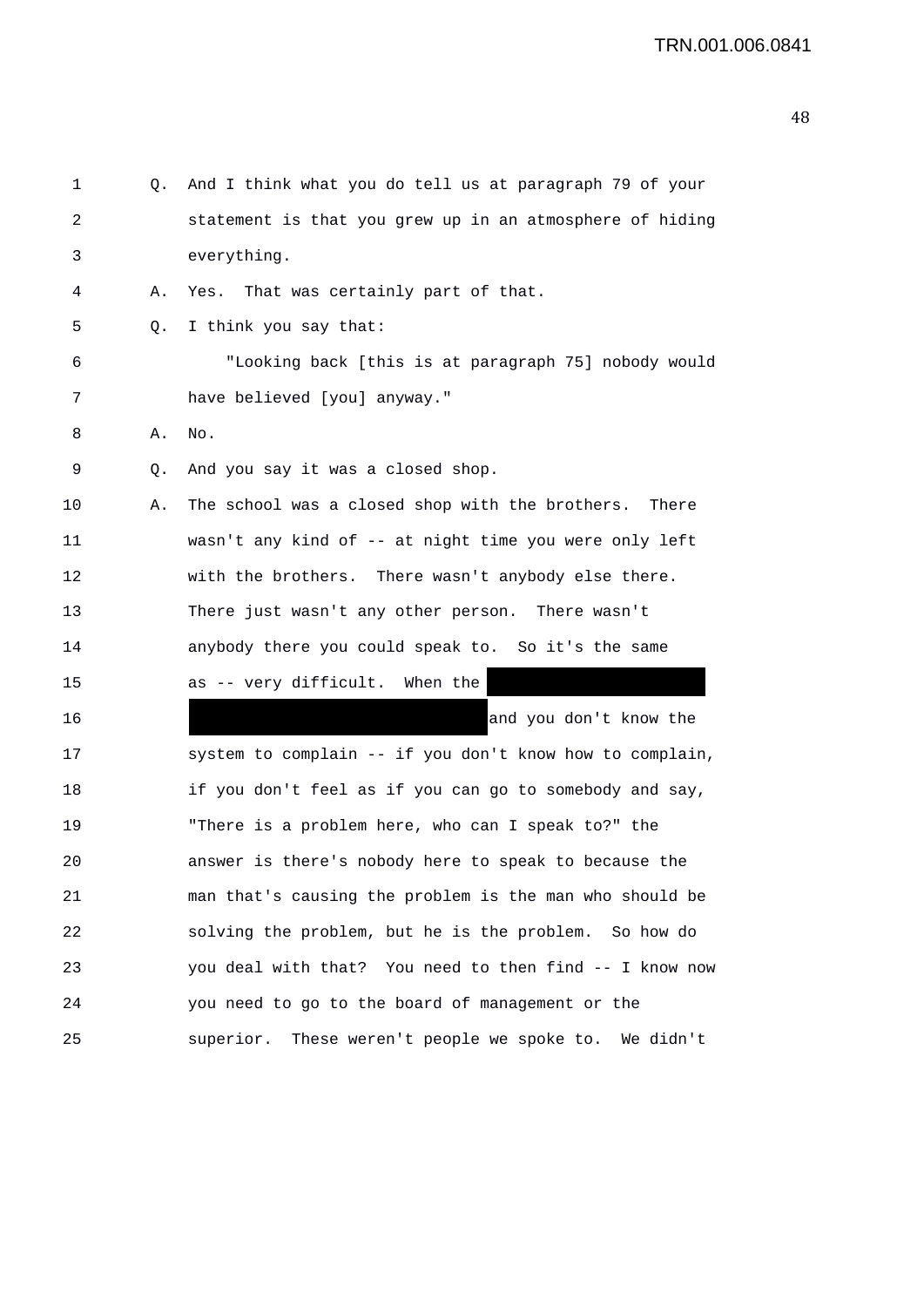| $\mathbf 1$ |    | know who these people were, so there was no means for us |
|-------------|----|----------------------------------------------------------|
| 2           |    | to express any concerns or anything like that.           |
| 3           | Q. | Someone else you tell us about in your statement is      |
| 4           |    | Brother Paul Kelly.                                      |
| 5           | Α. | Yes.                                                     |
| 6           | Q. | You describe him in your statement as "a nasty piece of  |
| 7           |    | work".                                                   |
| 8           | Α. | $Mm-hm$ .                                                |
| 9           | Q. | Can you tell me about that? What do you mean by that?    |
| 10          | Α. | Paul Kelly  I just  He was doing the same thing          |
| 11          |    | in the senior end as what WA was doing on the junior     |
| 12          |    | And he would have his favourite boys and that<br>end.    |
| 13          |    | was -- you know                                          |
| 14          | Q. | What did you see? Did you see anything happening --      |
| 15          | Α. | No, but I know that boys were sleeping in his room       |
| 16          |    | overnight.                                               |
| 17          | Q. | How did you know that?                                   |
| 18          | Α. | I know one particular boy slept there most nights.       |
| 19          | Q. | Do you know where in the room the boy slept?             |
| 20          | Α. | Supposedly he was on the floor, but I don't think that's |
| 21          |    | where -- it didn't always end up there.                  |
| 22          | Q. | How do you know he didn't always end up there?           |
| 23          | Α. | I just know.                                             |
| 24          | Q. | Is that something you knew at the time?                  |
| 25          | Α. | Not at the time, but I know now. There was a group of    |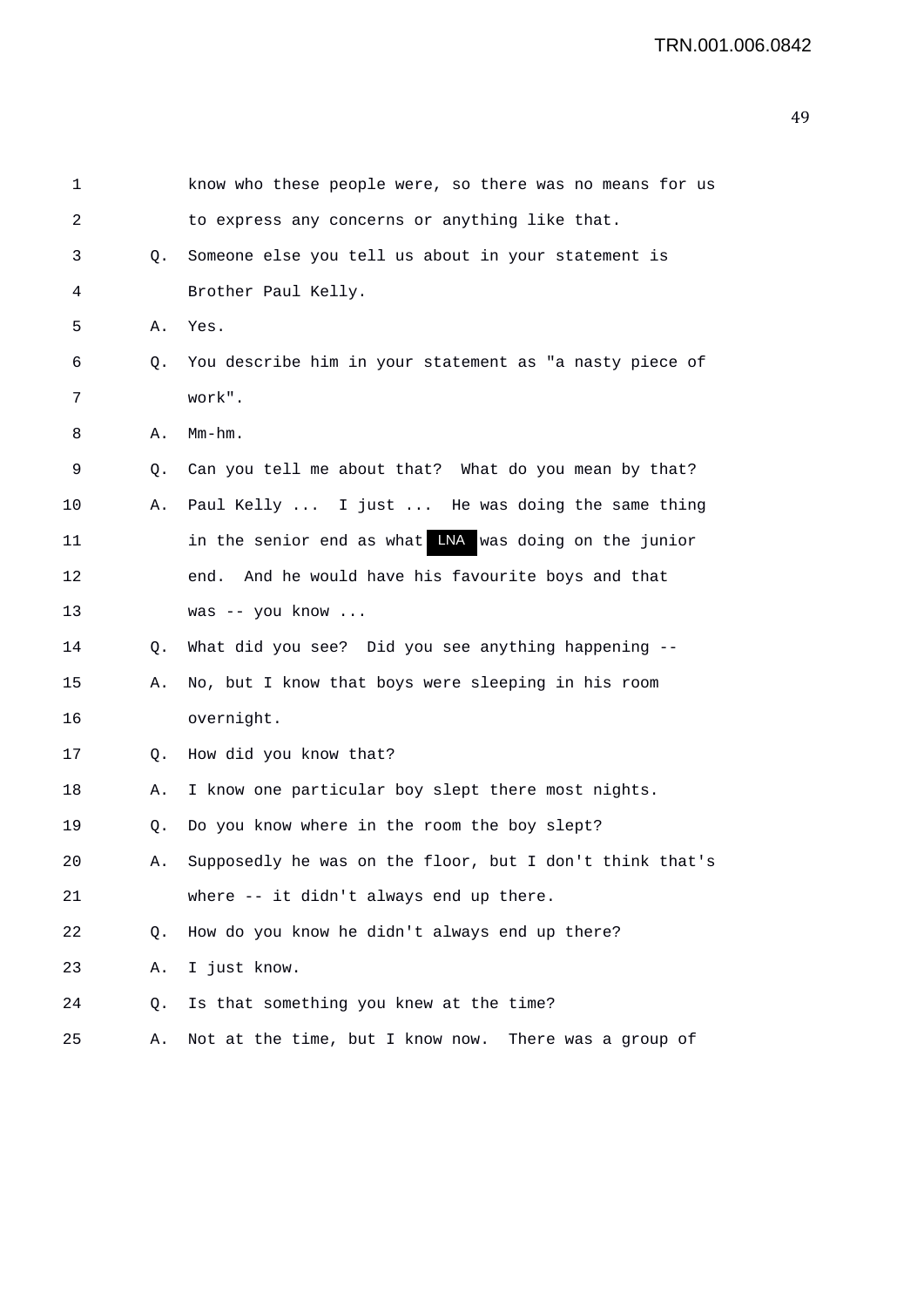1 us tried to get together a few years back -- myself, 2 Alex,  $\overline{a}$  -- and we were all trying to get 3 to come and it was just before **MCU** was killed at the 4 house. I remember I'd been in ... Bear in mind that 5 Farrell never caused me any problems, so I had been in 6 touch with Farrell and I had said to him that MCU had 7 been killed. 8 My understanding, being a Catholic, and it surprised 9 me at the time why Farrell wouldn't come to Rutherglen 10 and do the Mass for **MCU** He never done it for 11 either. 12 Q. Was he asked to? 13 A. No, it was just the normal thing. You don't have to be 14 asked to come to do a Mass. If you were a priest and 15 your friend has died, you don't need to be asked to go 16 to the funeral. You don't get invited to funerals, it's 17 not a fricking wedding or a baptism, it's just one of 18 those things out of respect you would go. At the time, 19 I was thinking to myself, why is John Farrell not coming 20 to these funerals? It was tragic. You know what 21 1 mean? But MCU was one of Kelly's boys and it was 22 sad, you know. He was just too young to be there, left 23 with these guys when he shouldn't have been. 24 Q. What you say at paragraph 73 of your statement is that: 25 "Paul Kelly had boys staying in his room overnight MCU **MCU**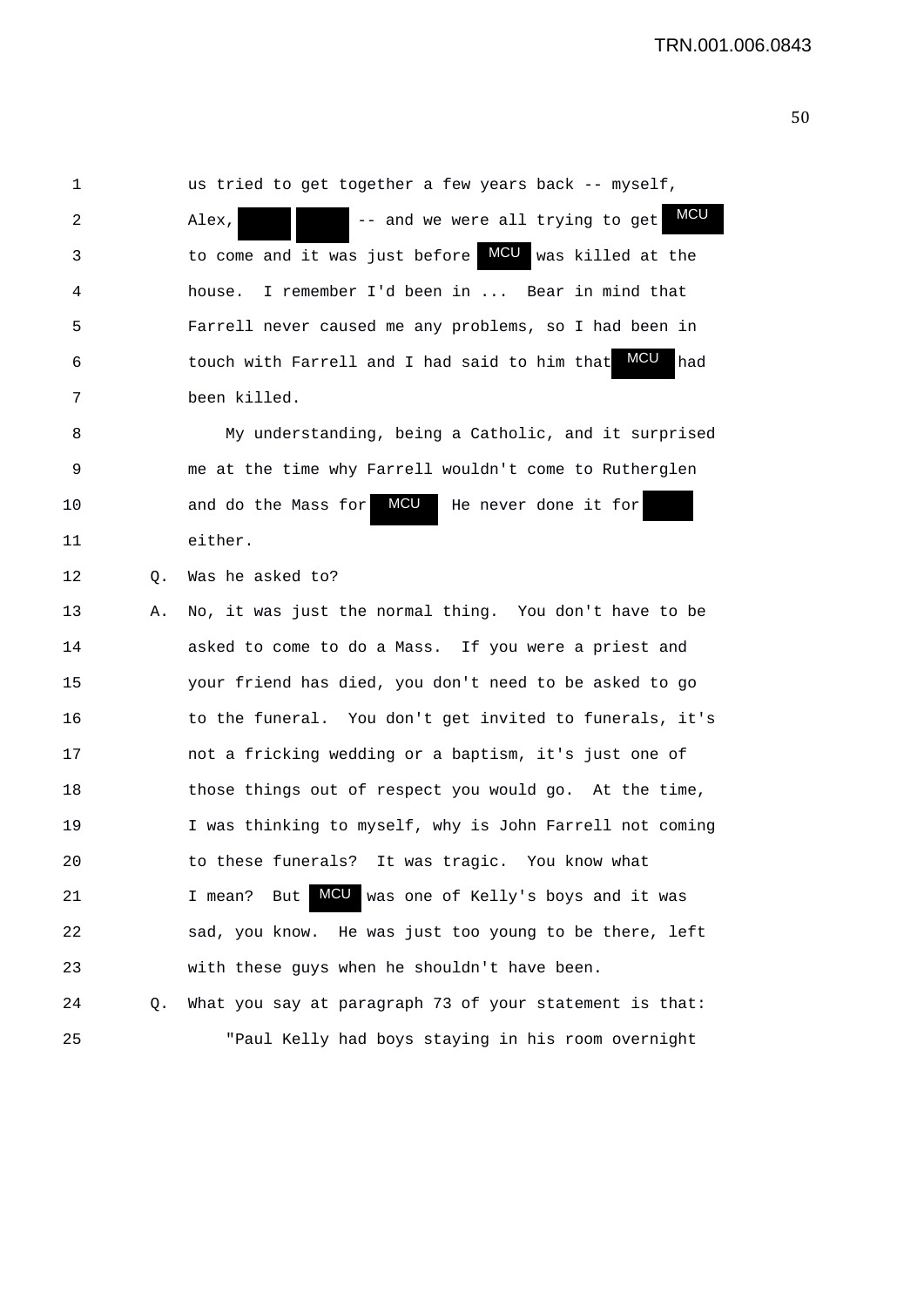| 1       |    | and there was full-blown carnal relationships going on." |
|---------|----|----------------------------------------------------------|
| 2       |    | Can you expand on that? What do you mean by that?        |
| 3       | Α. | I know that that was true, that he had relationships.    |
| 4       |    | People in that room were having sex. And as I say, that  |
| 5       |    | was -- what I'm saying there, that was based on what was |
| 6       |    | proven in a court of law.                                |
| 7       | Q. | Is that something you knew at the time or something you  |
| 8       |    | say you've learned in later life?                        |
| 9       | Α. | I've learned since. I've only made a comment on what     |
| $10 \,$ |    | I've learned from a court hearing what took place at the |
| 11      |    | High Court in Glasgow.                                   |
| 12      | Q. | Did you run away at any time while you were at           |
| 13      |    | St Ninian's?                                             |
| 14      | Α. | No -- a couple of times, yes.                            |
| 15      | Q. | Why did you run away?                                    |
| 16      | Α. | I don't know. I think I was at an age, just              |
| 17      |    | I don't know.                                            |
| 18      | Q. | On any of the occasions you ran away, did anything       |
| 19      |    | happen when you came back to St Ninian's?                |
| 20      | Α. | No, no, never got beaten up or anything for running      |
| 21      |    | away. I was one of them kind of -- I was always          |
| 22      |    | constantly going through life trying to escape, trying   |
| 23      |    | to escape something and trying to escape -- by that time |
| 24      |    | escaping from the school would have been escaping from   |
| 25      |    | what was going on. I don't know what was going on in my  |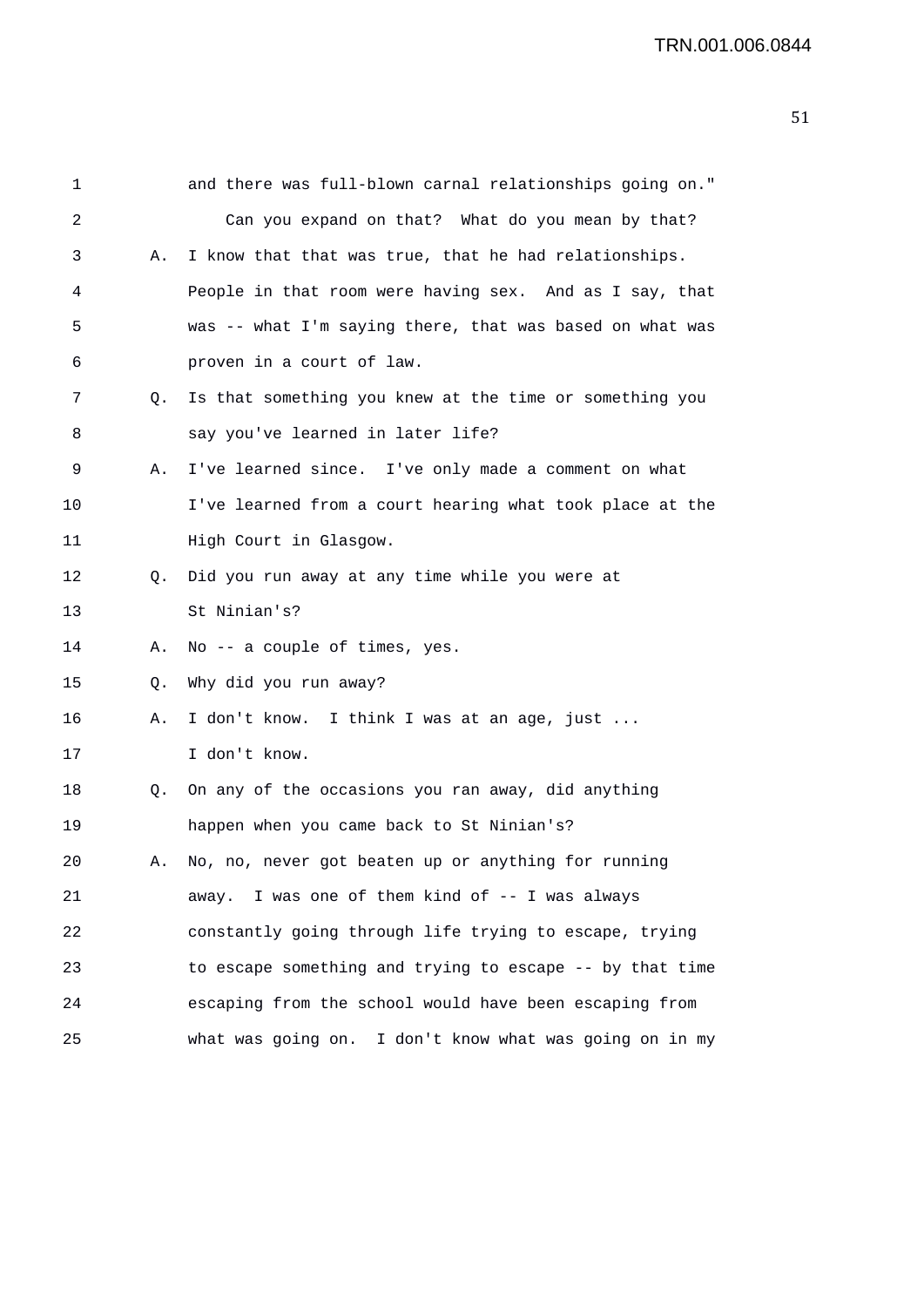| 1  |    | head at the time. Sometimes you weren't thinking a lot    |
|----|----|-----------------------------------------------------------|
| 2  |    | about what was going on. It just wasn't the way you       |
| 3  |    | thought.                                                  |
| 4  | Q. | I think you say that on one of the occasions you ran      |
| 5  |    | away and there were about 12 of you --                    |
| 6  | Α. | Yes.                                                      |
| 7  | Q. | -- who ran away.                                          |
| 8  | Α. | Yes.                                                      |
| 9  | Q. | And you were brought back by the police; is that right?   |
| 10 | Α. | Yes, brought back by the police, yes.                     |
| 11 | Q. | You have touched on this before and you say in your       |
| 12 |    | statement that:                                           |
| 13 |    | "Although good things were happening in St Ninian's,      |
| 14 |    | the bad things far outweighed the good."                  |
| 15 | А. | Mm-hm, for sure. At the end of the day, we were only      |
| 16 |    | kids, we were children, most of us had -- by turning up   |
| 17 |    | there round about 12, 13 years of age, we had our whole   |
| 18 |    | life ahead of us and that should have been about a        |
| 19 |    | process of getting us from A to B or A to Z and           |
| 20 |    | a process that would have been part of growing up.<br>And |
| 21 |    | then a lot of was that robbed by the brothers who --      |
| 22 |    | well, depending on the situation, depending on<br>Down    |
| 23 |    | to the brother themselves, depending on your situation    |
| 24 |    | and your vulnerabilities. At the end of the day,          |
| 25 |    | we were there because we were vulnerable.<br>Again, as    |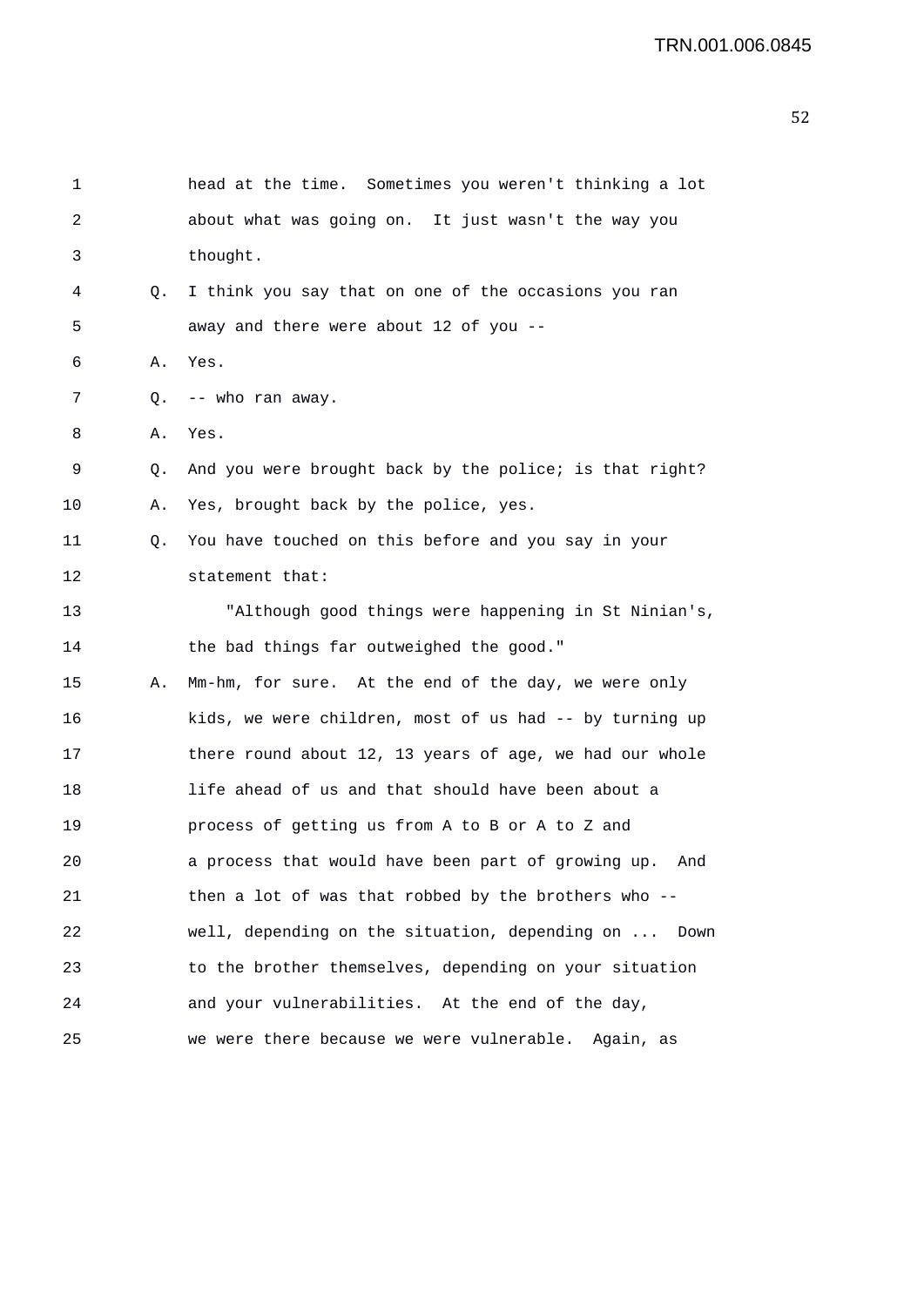| 1  |    | a bed-wetter, we were even more vulnerable. We were           |
|----|----|---------------------------------------------------------------|
| 2  |    | <b>LNA</b><br>then placed in a situation where<br>you know -- |
| 3  |    | so it just became problematic. So we were -- instead of       |
| 4  |    | being given attention, protection, you know                   |
| 5  |    | But as I say, if it hadn't been for that end of it,           |
| 6  |    | I think that they done the best they could. But it            |
| 7  |    | wasn't leading anybody anywhere.                              |
| 8  | Q. | I think something you say in your statement is that:          |
| 9  |    | "Thinking back, [you] wanted a safe place to stay             |
| 10 |    | . "                                                           |
| 11 | Α. | $Mm-hm$ .                                                     |
| 12 | Q. | " and that's why [you] went to the social workers and         |
| 13 |    | [you] ended up in St Ninian's, in another place that          |
| 14 |    | wasn't safe either."                                          |
| 15 | Α. | Yes. Very unsafe, obviously.                                  |
| 16 | Q. | There came a time, Jack, when you left St Ninian's.           |
| 17 |    | What are your recollections about that and how that came      |
| 18 |    | about?                                                        |
| 19 | Α. | I think that, overall, my parents were mortified that         |
| 20 |    | one of their six kids had ended up with a care and            |
| 21 |    | protection order, so basically it wasn't good, so they        |
| 22 |    | wanted me back just to keep -- everything on the face of      |
| 23 |    | it had to look good, so                                       |
| 24 | Q. | I'm not going to put this record on the screen, but the       |
| 25 |    | inquiry has recovered some social work records and in         |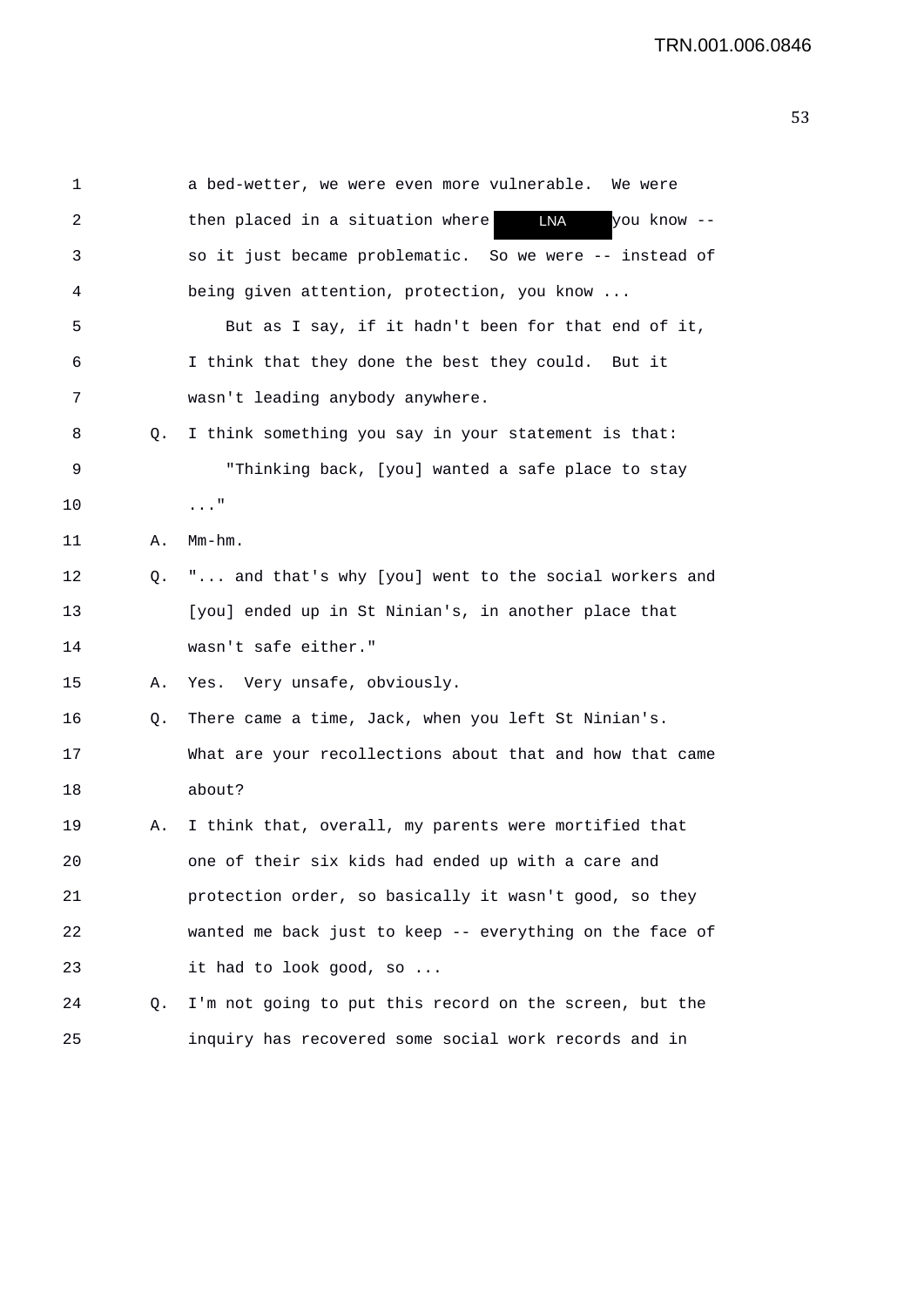| 1  |    | particular a record can be found at GLA .001.002.6322,   |
|----|----|----------------------------------------------------------|
| 2  |    | that indicates that, by the summer term of 1980, you     |
| 3  |    | were anxious to go home, and after an extended period of |
| 4  |    | leave, it was decided that you would remain at home and  |
| 5  |    | attend a school in Cardonald.                            |
| 6  | Α. | Yes.                                                     |
| 7  | Q. | Is that your own recollection?                           |
| 8  | Α. | That'd be roughly right, yes. I think at the end of the  |
| 9  |    | day, I think that being -- when I look back, the safe    |
| 10 |    | place that I was looking for to live wasn't that safe at |
| 11 |    | the end of the day and I was probably better off back    |
| 12 |    | with my ma and da where I was safe. It wasn't safe       |
| 13 |    | <b>LNA</b><br>either, but it was a lot safer than having |
| 14 |    | fumbling through the beds at night.                      |
| 15 | Q. | You tell us that while you were at secondary school you  |
| 16 |    | joined the cadets and then the army when you were 16.    |
| 17 | Α. | $Mm-hm$ , $mm-hm$ .                                      |
| 18 | Q. | I think you go on to say that you found some aspects of  |
| 19 |    | that arrangement difficult because of what you'd         |
| 20 |    | experienced at St Ninian's. I think you point to the     |
| 21 |    | shared accommodation and the team environment as things  |
| 22 |    | you found difficult.                                     |
| 23 | Α. | I just found life difficult from -- I just found life    |
| 24 |    | difficult. I tried a number of things. I tried the       |
| 25 |    | I was discharged for being, at the time,<br>army.        |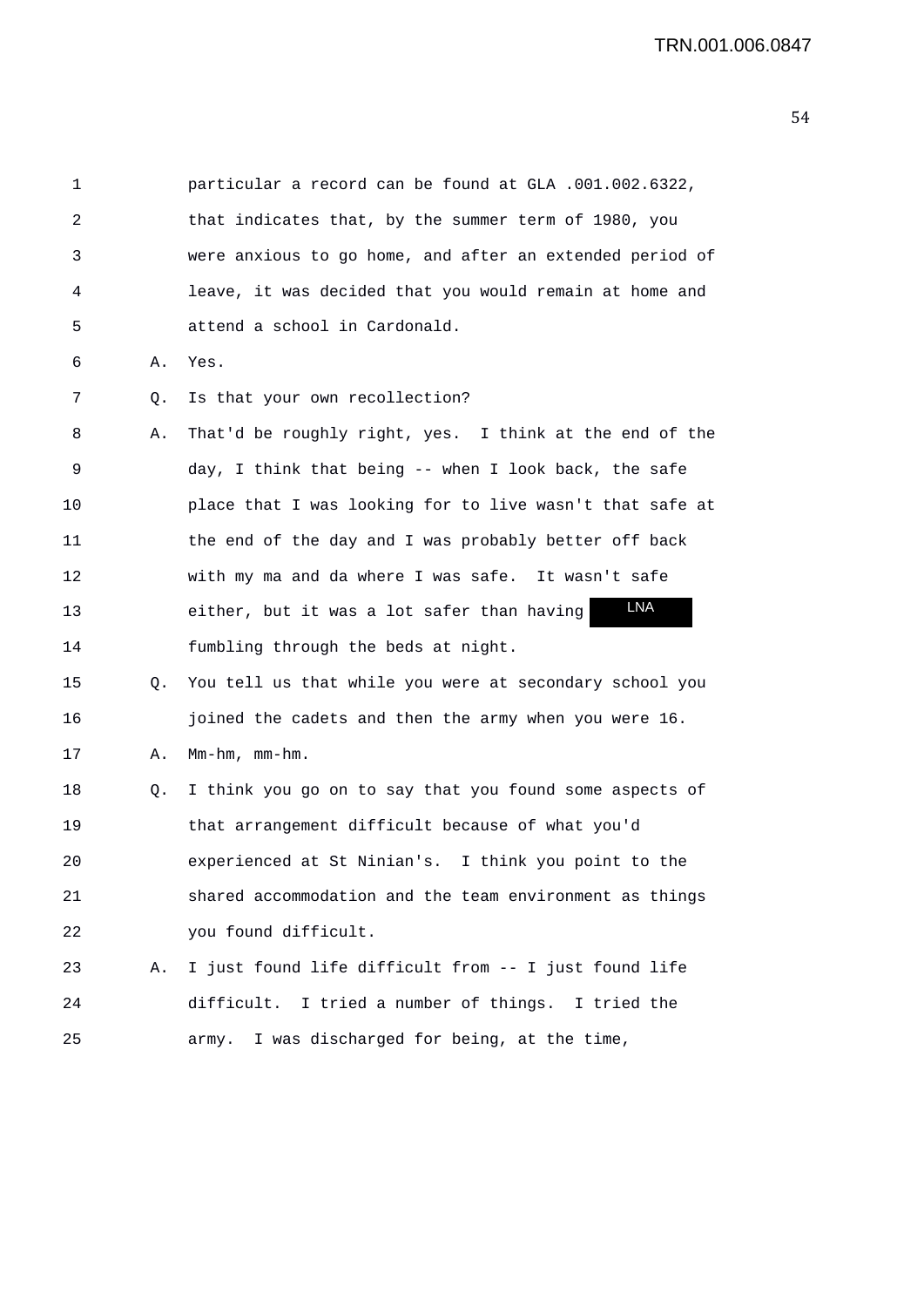| 1  |    | temperamentally unsuited for that kind of lifestyle.     |
|----|----|----------------------------------------------------------|
| 2  |    | I wasn't fitting in. In hindsight, I have spoken to      |
| 3  |    | what would have been my troop commander at the time, who |
| 4  |    | then went on to become the brigade commander in Wales,   |
| 5  |    | and I was chatting to him. He said -- I remember him     |
| 6  |    | saying, "If we had known, we could have worked it out".  |
| 7  |    | It's things like that. I wasn't in a position where      |
| 8  |    | I was able to tell, but Rick Libby, who was the brigade  |
| 9  |    | commander, brigadier, did say that if I'd spoken to      |
| 10 |    | them, if he had known, they could have sorted things     |
| 11 |    | out, the army would have figured that out.               |
| 12 | Q. | You tell us --                                           |
| 13 | Α. | I couldn't be able to tell them.                         |
| 14 | Q. | You tell us that after you left the army, you had        |
| 15 |    | a number of lost years in your life?                     |
| 16 | Α. | I just slowly went downhill. Life ended up really bad    |
| 17 |    | with drink, drugs, whatever, and I ended up on the       |
| 18 |    | streets in London for two years or thereabouts.          |
| 19 | Q. | You tell us that then, in around the early 1990s, you    |
| 20 |    | came back to Scotland and went into rehabilitation;      |
| 21 |    | is that right?                                           |
| 22 | Α. | Yes, I went to rehab down the road here in               |
| 23 | Q. | You say that you that that changed your life.            |
| 24 | Α. | I went to rehab in 1991/1992 up at<br>Yes.               |
| 25 |    | I had since then, since I've left there, I've had one    |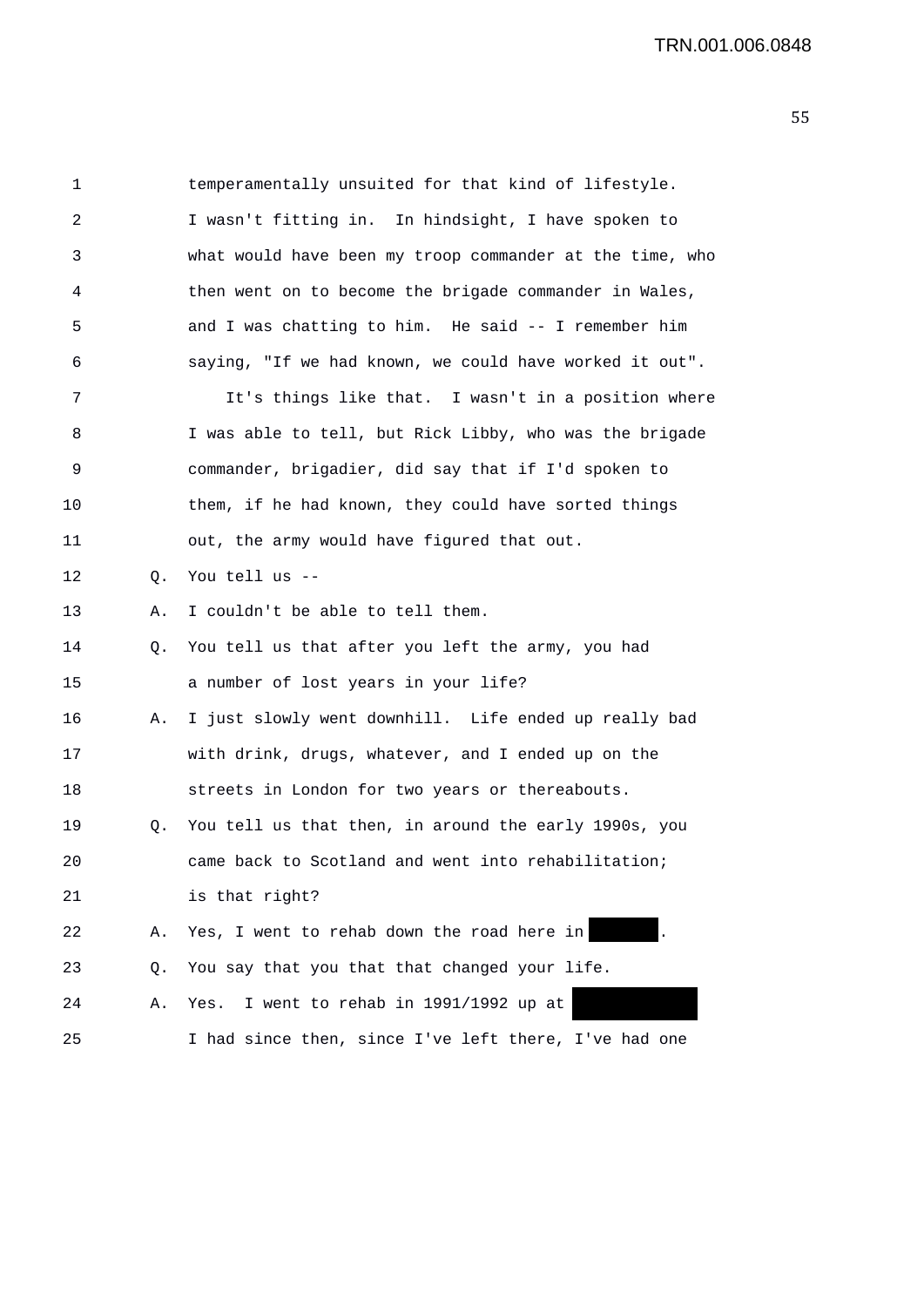| 1  |    | drink one day, which was on 4 May 1992. I haven't drunk  |
|----|----|----------------------------------------------------------|
| 2  |    | in -- what is it, 26 years? Or taken drugs in 26 years.  |
| 3  |    | I'm clean now.                                           |
| 4  | Q. | And you went on from there, you tell us, to do a degree  |
| 5  |    | in politics and sociology.                               |
| 6  | Α. | I done that in Oxford Brookes. I initially done<br>Yes.  |
| 7  |    | a diploma through Oxford University and done a degree in |
| 8  |    | politics. I graduated in 1999. I stood for               |
| 9  |    | that year, became a<br>, and                             |
| 10 |    | stood a year or so later for the<br>and                  |
| 11 |    | in<br>became a                                           |
| 12 |    | And during that time, I was approached by                |
| 13 |    | Ian Davidson, who was the MP for Glasgow Govan, I went   |
| 14 |    | down and worked in London as a researcher in             |
| 15 |    | in London as well. That was sort of -- kept              |
| 16 |    | me going for a while.                                    |
| 17 | Q. | Did you get involved in the army cadets again at a later |
| 18 |    | point in time?                                           |
| 19 | Α. | I worked on with that kind of stuff, doing the politics, |
| 20 |    | and I felt as if it wasn't getting me anywhere.<br>I was |
| 21 |    | sitting in rooms chatting but not really doing too much  |
| 22 |    | and I would rather have been -- so I went and took on -- |
| 23 |    | there was a guy on  Facebook is a wonderful thing.       |
| 24 |    | I found somebody who I knew from my days in the army     |
| 25 |    | living in Oxford, over in Banbury. I eventually got      |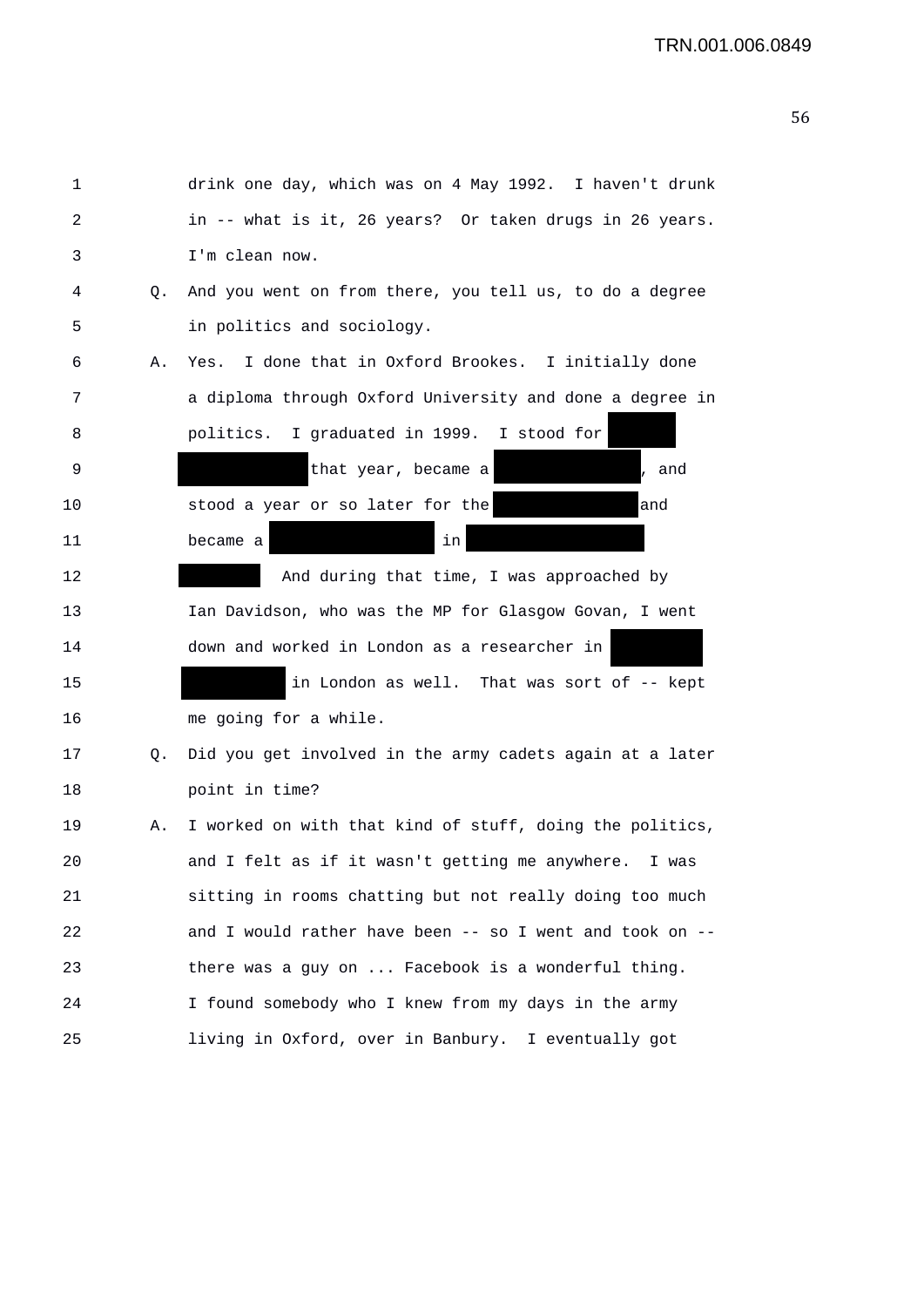| 1  |    | involved in the army cadets, so I joined up there. They   |
|----|----|-----------------------------------------------------------|
| 2  |    | had a wee band; it was only one guy in it, playing        |
| 3  |    | a bugle, and that was it. So I decided I would --         |
| 4  |    | I became -- to cut a long story short, we ended up with   |
| 5  |    | 45 kids in the band and I became the OC. I'd reached      |
| 6  |    | the rank of captain and we took the band to a number of   |
| 7  |    | places, the Military Tattoo, we were at the Menin Gate    |
| 8  |    | in Ypres. We had a great old time and the kids loved      |
| 9  |    | It was great and I'm still in touch with a lot of<br>it.  |
| 10 |    | them  it was good diversionary activity, kept them        |
| 11 |    | out of a lot of trouble.                                  |
| 12 | Q. | I think you say that you got to see the positive impact   |
| 13 |    | that the activities you were doing had on the --          |
| 14 | Α. | Yes.                                                      |
| 15 | Q. | -- children's lives --                                    |
| 16 | Α. | Yes.                                                      |
| 17 |    | Q. -- and that it provided you with a great experience of |
| 18 |    | childcare?                                                |
| 19 | Α. | Yes. A better experience, yes, of course, of how things   |
| 20 |    | should have been.                                         |
| 21 | Q. | Are you making a comparison there between your own        |
| 22 |    | experience --                                             |
| 23 | Α. | There were occasions when we would have to --<br>Yes.     |
| 24 |    | I would have to personally organise the sleeping          |
| 25 |    | arrangements for kids, adults, males, females, officers,  |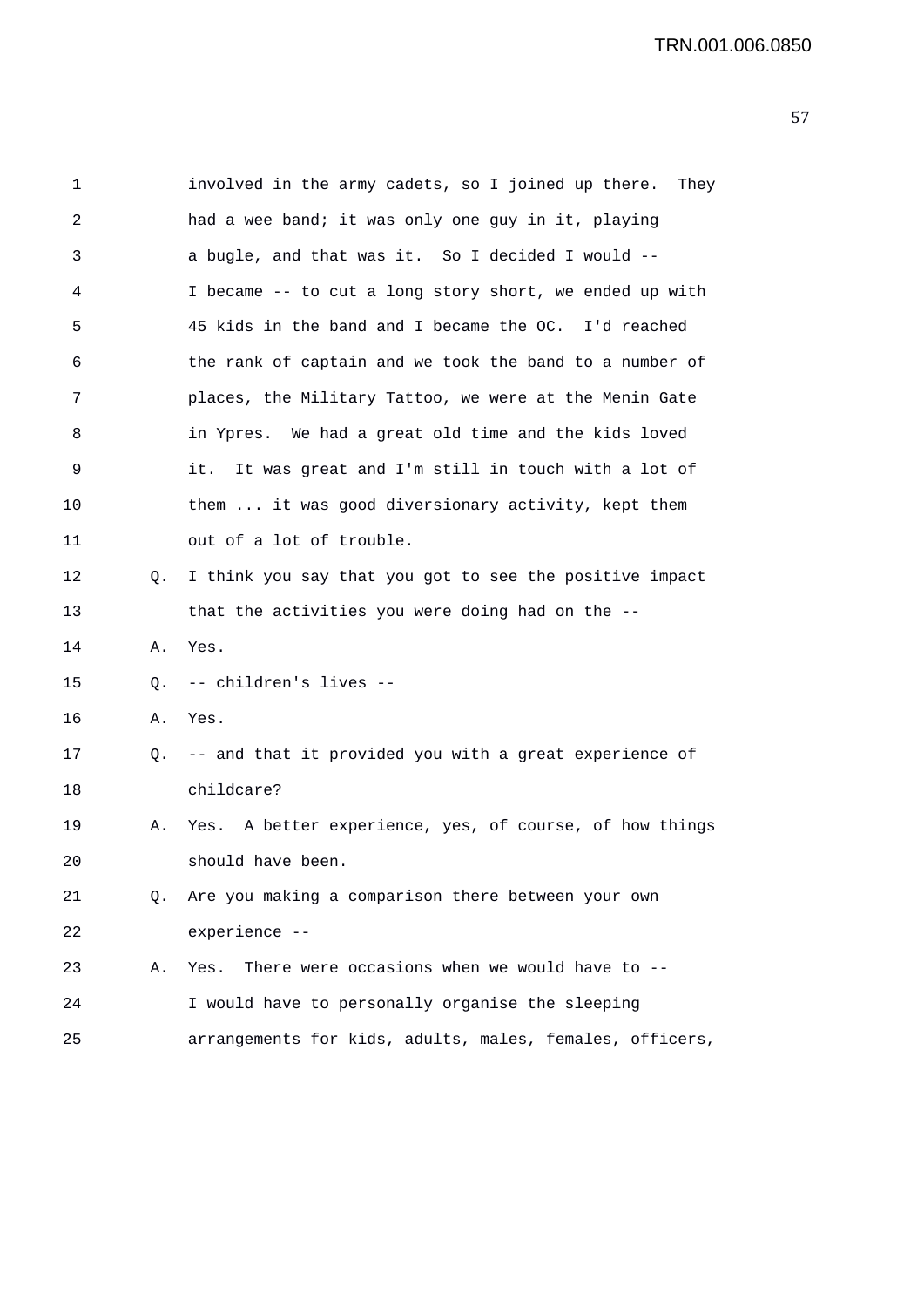1 sergeants. That could have been -- and there was 2 a certain acceptable, what could be acceptable and 3 what was unacceptable. And putting people in 4 situations, you know, and looking at child protection -- 5 in actual fact, I used to say to some of the guys, the 6 sergeants and the guys that were under me, that the 7 whole thing about child protection rules, is it's not 8 there to protect the child, it's there to protect you, 9 it's there to put you in a situation where you are not 10 in a situation where something could be said. If you 11 stick to them rules, you're never going to have any -- 12 there's no suspicion that can be lobbed at you. It's 13 when you start deviating from them rules you're going to 14 start putting yourself in a situation where things could 15 be said.

16 So the cadets gave us a good -- especially because 17 they had been through their own experiences of a lot of 18 problems there. And I was sort of seen -- I don't know 19 why, but I've always been seen as one of these kind of 20 guys where if you had a problem, people would come to 21 you. Some people, I don't know, you just never went 22 near them, but people always seem to come to me with 23 problems, so I would get people coming to me with child 24 abuse problems or, you know -- and I would then have to 25 deal with that, and just for the record, every time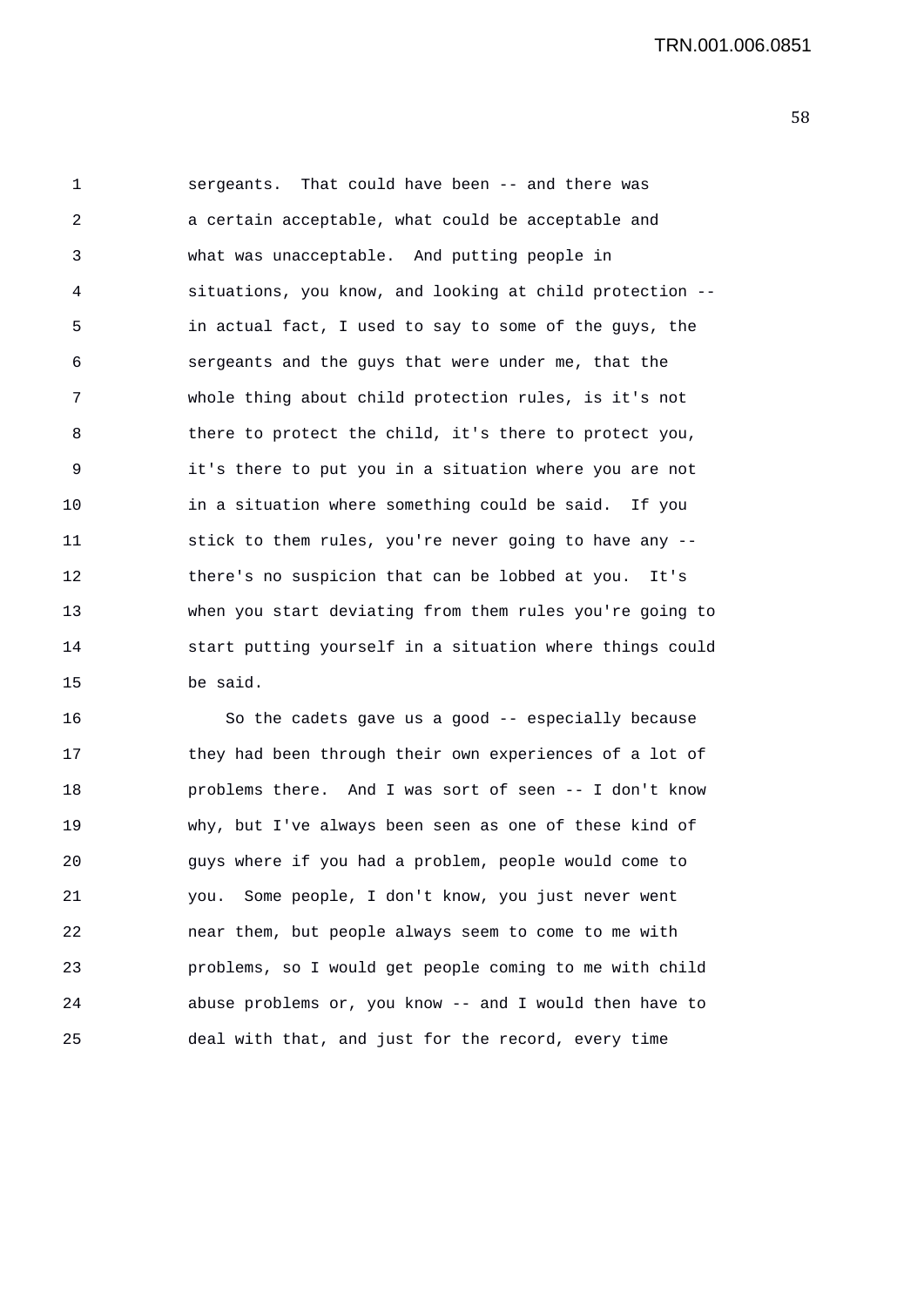| 1  |    | I was ever put in a situation like that, I always        |
|----|----|----------------------------------------------------------|
| 2  |    | involved the police, so there was never anything covered |
| 3  |    | over.                                                    |
| 4  | Q. | Can I ask you about the impact you think your time in    |
| 5  |    | St Ninian's has had on your life?                        |
| 6  | Α. | I'm a single man. I find it difficult to have            |
| 7  |    | relationships with people unless it's based on some kind |
| 8  |    | of formal, you know, that kind of  it needs to have      |
| 9  |    | clear lines about where we're at.                        |
| 10 | Q. | I think you say you find it difficult to trust people.   |
| 11 | Α. | Yes, trusting in that way. You know what I mean?         |
| 12 |    | I don't take advice from people. I don't go looking for  |
| 13 |    | advice. If I can't figure it out myself, then            |
| 14 |    | I would sit and think constantly about what situation    |
| 15 |    | I'm getting into. I don't get myself into situations     |
| 16 |    | I can't cope with. I don't take risks. I am the kind     |
| 17 |    | of guy where -- I could go into a shop and buy something |
| 18 |    | and people think you're being very, you know, impulse,   |
| 19 |    | but in actual fact, no. There's never an impulsive       |
| 20 |    | thing about me. I've sat and thought about what I'm      |
| 21 |    | doing for a long time before I've got anywhere near to   |
| 22 |    | doing what I'm doing because I just can't be put in      |
| 23 |    | and trusting people is just a difficult thing.           |
| 24 | Q. | Do you often think about your time in care?              |
| 25 | Α. | I think I was robbed of a lot of things.<br>Mm-hm.       |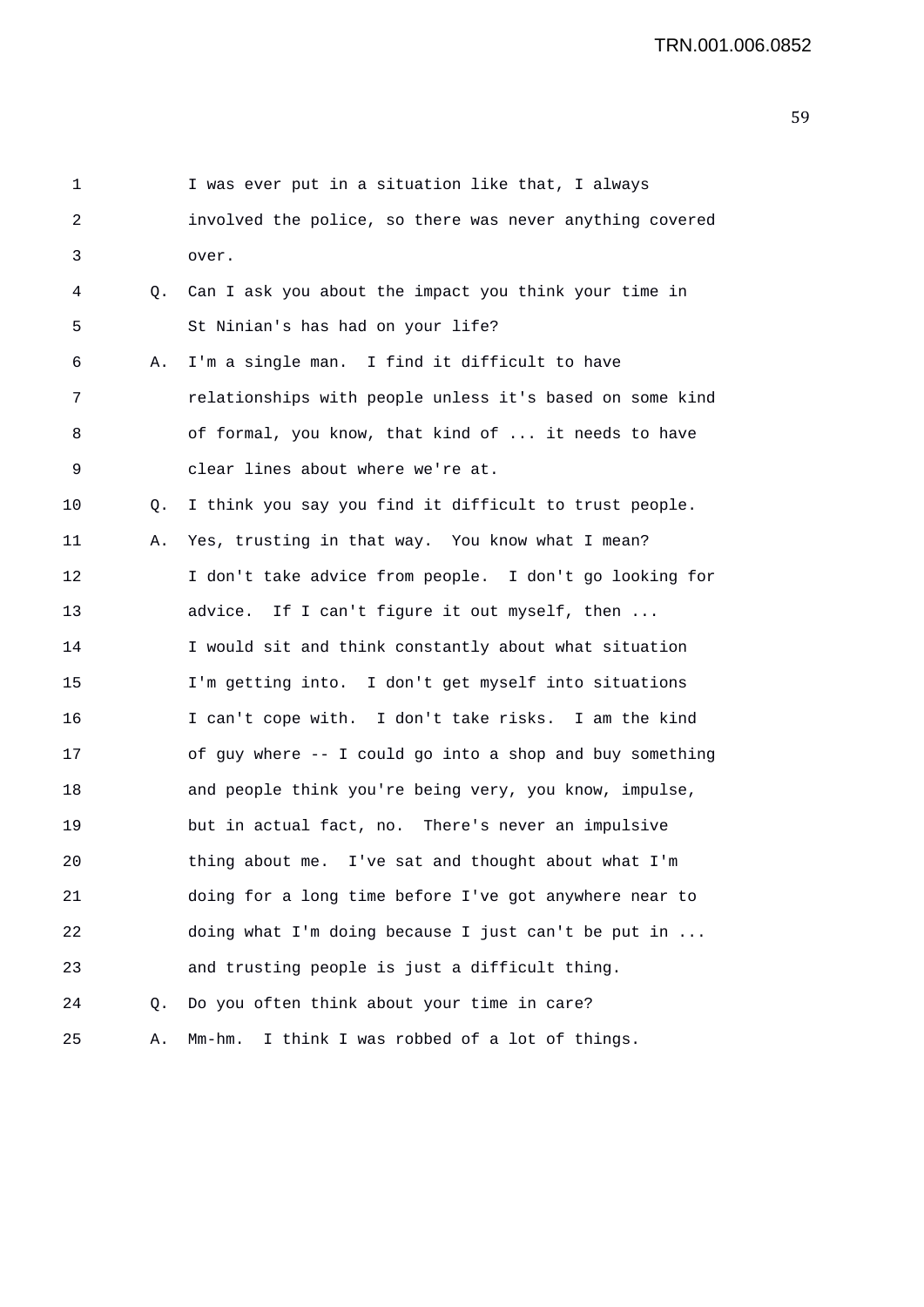1 I think I've grown up, you know -- but I'm mixed with it 2 because some of the things I did ... Meeting ... The 3 friendships were good, I enjoyed that. It was nice to 4 meet people that did ... I had some good friends there. 5 There were times -- there was always going to be bullies 6 in these places, and then, you know ... for no reason.

7 There was one particular lad who -- and I was in 8 a situation where somebody was bullying me, and another 9 lad from Glasgow stood -- he stood up for me and 10 basically the other guy never came back near again. 11 Things like that you remember, it's not often people do 12 things like that. People don't need to do, that but the 13 guy who did, was very good.

14 I'm still in touch with people, but it's very 15 difficult, because we just -- when you go to school with 16 people, you have these relationships that you build up 17 for years and you can ... kind of the old school tie 18 thing and good friends. There's people I know from 19 St Ninian's and we don't chat, we don't chat. We are 20 friends, there's a link that joins us, that binds us 21 together, even though I was only there for a short space 22 of time, I'm still part of that. There's something that 23 joins us together, but unfortunately it's something 24 that's not fucking good. That's the sad thing about the 25 whole ...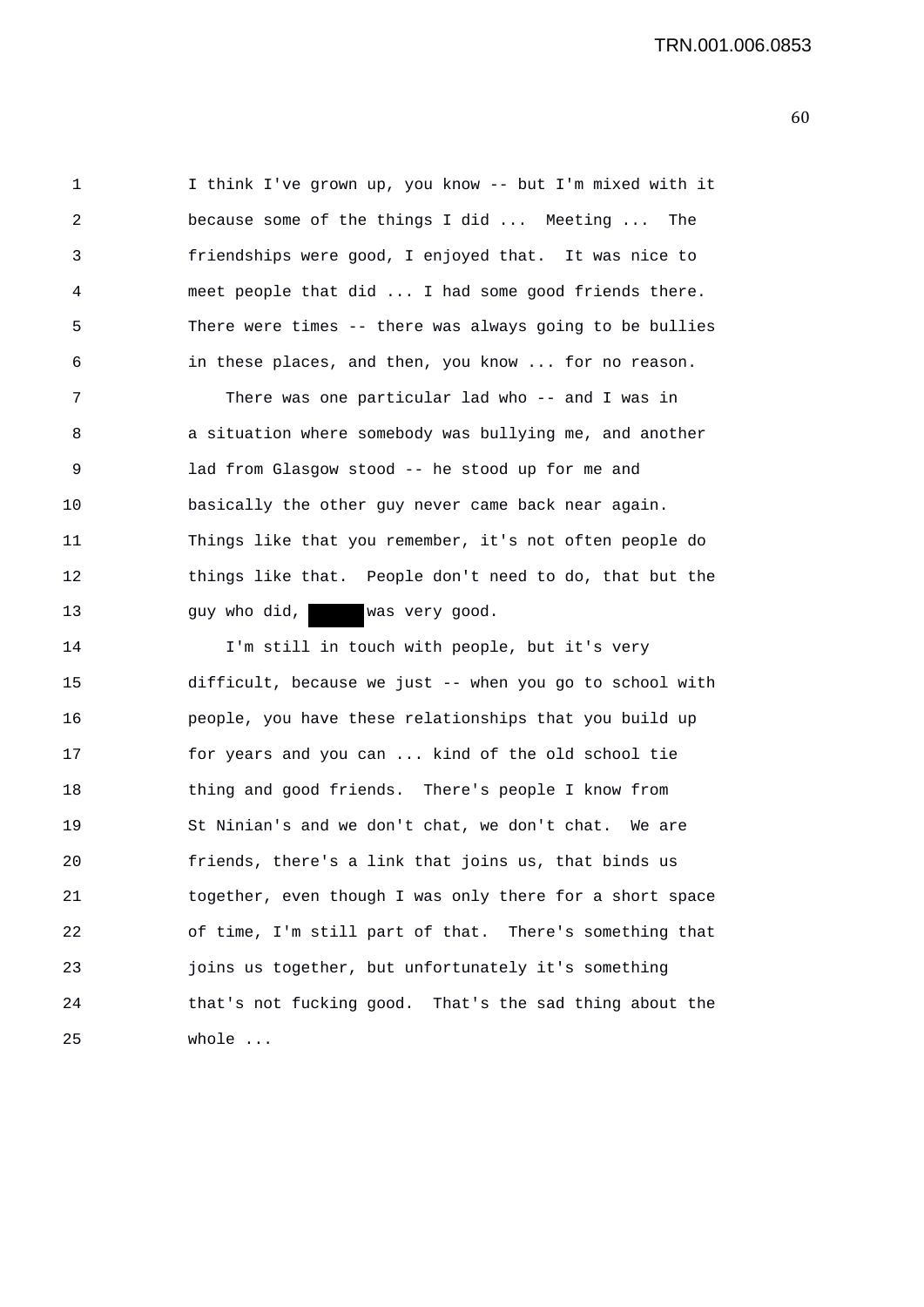| 1  | Q. | Did there come a time in later life, Jack, when the        |
|----|----|------------------------------------------------------------|
| 2  |    | police contacted you about your time at St Ninian's?       |
| 3  | Α. | Can we stop?                                               |
| 4  |    | LADY SMITH: Jack, we would be having a break about this    |
| 5  |    | time in the morning anyway. Would it suit you              |
| 6  |    | if we took it now?                                         |
| 7  | Α. | Yes.                                                       |
| 8  |    | LADY SMITH: We can take the morning break just now and     |
| 9  |    | whenever you're ready to come back and finish your         |
| 10 |    | evidence, we can do that.                                  |
| 11 |    | (11.28 am)                                                 |
| 12 |    | (A short break)                                            |
| 13 |    | (11.48 am)                                                 |
| 14 |    | LADY SMITH: Are you ready to carry on, Jack? Is that all   |
| 15 |    | right?                                                     |
| 16 | Α. | All good, thank you.                                       |
| 17 |    | LADY SMITH:<br>Ms MacLeod.                                 |
| 18 |    | MS MACLEOD: Jack, did there come a time in later life when |
| 19 |    | the police contacted you about St Ninian's?                |
| 20 | Α. | Yes.                                                       |
| 21 | Q. | Did you provide a statement to the police?                 |
| 22 | Α. | I did at the time, yes. I was working in                   |
| 23 |    | at the time and the police from -- it must have been       |
| 24 |    | Lothians, Fife, they came to Peebles and interviewed me    |
| 25 |    | in the police station in Peebles.                          |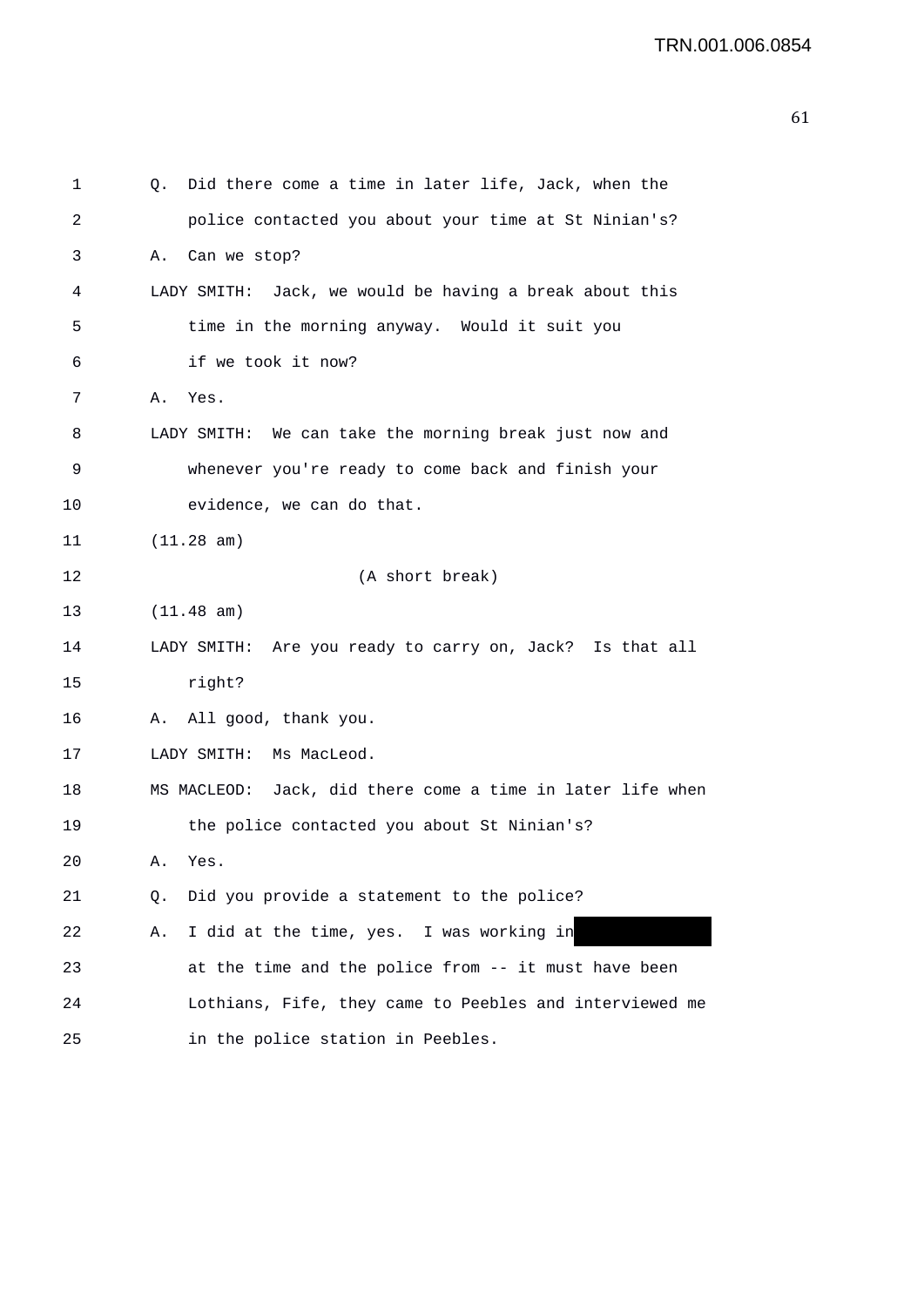| 1  | Q. | Did you tell the police about the experiences you've           |
|----|----|----------------------------------------------------------------|
| 2  |    | today me about today?                                          |
| 3  | Α. | Most of it, not going into any  not  But they                  |
| 4  |    | <b>LNA</b><br>weren't that $--$ I mean,<br>was dead, so it was |
| 5  |    | under that, there was no criminal case to follow there.        |
| 6  |    | I never had any truck with Farrell or Kelly, they never        |
| 7  |    | gave me any trouble.                                           |
| 8  | Q. | You mentioned that you wrote to the archdiocese at one         |
| 9  |    | point. What did you write about?                               |
| 10 | Α. | I can't remember exactly. I just remember that the --          |
| 11 |    | for me, the Archdiocese of Glasgow was very  They'd            |
| 12 |    | been very quiet about it all. There wasn't a lot               |
| 13 |    | getting said about the kids that had been in these             |
| 14 |    | schools. Mostly we were all Catholic anyway -- mostly,         |
| 15 |    | there might have been an odd person who wasn't, but            |
| 16 |    | we were part of the -- and it really sort of scunnered         |
| 17 |    | me with the church. We were just ignored.                      |
| 18 | Q. | Was there a specific person, do you remember, that you         |
| 19 |    | wrote to?                                                      |
| 20 | Α. | I suppose at the time -- I would have known who to write       |
| 21 |    | to. I probably wrote to Peter Smith, who would been the        |
| 22 |    | Chancellor at the time.                                        |
| 23 | Q. | When approximately was this?                                   |
| 24 | Α. | I'm not really too sure. I think I wrote a couple of           |
| 25 |    | times, but I never, ever got a -- I think also wrote to        |
|    |    |                                                                |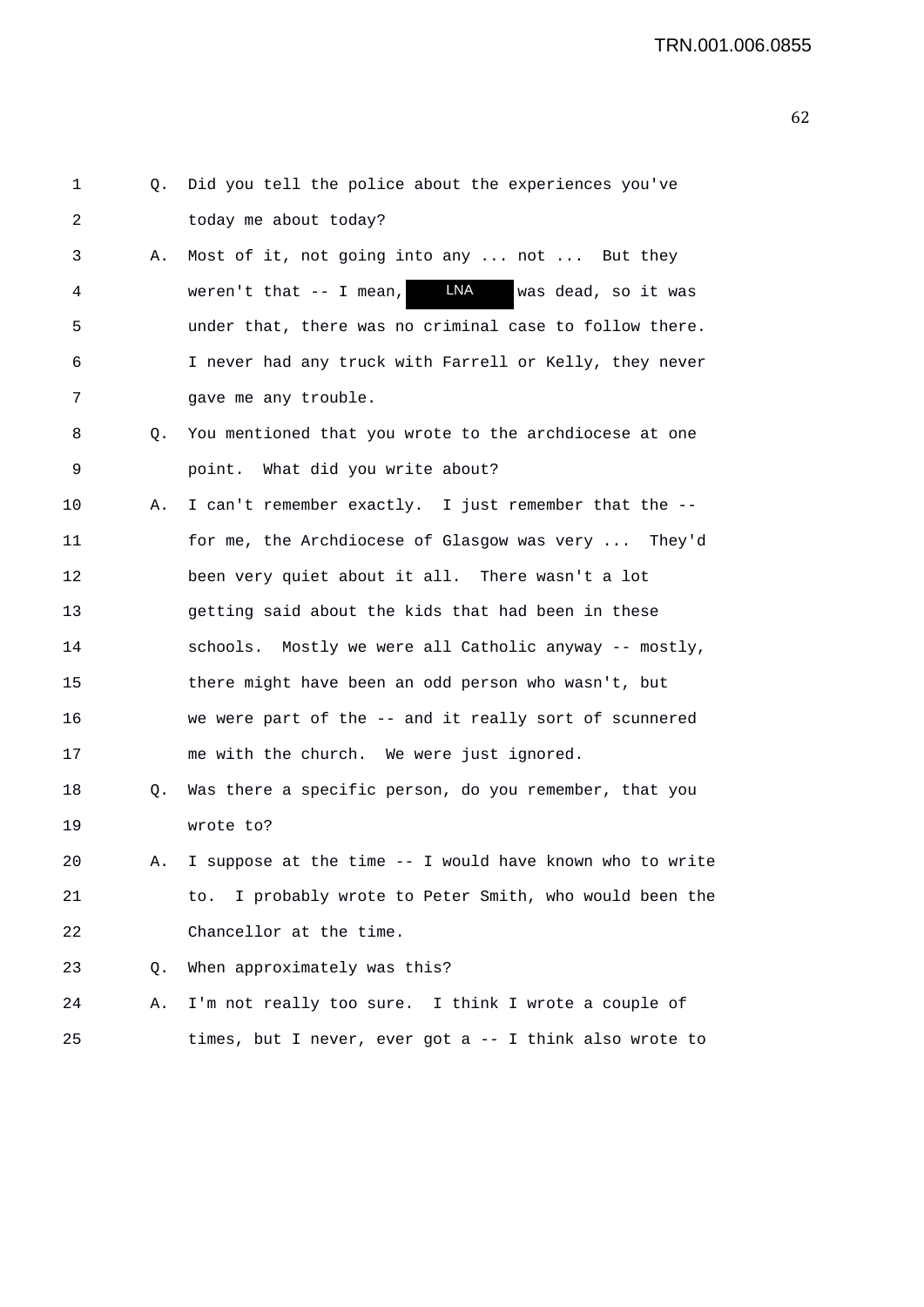| 1  |    | Ronnie Convery, who was their communications director.   |
|----|----|----------------------------------------------------------|
| 2  |    | They never, ever responded.                              |
| 3  | Q. | In your letters, did you tell them about any of the      |
| 4  |    | abuse?                                                   |
| 5  | Α. | Yes. That this was going on and it was -- but they       |
| 6  |    | never  This was after -- this was in recent years.       |
| 7  |    | This is not when I was young. This is when the bubble    |
| 8  |    | had burst, when the can of worms had been opened, and    |
| 9  |    | yet there were still a number of people who were being   |
| 10 |    | ignored.                                                 |
| 11 | Q. | Did you have any response to your letters?               |
| 12 | Α. | No, I never got any response. I've never officially      |
| 13 |    | heard anything from either  and I knew the               |
| 14 |    | Although it's just changed, I think, the vicar general   |
| 15 |    | who would have been Philip Tartaglia's right-hand man,   |
| 16 |    | Paul Conroy, who I know quite well, he was one of the    |
| 17 |    | parish priests where I lived, but he never responded.    |
| 18 | Q. | You go on to tell us in your statement about things that |
| 19 |    | could have been done better and you give quite a lot of  |
| 20 |    | helpful information there. I just want to touch on       |
| 21 |    | a few of those with you today.                           |
| 22 |    | One thing you say is that:                               |
| 23 |    | "There was no personal touch at St Ninian's and it       |
| 24 |    | was very impersonal"; is that right?                     |
| 25 | Α. | That would be correct. It was very much an us and them.  |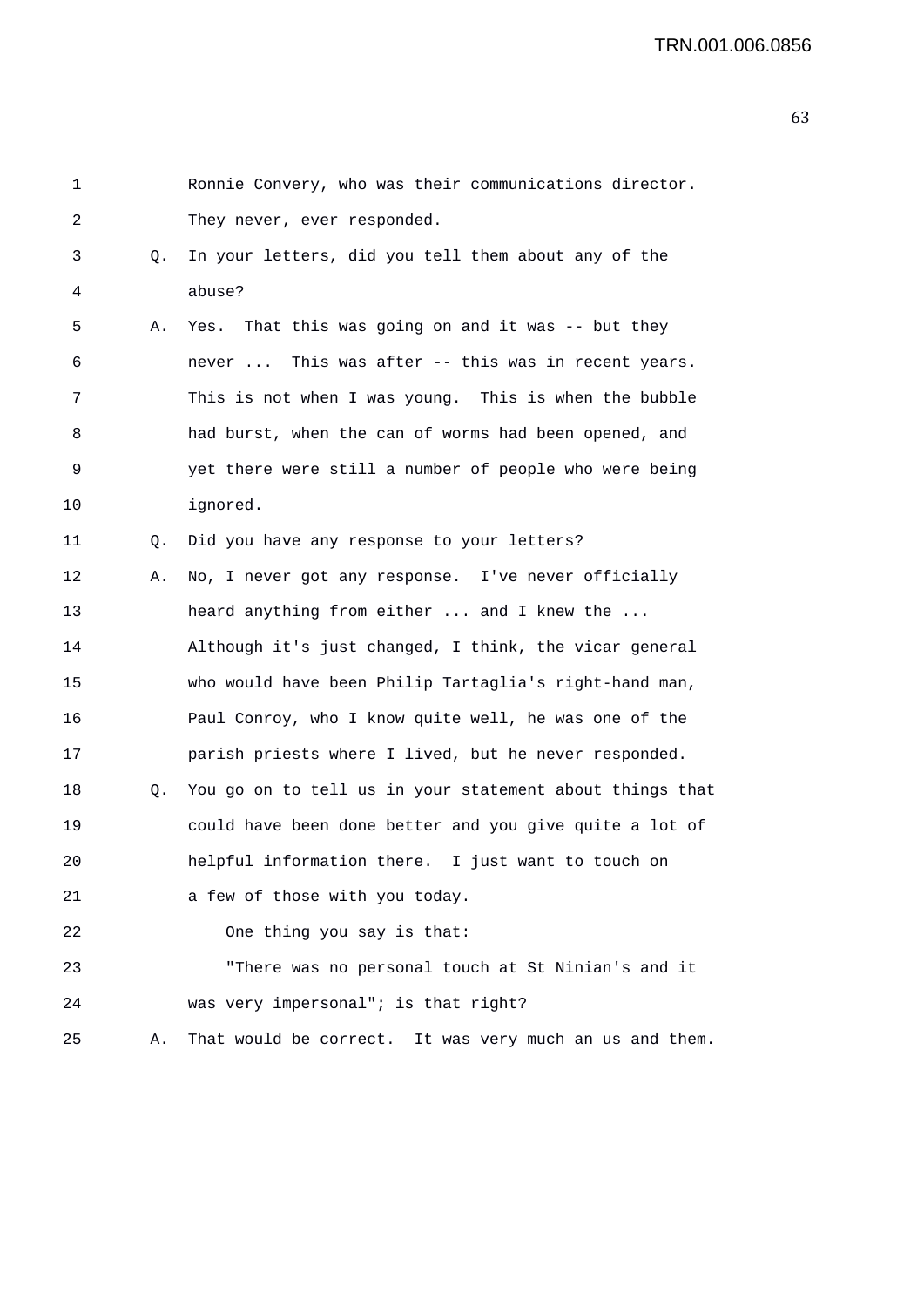| 1       |    | There was never anybody in the middle. There was never   |
|---------|----|----------------------------------------------------------|
| 2       |    | any female sort of influence. There wasn't any -- it     |
| 3       |    | was just a matter of -- it was a practical set-up.       |
| 4       |    | There wasn't any care proper, you know, love or          |
| 5       |    | whatever. These things that  This is what was            |
| 6       |    | lacking in a lot of our lives. I'm only saying that as   |
| 7       |    | somebody who's been to self-help organisations, who's    |
| 8       |    | seen how the -- the effect these things can have.        |
| 9       | Q. | You say you don't remember ever getting any kind of      |
| $10 \,$ |    | praise.                                                  |
| 11      | Α. | Not really. No, I don't remember anyone saying, "Well    |
| 12      |    | done, that was good", no. No, I don't remember that.     |
| 13      |    | That doesn't seem to be                                  |
| 14      | Q. | Something you touch on as something which might have     |
| 15      |    | helped is if there was a visitor who could have walked   |
| 16      |    | in at any time of the day or night.                      |
| 17      | Α. | Yes. There wasn't anything like that. I know you've      |
| 18      |    | got  You know, when I was in a cadet camp one time,      |
| 19      |    | one of the kids was caught with or was found to have had |
| 20      |    | some cannabis in their possession. The person who was    |
| 21      |    | responsible at the time decided -- they got the police   |
| 22      |    | in and then, because the child was under a certain age,  |
| 23      |    | they required an appropriate adult. The commandant of    |
| 24      |    | the camp knew that I had acted in that capacity in the   |
| 25      |    | past and he had said to me would I be prepared to be the |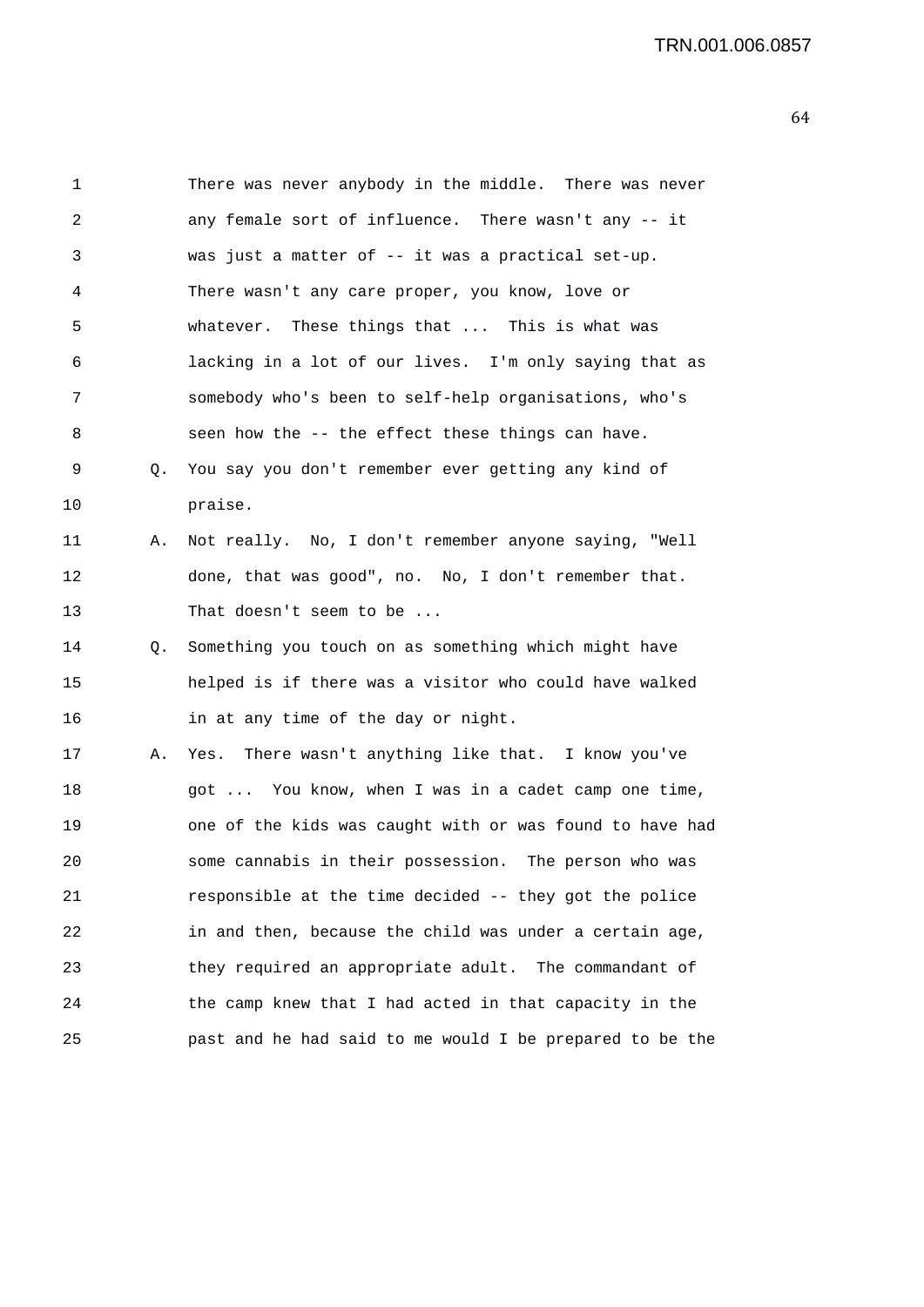| $\mathbf 1$ | appropriate adult in this instance for this child while       |
|-------------|---------------------------------------------------------------|
| 2           | he was taken the police station in York and my response       |
| 3           | was: I would do it, but under the proviso that I'm doing      |
| 4           | or as Jack or whatever, but I'm not doing<br>this as          |
| 5           | it as a cadet officer. I'm doing it as an individual          |
| 6           | who -- and whatever I do here, there is no comeback on        |
| 7           | me, I'm going to protect the child, not protect the           |
| 8           | organisation.                                                 |
| 9           | And that was the thing that was lacking in somewhere          |
| 10          | like St Ninian's. There wasn't any individual who could       |
| 11          | be there, who could defend the child over and above the       |
| 12          | organisation that was there. So therefore, there was          |
| 13          | a problem.                                                    |
| 14          | LADY SMITH: Am I to understand that you wanted to make it     |
| 15          | clear that you needed to feel free to criticise the           |
| 16          | organisation --                                               |
| 17          | Yes.<br>Α.                                                    |
| 18          | LADY SMITH: -- if that was the right thing to do?             |
| 19          | If that was the right thing to do, yes. That's what I'd<br>Α. |
| 20          | said: that if there's a problem here, I need to be able       |
| 21          | to protect my job as an appropriate adult, not to             |
| 22          | protect the cadet force, it's not to protect the police,      |
| 23          | it's to protect the best interests of the child who's         |
| 24          | being questioned.                                             |
| 25          | MS MACLEOD: I think that's something you tell us about in     |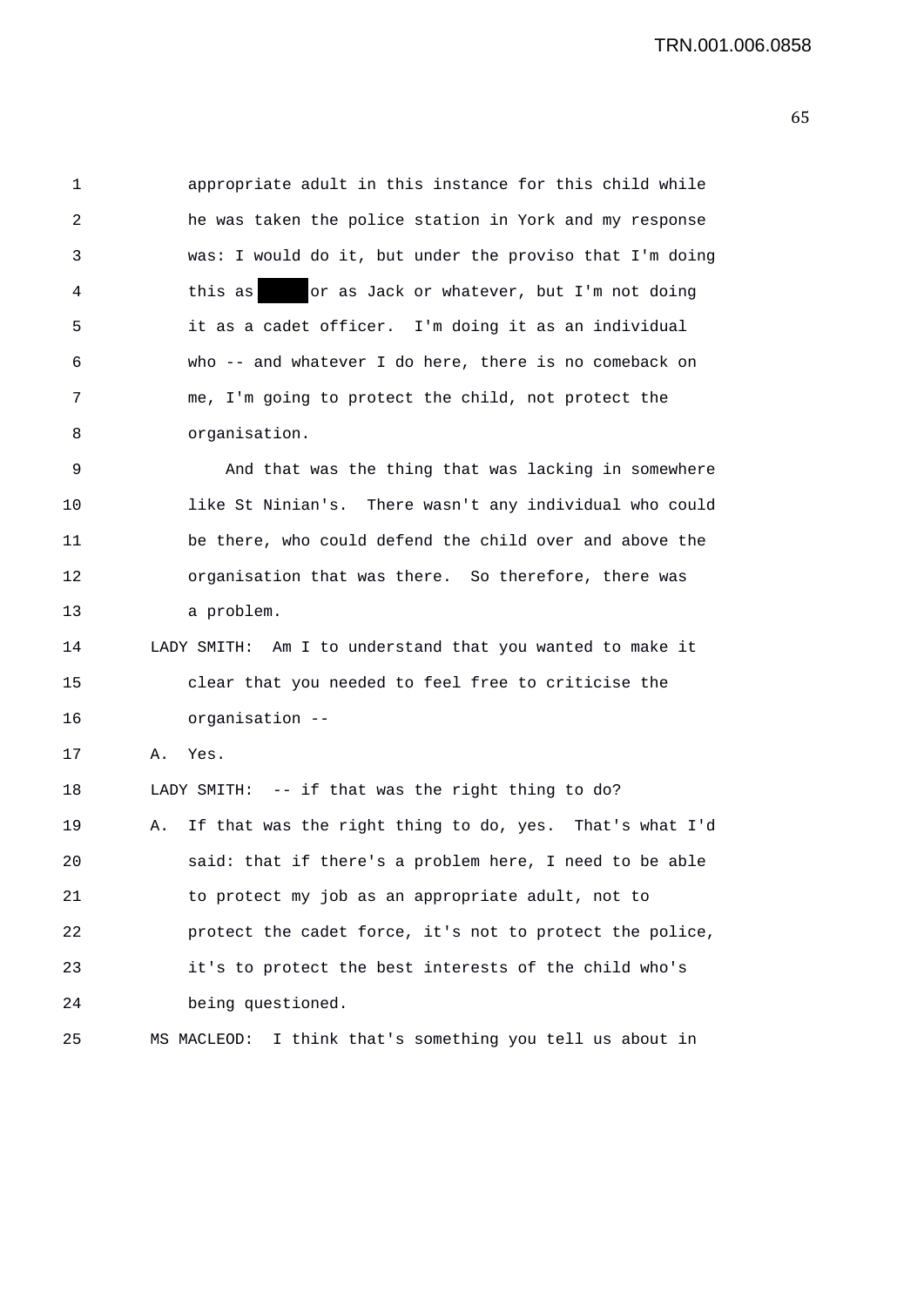| 1  |    | your statement as well at paragraphs 121 and 122. You    |
|----|----|----------------------------------------------------------|
| 2  |    | say:                                                     |
| 3  |    | "You can't just report it to the next man up: if         |
| 4  |    | a crime is being committed you need to report it to the  |
| 5  |    | police."                                                 |
| 6  | Α. | My view had been if somebody had reported to me or if it |
| 7  |    | came to my attention that a child in the cadets had been |
| 8  |    | abused, then that was for me to report to the police.    |
| 9  |    | It wasn't for me to go and say -- there was no guarantee |
| 10 |    | that they were going to do that. As I said there as      |
| 11 |    | well, a CRB or a whatever disclosure, that only means    |
| 12 |    | you haven't been caught, it doesn't mean that            |
| 13 |    | you haven't done anything. It just means so far you've   |
| 14 |    | kept your nose clean and you haven't  so                 |
| 15 | Q. | Ultimately, you say that if someone tells you about      |
| 16 |    | abuse and you're not prepared to report it, then you     |
| 17 |    | shouldn't be in that organisation.                       |
| 18 | Α. | That's correct.                                          |
| 19 | Q. | Finally, Jack, I want to let you know that the inquiry   |
| 20 |    | has spoken to Paul Kelly. I know what you've said today  |
| 21 |    | about Paul Kelly and what's in your statement about      |
| 22 |    | Paul Kelly has been put to him. He denies what you have  |
| 23 |    | said about him. I just want to ask you what you make of  |
| 24 |    | that.                                                    |
| 25 | Α. | I think it's quite sad that Paul Kelly has been in front |
|    |    |                                                          |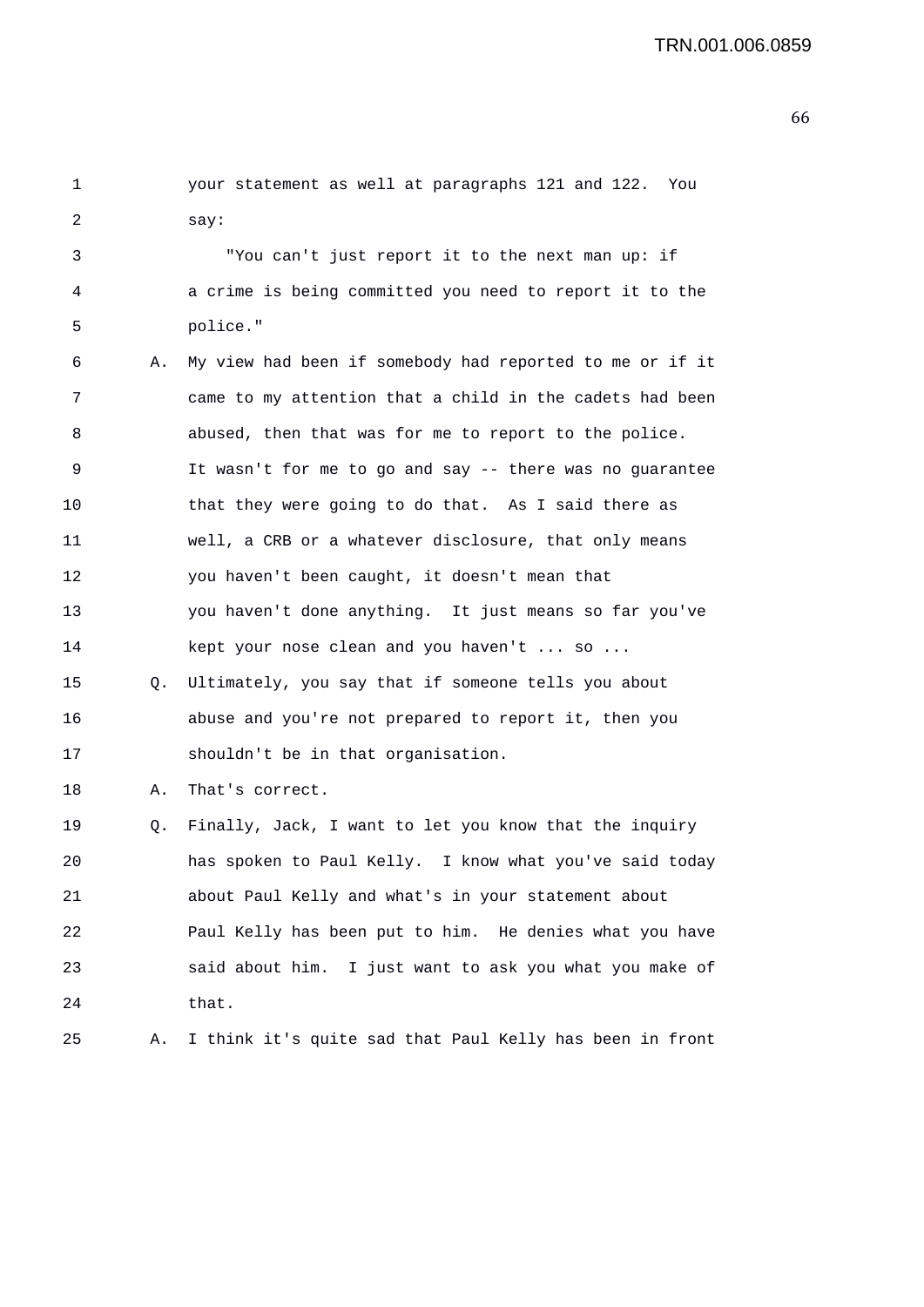1 of a judge and a jury. He was sentenced to 10 years in 2 prison. To a certain extent, I feel sorry for the chap. 3 It's time he needs to grow up and sort of admit that 4 there was a problem there and he was part of that 5 problem. If he wants to continue going down that road 6 of denial, then that's up to him. But he knows and 7 every child in that school knows what he was up to. But 8 as I say, at the end of the day, it's him and he's got 9 to live with that himself. 10 Q. Well, thank you Jack -- 11 A. Can I just say one thing? One thing that I would say is 12 that the real problem where a lot of this kind of abuse 13 stuff in the past has been individuals, and this 14 includes the Catholic Church, for whatever level, and in 15 my time in the cadets as well and anywhere else, that 16 people have been more likely to protect the organisation 17 than they were trying to protect the child. People like 18 Kelly and Farrell and  $LM$  they were there to -- when 19 people reported, in recent years when people were 20 reporting stuff to the church, the biggest problem they 21 had is people were brushing things under the carpet to

22 protect the organisation. The Catholic Church was more 23 important, the cadets were more important, whatever. It 24 was obviously wrong. The purpose is to protect the 25 child.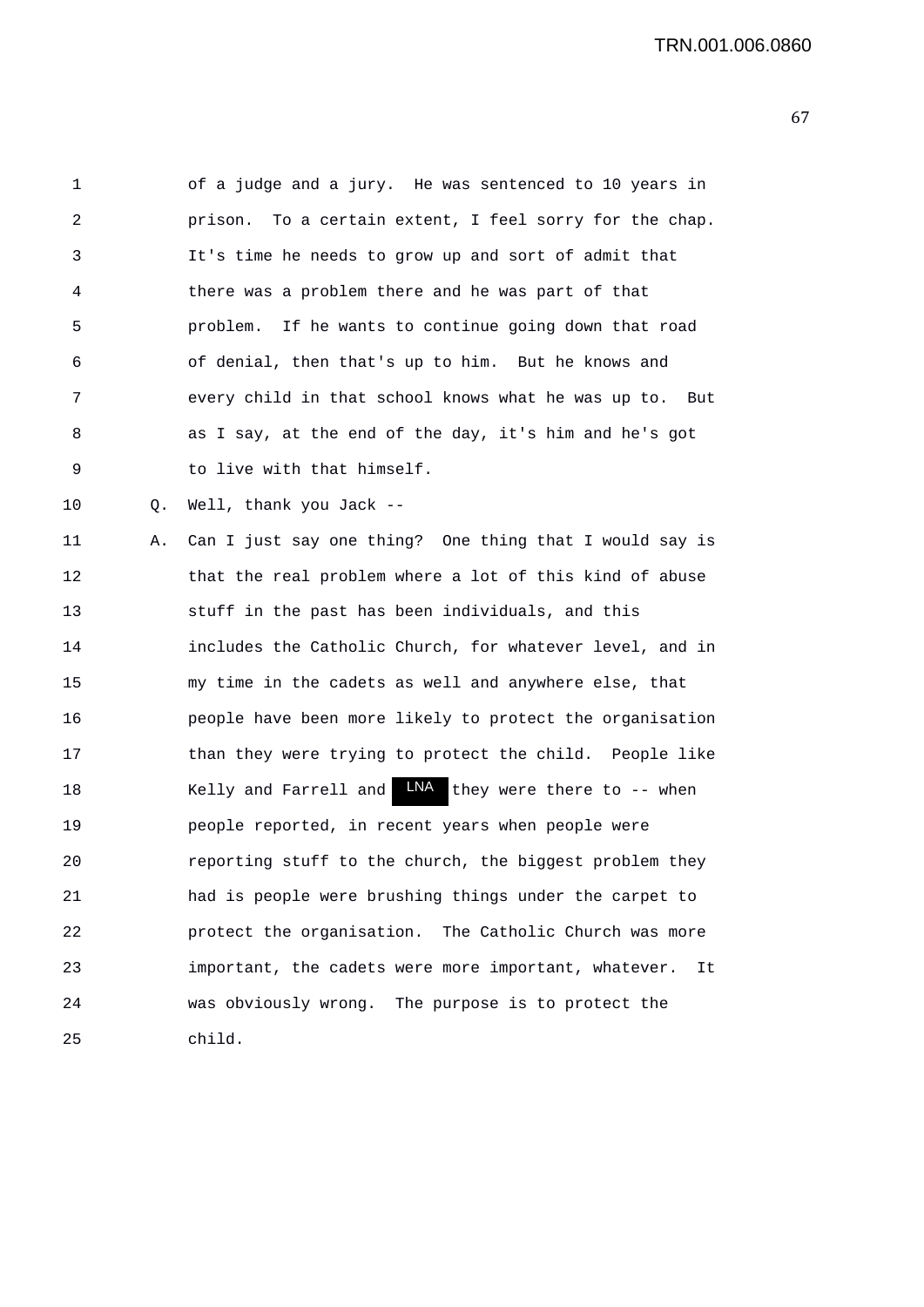```
1 Q. And on that point, I think you tell us in your statement 
2 that:
3 "You need to look beyond the situation and protect 
4 the child. Regardless of who falls, the child must be 
5 protected." 
6 A. Yes. 
7 MS MACLEOD: Well, thank you, Jack, for coming forward to 
8 the inquiry. That's all I need to ask you today. 
9 My Lady, I'm not aware of any other questions for 
10 Jack. 
11 LADY SMITH: Are there any outstanding applications for 
12 questions? No. 
13 Jack, those are all the questions we have for you. 
14 I'm very grateful to you for engaging with the inquiry 
15 in the way you have, both by providing such a clear 
16 written statement and coming along today to tell us your 
17 evidence in person and expanding on what's in your 
18 statement. It's of enormous assistance to me to have 
19 heard from you and hear so many matters, if I may say 
20 so, so clearly articulated. You've given a very clear 
21 impression of what you have to say and I'm very grateful 
22 for that. I'm now able to let you go, but please do 
23 appreciate you go with my thanks. Thank you. 
24 A. Thank you very much. Can I just say thanks for the 
25 opportunity to be able to come along and express that?
```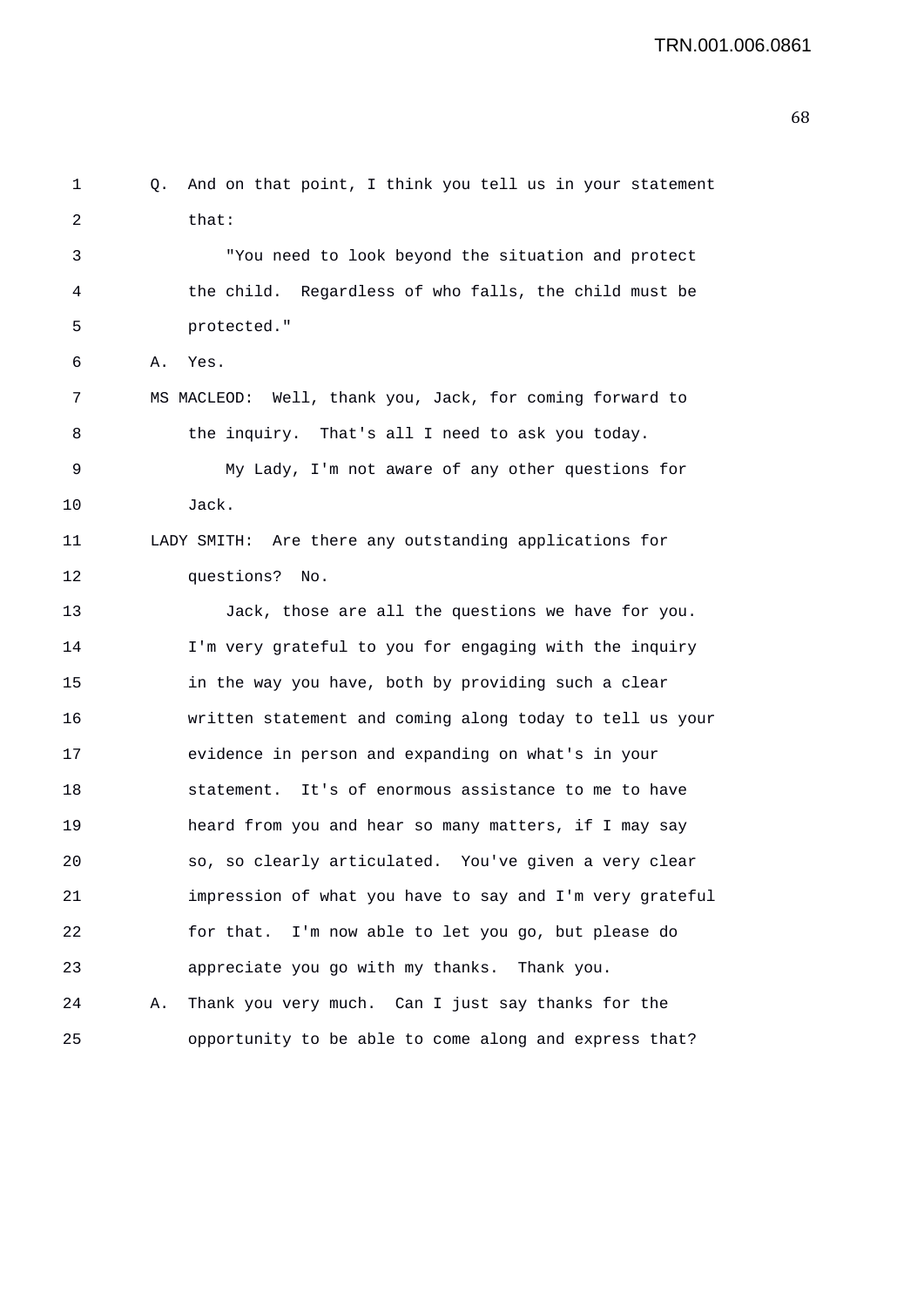| 1  | I never got the chance to go to -- when the court case        |
|----|---------------------------------------------------------------|
| 2  | LNA<br>was on because<br>was gone. For me, it was also        |
| 3  | about moving on as well, and that time has come as well.      |
| 4  | It's been a long time waiting, but it's time for me to        |
| 5  | move on as well.                                              |
| 6  | LADY SMITH: I hope you manage to do that. Thank you.          |
| 7  | (The witness withdrew)                                        |
| 8  | LADY SMITH: Before we move on to the next section of          |
| 9  | evidence, could I just remind everybody, if they didn't       |
| 10 | notice, that my general restriction order applies to the      |
| 11 | names of other children in St Ninian's who were               |
| 12 | mentioned by the last witness. One of them was a man          |
| 13 | called<br>There were other Christian names                    |
| 14 | and there may have been another surname mentioned.<br>But     |
| 15 | please do not forget that the mention of these names in       |
| 16 | evidence does not mean that my GRO, general restriction       |
| 17 | order, has been disapplied. It hasn't and the names           |
| 18 | cannot be mentioned outside the hearing room.                 |
| 19 | Now, Ms MacLeod?                                              |
| 20 | My Lady, I would now propose to read some<br>MS MACLEOD:      |
| 21 | evidence in from statements, possibly two, if we have         |
| 22 | time.                                                         |
| 23 | LADY SMITH: Yes, let's do that.                               |
| 24 | Witness statement of "WILLIAM" (read)                         |
| 25 | The first of those statements is the statement<br>MS MACLEOD: |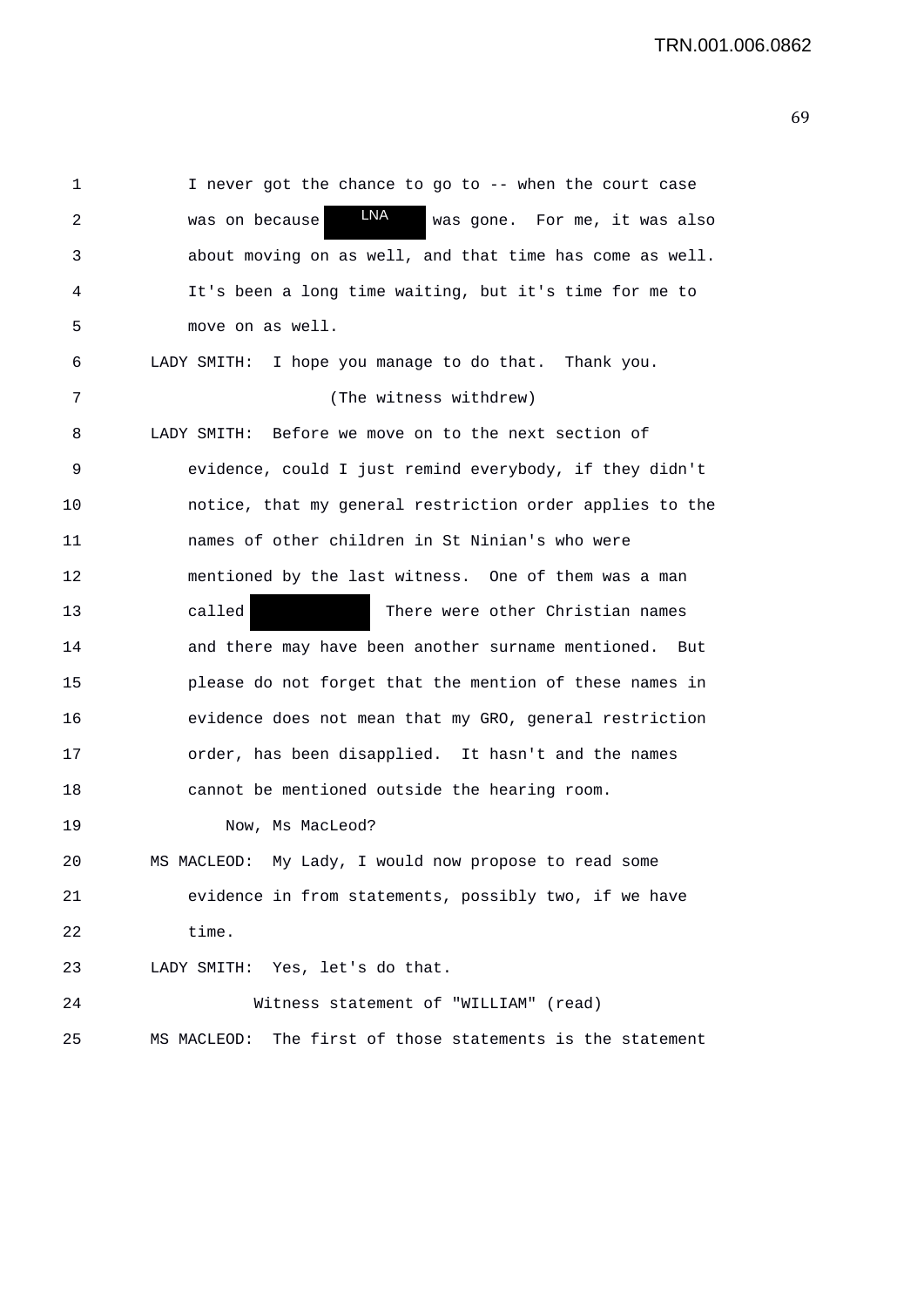TRN.001.006.0863

1 2 of an applicant who wishes to remain anonymous and use the pseudonym "William".

3 4 5 6 7 8 9 10 11 12 13 14 His statement can be found at WIT.001.002.5105: "My name is William. I was born in 1957. My contact details are known to the inquiry. I was brought up in the Possilpark area of Glasgow. I lived in a two-bedroomed tenement along with my four sisters and two brothers. Possilpark was and still is a deprived area of Glasgow. Like many of our neighbours, my parents struggled financially. Their income to the family came from what was known then as family allowance and my father's war pension. It was a case of what we never had we never missed. The most important thing was that we were all in good health and happy.

15 16 17 18 19 20 21 "Unfortunately, the good health did not apply to my father. He was invalided out of the army after being caught in an explosion whilst serving in France. The serious head injury he received meant he was never able to hold down a job. As a result of 23 invasive surgical procedures, he was left bedridden and paralysed from the waist down. In 9173, my father died aged 50.

22 23 24 "During the time my father was confined to bed, I would often take a day off school. This was to help with his care and do various household chores. I would 25 also run errands for my mother. This flexibility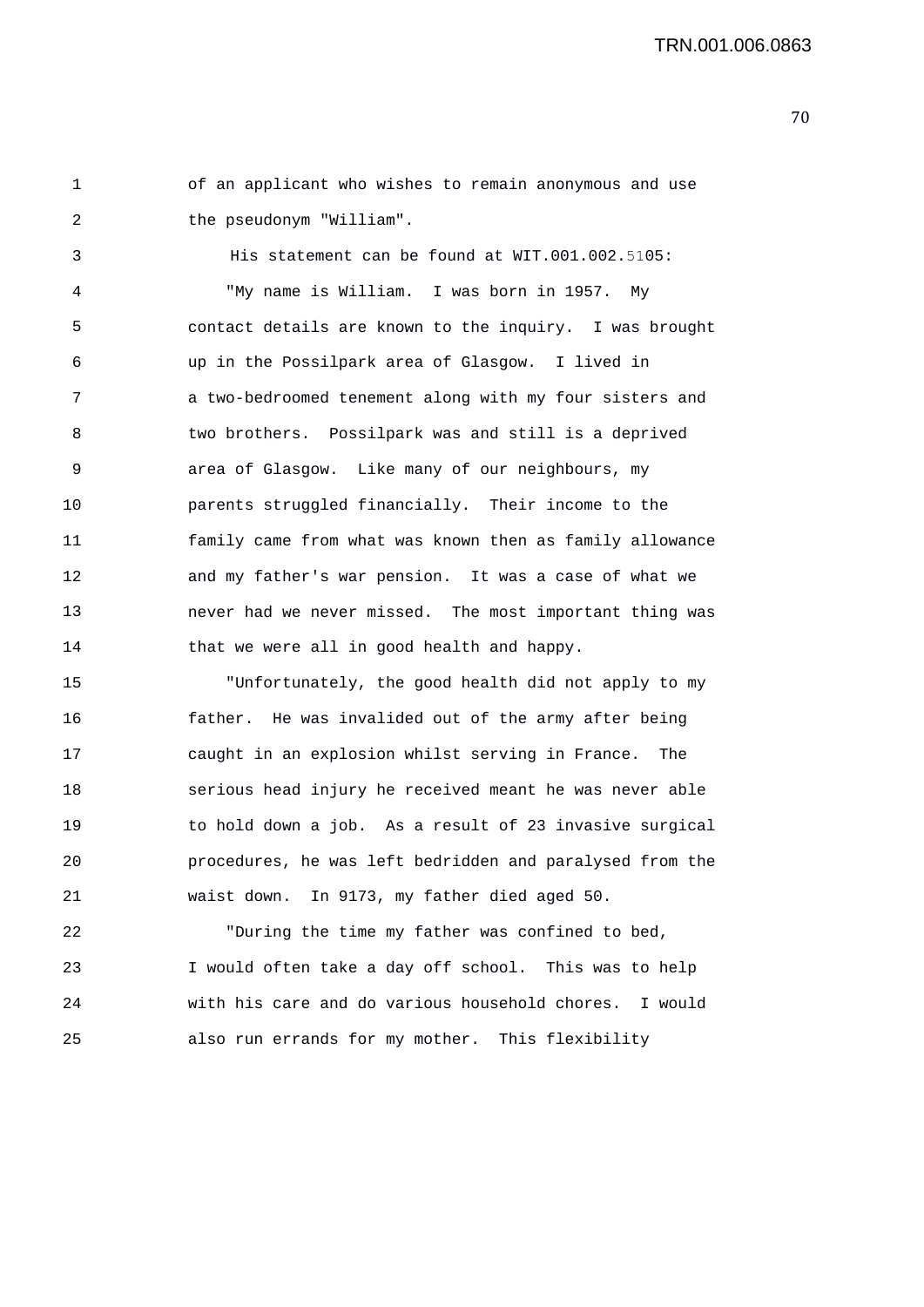1 towards school led to social services becoming involved. 2 I appeared at the juvenile court in Glasgow. They 3 recommended that I should be sent straight to 4 St Ninian's School in Falkland, Fife. I saw this as 5 more of a respite for my mother rather than as 6 a punishment for truancy. I remember that was how it 7 was put to me. I was 11 years old. I had never even 8 been outside of Possilpark."

9 My Lady, the admissions register for St Ninian's has 10 this witness noted as being admitted a little bit later 11 in his life in 1971, when he would have been 13, 12 leaving again in 1971 when he would have been 14, 13 being readmitted in 1972 when he would have been 14 14, and finally being readmitted in 1972 and 15 finally leaving in 1972 when he would have been 15.

16 I should say, my Lady, that the reason this witness 17 isn't able to be here today to give oral evidence 18 is that he lives in America. He does sometimes travel 19 to Scotland, but it wasn't possible for him to be here 20 while the hearings are sitting. We wished to explore 21 the option of a video link with the witness, but it 22 hasn't been possible to make contact with him in order 23 to do that.

24 LADY SMITH: Thank you very much.

```
25 MS MACLEOD: "I was told that St Ninian's was not like an
```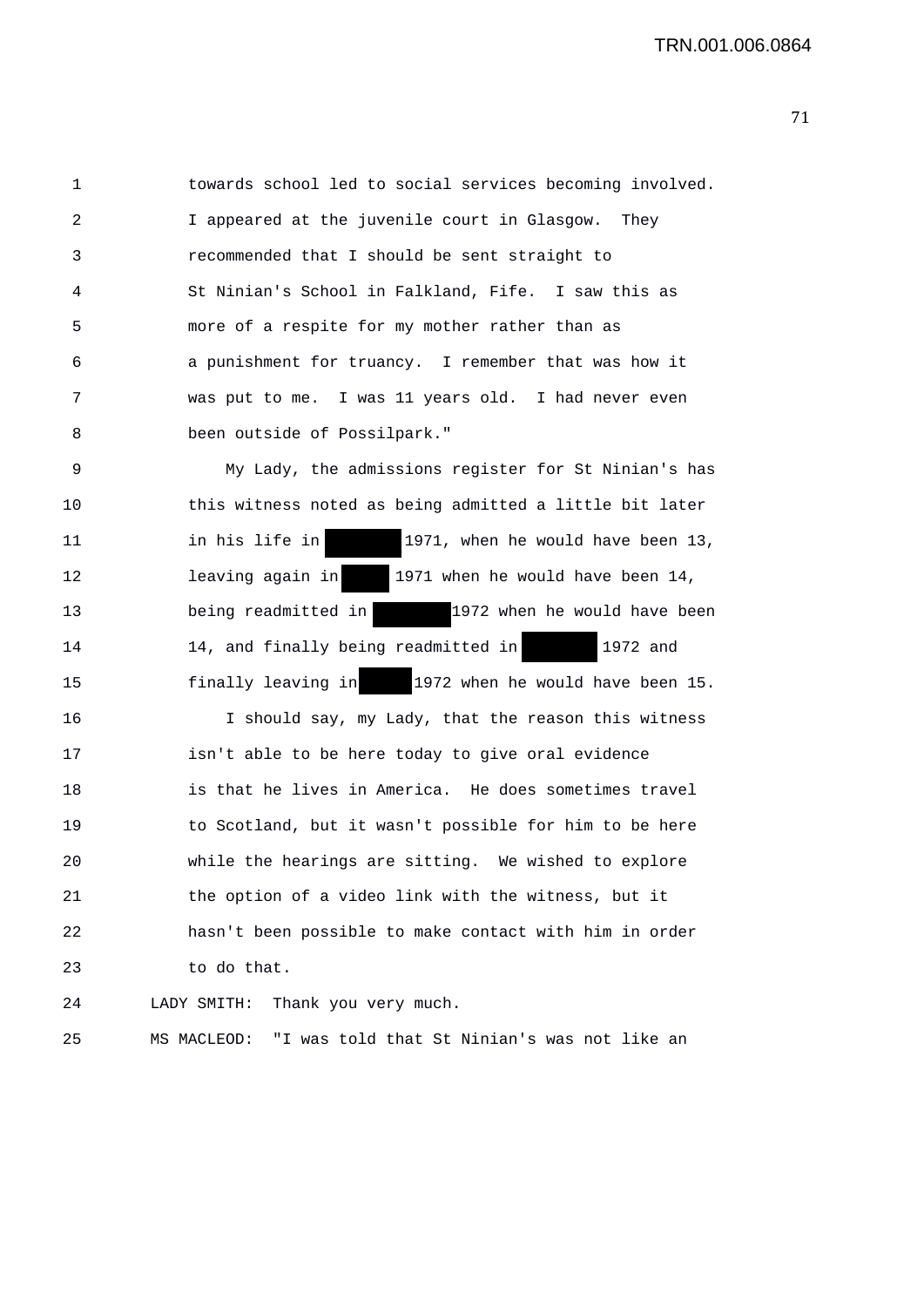1 approved school. It was more of a residential school 2 for boys who came from families with problems. That 3 part was certainly true. Most of the boys at the school 4 did have problems with their families. This could be 5 for a variety of reasons. It might have been that 6 parents were not able to cope, had been abusive or were 7 alcoholics. Some of the boys had no family to speak of.

8 "The thing that stood out for me at the school was 9 that none of the boys were what I would call bad boys. 10 When I arrived I instantly made new friends and quickly 11 settled in.

12 "There were between 30 and 40 boys at the home. 13 They were aged between 6 and 15. There were two groups, 14 **juniors and seniors.** I think there were 12 to 14 rooms 15 for the juniors and six rooms for the seniors. Each 16 room slept two boys. This was a positive. I had come 17 from a two-bedroomed flat with nine of us living there.

18 "The Christian Brothers ran the school. Brothers 19 would come and go at the school. You were never sure if 20 they were joining on a permanent basis or just visiting. 21 The Prother LHC I assumed was the 22 He was very old and frail. I remember him being a sort 23 of semi-retired brother. Brother **BHD** was the 24 Brother LNA was to 25 Brother **BHD** . The rest of the permanent brothers BHD BHD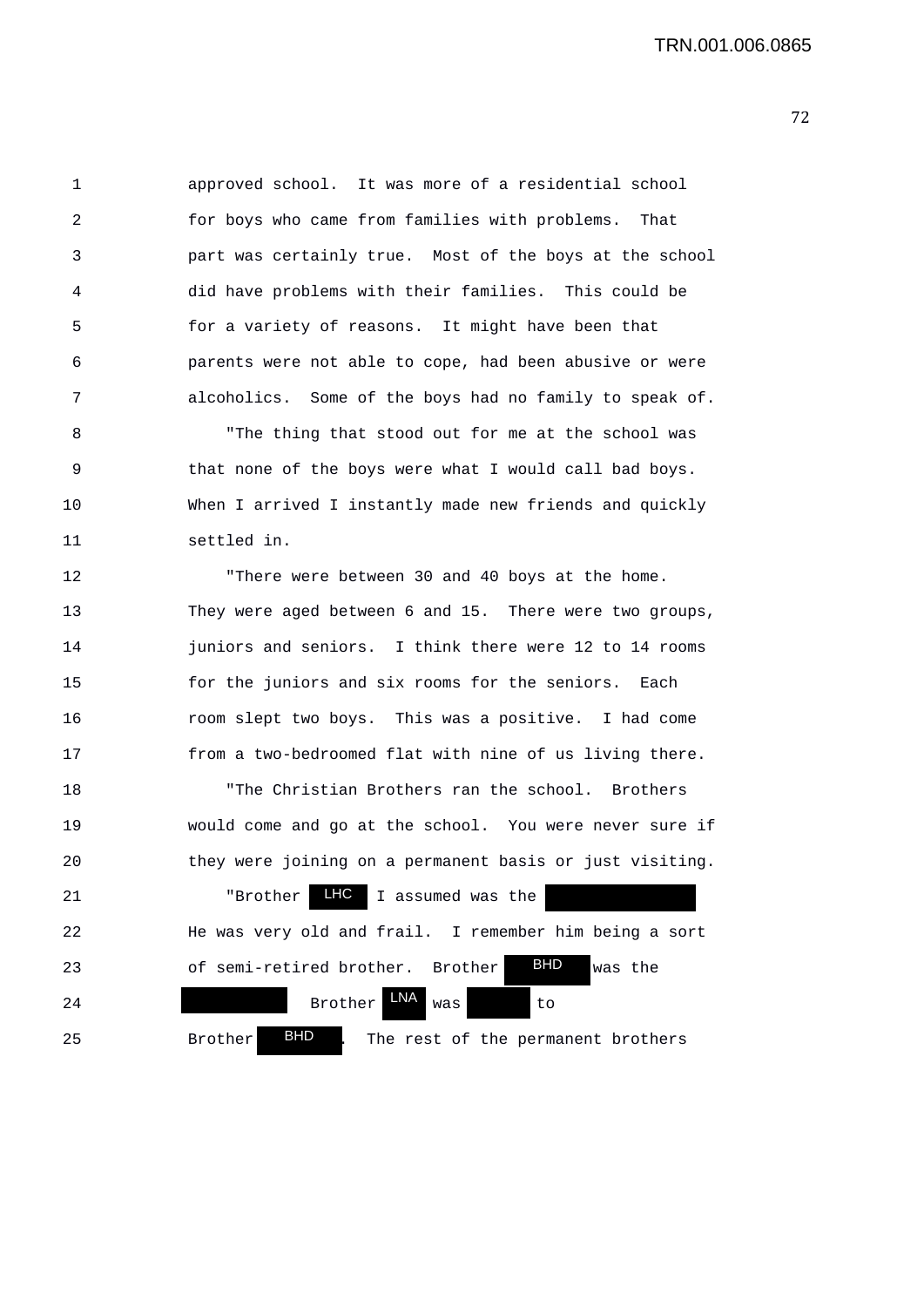1 that I remember were Brother LHI Brother LMZ 2 Brother **MCY** and Brother 3 "Most of the brothers were chain-smokers and were 4 rarely seen without a cigarette in their hand. 5 "Brother was a cruel and sadistic man. 6 He had an air of violence and menace about him. All the 7 boys knew not to get on his bad side. You didn't want 8 to cross him. Hindsight being what it is, he was a man 9 who should never have been allowed near children. 10 Brother **BFD** inflicted more abuse on me than the 11 other brothers combined. 12 "I had a good relationship with Brother 13 Brother LNA also had a bit of a temper on him. There 14 was the odd occasion when I would be on the receiving 15 end of a good slap from him. He would dish out 16 punishments but without the malevolence of 17 Brother 18 The Team of the Mould sometimes cover and supervise 19 mealtimes. I remember him being a very likeable man. 20 He was quiet and had a mild tone of voice. I never once 21 saw Brother punish any of the boys. 22 "All the brothers were a mixture of Irish and 23 English. These men seemed to have a dislike of all 24 things Glaswegian. Name-calling was open and 25 commonplace. We would be called 'street urchins' and BHD BHD LHC **MCY** Brother BHD LNA MBV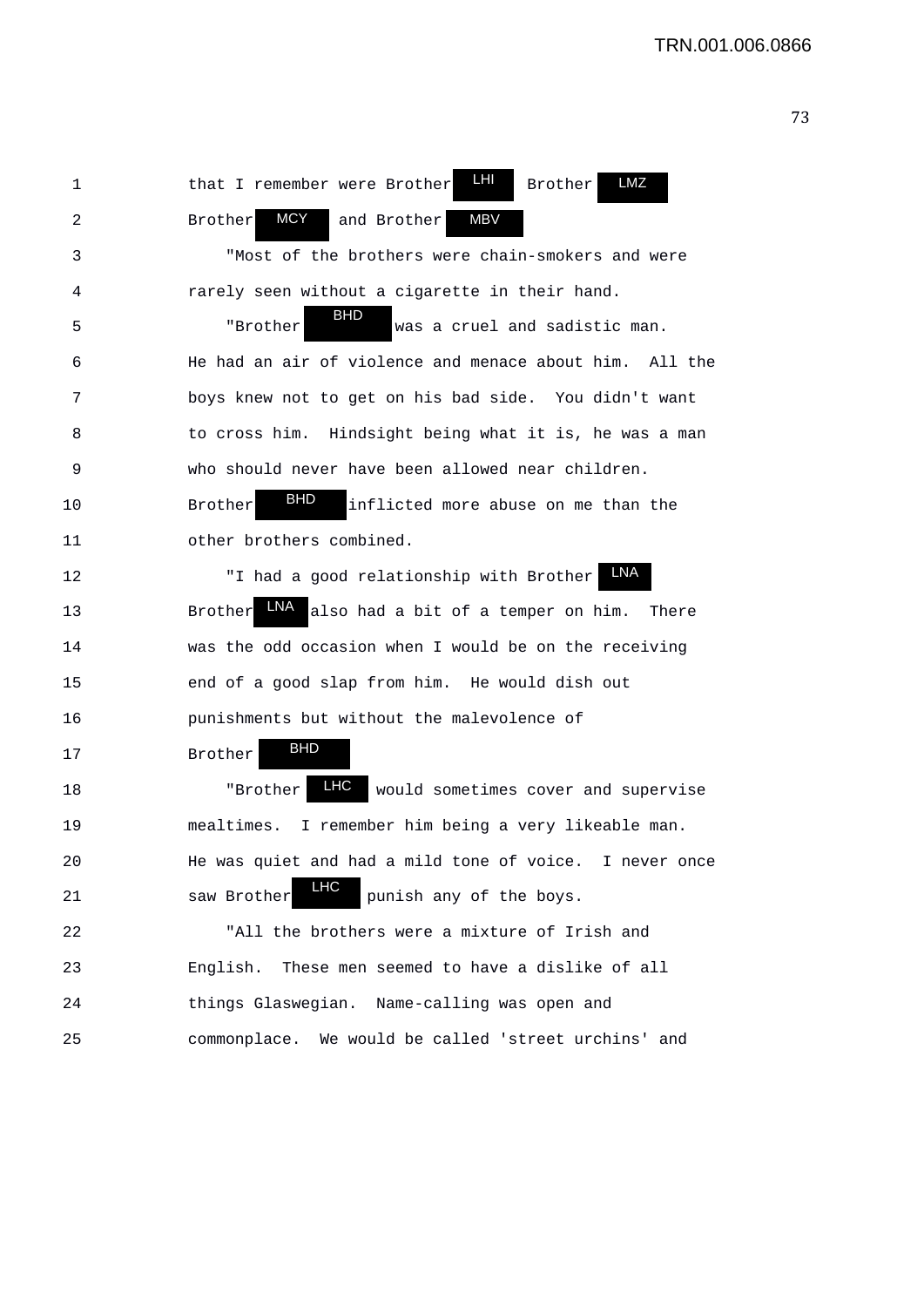1 'tenement scum'. There were frequent references made 2 about the failure of our parents to provide for us. It 3 often felt like they were trying to break our spirits. 4 The Christian Brothers were abusive towards the children 5 in their care; of that there should be no doubt. I was 6 the victim of their rage on more than one occasion.

7 "There was also a number of lay staff at the school. 8 The lay staff worked 9 to 5 and most of them lived 9 in the nearby Falkland village. Some of the staff had 10 their own rooms and stayed at the school.

11 **MCS** had the title of housemaster. He had 12 his own room. Cathy, I don't know her surname, was the 13 housemaid for the brothers. Mr BHB was a teacher 14 and lived in the village. Maurice was the groundskeeper 15 and maintenance man. He was also in charge of the 16 boiler room. Maurice's wife was the seamstress. She 17 also acted as matron until this position was filled. 18 The lady who took the role of matron was Irish but 19 I don't remember her name. Lizzie worked in the kitchen 20 and was the cook. Lizzie also had an assistant until 21 she left. After this, Lizzie's daughter would help her. MCS **BHB** 

22 "The matron was like a ghost. She had a permanent 23 scowl and never smiled. You would spot her sometimes 24 coming out of her room or drifting around the main hall. 25 The matron never interacted with any of the boys.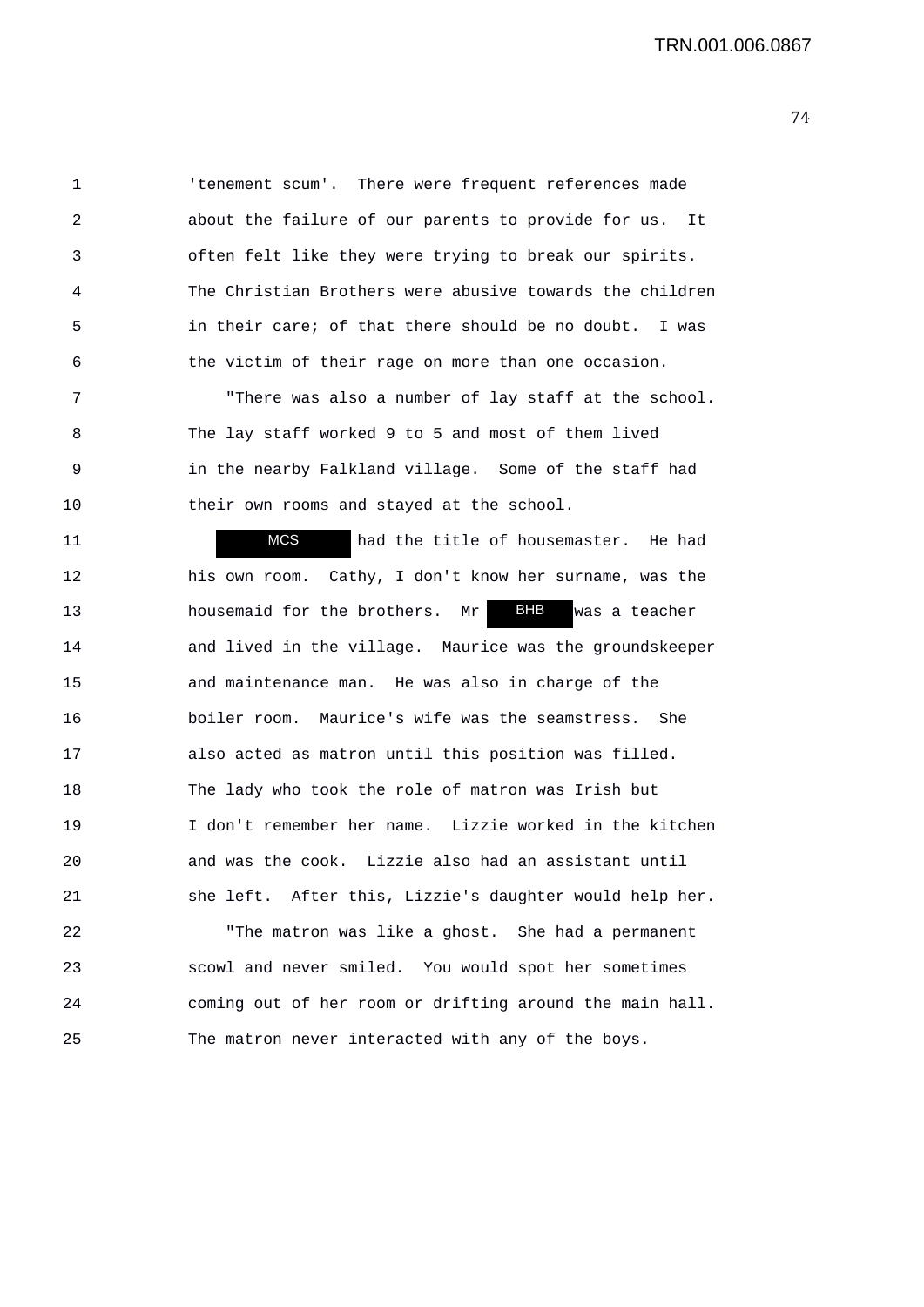1 **WHO** was from Buckhaven in Fife. He was in 2 his early 20s. I don't know what connection MCS ad 3 with the brothers. When I first met him he was an 4 5 By the time I left, he had a room next to 6 the junior classroom and was calling himself 7 a housemaster. His main duty seemed to be driving the 8 minibus. I never really liked the guy. There was 9 something about him that just didn't feel right. He 10 tried too hard to be a friend of the boys. 11 "I think that Cathy was originally from Bellshill in 12 Glasgow. She lived in Falkland. I assumed she was the 13 cleaner or housemaid. Whatever it was she was there 14 for, it was for the benefit of the brothers, not the 15 pupils. She very rarely interacted with the boys and 16 kept herself to herself. She spent most of her time in 17 her room next to the kitchen. 18 TMr BHB was apparently a well-respected figure 19 of the village. I doubt that the villagers were aware 20 that inflicting pain on children gave him great 21 pleasure. In the brutality stakes, he ran a close 22 second to Brother 23 "The groundskeeper Maurice and his wife lived in 24 Falkland. Maurice was another who very rarely 25 interacted with the boys. I do remember that his wife MCS BHB BHD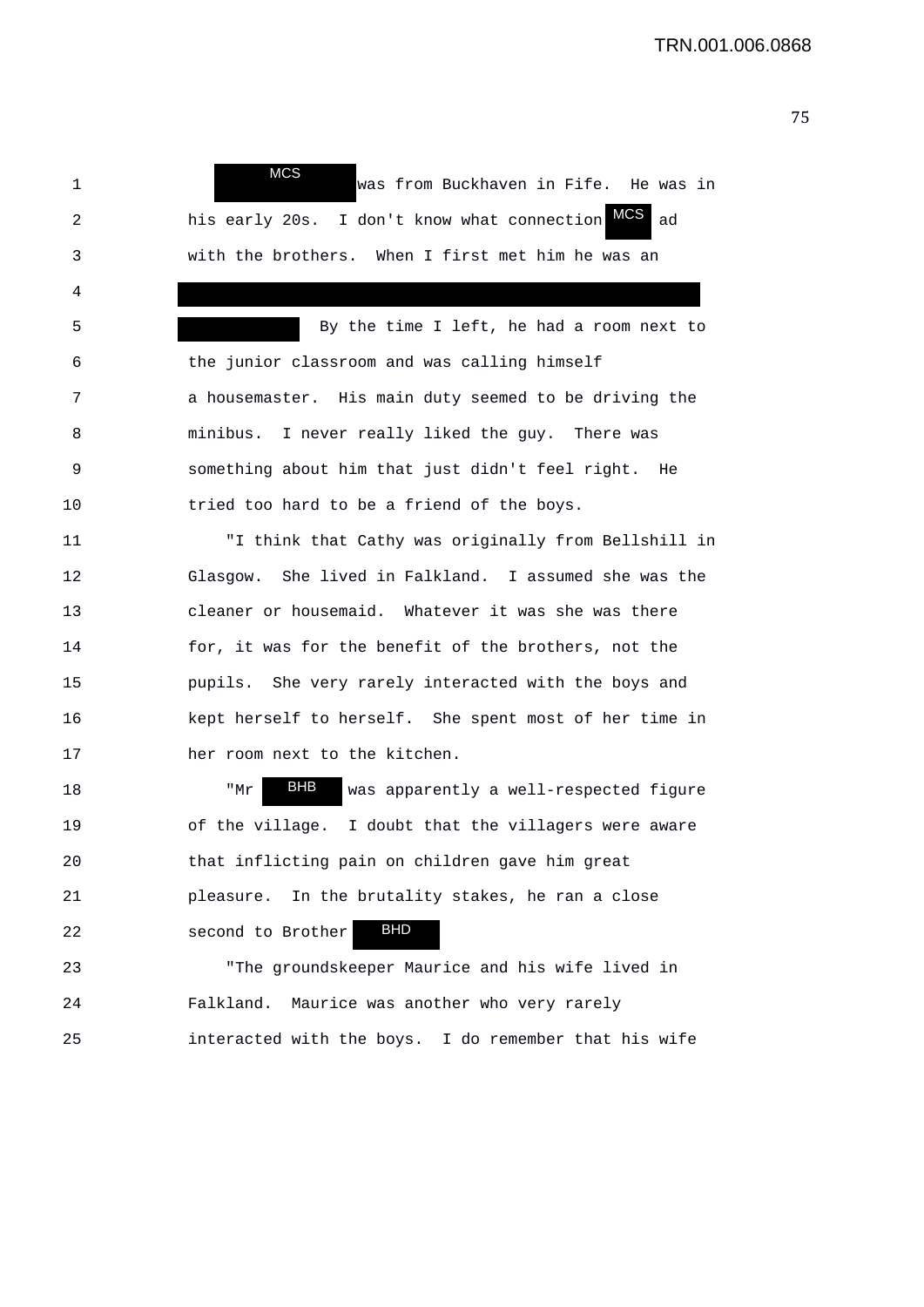1 was very friendly.

| 2  | "Lizzie the cook was also very friendly. She was            |
|----|-------------------------------------------------------------|
| 3  | well liked and respected by all the boys.                   |
| 4  | "Although I said that I settled in quickly when             |
| 5  | I first arrived, I did cry non-stop for days. I had         |
| 6  | never been away from my family or stayed anywhere other     |
| 7  | than Possilpark. There was no counselling or comfort        |
| 8  | from the brothers. They never spoke about my family.        |
| 9  | It was the other kids who helped me when I first            |
| 10 | arrived. Every morning I had to get up at 6 o'clock.        |
| 11 | You had work to do before breakfast.                        |
| 12 | "At night all the juniors went to bed at 9. The             |
| 13 | seniors were allowed to stay up later. They were            |
| 14 | basically looking after the home whilst the brothers        |
| 15 | were drinking in their rooms.                               |
| 16 | "The food was very good. I had come from a home             |
| 17 | where there was very little. This was completely            |
| 18 | different. In the home you were getting three meals         |
| 19 | a day. If someone didn't eat their food, then the other     |
| 20 | boys would eat it. I don't remember any punishments for     |
| 21 | not eating your meals.                                      |
| 22 | "School started at 8. After lunch I was back in             |
| 23 | class until 4. After this, you had to stay in the class     |
| 24 | <b>BHD</b><br>and do homework until 6.<br>Brother<br>taught |
| 25 | He was famous for throwing things at those who upset        |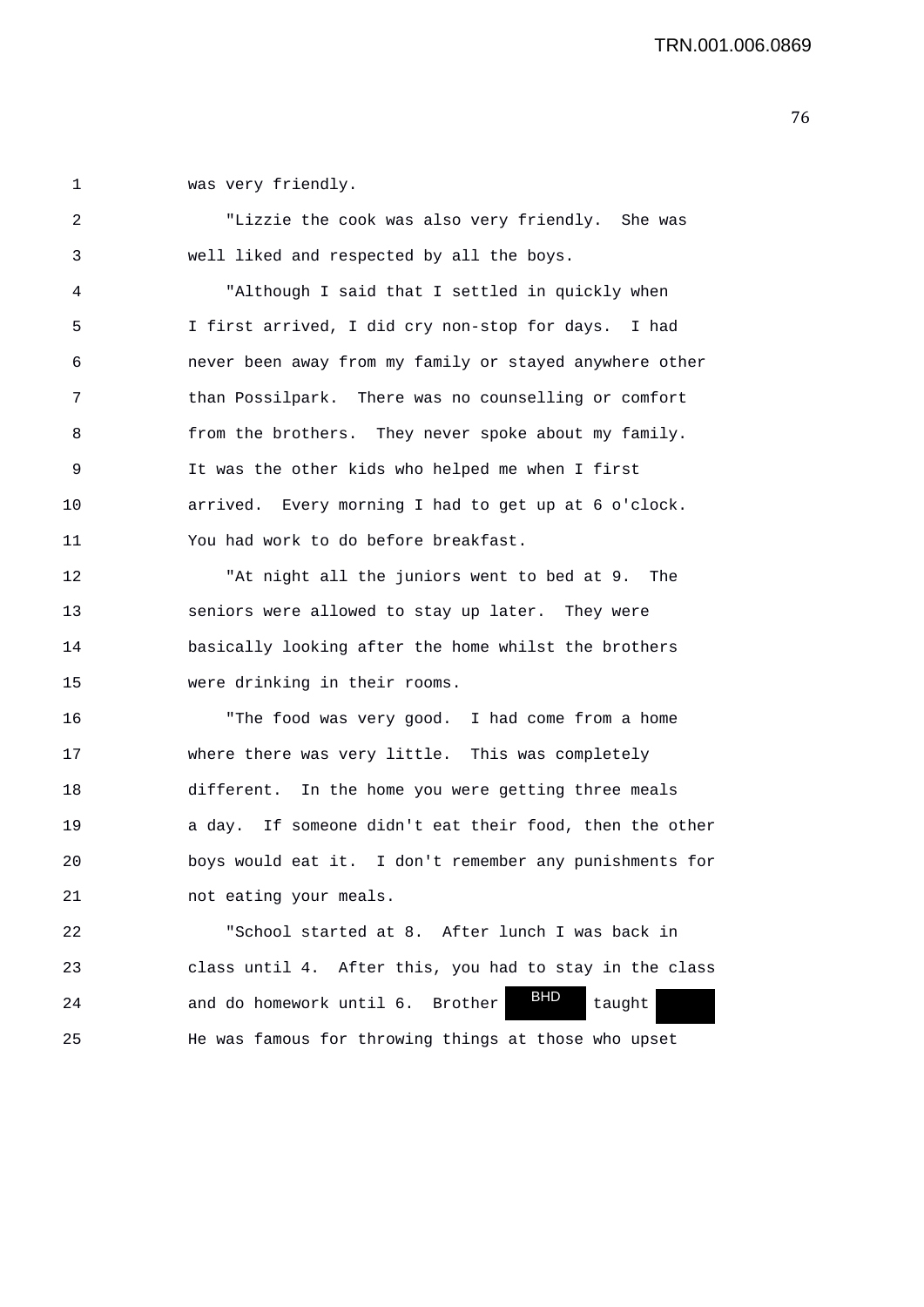| 1  | It could be anything: chalk, chalk duster, rulers<br>him.              |
|----|------------------------------------------------------------------------|
| 2  | and pencils. He was also very proud of his handmade                    |
| 3  | strap. These straps, although perfectly legal at that                  |
| 4  | time, were instruments of torture.                                     |
| 5  | LNA<br>"Brother<br>taught                                              |
| 6  | LHI<br>Brother<br>teacher. He also played<br>was a                     |
| 7  | the guitar. He wasn't one for inflicting physical                      |
| 8  | punishment himself. If you did something wrong, you                    |
| 9  | <b>BHD</b><br><b>BHB</b><br>would be sent to Brother<br>or Mr<br>to be |
| 10 | punished.                                                              |
| 11 | LMZ<br>"Brother<br>teacher.<br>was ou<br>He also                       |
| 12 | seemed to find the physical punishments distasteful.                   |
| 13 | LMZ<br>Like a lot of the other brothers, Brother<br>seemed             |
| 14 | <b>BHB</b><br>to be fond of the younger boys.<br>taught<br>Μr          |
| 15 | and                                                                    |
| 16 | On one occasion I was collecting tuck money                            |
| 17 | in his class.<br>This was for an African charity.                      |
| 18 | BHB<br>came into the classroom and saw what I was<br>Mr                |
| 19 | doing. He started screaming at me. I was then made to                  |
| 20 | stand with my hands crossed. After this I was belted on                |
| 21 | the hands until I cried.                                               |
| 22 | "I was allowed to return home for a week at                            |
| 23 | My birthday was never celebrated.<br>Christmas.                        |
| 24 | "You had a bit of time to yourself after classes.                      |
| 25 | The boys were assigned separate parts of the house to                  |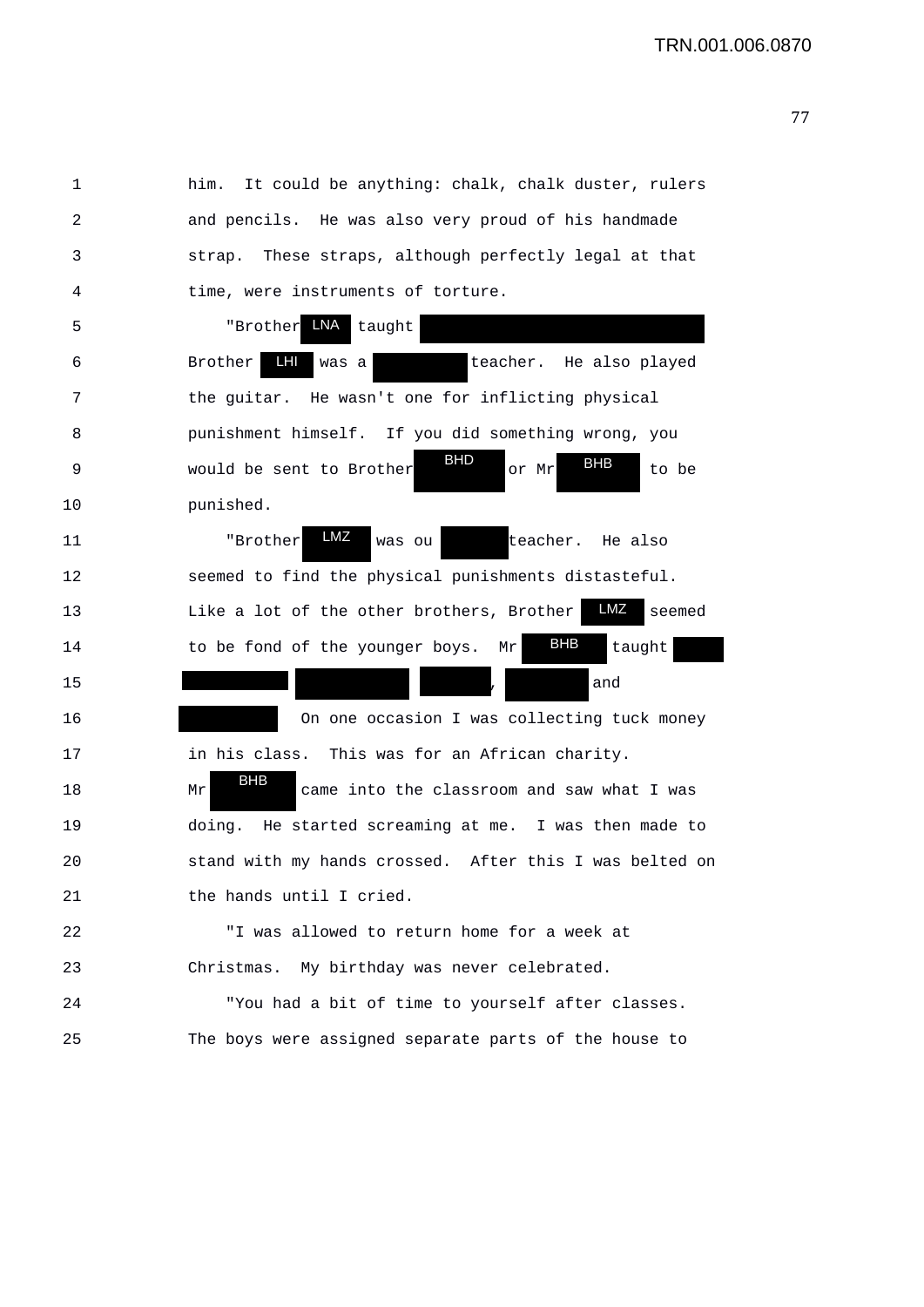1 clean. This was called 'a charge'. About 80% of the 2 cleaning in the house was done by the boys. My first 3 charge was the main hall. Myself and another boy would 4 dip cloths into tins of wax floor polish. We would then 5 go on our hands and knees to rub the highly polished 6 floors. The other boys would come behind us to bring 7 the sheen out using a buffer machine.

8 "I was later moved to the showers to keep these 9 clean. I thought I had won the pools. It was much 10 easier than being in the main hall. I would wash down 11 the cubicles and replace the soap. I had to do this 12 in the morning before breakfast.

13 "Strangely, half the jobs assigned to the boys were 14 used as punishments for misbehaviour. This could be 15 clearing the blocked drains in the showers, weeding the 16 cobbled courtyard, and mopping the basement corridors.

17 "Occasionally I was allowed home on weekend leave. 18 I also had two weeks back home during the summer.

19 "Aside from the unwarranted and unexpected violence 20 inflicted on the pupils there were a number of expected 21 punishments. These would be for disobedience, impudence 22 and smoking. If you did any of these, it would lead to 23 loss of tuck, no television, no free time, early 24 bedtime, no outings, extra chores, isolation in the main 25 hall, or long runs in the country. Isolation in the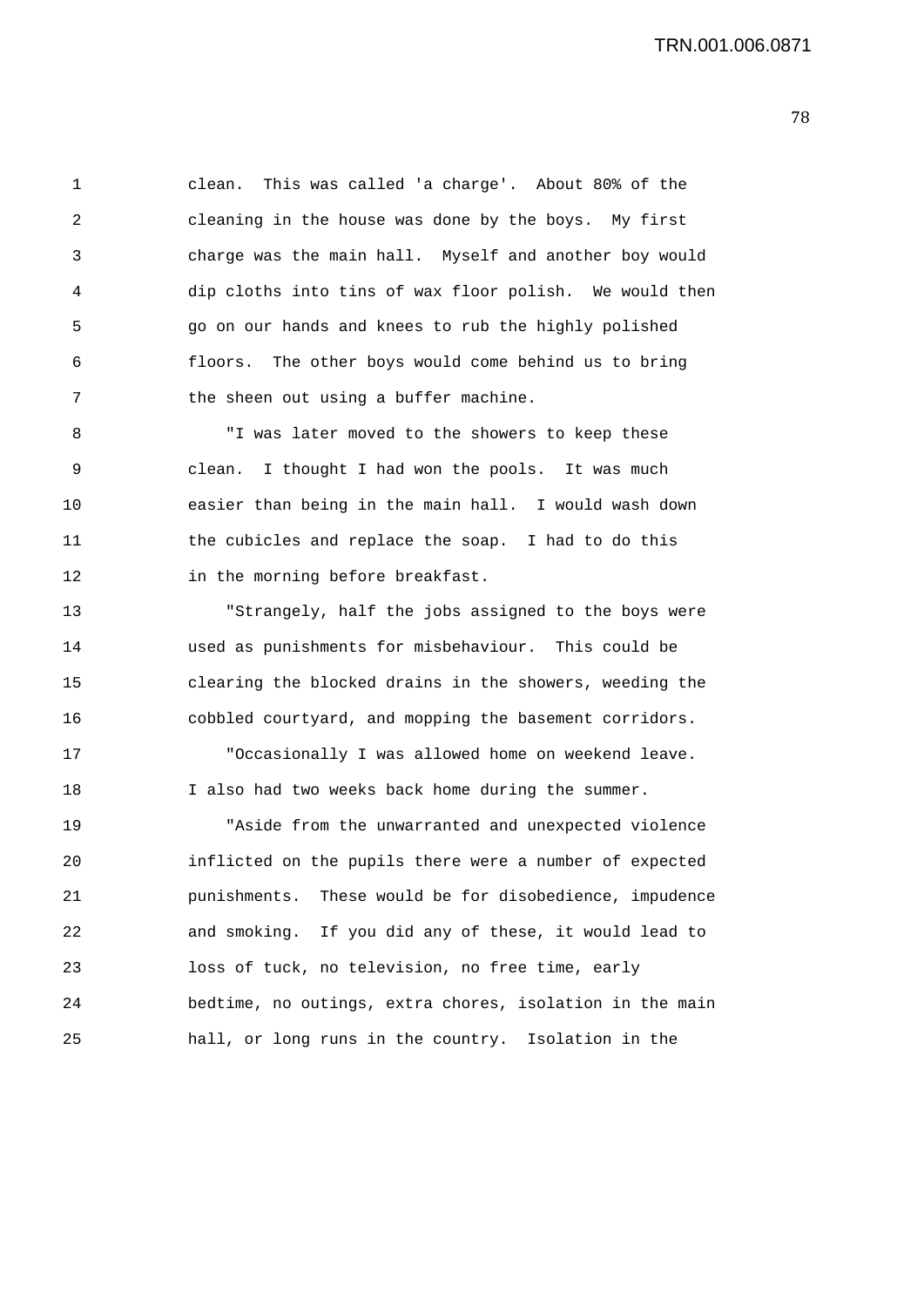1 main hall meant standing against the main wall for 2 hours. The long runs in the country would be given to 3 everyone, even if they had disabilities.

4 "Another punishment was being made to clean the 5 weeds from between the cobbles. You were given a knife 6 and had to scrape the weeds out into a bucket. To do 7 this job you had to go and your hands and knees.

8 TH someone wet the bed, Brother <sup>3115</sup> would make 9 them put their mattresses on display to openly humiliate 10 them. BHD

11 "I ran away once. I was away for a day. When I was 12 caught and taken back, I was belted by Brother 13 I was made to stand in the main hall for hours. Every 14 time Brother **DIP** went past he would slap me on the 15 face. I was eventually sent to bed. My tuck was taken 16 away as well. BHD BHD

17 "All of us senior boys knew that the behaviour of 18 the brothers was inappropriate. However, their 19 behaviour was not a subject we would dwell on. At that 20 time, we didn't understand what child abuse was. It is 21 only now looking back you realise that young boys 22 sitting on the brothers' knees was inappropriate.

23 "If we had any rights at St Ninian's, no one ever 24 told us what these were. As far as I know, the running 25 of the school was never questioned. An example of this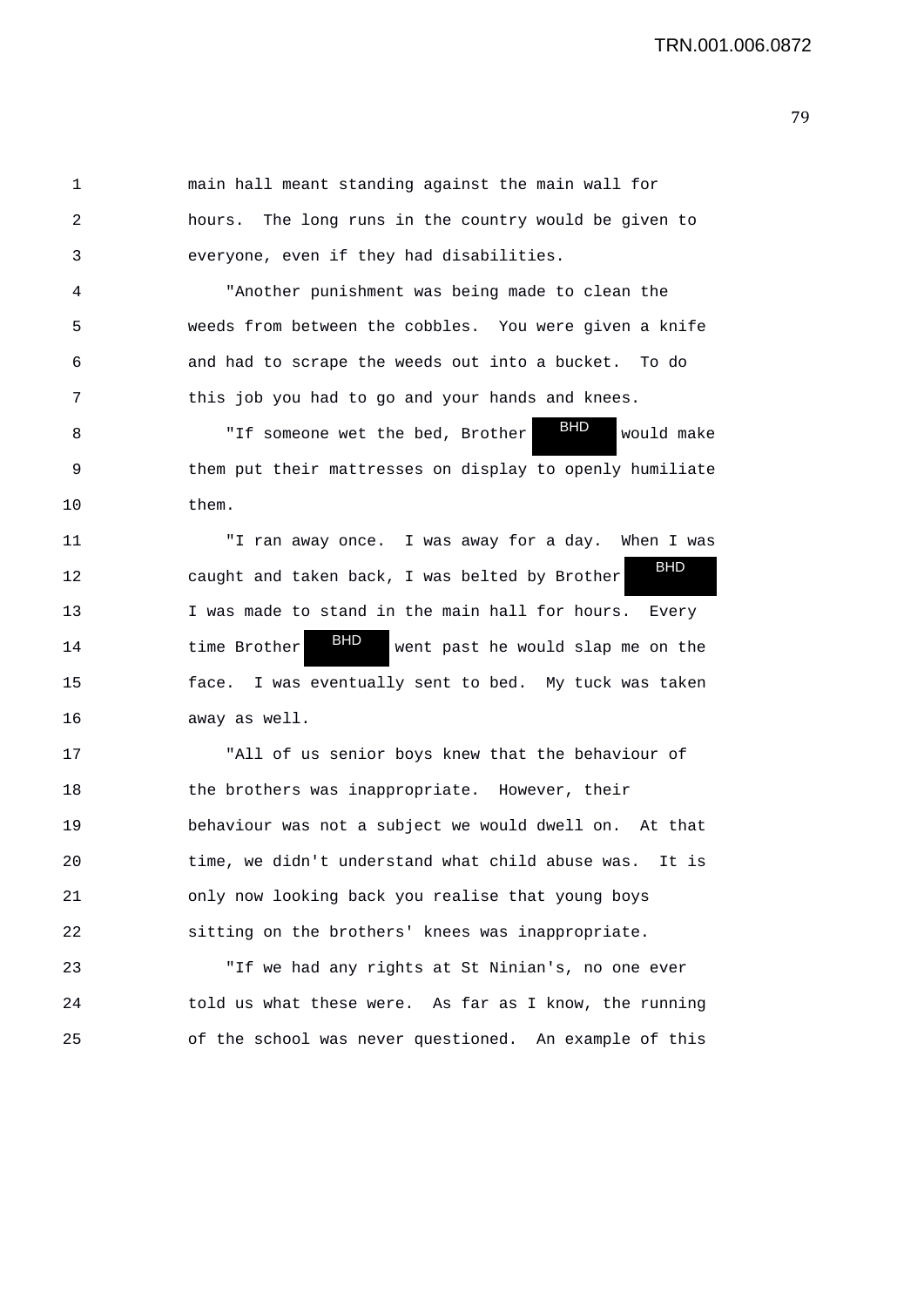1 was when a new junior committed suicide in his bedroom 2 whilst he was on home leave. The boy was called and 3 aged about 12. He lived a few streets away from me in 4 Possilpark in Glasgow. I don't remember anyone asking 5 the brothers or pupils what state of mind had been 6 when he was at the school. I found this quite 7 disturbing. It felt like nobody really cared about what 8 had driven this boy to suicide. I don't suppose we will 9 ever know. I only found out he had died when one of the 10 brothers mentioned it to us after our home leave. All 11 they said was that he had died. It was later on 12 I discovered it was actually suicide.

13 "Abuse was prevalent at the school. I can assure 14 you that actions carried out in the name of discipline 15 would be viewed by the outside world as assaults and 16 random acts of violence.

17 "How the day of a pupil went often depended on the 18 mood of Brother BHD 19 "My most disturbing and painful moment came at the 20 hands of Brother **BHD** One morning I was in the 21 **process of cleaning the showers.** Brother **BHD** came 22 in. Without warning, he came screaming at me. He said 23 I had missed a scrubbing brush from one of the cubicles. 24 Brother BHD proceeded to attack me. He hit me 25 continuously with a long-handled scrubbing brush that BHD **BHD**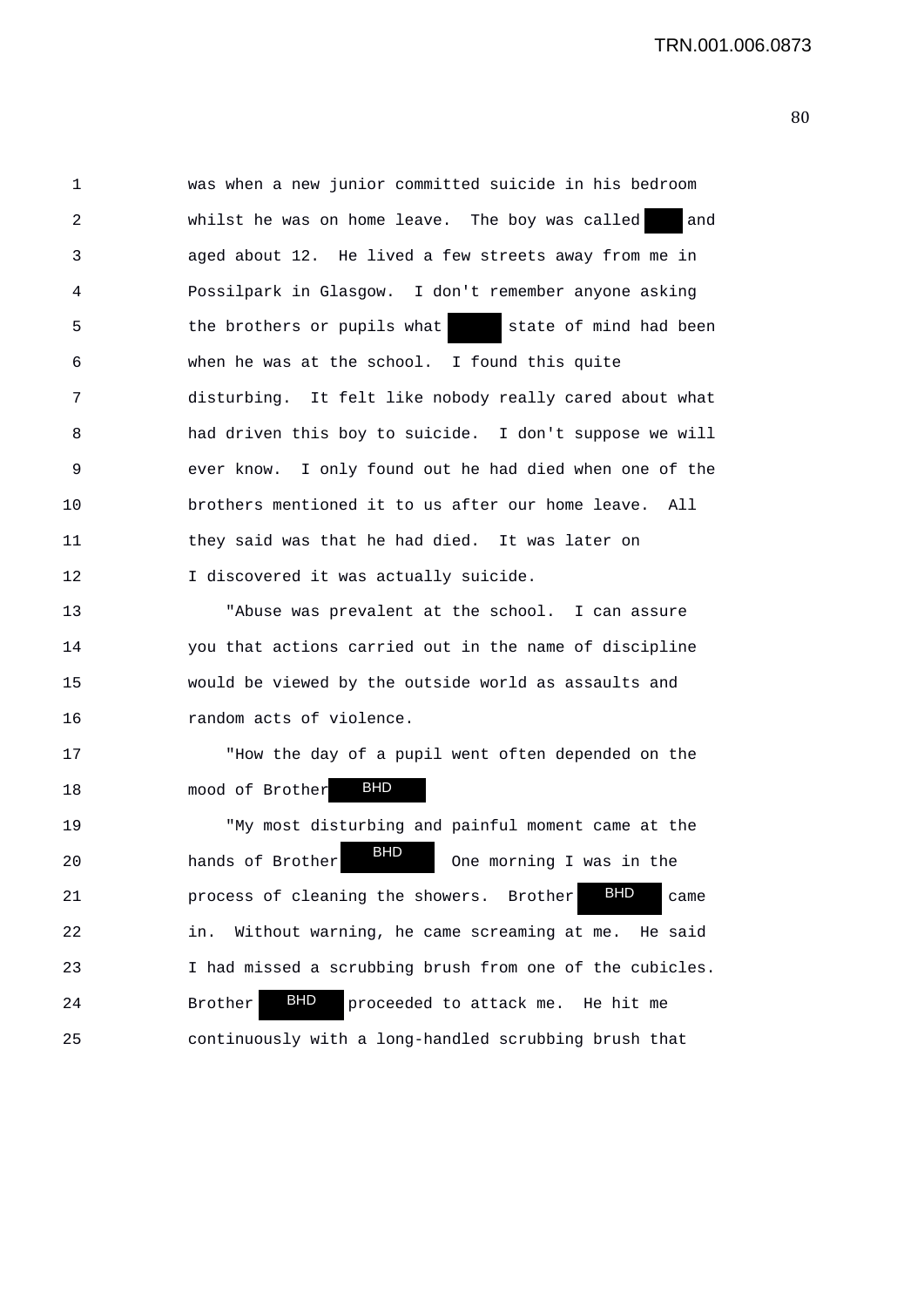1 had been within one of the cubicles. It seemed to last 2 an eternity. I truly believe that he only stopped 3 because he became tired. When he was finished I was 4 black and blue from head to toe. I was also bleeding. 5 It was days before I had full mobility again.

6 "It was a sad reality that all the adults in the 7 school who saw my condition made no attempt to console 8 me or enquire how I was. I wasn't offered and didn't 9 receive any medical attention for my injuries. It was 10 down to the children to help me and provide some solace.

11 The mother occasion Brother was entering 12 the senior sitting room as I was leaving. It was one of 13 these awkward situations where you had to shuffle left 14 and right to pass each other in the doorway. It should 15 have been a funny moment, instead and without warning 16 Brother **PIP** punched me in the face. This knocked 17 me off my feet. To me, this was him establishing his 18 self-importance and ensuring his God-given right of way. BHD BHD

19 "I would say that most of the boys in St Ninian's 20 experienced or at least witnessed this irrational 21 violent behaviour. We learned to say and question 22 nothing. We were afraid to openly offer support to our 23 classmates. This wasn't cowardly; it was because 24 we were only children.

25 TI always thought that Brother LNA and several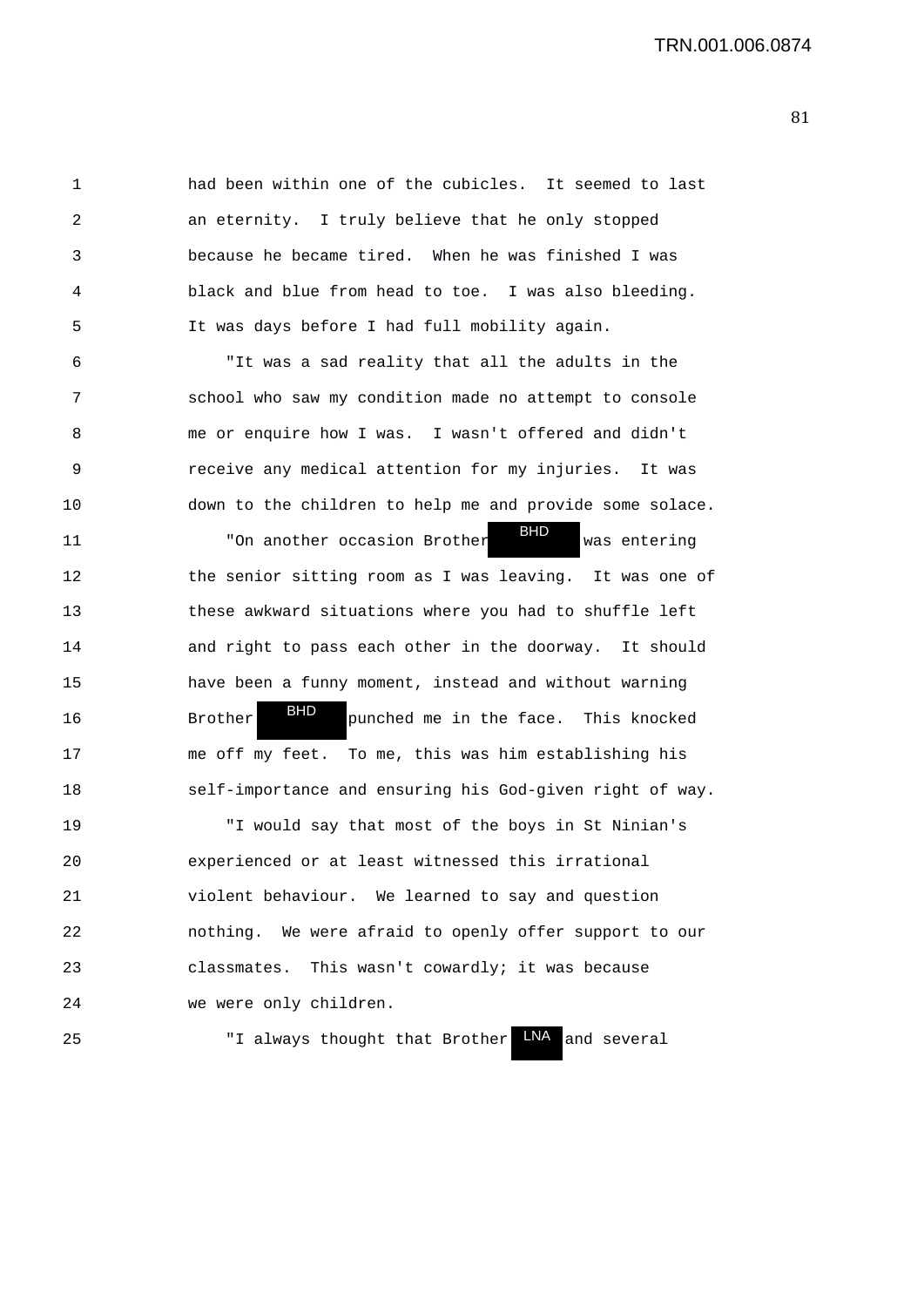1 other brothers were overly fond of the junior boys. 2 When I was school, I just thought that the boys were 3 just like the teachers' pets. After lights out, I would 4 often see the junior pupils making their way to the 5 common room used by the brothers when they were 6 supervising through the night. None of the seniors were 7 ever asked to go to that room at night. Normally, you 8 would only go there to have minor injuries treated. 9 The Brother LHI had a habit of bouncing little boys 10 on his lap. Again it is only with hindsight that I now 11 realise how inappropriate this behaviour towards young 12 boys was. 13 "I would never have mentioned any abuse to anyone 14 whilst I was at the school. No one would have believed 15 me. If someone independent had spoken with me, I think 16 I might have mentioned to them what had happened to me. 17 "I left St Ninian's when I was 15. This was the 18 year before the school leaving age changed to 16. There 19 was no preparation for me leaving; I just left without 20 any qualifications. My time at the home had certainly 21 not stood me in good stead for the rest of my life. 22 "There was a lot about St Ninian's that I had liked.

23 Things like having clean pyjamas and a room of your own 24 are good. Despite all of this, I was glad to leave. 25 I think I chose not to remember a lot of the dark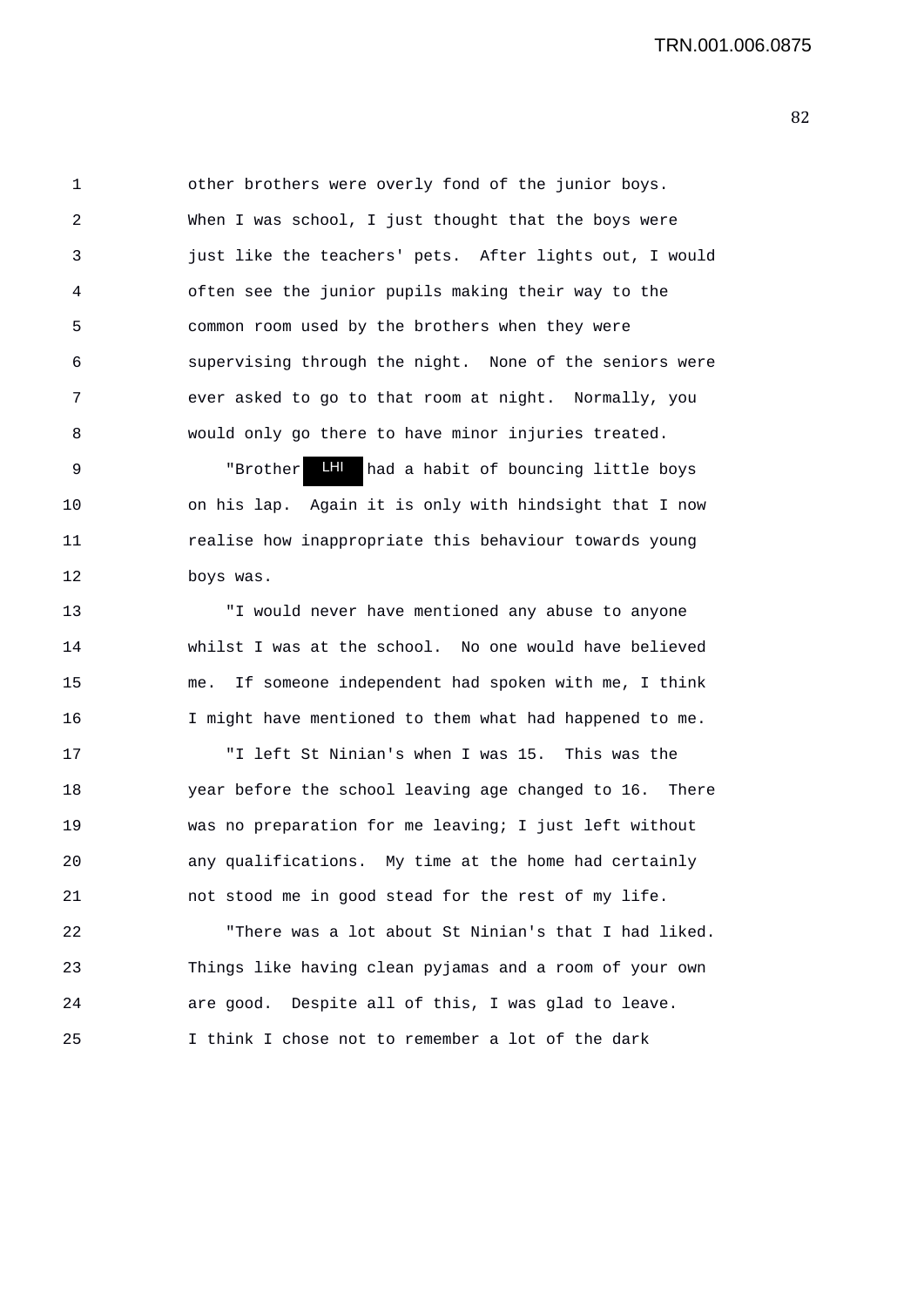1 things.

| 2  | "My father died a year after I left St Ninian's.          |
|----|-----------------------------------------------------------|
| 3  | I started working at a fruit market in Glasgow. After     |
| 4  | this I did various labouring jobs. I struggled to hold    |
| 5  | down a job until I started working at a theatre.          |
| 6  | I worked there for around nine years. I began as          |
| 7  | a stagehand and worked my way up to stage manager.        |
| 8  | During this time I was married and had three children.    |
| 9  | "In the early 1980s I got a job with the railways         |
| 10 | where I worked for 34 years. I educated myself and        |
| 11 | managed to obtain a degree along with various HND and     |
| 12 | HNC qualifications. This allowed me to gain various       |
| 13 | promotions. When I retired from the railways I was head   |
| 14 | of safety.                                                |
| 15 | "I moved to Florida and started my own business           |
| 16 | there. I also undertake contract work as a safety         |
| 17 | consultant in the UK.                                     |
| 18 | "I wouldn't say that my time in care had any impact       |
| 19 | on my life as an adult. I tried not to let it affect      |
| 20 | I would never say St Ninian's shaped me; it was my<br>me. |
| 21 | family that did this.                                     |
| 22 | "Earlier in adult life, I was a member of the             |
| 23 | Children's Panel in Ayrshire. I wanted to make a          |
| 24 | difference. I wouldn't have done this if I hadn't been    |
| 25 | through what I had at St Ninian's.                        |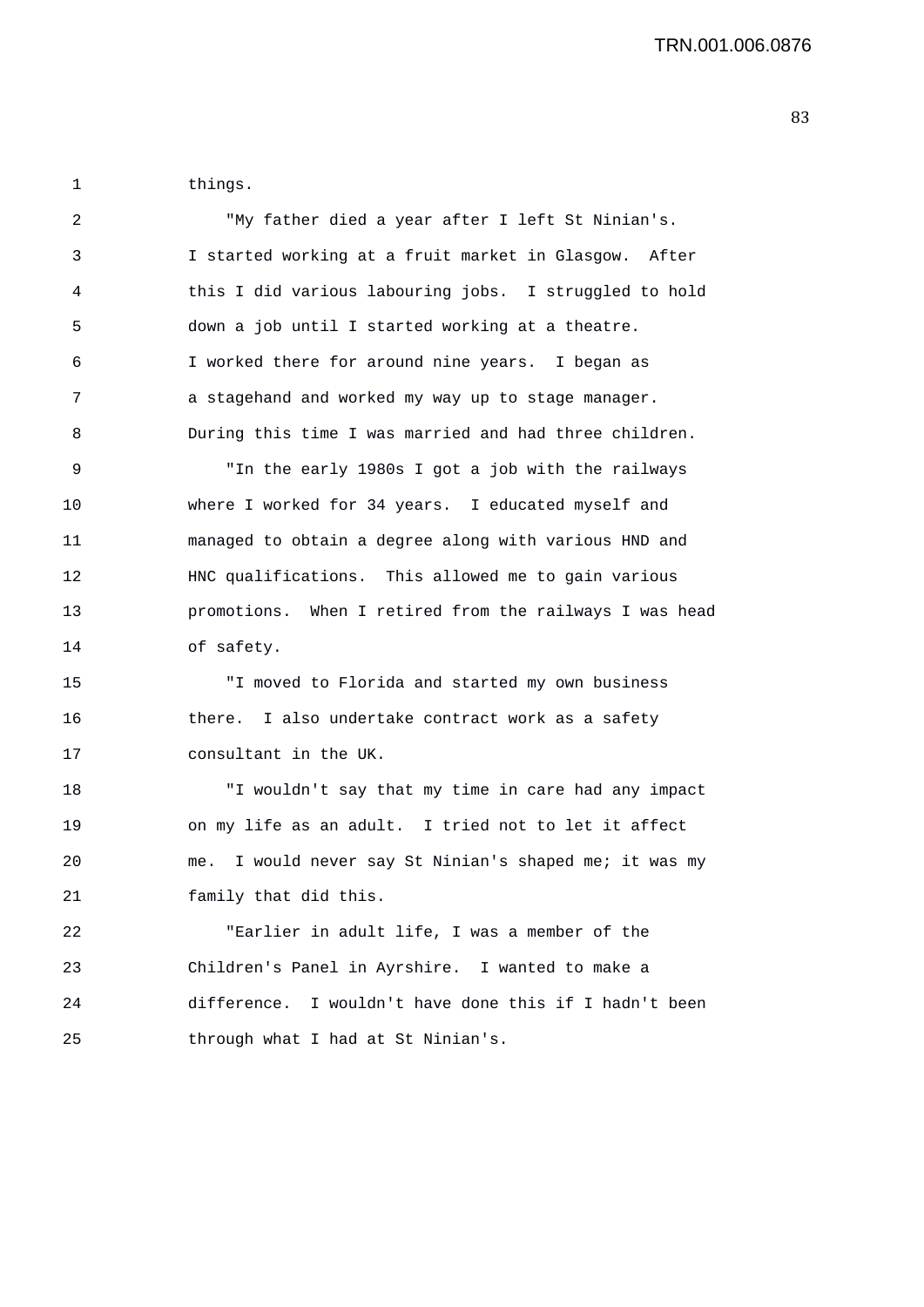1 "I have never thought about accessing my records. 2 I don't think there would be anything recorded about my 3 time there and what I suffered.

4 "I know that Brother Bill has passed away. 5 I also know that the Congregation of Christian Brothers 6 have lost all credibility and trust when it comes to 7 caring for children. They failed all the children who 8 were in their care institutions throughout the world. BHD

9 "It makes me sad that an important time in my life 10 and the lives of many others was affected by the abuse 11 they suffered whilst in care. It makes me even sadder 12 to read of caregivers, especially religious orders, 13 denying these things ever happened. I know it did 14 because I experienced it first-hand. This is yet 15 another reason that I am happy to have left the Catholic 16 faith behind me.

17 "I am sure that in the near future the brotherhood 18 will be consigned to history's bin of good intentions 19 gone wrong. If that happens, then it's good enough for 20 me.

21 "It seems that children have been abused in every 22 care institution throughout the country. I hope those 23 who were abused achieve the justice that they seek. 24 I also hope that by sharing my experience it will ensure 25 that we never allow the abuse in care on the scale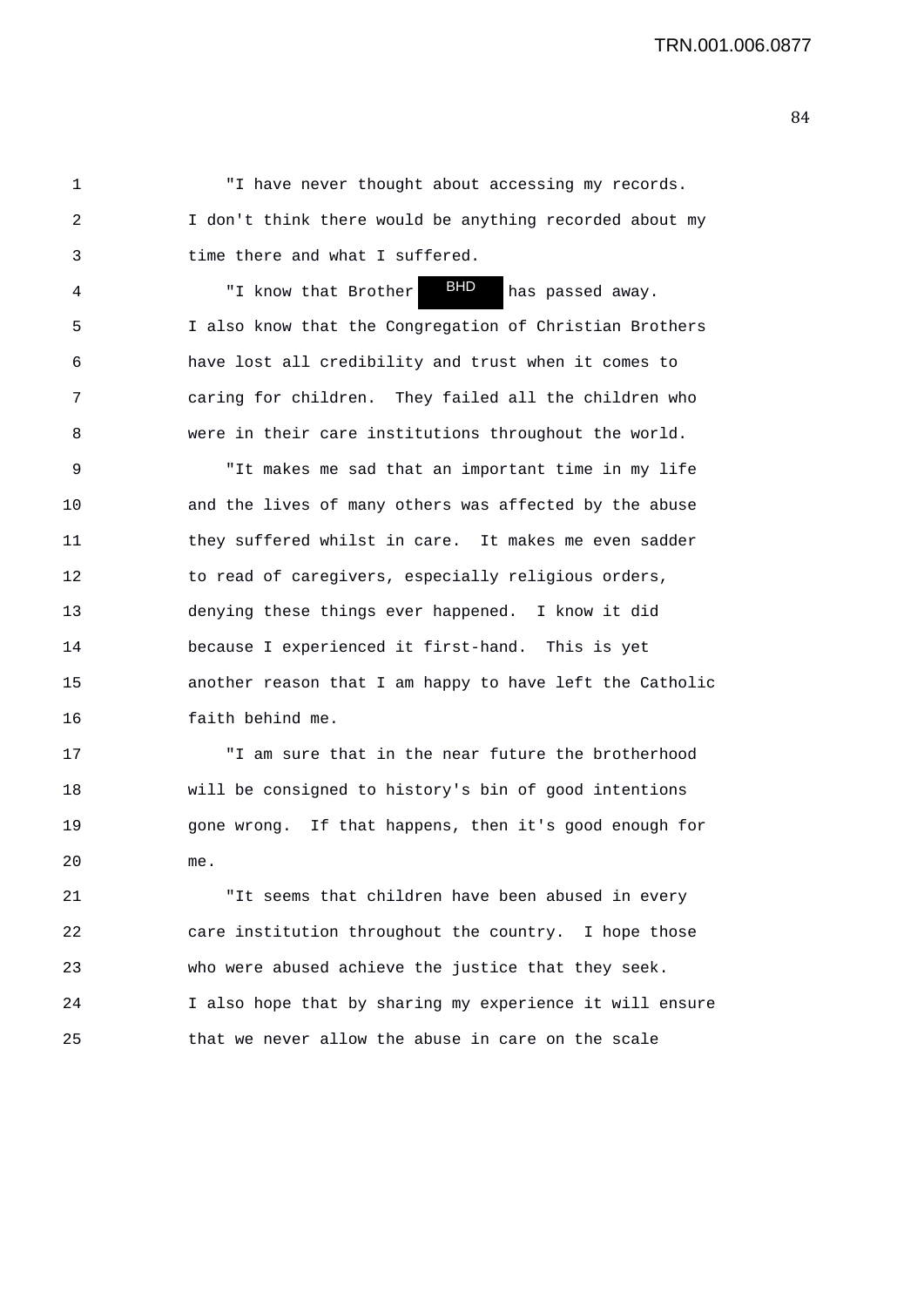1 we are hearing of today to ever happen again. 2 "The organisations involved need to take ownership 3 and responsibility for what happened. When I was put 4 into care, the court system got it wrong. Vulnerable 5 children were put into care with the brothers who 6 couldn't cope. 7 "I was brought up that adults were always right. As 8 a child I never attributed a sinister nature to the 9 things I saw and the incidents of abuse I suffered. 10 When I was in care, I accepted their behaviour was 11 normal. As an adult and with hindsight, I can now see 12 them for what they were. What they did was so very 13 wrong. 14 "I think if I had been offered counselling when 15 I first came out of care, it would have helped. I don't 16 need it now. 17 "I have no objection to my witness statement being 18 published as part of the evidence to the inquiry. 19 I believe the facts stated in this witness statement are 20 true." 21 The statement was signed by William on 5 April 2019. 22 LADY SMITH: Thank you, Ms MacLeod. 23 Have we time for another one? 24 MS MACLEOD: I think we do. 25 LADY SMITH: Are you okay to go straight on to another one?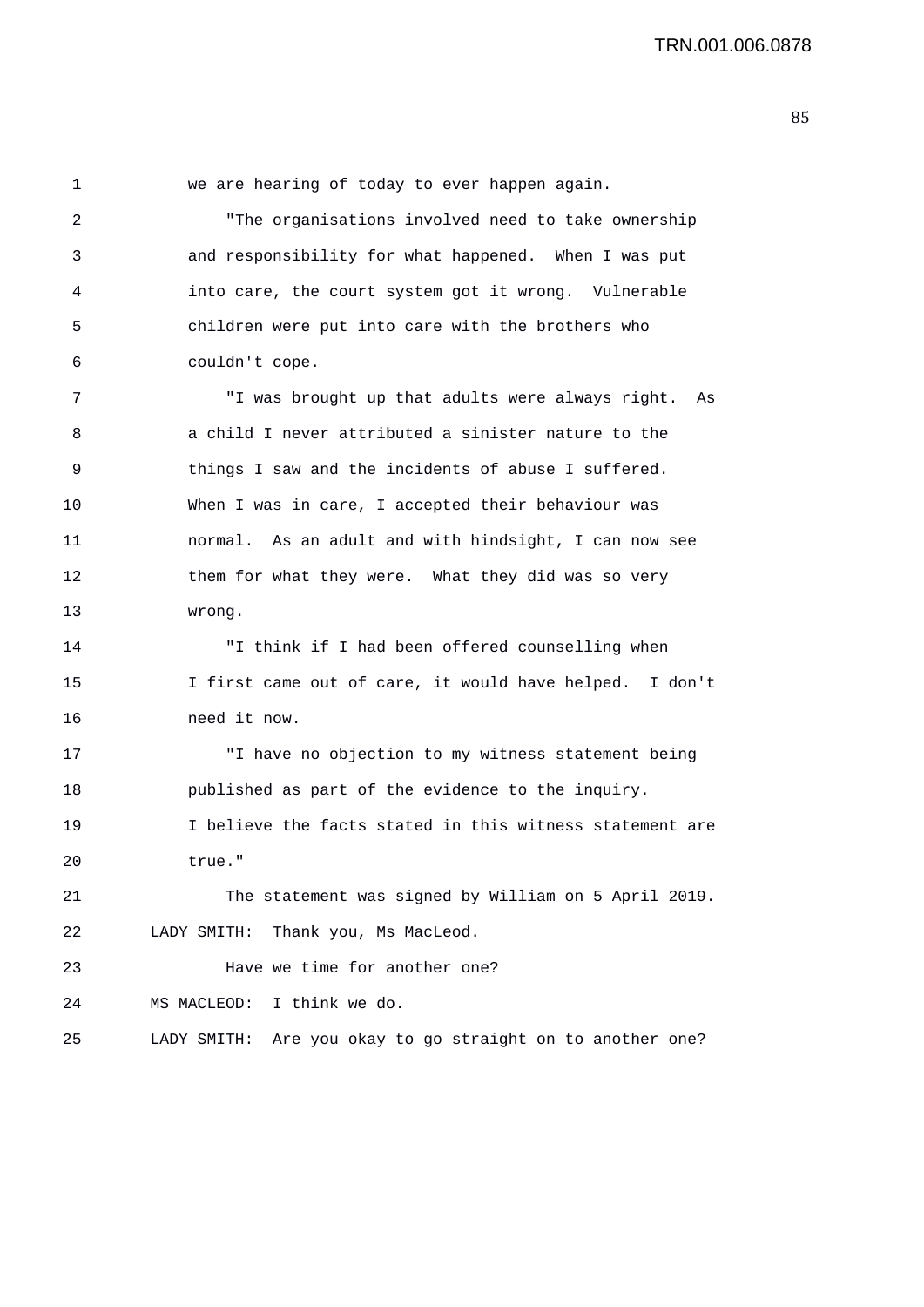| 1  | Witness statement of "MICHAEL" (read)                      |
|----|------------------------------------------------------------|
| 2  | MS MACLEOD: Yes. The next statement is from a witness who  |
| 3  | wishes to remain anonymous and to use the pseudonym        |
| 4  | "Michael". The witness statement can be found at           |
| 5  | WIT.001.002.6343.                                          |
| 6  | The witness Michael, my Lady, was not willing to           |
| 7  | come and give evidence at the inquiry orally. During       |
| 8  | his private session my understanding is that he became     |
| 9  | quite distressed and indicated at that stage that he       |
| 10 | didn't wish to give oral evidence.                         |
| 11 | LADY SMITH: I see. Thank you.                              |
| 12 | MS MACLEOD: "My name is Michael. I was born in 1966.<br>Мv |
| 13 | contact details are known to the inquiry.                  |
| 14 | "I was born in Glasgow. My dad worked in                   |
| 15 | construction and my mum was a stay-at-home mum. I had      |
| 16 | six siblings. I was the second youngest. There was         |
| 17 | about one year between each of us.                         |
| 18 | "In the area I was brought up in, I got into trouble       |
| 19 | for silly things such as shoplifting sweets and skipping   |
| 20 | school. I went to several Children's Panels for            |
| 21 | shoplifting, I think it was just the social worker in      |
| 22 | attendance representing me. I don't me having a lawyer     |
| 23 | or being told that I could have a lawyer. I can't          |
| 24 | recall if my mum or anyone else was present.<br>They       |
| 25 | decided that they were going to send me to St Ninian's,    |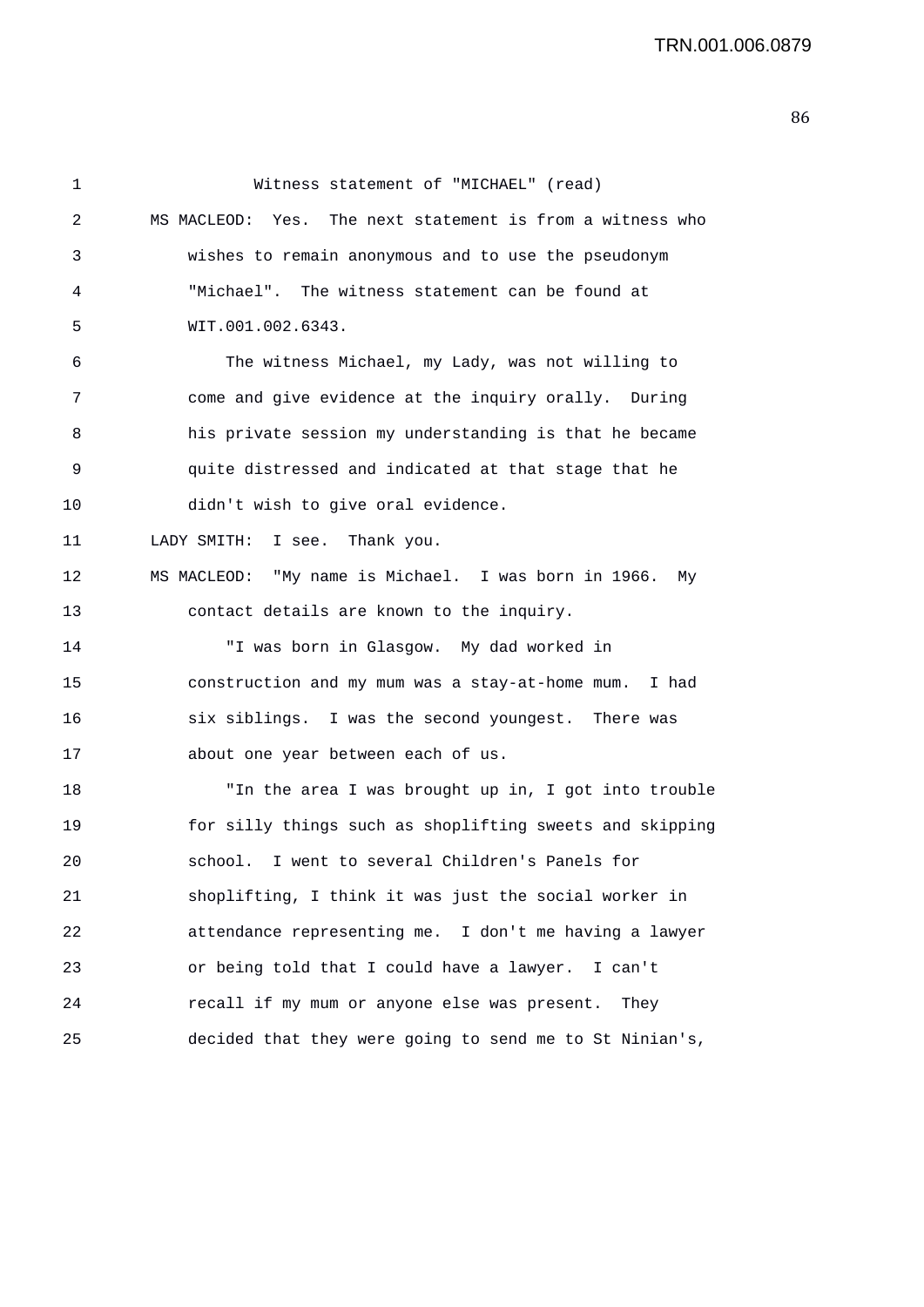| 1  | but they remanded me at Larchgrove Assessment Centre in   |
|----|-----------------------------------------------------------|
| 2  | Glasgow first.                                            |
| 3  | "I have no complaints about Larchgrove. I went to         |
| 4  | the Children's Panel at Ingram Street again and I was     |
| 5  | sentenced to two years' residential training at           |
| 6  | St Ninian's, Falkland, but I spent four years there.      |
| 7  | I don't understand why that was. That was in 1978.        |
| 8  | I went straight from the Children's Panel to              |
| 9  | St Ninian's."                                             |
| 10 | The registers for St Ninian's that have been              |
| 11 | recovered from the Christian Brothers note Michael as     |
| 12 | 1978, when he would have<br>being admitted on             |
| 13 | been aged 12, and him being discharged in<br>1982,        |
| 14 | when he was 15.                                           |
| 15 | LADY SMITH: Thank you.                                    |
| 16 | MS MACLEOD: "I went to St Ninian's in the social worker's |
| 17 | car, which was green. There was no central locking in     |
| 18 | those days, so I jumped out at a set of traffic lights.   |
| 19 | I got caught, though, and we carried on to St Ninian's.   |
| 20 | I didn't get any further punishment for trying to         |
| 21 | escape.                                                   |
| 22 | "St Ninian's was built in the 16th century. It had        |
| 23 | over 200 rooms. It was run by the Christian Brothers.     |
| 24 | LNA<br>Brother<br>ran it. He was<br>at the                |
| 25 | beginning. Brother<br>LNA showed me around. He showed me  |
|    |                                                           |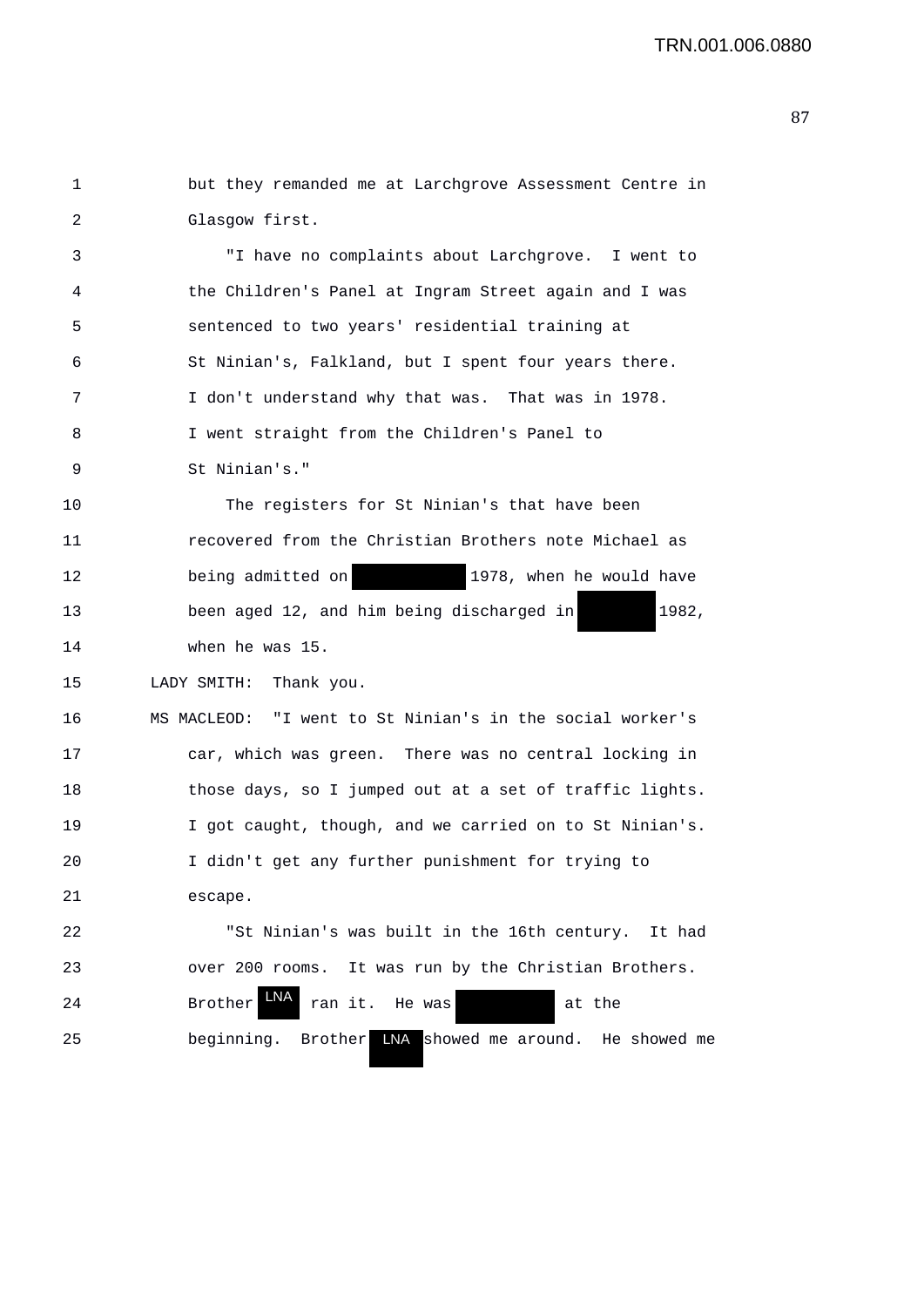| 1  | the quiet room, the assembly hall, the dormitories and                   |
|----|--------------------------------------------------------------------------|
| 2  | the classrooms.                                                          |
| 3  | "It was all boys at St Ninian's. There were about                        |
| 4  | 45 to 50 boys from the age of about 12 to 16. I left                     |
| 5  | when I was 16 and a half.                                                |
| 6  | "The staff were Brother MHG, Brother MCG                                 |
| 7  | MBS<br>Brother Farrell, Brother Kelly, Brother<br>and                    |
| 8  | MHJ<br>Brother<br>They dealt with the classes. There                     |
| 9  | wasn't a specific thing each of them had to do.                          |
| 10 | Basically, they were all alcoholics.                                     |
| 11 | is dead now. He would have been in<br>"Brother                           |
| 12 | LNA<br>his 40s. He was a big guy. His nickname was                       |
| 13 | I can't remember what type of accent he had.                             |
| 14 | "I was only at St Ninian's a week or so and I was                        |
| 15 | wearing striped pyjamas. He had me his on his knee and                   |
| 16 | started to fondle me. Brother Kelly took over from                       |
| 17 | <b>LNA</b><br>and also fondled me, which I'll describe<br><b>Brother</b> |
| 18 | His nickname was Snoopy. He was in his 30s, he<br>here.                  |
| 19 | was tall, thin and had black hair. Brother Farrell                       |
| 20 | LNA<br>after Brother<br>ended up as<br>He had                            |
| 21 | glasses. I think he was from Motherwell.<br>I have                       |
| 22 | nothing bad to say about Brother Farrell from my time at                 |
| 23 | St Ninian's.                                                             |
| 24 | <b>MBV</b><br>at St Ninian's.<br>was the                                 |
| 25 | He was a Christian Brother, but he was a                                 |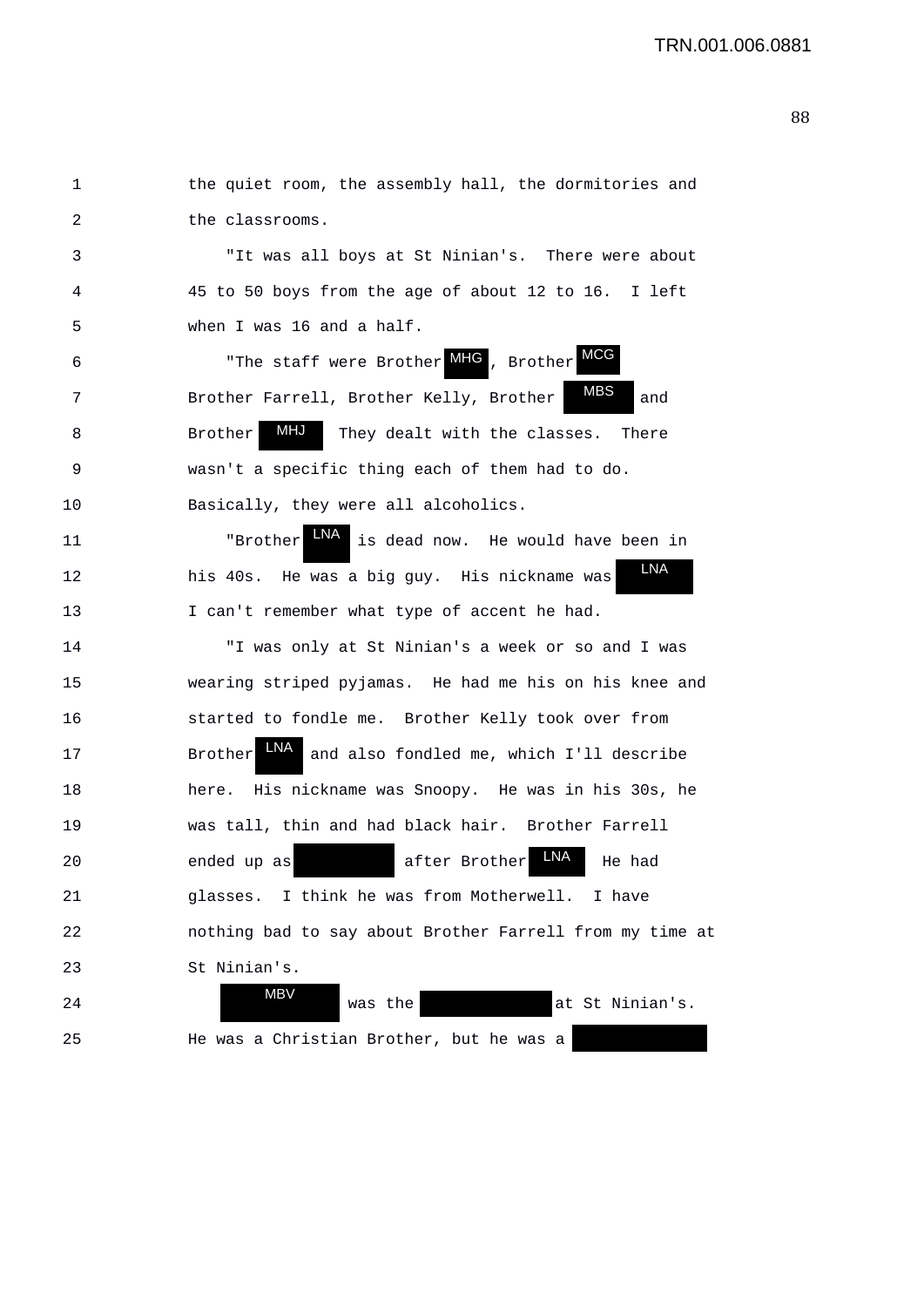| 1  | MCG<br>was the<br>at the time I was there. Brother         |
|----|------------------------------------------------------------|
| 2  | teacher.                                                   |
| 3  | "There were a lot of civilian staff as well. There         |
| 4  | <b>MIK</b><br>were cooks, et cetera.<br>was a              |
| 5  | teacher.                                                   |
| 6  | "My first day there I wanted to run away                   |
| 7  | straightaway. I probably felt scared. It was a big         |
| 8  | building with all these men with collars on. They all      |
| 9  | had different accents as well. I was scared by these       |
| 10 | authority figures rather than being scared of the other    |
| 11 | boys.                                                      |
| 12 | "Upstairs in St Ninian's were the dormitories.             |
| 13 | There were senior dormitories and round the corner         |
| 14 | LNA<br>younger ones. In between was Brother<br>room at the |
| 15 | top.                                                       |
| 16 | "I don't know how many dormitories there were.<br>Each     |
| 17 | dormitory room had about four to six beds. The boys in     |
| 18 | each dorm were all roughly the same age. There was also    |
| 19 | a shower room upstairs.                                    |
| 20 | "We got up at 7.30 am. One of the brothers would           |
| 21 | come into the dormitory rooms, turn the lights on, and     |
| 22 | shout us to get up. We got up straightaway, got washed,    |
| 23 | got our clothes on, and went for breakfast. Bedtime was    |
| 24 | the same for all ages. We went back to the dormitories     |
| 25 | at 9 and had lights out at 10.                             |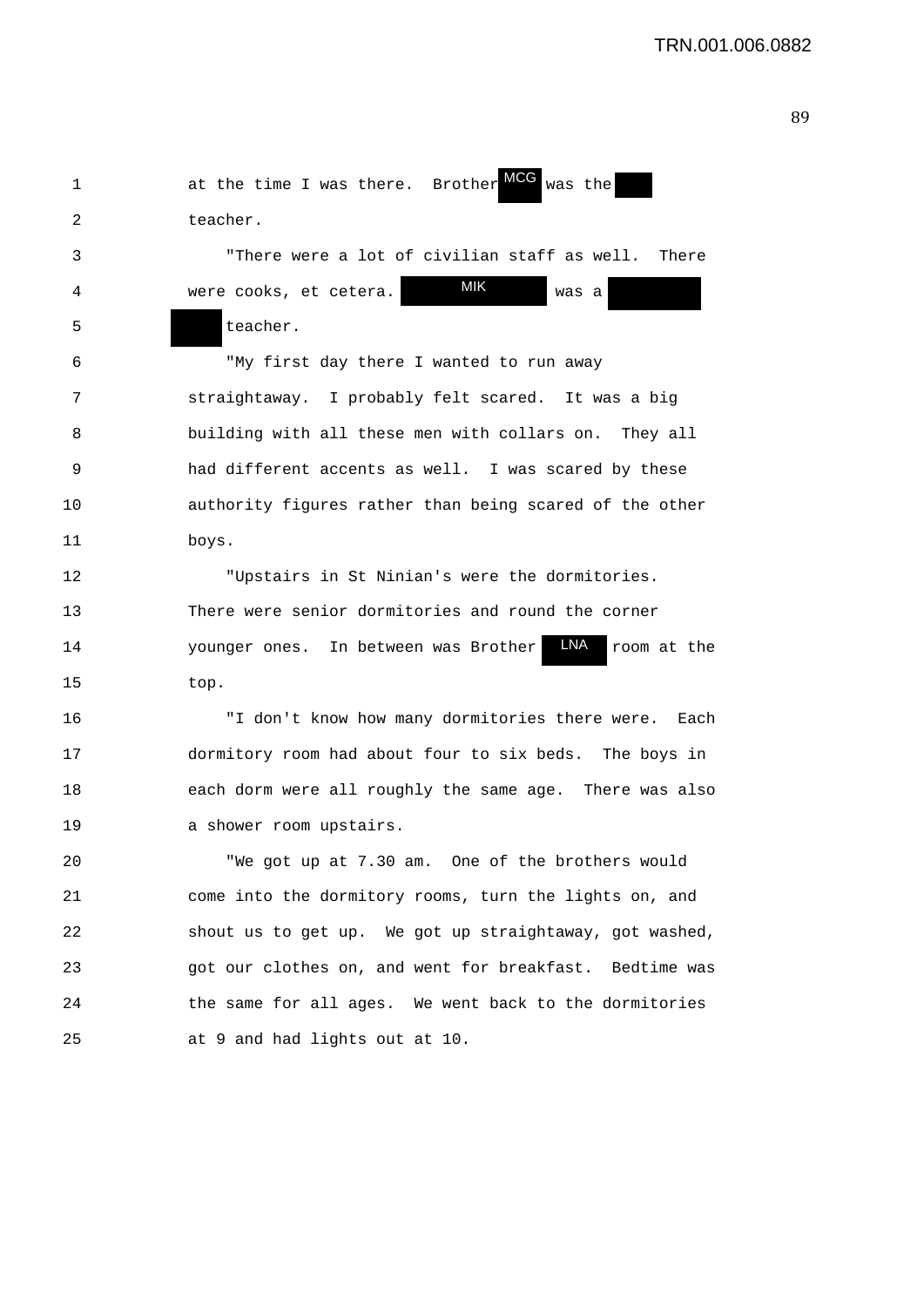1 "You moved dormitory depending on your age. We each 2 had a number as well but I can't remember mine. We each 3 had an old-fashioned bedside cabinet to keep our stuff 4 in.

5 "We didn't really have personal possessions, just 6 clothes. The brothers gave you your clothes and 7 a toothbrush. I can't recall getting any pocket money, 8 but they must have given it to us because they had 9 a tuck shop. Maybe we didn't get the money, just the 10 sweets, I'm not sure. We had breakfast in a room down 11 at the bottom of the building; we called it the dungeon. 12 Lunch was at midday between school classes. Tea was 13 about 5 pm. We got supper, a glass of milk and a 14 sandwich or a biscuit, about 8 pm.

15 "The food was fine. Breakfast was black pudding, 16 sausages, a full fry-up. Dinner was usually something 17 likes mince and tatties or a stew. If you didn't like 18 your food, you were made to eat it. If you refused, you 19 were punished. You might have got the belt or made to 20 stand on the spot for some time, sometimes for four to 21 five hours without moving. You learned to eat what was 22 put in front of you.

23 "Everyone had to use the same showers. It was all 24 open, there was no privacy. You could get a shower 25 every day, but I don't recall actually having a shower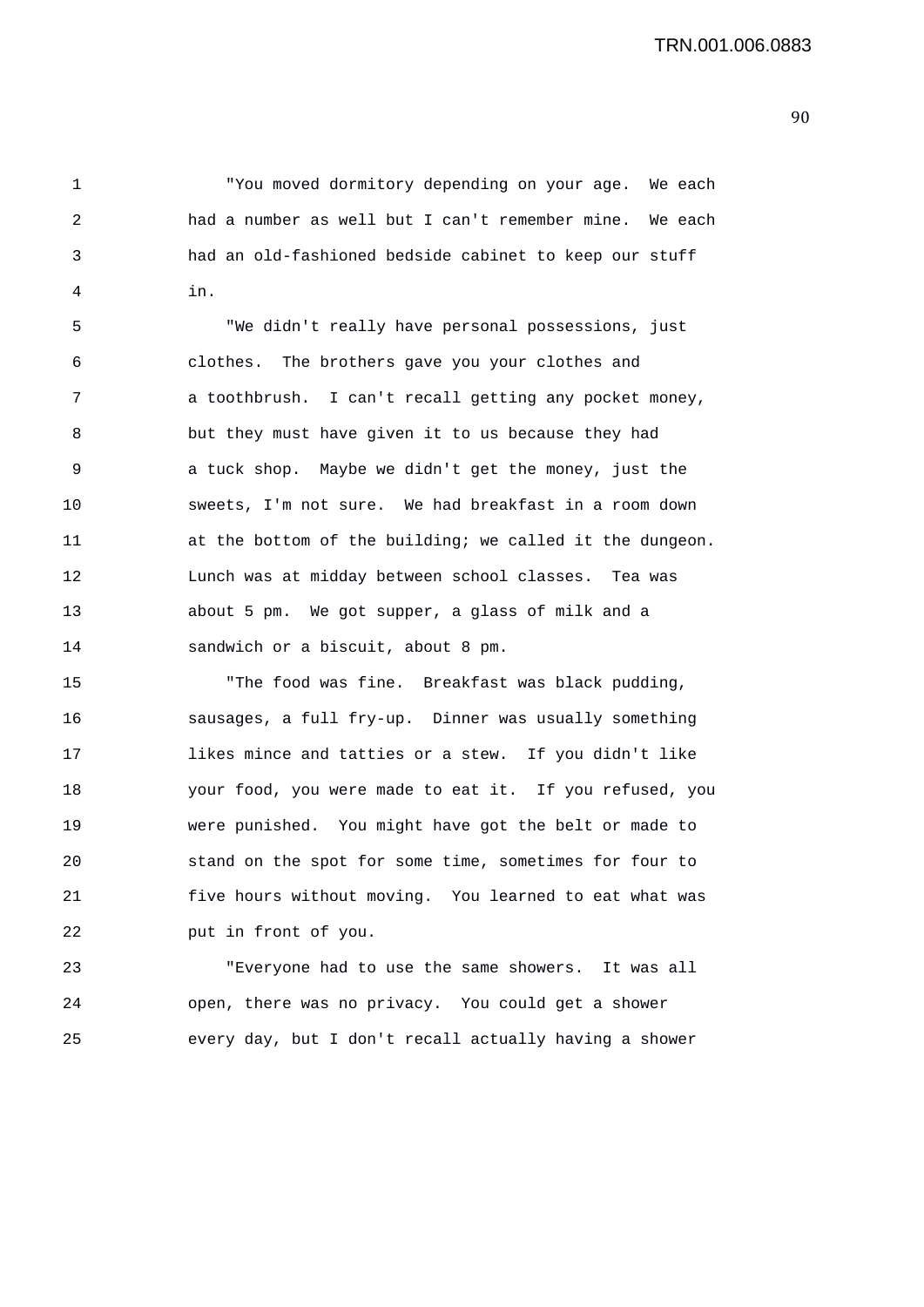1 every day. The brothers supervised the showers. It was 2 mainly Brothers MHG LNA or Kelly that supervised the 3 showers. I don't recall any of the other brothers doing 4 this. They controlled the temperature and how long you 5 got in the shower. We were all young boys naked and 6 being watched as we washed. It was a bit degrading.

7 "They supplied you with clothes at St Ninian's. It 8 was a uniform. Everybody wore the same clothes. You 9 had black trousers and a white shirt. They supplied 10 sports gear too, a red football top and socks. The 11 football boots were like the 1930s style boots.

12 "I think my own clothes were put into storage. 13 I wore my own clothes when we were going home for 14 visits. As I was growing in the four years I was there, 15 my mum would buy me some new clothes when I went home 16 for a visit. After breakfast, we had school from 9 17 until midday. Then we had a dinner break for an hour. 18 Then back to classes until 4 pm.

19 "The schooling was fine. I learnt a lot in 20 St Ninian's. We had maths and English and I caught up 21 on a lot of stuff I had missed before from playing 22 truant from school in Glasgow. I was catching up from 23 the stuff I'd missed outside. We didn't get any 24 homework. We did our homework in the classrooms. 25 "I learned how to play the mouth organ, the piano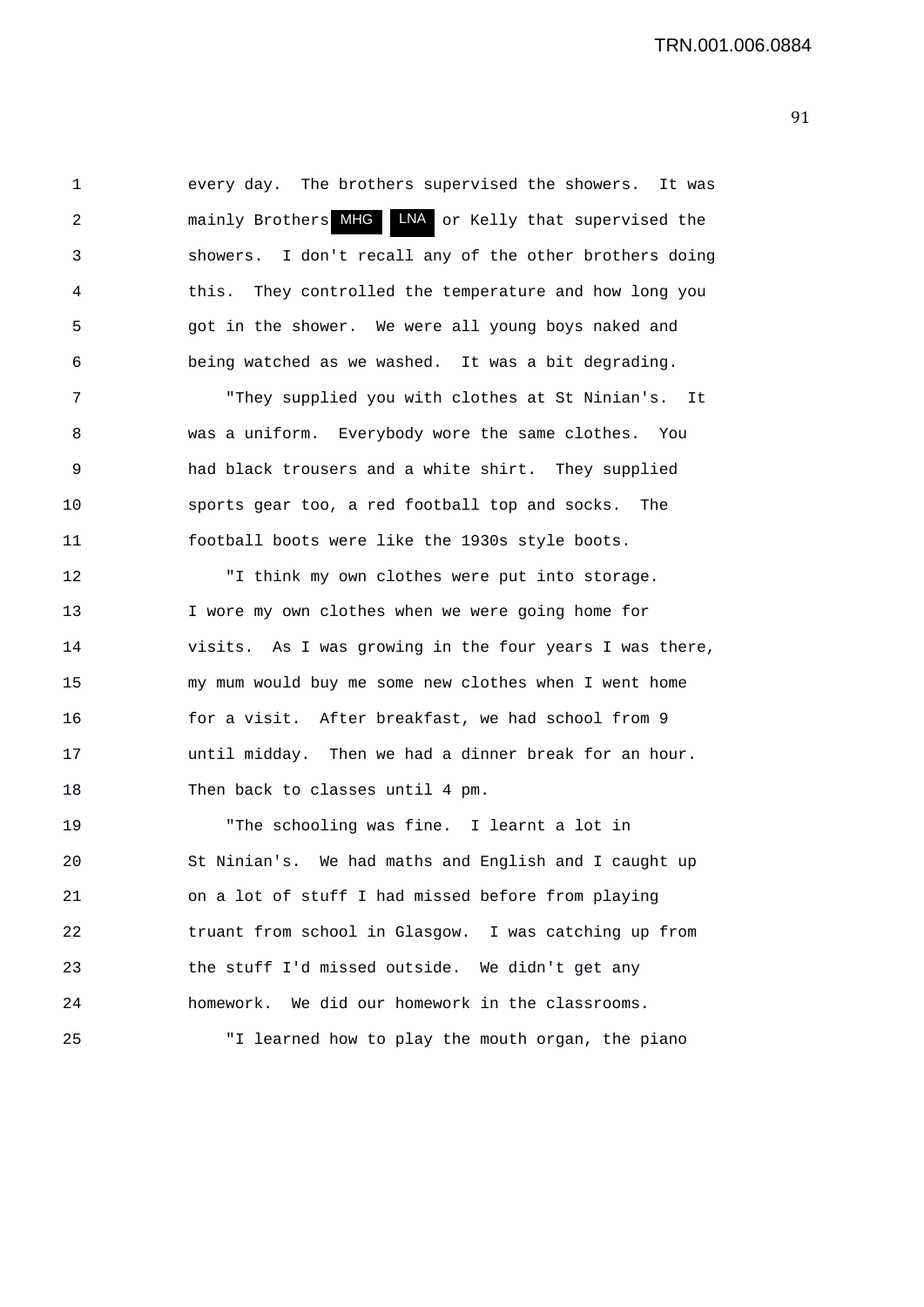1 and the flute, or rather the penny whistle.

2 "We all had to do cleaning in St Ninian's. I had to 3 clean and mop the back stairs every day, Monday to 4 Friday, before school. There would be two boys cleaning 5 the stairs and two cleaning the hall with big buffers. 6 "I did work experience when I was at St Ninian's. 7 When I was 15 I worked at the Mother's Pride bakery for 8 about 3 months. Other people worked in the iron 9 foundry. It was like a full-time job but I didn't get 10 the money from working. MBV the 11 got the money. 12 "When I finally left St Ninian's I got the money in 13 a brown envelope. It was maybe £100 or more. 14 "After school, we got free time when we usually 15 played football. We got more free time after tea until 16 9 pm. Saturday was sports day. We did all types of 17 sports and cross-country running. I learned a lot about 18 different sports. It was the only good thing about 19 St Ninian's. We used to build rope bridges and rope 20 swings on the nature trails in the woods near 21 St Ninian's as well. As playing football, rugby and 22 cricket we did canoeing and abseiling. I got medals at 23 St Ninian's for sports but I didn't get any religious 24 medals. 25 "The brothers were very strict about religion. We MBV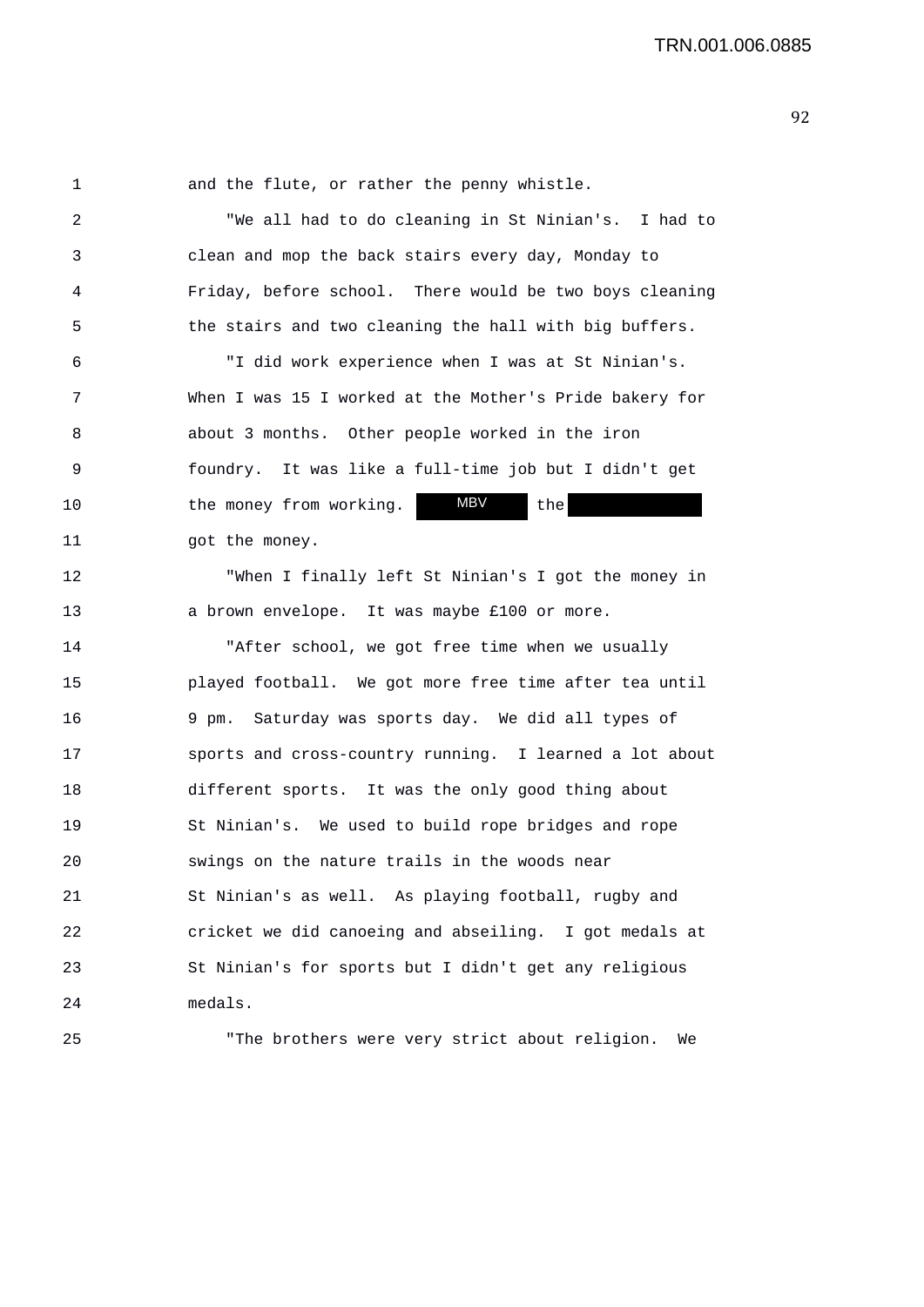1 went to Mass on Sundays. I ended up being an altar boy. 2 You had to go to chapel and you had to say prayers 3 before bed. I can't remember about prayers in the 4 morning. We had to say grace before each meal. We also 5 had education in the classes but it was just the 6 Catholic religion.

7 "We used to go to trips to Leitcham House, which is 8 in Stoke-on-Trent. It was a big building for all the 9 boarding schools and had plaques on the walls for 10 St Ninian's and other schools. We sometimes used to 11 visit a community centre. We went on camping trips to 12 Wales with Brother Kelly supervising.

13 "Myself and another boy went down to Stoke-on-Trent. 14 We went to the community centre, there were about 20 of 15 us, and then these families came in. We were down there 16 to play rugby against their sons. I was taken in by 17 a family willing to take me into their house. Other 18 boys were taken in by other families who played rugby, 19 football and hockey. We went down there twice for two 20 to three weeks at a time.

21 "We went home for Christmas. It was just a couple 22 of days off at the weekend. I don't remember what the 23 arrangement was if Christmas was midweek. We did have 24 a tree at St Ninian's but Christmas was not really 25 celebrated the way it should have been. Your birthday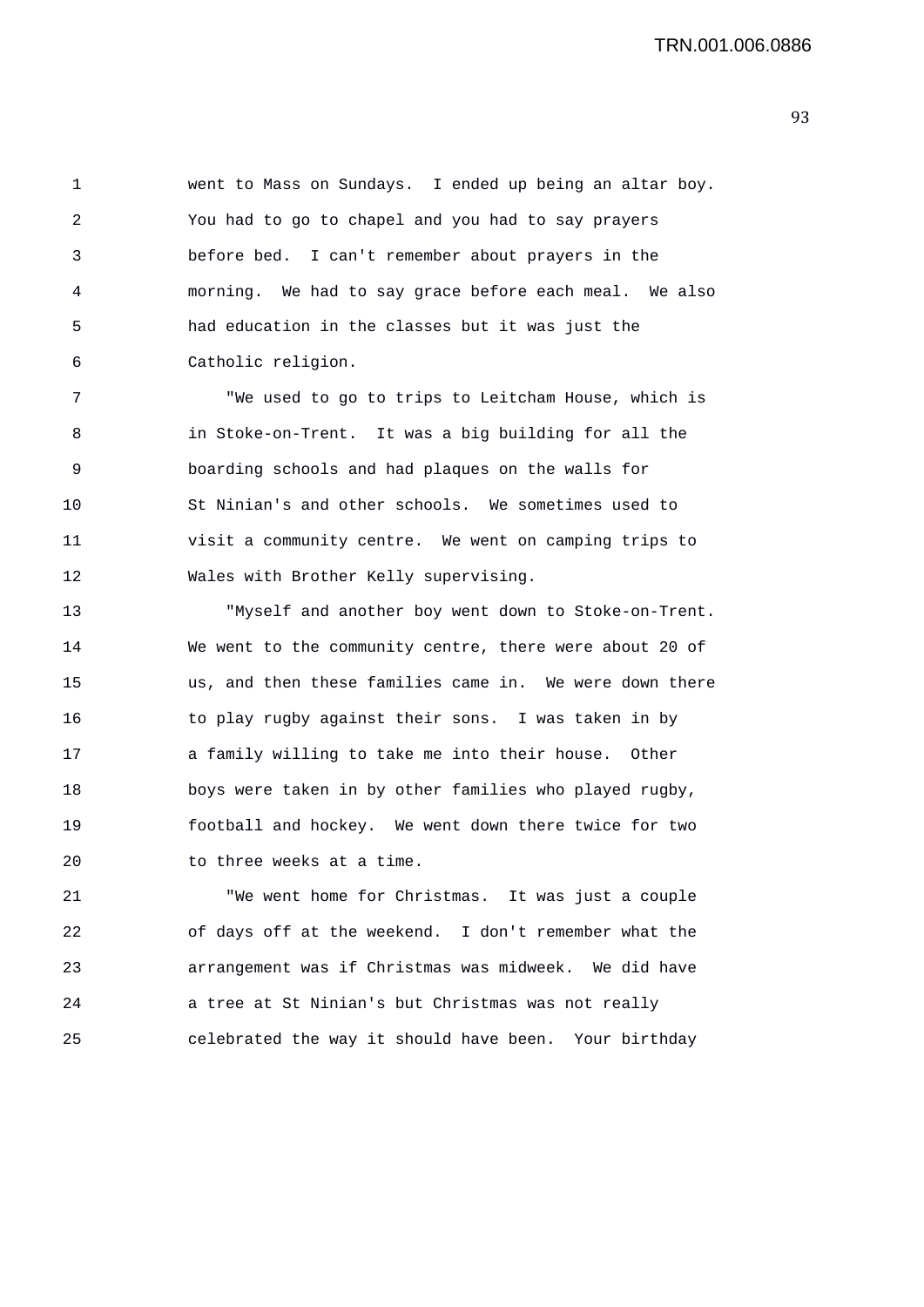1 was not celebrated at all as far as I can recall.

2 "We were allowed to go home every couple of weeks. 3 On the Friday we were given a single-decker coach to 4 Buchanan Street bus station. Your family would be 5 waiting for you. We went back to Buchanan Street 6 station on the Monday to go back to St Ninian's. There 7 were a couple of times I never went back.

8 WBV was the at St Ninian's. 9 Social workers did come to visit but I can't remember 10 their names or how often they visited. I can't remember 11 any social worker speaking to me on my own about how 12 things were at St Ninian's. I didn't see any official 13 inspectors. There was no one who came to St Ninian's 14 that I would have been able to talk to about what 15 happened to me in there. MBV

16 "There was a nurse, I think her name was Mary. 17 I can't recall much about her. She was a heavy woman in 18 her 50s. She's probably dead now. I do recall going to 19 see her one time after I got belted on the buttocks 20 because I couldn't sit down. There wasn't much she 21 could about it. She knew what had happened. I told her 22 I had been belted but she didn't note it down anywhere.

23 "Certain other things were used to hit you. 24 Plimsolls were used a lot or anything he could get his 25 hands on, by he I mean the Brother MCG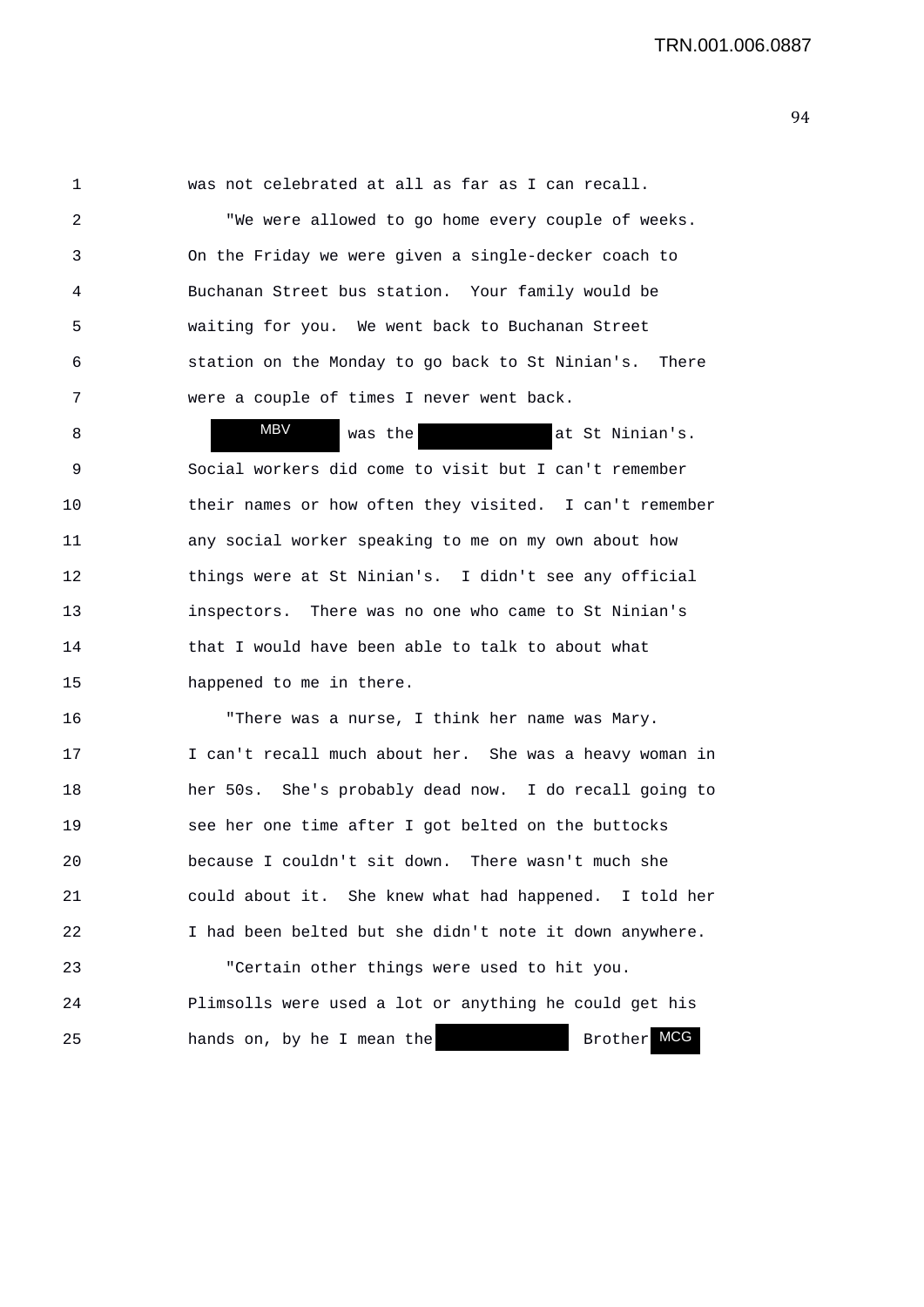1 "I can't recall seeing a dentist. I can't recall 2 any doctor visiting for inoculations or anything like 3 that.

4 "I tried to run away from St Ninian's a few times, 5 every few weeks. A couple of times I got away, a couple 6 of times I got caught by the local police trying to 7 escape. The local police were alerted whenever any of 8 us ran away and usually knew where to get us. It was 9 a fair distance from St Ninian's to anywhere I would 10 know.

11 "Whenever I got caught the police would take me back 12 to St Ninian's. They didn't ever ask me why I had run 13 away.

14 "One time I got caught by the police and they took 15 me to Falkland police station, which was really just a 16 wee house. I managed to open a window and I got away 17 again.

18 "One time I stole a Chopper bicycle in Falkland 19 village. I managed to cycle as far as Kincardine Bridge 20 to try and thumb a lift. That's the furthest I went 21 trying to get a lift.

22 "I thumbed a lift in a delivery van, putting the 23 Chopper in the back, and they took me as far as Paisley 24 I remember I was sat in the back. I could hear the wife 25 of the driver in the front saying to her husband that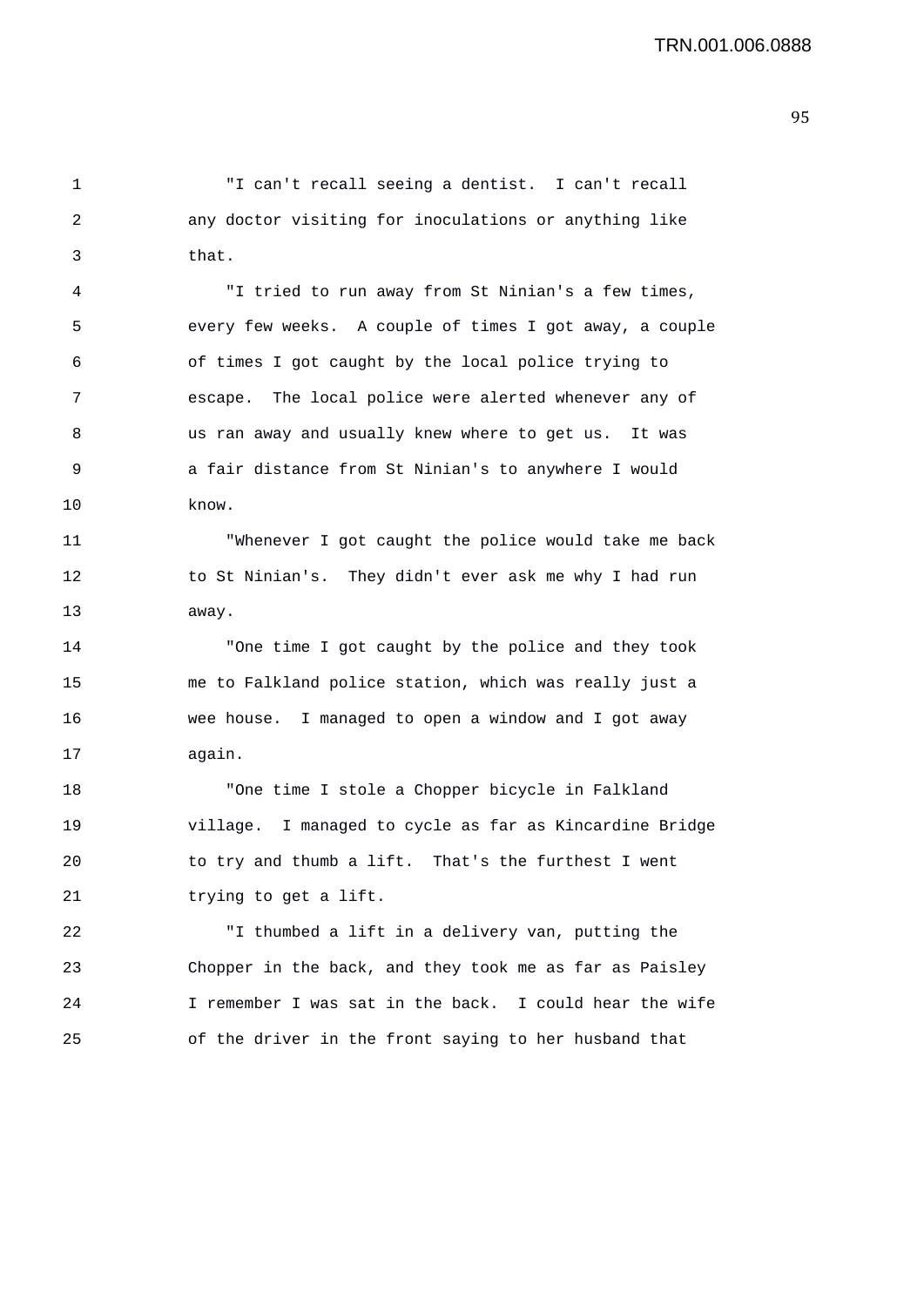1 she thought I was dodgy because of the way I was 2 dressed. I was ready to jump out of the back of the 3 van, but I was able to get out at Priesthill. Then 4 I was on the run. 5 "When I was on home leave I sometimes didn't go back 6 for the bus on Monday morning. I would do that every 7 couple of months. It was treated as running away. When 8 they then caught me in Glasgow, I would go back to 9 Larchgrove and then two social workers would come and 10 get me and take me to St Ninian's. 11 "I got punished for running away. It would either 12 be six of the belt, standing on the spot, or not being 13 allowed home leave for three months. The worst was not 14 getting home, then the next worst was the belt. 15 Standing in the corridor, which was a regular 16 punishment, would not be as bad as the other two. All 17 of these punishments would be decided by Brother LNA 18 You always got the belt anyway, but getting your leave 19 taken away was much worse because it meant that you 20 couldn't see your pals. I am not aware of any 21 punishments being noted down by staff anywhere. 22 "Some boys did wet the bed. I can't remember the

23 names of any boys who wet the bed. Boys who wet the bed 24 tended to be the more vulnerable ones. They would just 25 be made to lie in it. The next morning they would get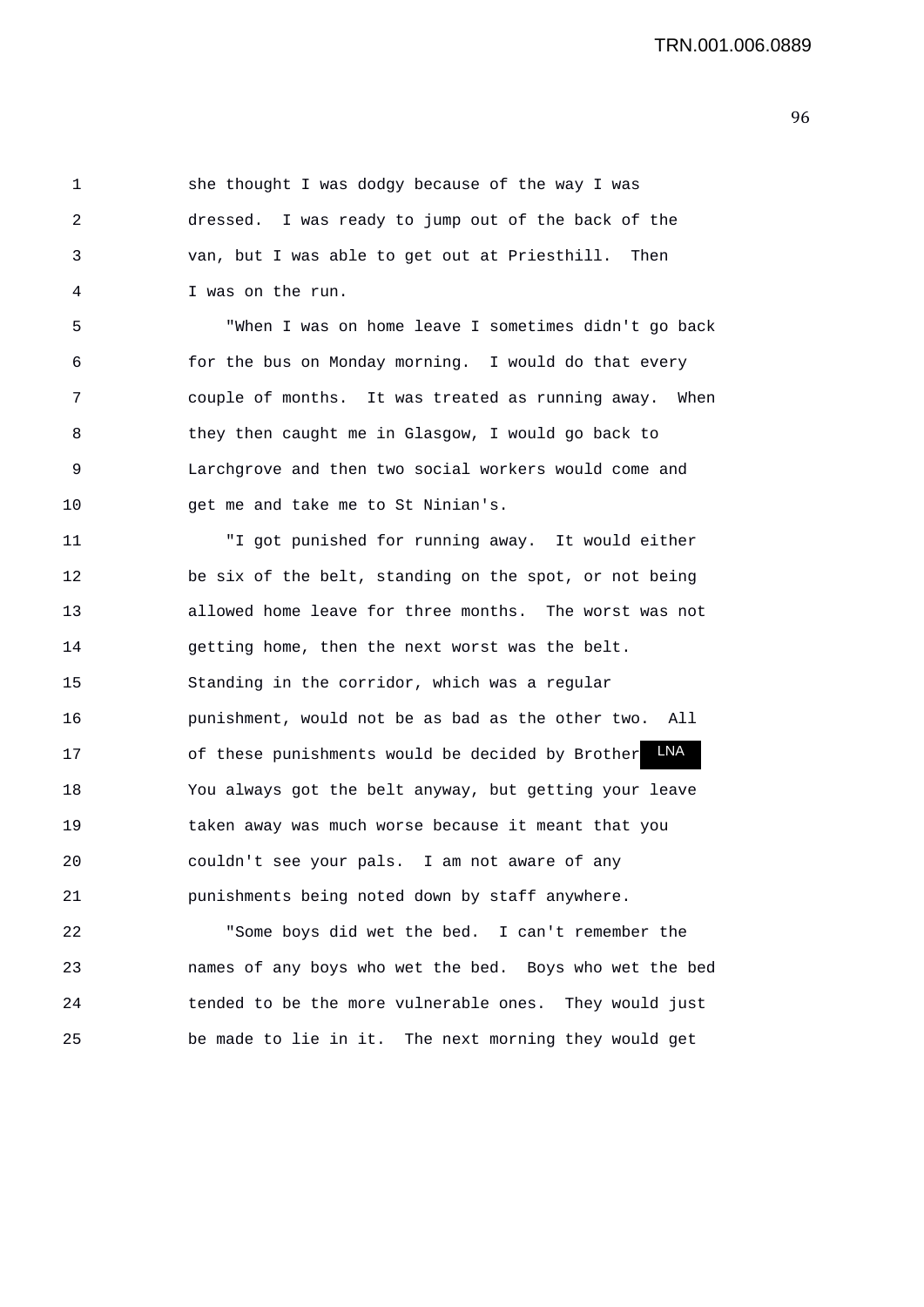1 the belt on the hands or buttocks from Brother 2 I can't remember what happened to the wet bedclothes. LNA

3 "The belt was used for discipline. It was a big 4 solid bit of leather with a split at one end and a hole 5 at the other end to hang it up. If you got belted, I am 6 not aware if it got recorded anywhere. I couldn't take 7 six of the belt on the hands, it was too sore. I could 8 only take four of the belt on the hands. If I was 9 getting six of belt I would get the other two on my bare 10 buttocks. Brother MHG also gave out punishment with 11 the belt. He loved using the belt.

12 "When I got belted there was just the brother there 13 who was doing it. No one-else was in the room. There 14 was no holding back on the force used. I got belted 15 approximately once a week. So it was either LNA or

MHG

16

17 "The other thing they did for the discipline was 18 called the long stand. You had to stand in the corridor 19 in your shorts and a T-shirt. You had to stand still 20 and be quiet. You weren't allowed to move. That could 21 be for 4 or 5 hours maybe longer.

22 "At school they used the belt or a long stand to 23 discipline. I was always getting the belt for stupid 24 things. I got caught smoking at the age of 12 and burnt 25 myself trying to out the cigarette out. I got six of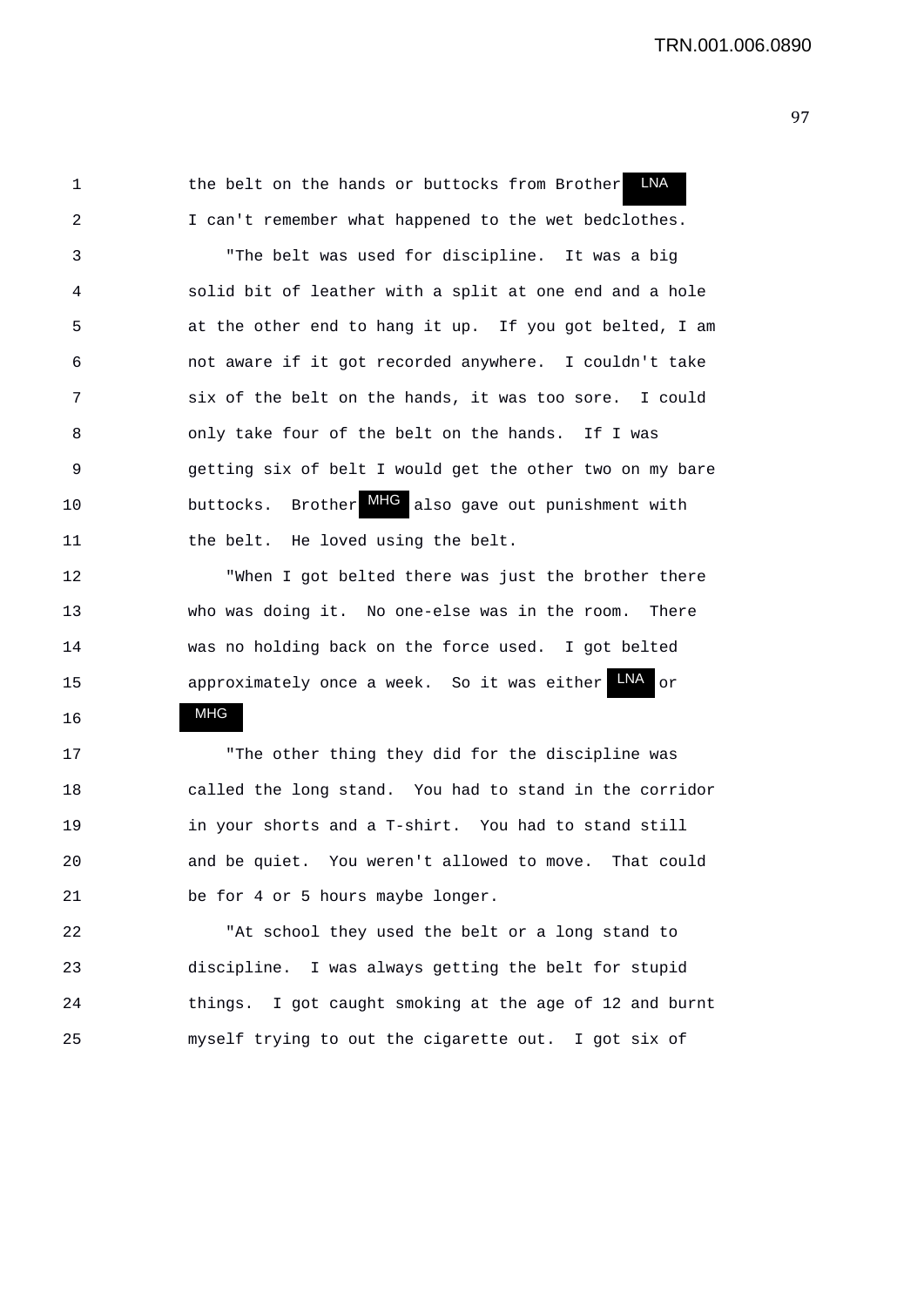1 the belt for that.

|                | "We were just wee boys. If we did anything wrong,      |
|----------------|--------------------------------------------------------|
| 3              | it was because we didn't know any better. We were very |
| $\overline{4}$ | frightened of the brothers. They were very strict,     |
| -5             | especially Brother LNA and Brother MHG                 |

6 "Within a week or two of arriving at St Ninian's,I 7 was taken into a room. I think it was Brother 8 room. I was just dressed in my pyjamas. There were 9 0 other children in the room. Brother LNA had one hand 10 on my knee and was fondling me with the other hand. 11 I was very young. I didn't realise what he was doing. 12 He would do this every couple of weeks. **LNA** 

13 "When Brother Kelly moved into the room after 14 Brother LNA moved to another room, the fondling 15 happened again. This time, Brother Kelly was fondling 16 me. I don't recall Brother LNA and Brother Kelly ever 17 being in the room at the same time. When I say 18 fondling, I mean that Brother Kelly was touching my 19 private parts under my pyjamas. I can't recall if he 20 would touch himself while doing this. Brother Kelly did 21 this to me every couple of weeks and it went on for 22 maybe a year.

23 "Neither of them went further than fondling with me. 24 I don't know if it went further with the other boys, but 25 I did see Brother Kelly fondling the other boys,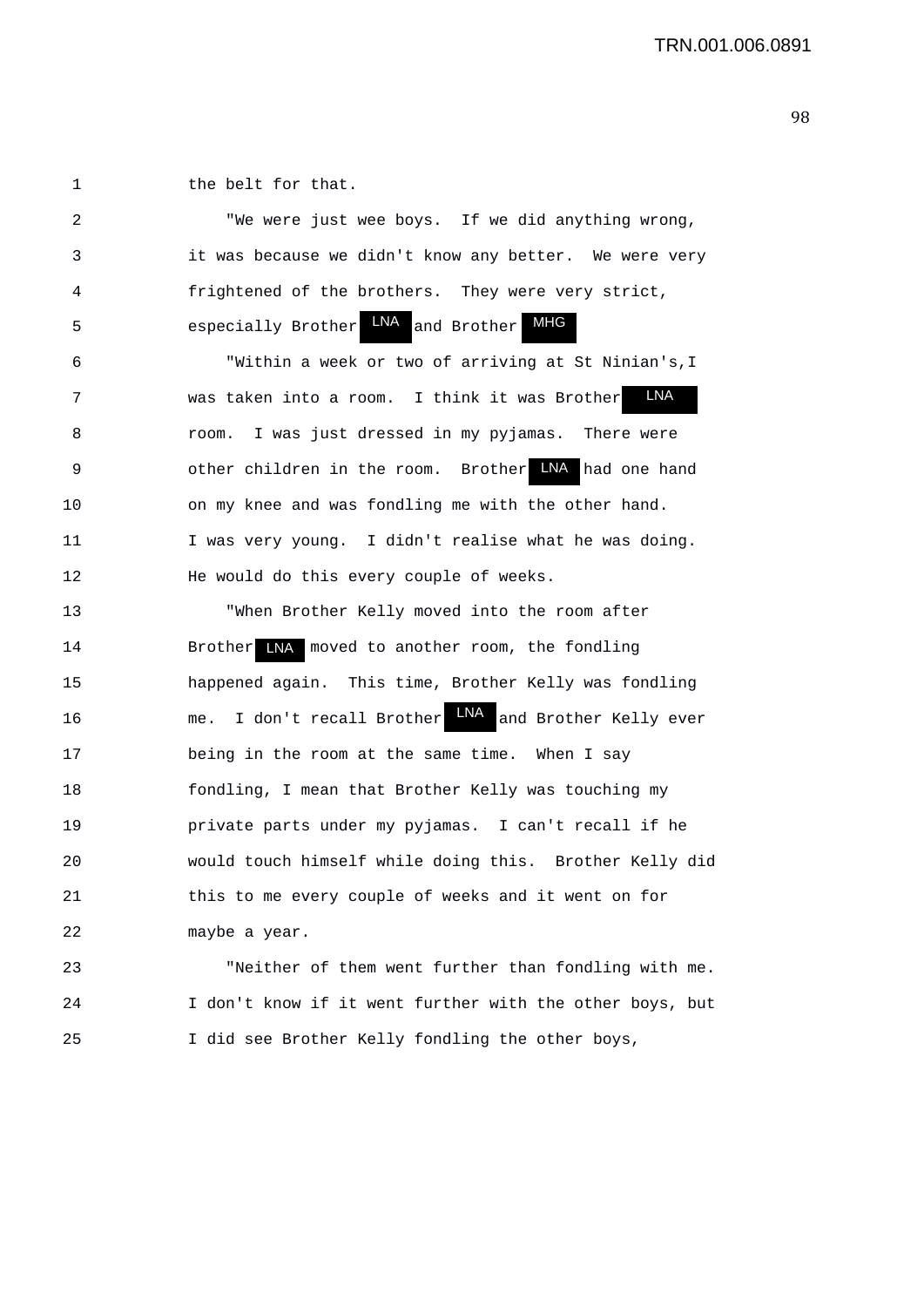1 although I can't recall their names. There would have 2 been about six or eight boys in the room and he would go 3 round us all fondling us in turn. We could all see what 4 he was doing to each of us. As I said, this happened 5 every few weeks over about a year. I don't think I was 6 ever alone with Brother Kelly.

7 The state of the state of the belt on me. The time when 8 I was caught for smoking, I got belted four times on the 9 hand and twice on the bare buttocks. I had to pull my 10 **trousers down.** Brother **MHG** was not involved in any 11 sexual abuse of me.

12 **When Brother** MCG took us for we sometimes used 13 to go out to play rugby in minus 12 degrees with a pair 14 of shorts, a pair of socks and boots. Obviously, you 15 tried to put extra clothing on. He would search you and 16 if he found you wearing extra clothes he would whack you 17 on the back of your legs with a plimsoll.

18 "The brothers used to patrol the dormitories at 19 night. None of the brothers did anything to me in the 20 dormitory at night but you could hear them going into 21 the other boys' rooms. I don't know which brothers, but 22 I could hear them moving about. Basically, they were 23 prowlers.

24 "When I was 13, we went down to Leitcham House in 25 Stoke-on-Trent to play rugby. We were there for about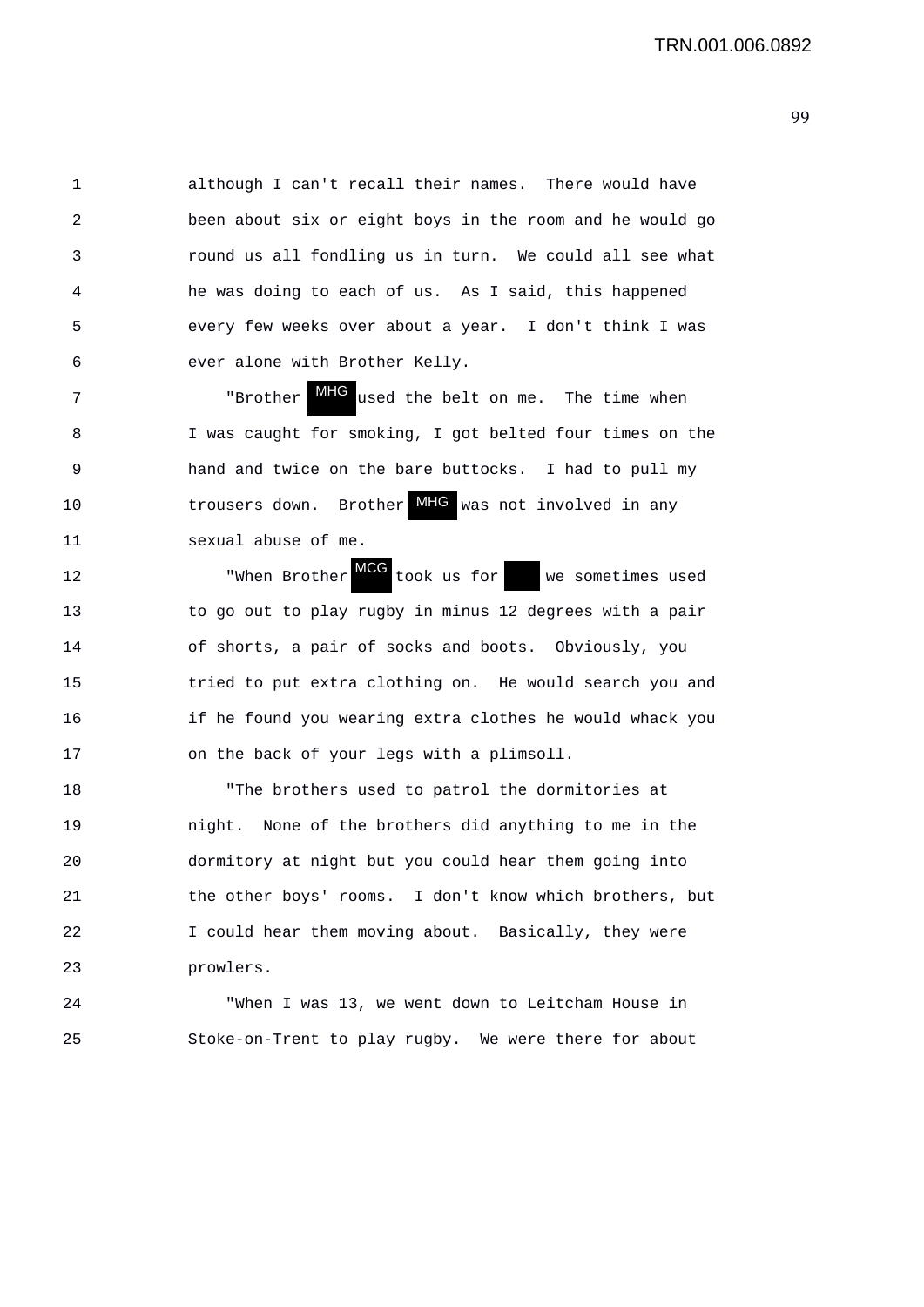1 two weeks. Somebody stole some money, it was about 2 £1.50. I didn't steal it but someone else did. We all 3 got made to stand naked in a corridor while the brothers 4 walked around us as if they were doing an identity 5 parade. I can't think of the reason for doing that to 6 investigate a theft. Brother Kelly was there. I'm not 7 Sure about  $\frac{LNA}{2}$  and I can't recall the others.

8 "I got belted for breaking into the brothers' room. 9 It was easy to do. I did it to steal their cigarettes. 10 10 I once broke into Brother MBS room and stole 11 a carton of cigarettes, not a packet. Brother MCG the 12 teacher, whose nickname was **MCG** heard me from his 13 room next door. I was only 12. I ran up on to the roof 14 and Brother MCG chased after me. I refused to come down 15 as I was worried about getting punished. I told them 16 that if anyone came near me then I would be jumping off. 17 A groundsman, a civilian worker whose name I don't 18 recall, got the gardener to come along with ladders to 19 try and get me down. I can't remember the gardener's 20 name. I threatened to jump just to keep them away from 21 me. The brothers, I don't know who, got the 22 Fire Brigade and the police. I got six of the belt, 23 made to have a long stand, and lost six months of home 24 visits. When I went to the High Court to give evidence 25 against the brothers, they just said this incident never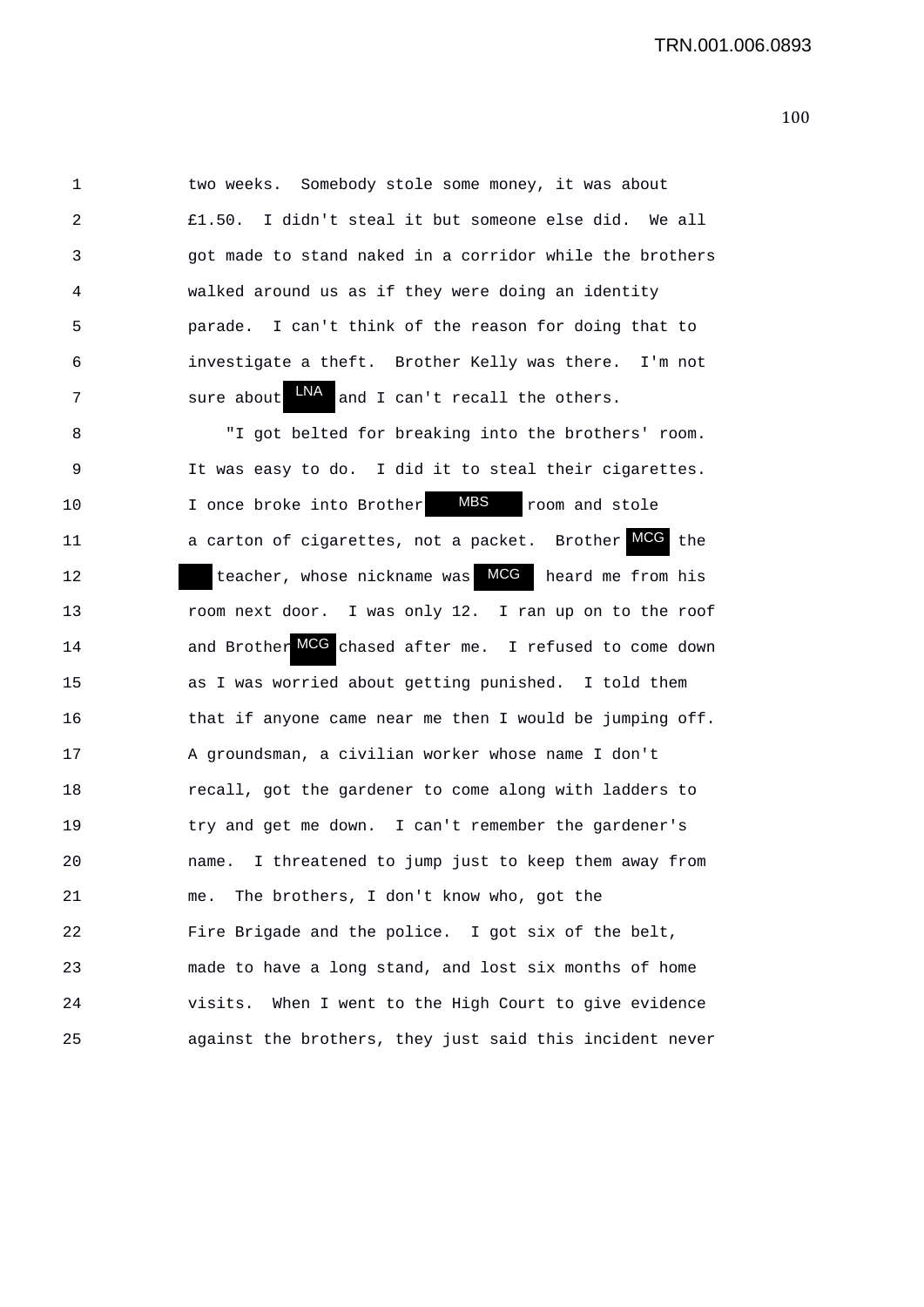1 happened, but it did.

2 "I know that quite a few boys went to the matron 3 with injuries from being belted. She would have known 4 herself what caused these injuries.

5 The "Brother MBS and Brother MHJ didn't do 6 anything to me. Brother Farrell didn't do anything to 7 me, although I know he was convicted of abuse at 8 St Ninian's. I met Brother Farrell later when I was in 9 Shotts Prison. He was there as the priest for the 10 prison. MBS

11 "There wasn't anyone I could tell about the abuse. 12 When you were being abused, the brother would threaten 13 You with the belt and things. Brothe LNA would 14 threaten you not to tell anyone. I don't recall what 15 exactly he said to me, or when he said it, but 16 I certainly recall him making sure I was too scared to 17 tell anybody about what was happening. I didn't tell my 18 family when I went home for visits. I was trying to 19 blank it all out. The lay staff were down in the 20 kitchen and they all went home at night so they wouldn't 21 have seen the abuse. They might have had a different 22 opinion about the place from me.

23 "I was 16 and a half and it just came time to leave. 24 I think the social worker decided when I was to leave. 25 I can't recall being told what was happening or how much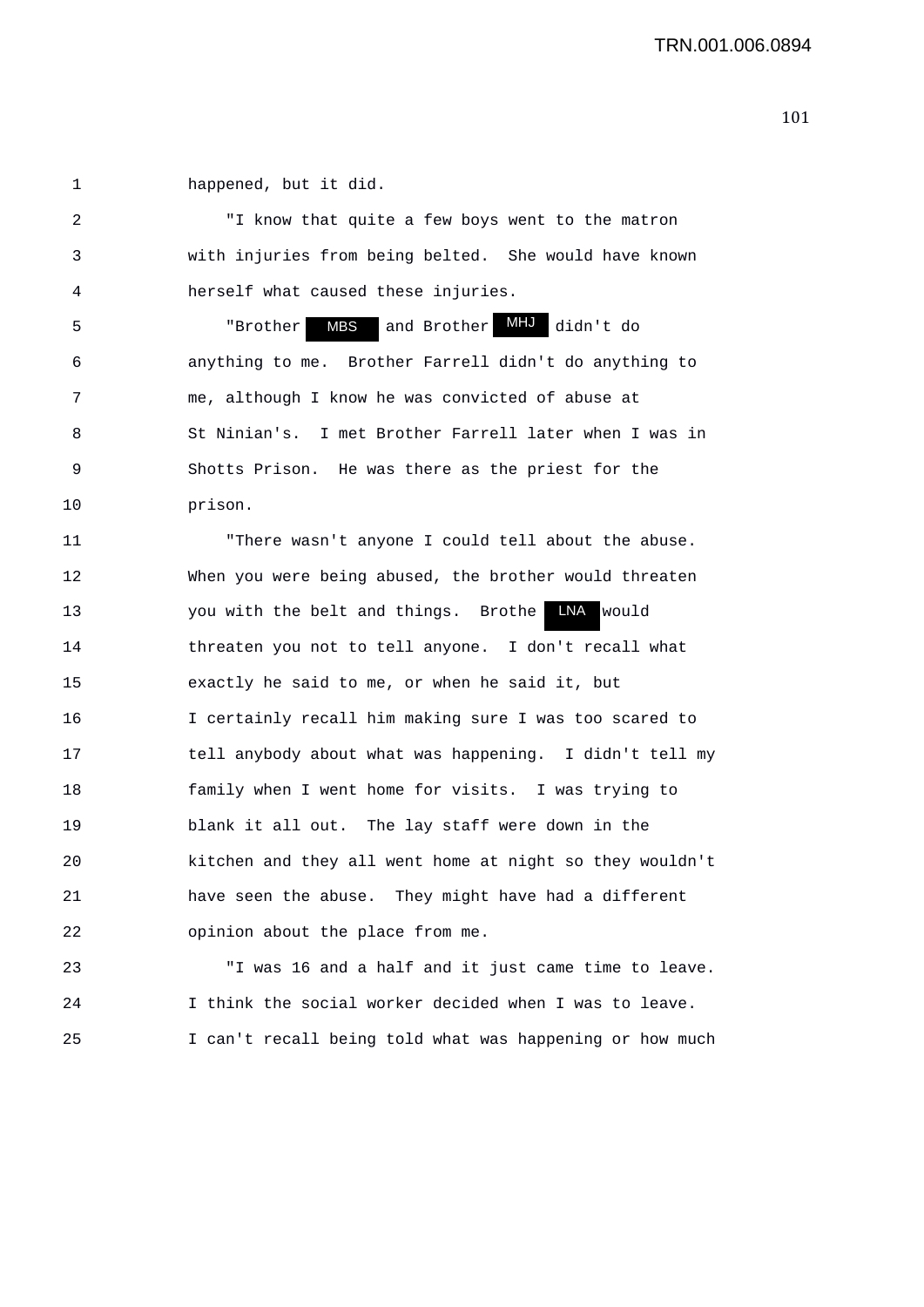1 notice I was given. I felt relief when I was leaving. 2 I can't recall how I felt trying to fit in with my 3 family at home. 4 "After I got home from St Ninian's, I ended up in 5 St John's List D school in Glasgow. It was for theft. 6 I was there until I was 18. I have no complaints about 7 St John's. 8 "After that, I was always in trouble. I ended up in 9 prison. I was in Barlinnie and then I got a big 10 sentence when I was 21 and ended up in Shotts Prison for 11 five years. I was in prison a few times between the 12 ages of 18 and 38. The last time I was in prison was 15 13 or 16 years ago. 14 "When I was 18, I learned painting and decorating in 15 an open prison and I went to college for it in Dundee. 16 I have two daughters but I don't get to see them. I was 17 an alcoholic for years. 18 "I have blocked a lot of stuff out. I have had some 19 counselling, but I have just tried to get on with life. 20 I blame the social work department in Fife for 21 everything. 22 "I did attend some meetings with INCAS, when 23 Nicola Sturgeon was there. The woman who was organising 24 the meetings seemed more interested in other groups so 25 I didn't go back.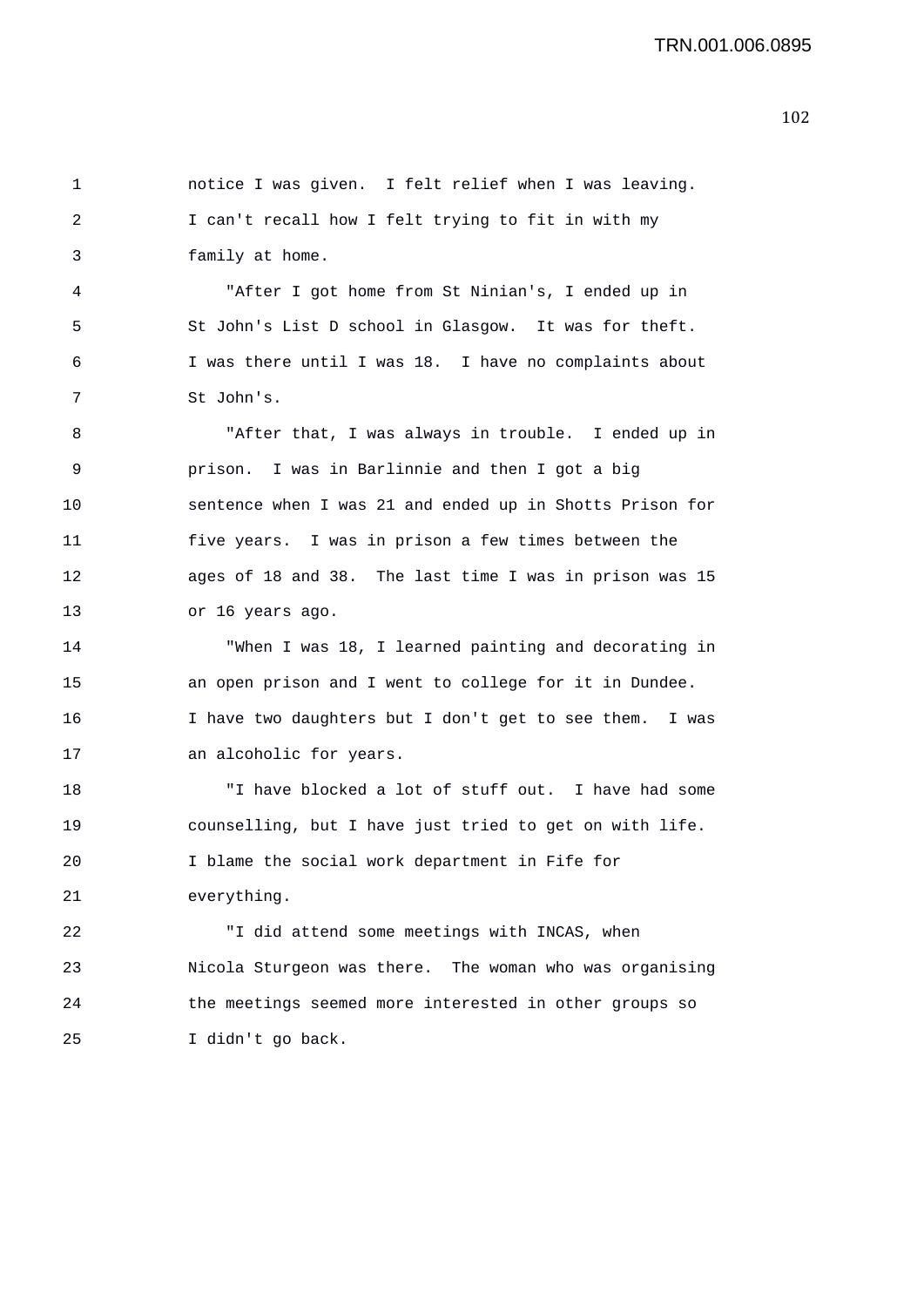1 "My GP recommended the Moira Anderson Foundation to 2 me for counselling. The relaxation technique was a bit 3 helpful, but it got boring. I went for about 15 4 sessions, but it was not much use to me. 5 "I previously applied to the Criminal Injuries 6 Compensation Authority for compensation. They said 7 I was not eligible because of an unspent conviction, 8 even though I had done my time. I now have a lawyer 9 pursuing a compensation claim. 10 "No one came to see me at St Ninian's. I turned to 11 drink after leaving care. I was in and out of prison 12 for years. I have had nightmares and flashbacks for 13 years. I struggle to sleep. I have lost everything. 14 I don't get to see my children. 15 "I think as you get older you get wiser. Eventually 16 I decided enough was enough with the drinking. I didn't 17 report the abuse to the police or anyone else after 18 I left care. Someone gave my name to the police as 19 having suffered abuse at St Ninian's, so the police 20 contacted me in either 2013 or 2014 to give a statement, 21 which was the first time I spoke about it. They took 22 a statement from me over three or four meetings. I then 23 went over my statement with a woman from the 24 procurator fiscal's office. 25 "My family don't know about the abuse I suffered.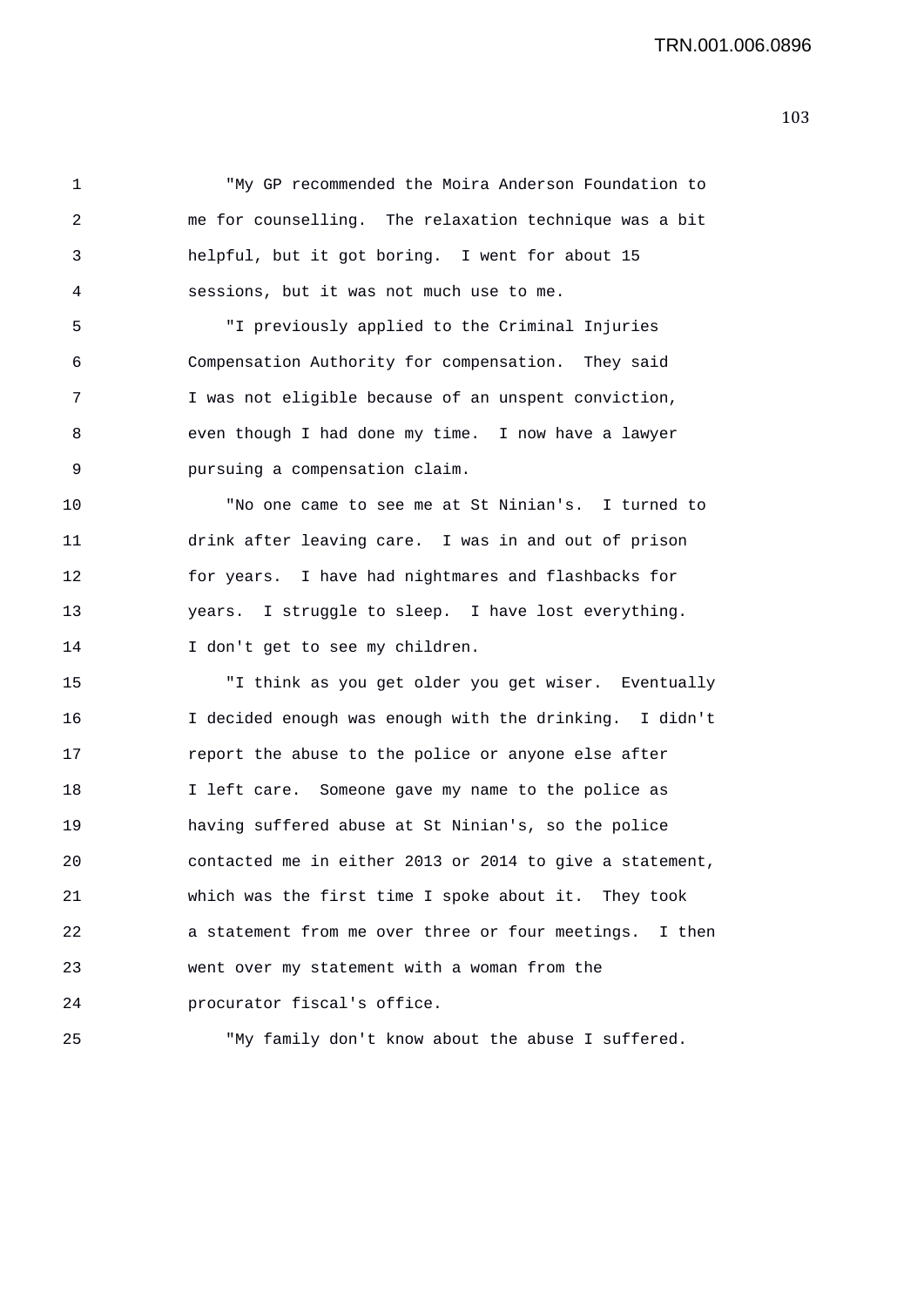1 I would have taken this stuff to my grave if the police 2 hadn't contacted me.

3 "I then gave evidence at the High Court in a trial 4 against Brother Kelly and others in July 2016. I don't 5 know the precise dates I gave evidence. I was 6 questioned for a couple of days because of the amount of 7 people on trial. There was a screen around the brothers 8 so I didn't have to see them. Two of the brothers were 9 convicted. They were Brother Kelly and Brother Farrell, 10 although Brother Farrell had no involvement with me. 11 Brother Kelly got 10 years and Brother Farrell got five. 12 Brother Farrell was due out last year but it got 13 blocked. I was contacted by a reporter called 14 Peter Smith after the trial and myself and five others 15 I had not seen since we were all boys at St Ninian's 16 gave interviews to him.

17 "He is still trying to chase after the brothers who 18 were not convicted. When I gave my statement to the 19 police, there were two officers present, one of them was 20 called Hay. I felt he was trying to pressure me into 21 saying things that didn't happen to make the abuse even 22 worse than it was. It was as if he was trying to ensure 23 a conviction. When I spoke to the woman at the fiscal 24 office, I pointed out to her that there were some things 25 in the statement that I hadn't said, although I now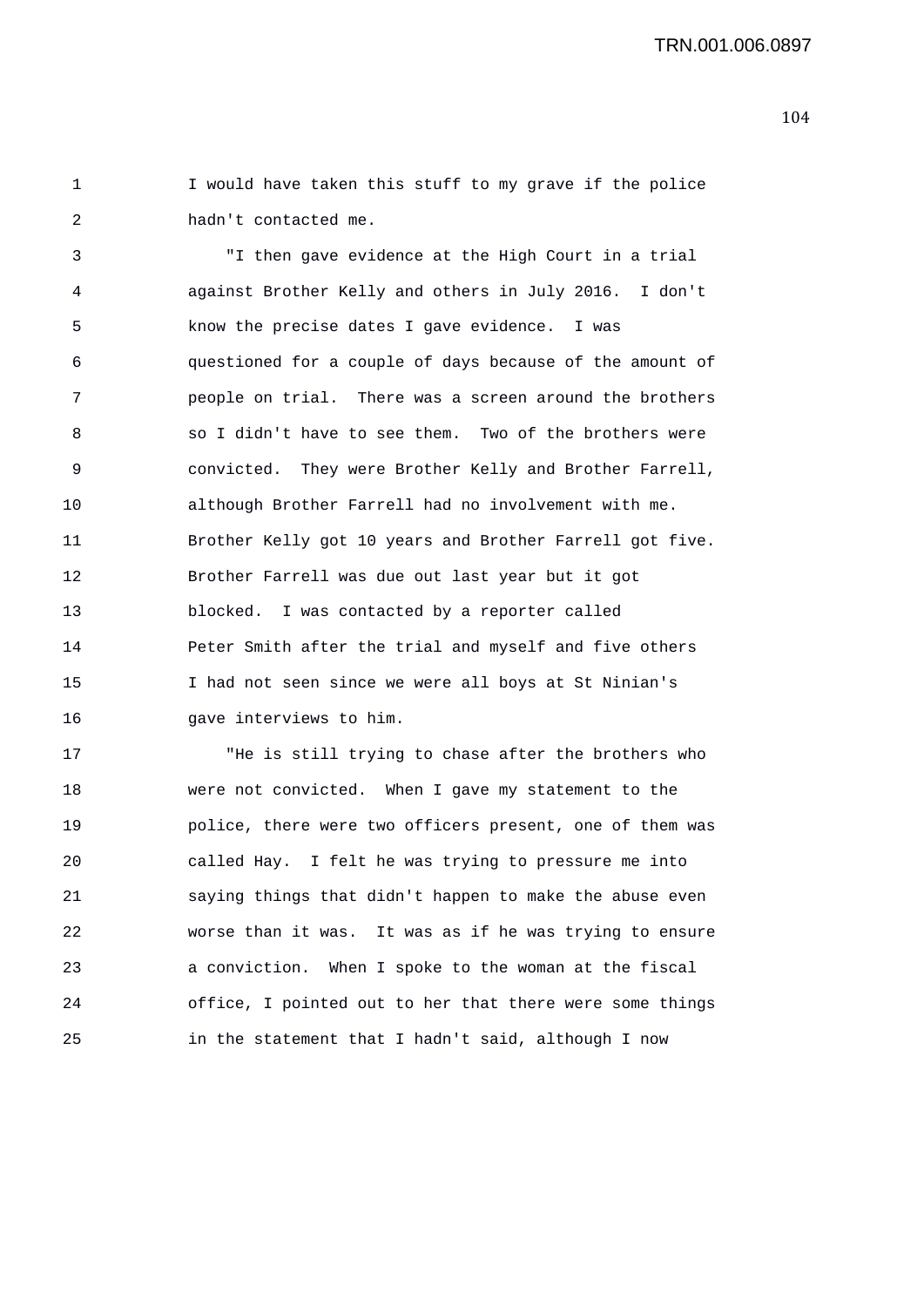1 don't recall exactly what.

2 "Giving evidence in the High Court was a horrendous 3 experience. There were a lot of defence advocates and 4 when each one was questioning me, all the others would 5 turn round and stare at me, which was incredibly 6 intimidating. When each one questioned me they simply 7 tried to make me out a liar and that nothing that I said 8 was true. I felt I was being kicked all over the court 9 as they tried to rip my evidence apart.

10 "When the police came to see me, a police support 11 worker said that they tried to find my records but 12 didn't have any luck. I have not gone looking for my 13 records myself, but other people have gone looking for 14 them for me and they have been told the records have 15 been destroyed.

16 at St Ninian's was at St Ninian's 17 but the majority of the paperwork was destroyed, which 18 is what I was told by the fiscal's office. They didn't 19 explain exactly what they meant by this. MBV

20 "When I gave evidence against some of the brothers 21 at the High Court, their defence lawyers tried to make 22 out I wasn't even at St Ninian's. They tried to say 23 I wasn't there when Brother Kelly was there, but I was. 24 "I don't think abuse will ever stop, but I would

25 like to see it stopped. It has been pushed under the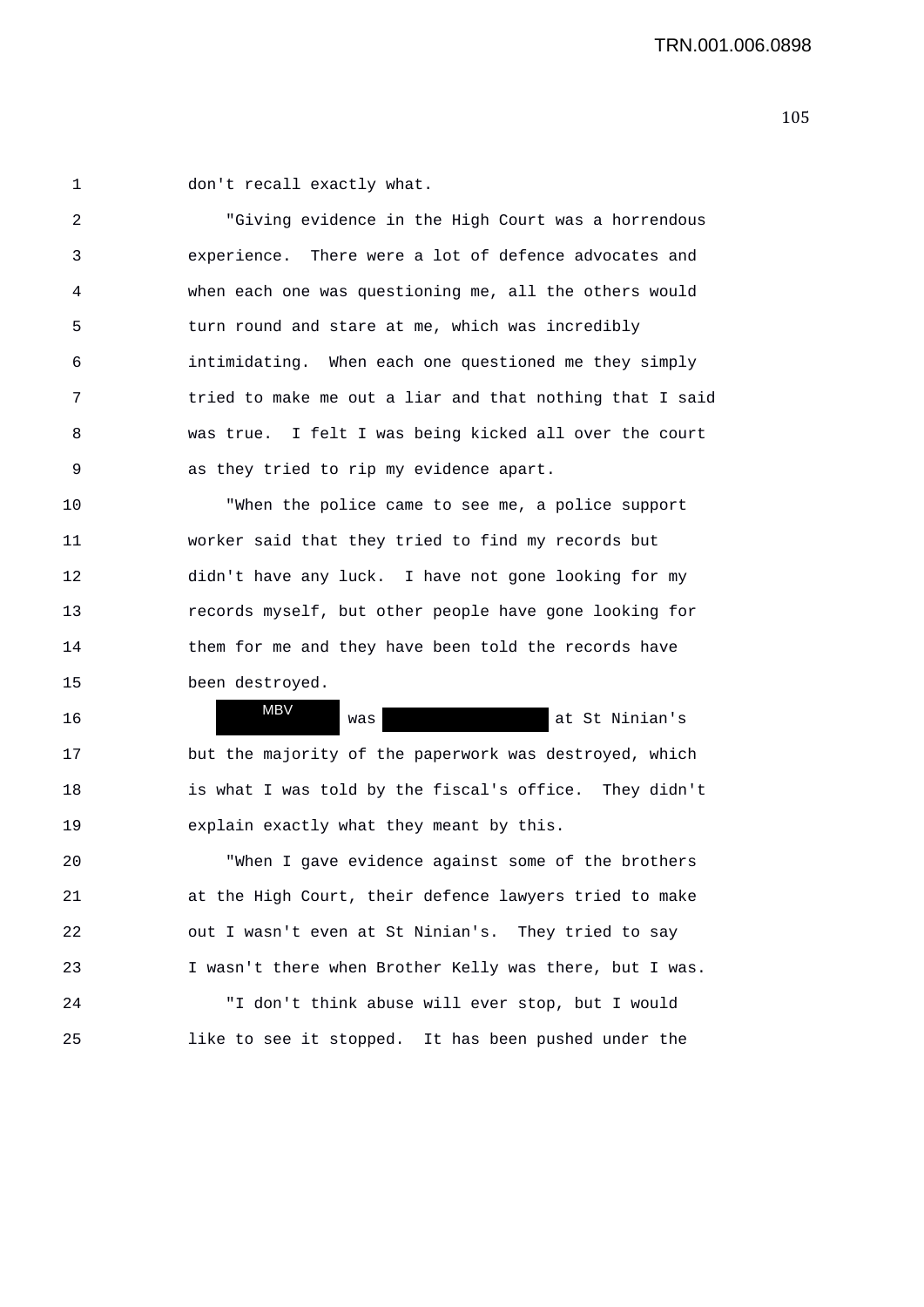```
1 carpet for years. I don't know why it has taken so long 
2 to come out. 
3 "I think the Scottish Child Abuse Inquiry is a good 
4 thing. I am aware the inquiry is looking at all groups. 
5 It is on the news all the time. However, there has been 
6 no apology from the Catholic Church. 
7 "I have no objection to my witness statement being 
8 published as part of the evidence to the inquiry. 
9 I believe the facts stated in this witness statement are 
10 true." 
11 The statement was signed by Michael on 30 May 2019. 
12 LADY SMITH: Thank you very much. 
13 It's now 12.50. I think we should have a break for 
14 the lunchtime session and sit again at 2 o'clock. 
15 I think the plan is then to read in as much as you can 
16 of four statements? 
17 MS MACLEOD: I think the plan is at 2 o'clock to have 
18 another oral witness. 
19 LADY SMITH: Of course. And then we'll go on to some 
20 read-ins after that? 
21 MS MACLEOD: Yes. 
22 LADY SMITH: Very well. 2 o'clock for the next oral 
23 witness. Thank you. 
24 (12.50 pm) 
25 (The lunch adjournment)
```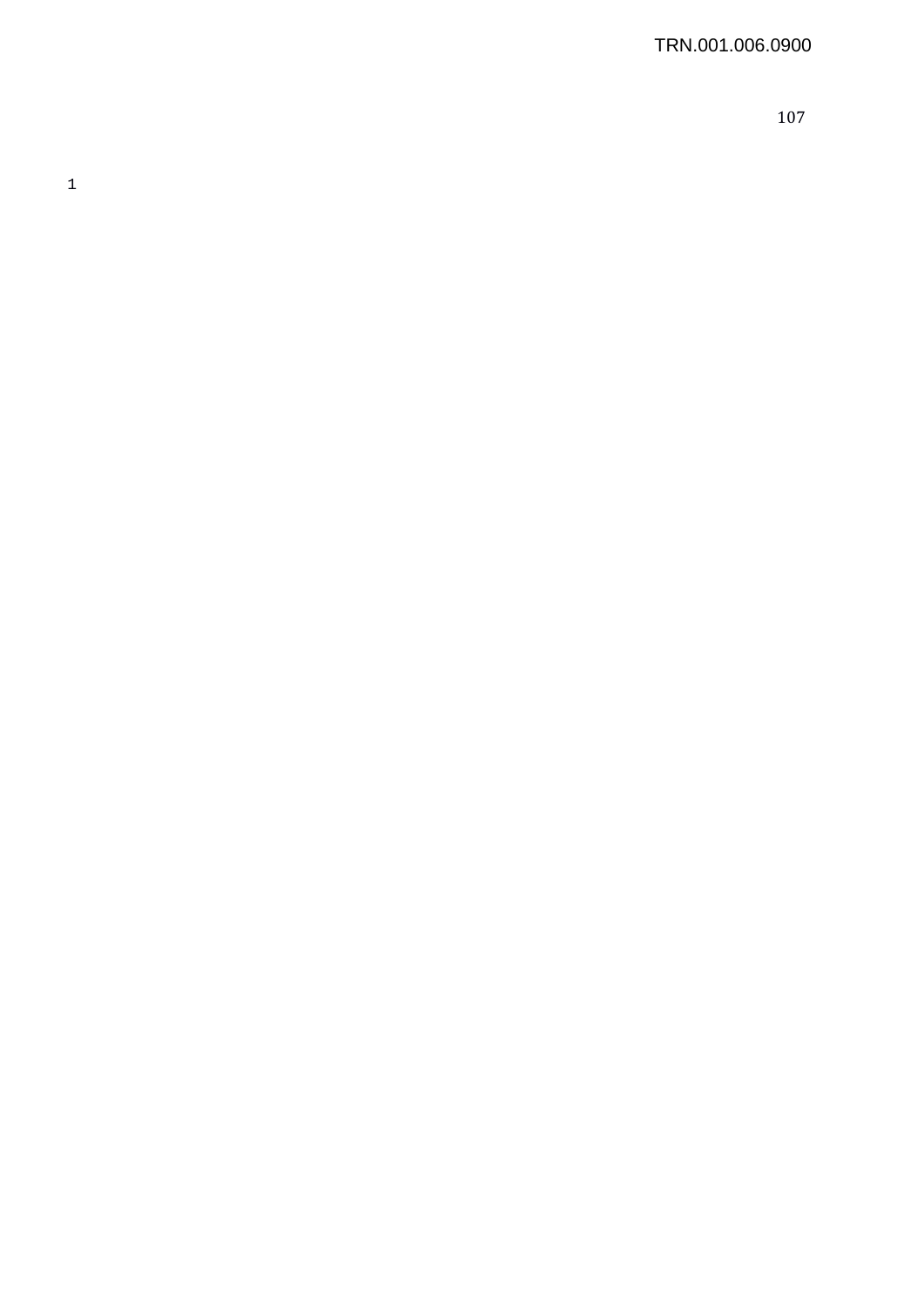| LADY SMITH: Good afternoon. I think we have a witness<br>3<br>who's ready for us; is that right, Mr MacAulay?<br>4<br>5<br>6<br>an applicant, he wants to remain anonymous and to use<br>the pseudonym "Max" in giving evidence.<br>7<br>"MAX" (affirmed)<br>8<br>9<br>10<br>tell that it is because the red light is showing.<br>11<br>Ιf<br>12<br>I can ask you to make sure you stay in a good position<br>for the microphone. I think I'll hear from the<br>13<br>14<br>stenographers beside me if they have a problem.<br>15<br>16<br>right with you, and he'll explain to you what happens<br>17<br>next.<br>18<br>Questions from MR MacAULAY<br>19<br>MR MacAULAY: My Lady.<br>20<br>Hello, Max.<br>Hello.<br>21<br>Α.<br>22<br>Q.<br>23<br>24<br>statement. In the red folder in front of you, you'll<br>25 | 2 | $(2.00 \text{ pm})$                                        |
|---------------------------------------------------------------------------------------------------------------------------------------------------------------------------------------------------------------------------------------------------------------------------------------------------------------------------------------------------------------------------------------------------------------------------------------------------------------------------------------------------------------------------------------------------------------------------------------------------------------------------------------------------------------------------------------------------------------------------------------------------------------------------------------------------------------------|---|------------------------------------------------------------|
|                                                                                                                                                                                                                                                                                                                                                                                                                                                                                                                                                                                                                                                                                                                                                                                                                     |   |                                                            |
|                                                                                                                                                                                                                                                                                                                                                                                                                                                                                                                                                                                                                                                                                                                                                                                                                     |   |                                                            |
|                                                                                                                                                                                                                                                                                                                                                                                                                                                                                                                                                                                                                                                                                                                                                                                                                     |   | MR MacAULAY: That's correct, my Lady. The next witness is  |
|                                                                                                                                                                                                                                                                                                                                                                                                                                                                                                                                                                                                                                                                                                                                                                                                                     |   |                                                            |
|                                                                                                                                                                                                                                                                                                                                                                                                                                                                                                                                                                                                                                                                                                                                                                                                                     |   |                                                            |
|                                                                                                                                                                                                                                                                                                                                                                                                                                                                                                                                                                                                                                                                                                                                                                                                                     |   |                                                            |
|                                                                                                                                                                                                                                                                                                                                                                                                                                                                                                                                                                                                                                                                                                                                                                                                                     |   | LADY SMITH: Please sit down and make yourself comfortable. |
|                                                                                                                                                                                                                                                                                                                                                                                                                                                                                                                                                                                                                                                                                                                                                                                                                     |   | You'll see that that microphone is switched on. You can    |
|                                                                                                                                                                                                                                                                                                                                                                                                                                                                                                                                                                                                                                                                                                                                                                                                                     |   |                                                            |
|                                                                                                                                                                                                                                                                                                                                                                                                                                                                                                                                                                                                                                                                                                                                                                                                                     |   |                                                            |
|                                                                                                                                                                                                                                                                                                                                                                                                                                                                                                                                                                                                                                                                                                                                                                                                                     |   |                                                            |
|                                                                                                                                                                                                                                                                                                                                                                                                                                                                                                                                                                                                                                                                                                                                                                                                                     |   |                                                            |
|                                                                                                                                                                                                                                                                                                                                                                                                                                                                                                                                                                                                                                                                                                                                                                                                                     |   | I'm going to hand over to Mr MacAulay, if that's all       |
|                                                                                                                                                                                                                                                                                                                                                                                                                                                                                                                                                                                                                                                                                                                                                                                                                     |   |                                                            |
|                                                                                                                                                                                                                                                                                                                                                                                                                                                                                                                                                                                                                                                                                                                                                                                                                     |   |                                                            |
|                                                                                                                                                                                                                                                                                                                                                                                                                                                                                                                                                                                                                                                                                                                                                                                                                     |   |                                                            |
|                                                                                                                                                                                                                                                                                                                                                                                                                                                                                                                                                                                                                                                                                                                                                                                                                     |   |                                                            |
|                                                                                                                                                                                                                                                                                                                                                                                                                                                                                                                                                                                                                                                                                                                                                                                                                     |   |                                                            |
|                                                                                                                                                                                                                                                                                                                                                                                                                                                                                                                                                                                                                                                                                                                                                                                                                     |   |                                                            |
|                                                                                                                                                                                                                                                                                                                                                                                                                                                                                                                                                                                                                                                                                                                                                                                                                     |   | I'll be asking you questions over the next little while.   |
|                                                                                                                                                                                                                                                                                                                                                                                                                                                                                                                                                                                                                                                                                                                                                                                                                     |   | I'll be basing my questions on what's contained in your    |
|                                                                                                                                                                                                                                                                                                                                                                                                                                                                                                                                                                                                                                                                                                                                                                                                                     |   |                                                            |
|                                                                                                                                                                                                                                                                                                                                                                                                                                                                                                                                                                                                                                                                                                                                                                                                                     |   | find your statement. I'm going to give the reference of    |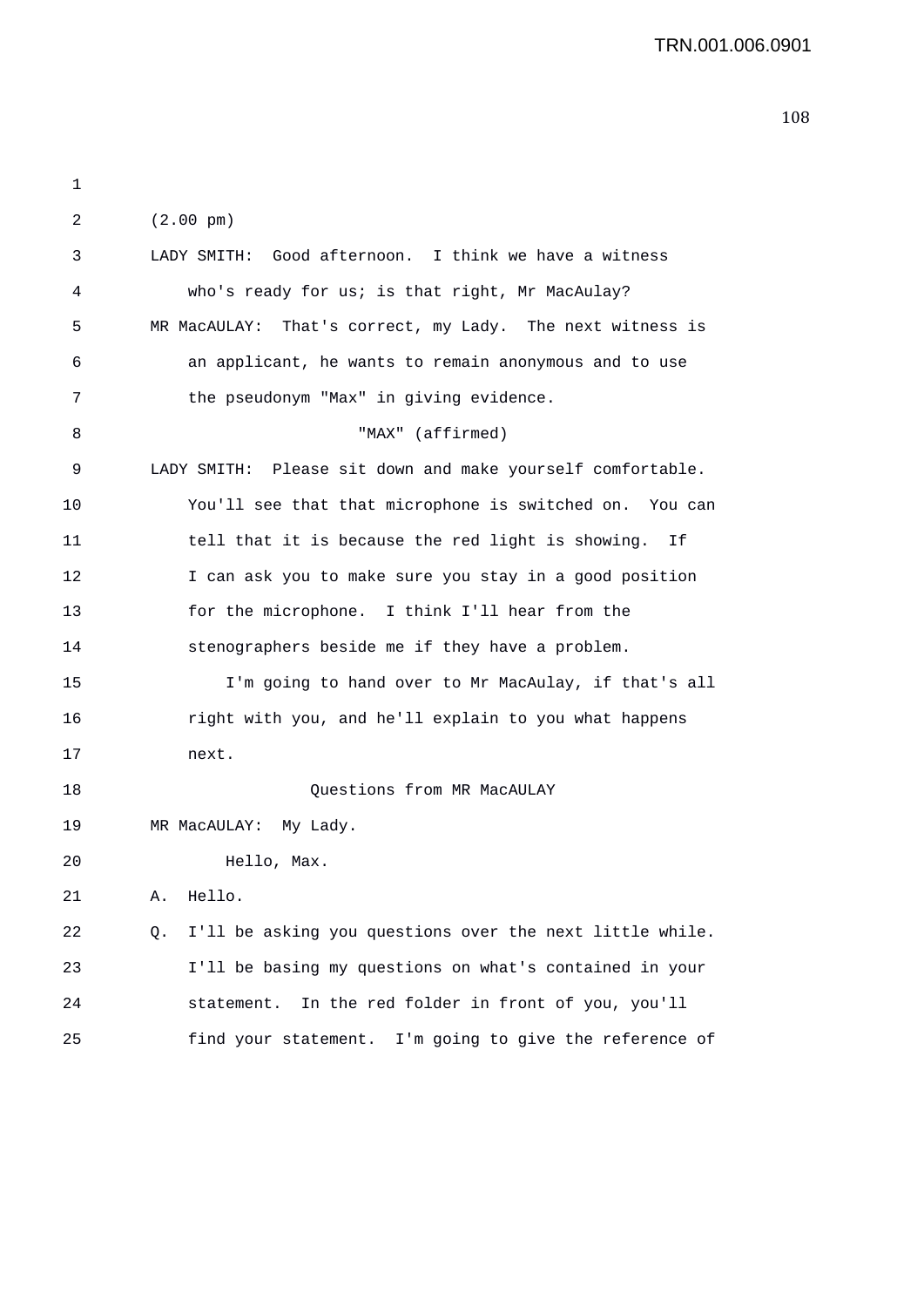1 2 3 the statement for the transcript: WIT.001.002.3768. What I would like you to do is to look at the last page of the statement. Can I ask you to confirm that 4 you have signed the statement? 5 A. Yes, I can confirm that, yes. 6 Q. And do you say in the last paragraph: 7 "I have no objection to my witness statement being 8 published as part of the evidence to the inquiry"? 9 A. Yes. 10 0. Do you go on to say: 11 "I believe the facts stated in this witness 12 statement are true"? 13 Is that correct? 14 A. Yes. 15 Q. You'll notice, Max, you have that hard copy of the 16 statement, but you will also see from time to time the 17 statement coming up on the screen in front of you. So 18 you can look at either the hard copy or the screen. 19 I am going to ask you a number of questions, 20 focusing in particular on your time at St Ninian's. If 21 I ask you something that you can't remember, say you 22 can't remember. If I ask you something and that prods 23 another memory, feel free to tell us. 24 Because you want to be anonymous, I don't want to 25 know your date of birth, but to get a time frame can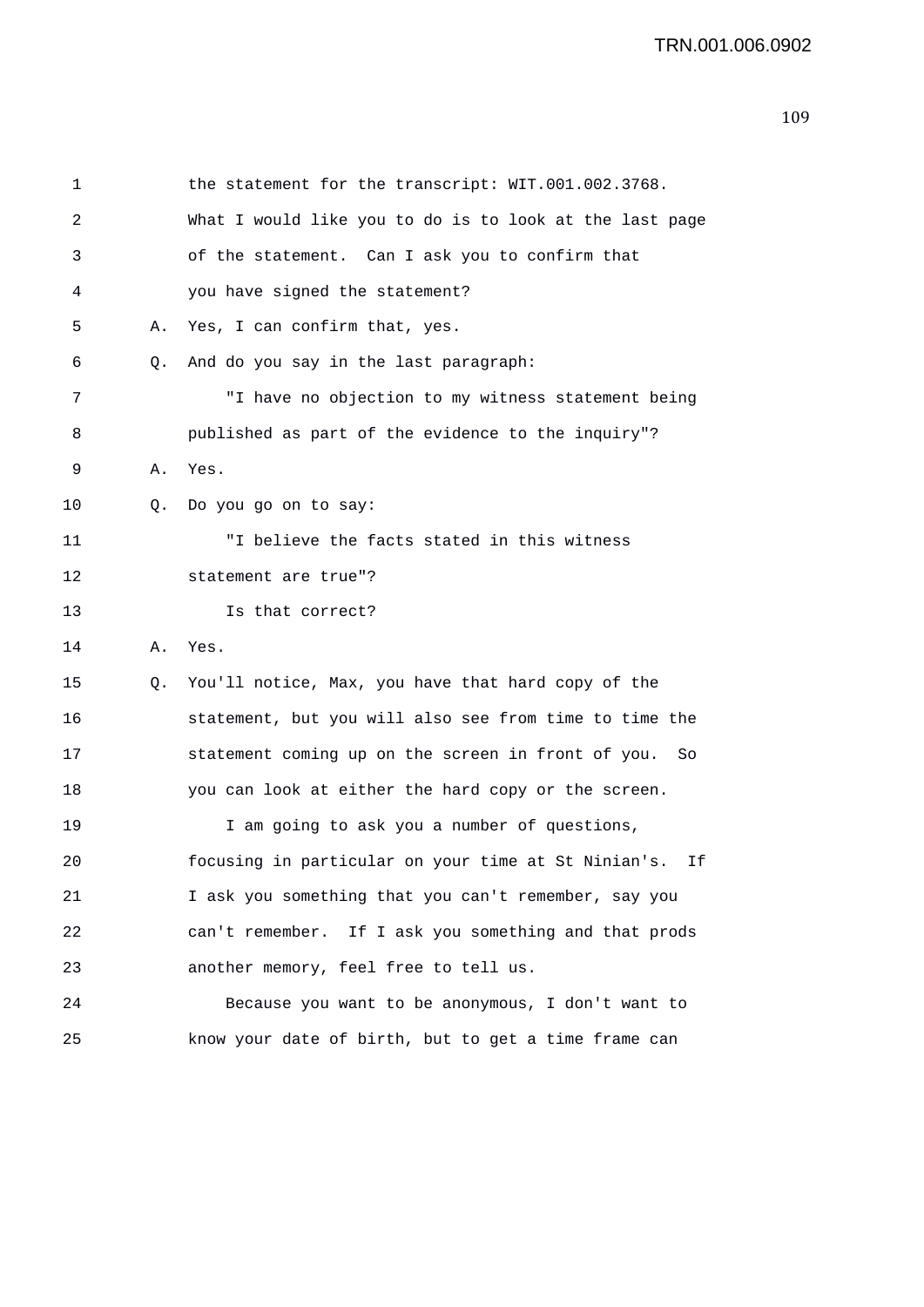| 1  |    | I just confirm with you that you were born in 1967?     |
|----|----|---------------------------------------------------------|
| 2  | Α. | That's correct.                                         |
| 3  | Q. | Insofar as your family background is concerned, you     |
| 4  |    | certainly had one older brother; is that correct?       |
| 5  | Α. | Yes.                                                    |
| 6  | Q. | Your family background involved you acquiring           |
| 7  |    | a stepfather at a point in time; is that right?         |
| 8  | Α. | It's not how I'd say it, but yes.<br>Yes.               |
| 9  | Q. | And he was abusive towards you; is that right?          |
| 10 | Α. | Yes.                                                    |
| 11 | Q. | In any event, the set-up in relation to your family     |
| 12 |    | background was such that you went into care.            |
| 13 | Α. | Yes.                                                    |
| 14 | Q. | When you first went into care, did you go in alone or   |
| 15 |    | did any other members of your family go with you?       |
| 16 | Α. | I can't remember my brother being there. I think I was  |
| 17 |    | alone.<br>Yes.                                          |
| 18 | Q. | As I said, we are going to focus on St Ninian's, but    |
| 19 |    | am I right in thinking that you were in a number of     |
| 20 |    | other places before you went to St Ninian's?            |
| 21 | Α. | Yes.                                                    |
| 22 | Q. | You tell us in your statement, for example, that you    |
| 23 |    | were in a place called Wallhouse Children's Home, which |
| 24 |    | I think is in West Linton; is that correct?             |
| 25 | Α. | West Lothian.                                           |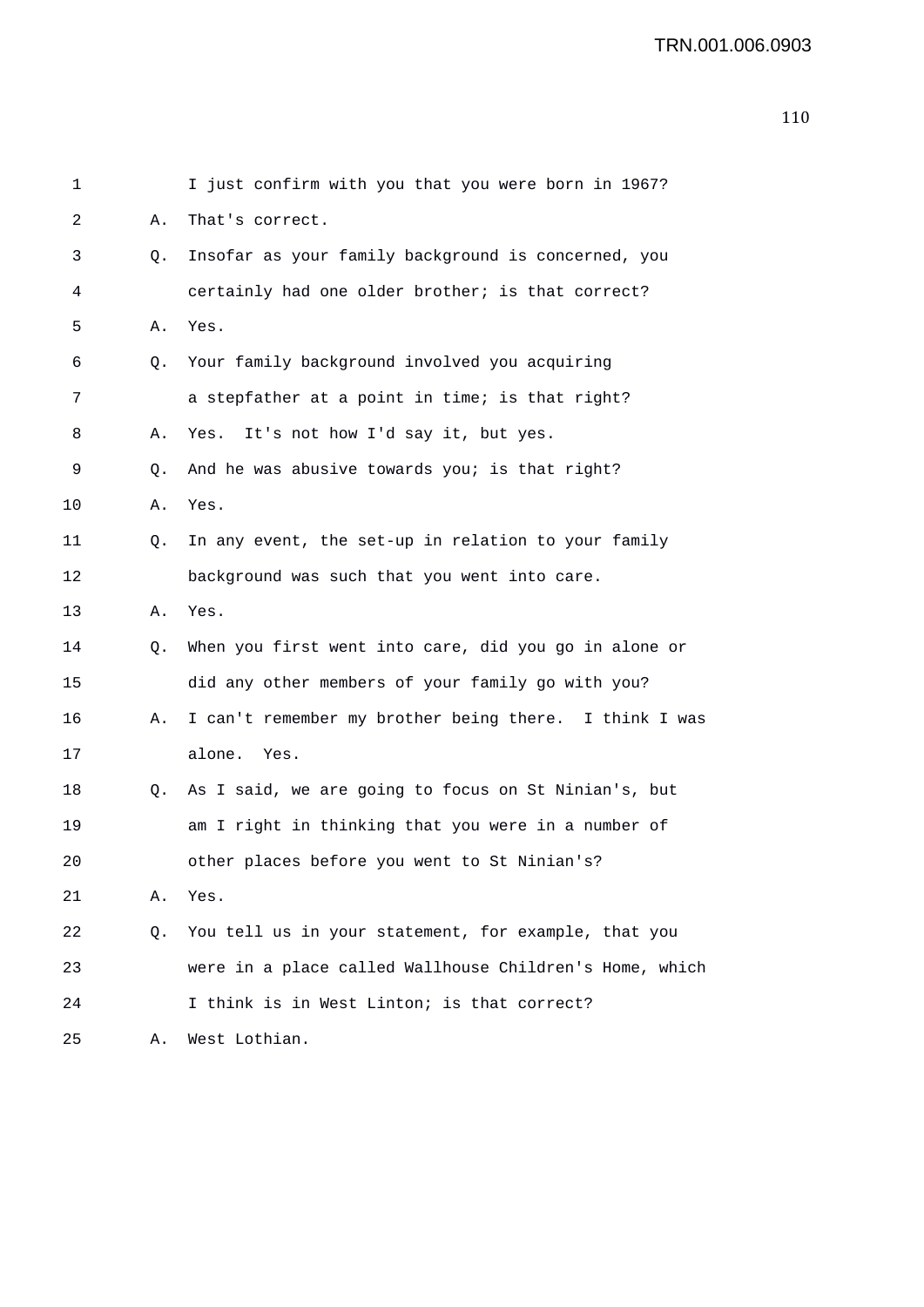| 1  | Q. | I'm sorry, West Lothian.                                 |
|----|----|----------------------------------------------------------|
| 2  | Α. | Yes.                                                     |
| 3  | Q. | Did you spend two spells there?                          |
| 4  | Α. | Yes, that's correct.                                     |
| 5  | Q. | The other place that you tell us about in your statement |
| 6  |    | is a place called Calder Grove Children's Home,          |
| 7  |    | Sighthill in Edinburgh. Do you remember being there?     |
| 8  | Α. | Yes, I was there with my brother at that point.          |
| 9  | Q. | We needn't dwell too long on your stays in these         |
| 10 |    | particular places, but so far as Wallhouse was concerned |
| 11 |    | one of the things you tell us in your statement at       |
| 12 |    | paragraph 19 is that all the staff were very nice.       |
| 13 |    | Is that your recollection?                               |
| 14 | А. | I would say most of them, yes. The biggest majority of   |
| 15 |    | staff were nice, yes.                                    |
| 16 | Q. | Again, in relation to Calder Grove Children's Home, in   |
| 17 |    | Edinburgh, at paragraph 48 what you tell us is that you  |
| 18 |    | consider that you were well looked after when you were   |
| 19 |    | there.                                                   |
| 20 | Α. | Yes.                                                     |
| 21 | Q. | Can we then move on -- and perhaps before you went       |
| 22 |    | to St Ninian's, you also went to a place called Bathgate |
| 23 |    | Children's Home; is that right?                          |
| 24 | Α. | That's correct.                                          |
| 25 | Q. | I think you thought that was probably between 1978 to    |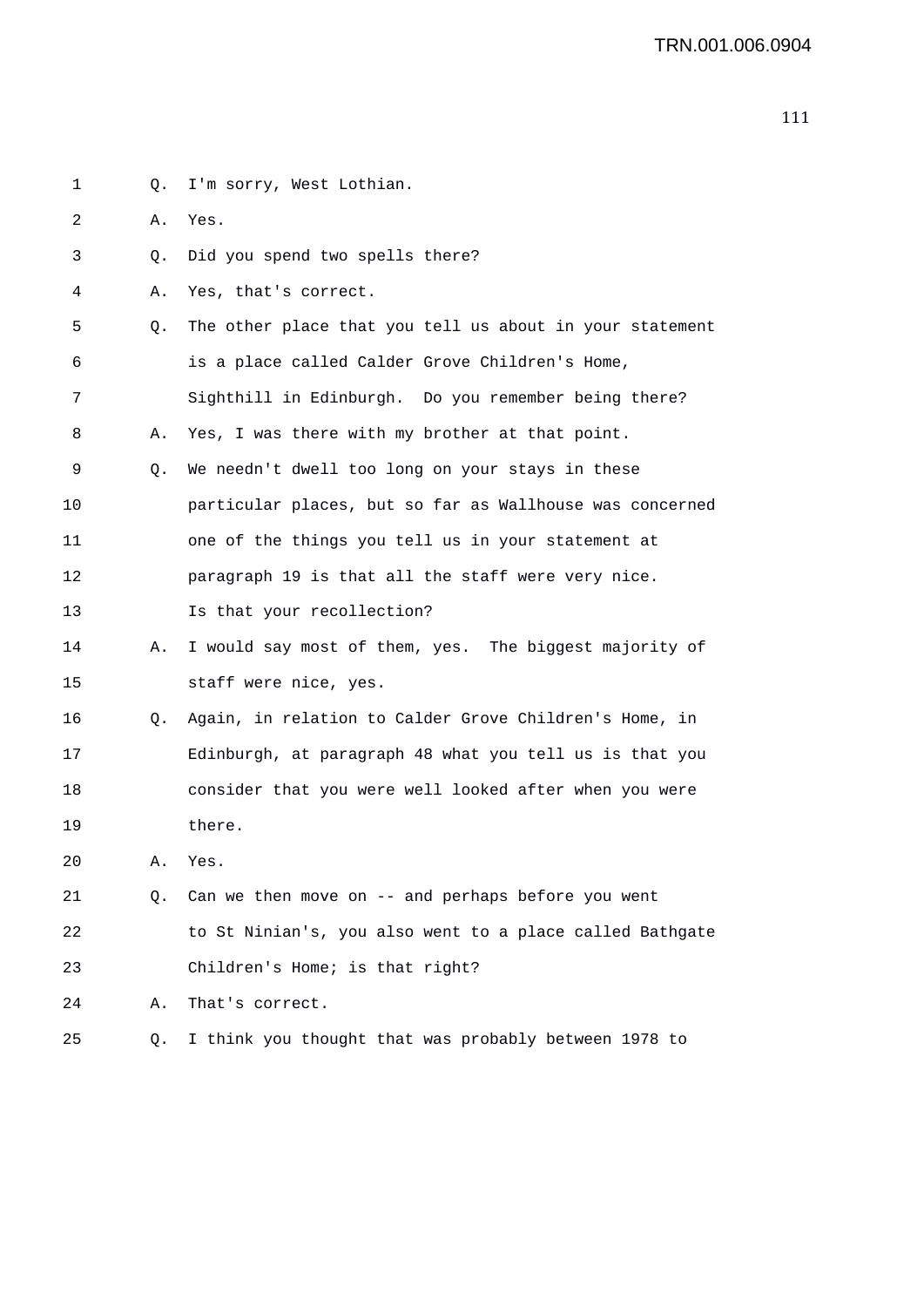| 1  |    | 1979?                                                   |
|----|----|---------------------------------------------------------|
| 2  | А. | Yes, I'm not sure with dates. Dates just                |
| 3  | Q. | Was that a little while before you went to St Ninian's? |
| 4  | Α. | Yes. I was still in -- I was at high school when I went |
| 5  |    | to -- I had just started high school when I was in      |
| 6  |    | Bathgate Children's Home.                               |
| 7  | Q. | Again, I think you found that a relaxed place to be?    |
| 8  |    | I think that's what you say in your statement.          |
| 9  | Α. | Yes.                                                    |
| 10 | Q. | But was there an incident that occurred that involved   |
| 11 |    | you and a teacher?                                      |
| 12 | А. | Yes.                                                    |
| 13 | О. | And you talk about that at paragraph 58. Can you just   |
| 14 |    | tell us what happened?                                  |
| 15 | Α. | I was chatting to a girl in the class and the teacher   |
| 16 |    | came up and rapped her on the fingers. So I got up and  |
| 17 |    | punched her in the face.                                |
| 18 | Q. | Did that really result in you being expelled from the   |
| 19 |    | school?                                                 |
| 20 | Α. | Eventually, yes, because the headmaster wanted to belt  |
| 21 |    | me and I refused the belt.                              |
| 22 | Q. | Was that the background then, Max, to you being sent to |
| 23 |    | a place called Howdenhall Assessment Centre in          |
| 24 |    | Edinburgh?                                              |
| 25 | Α. | Yes, because I'd been expelled from school.             |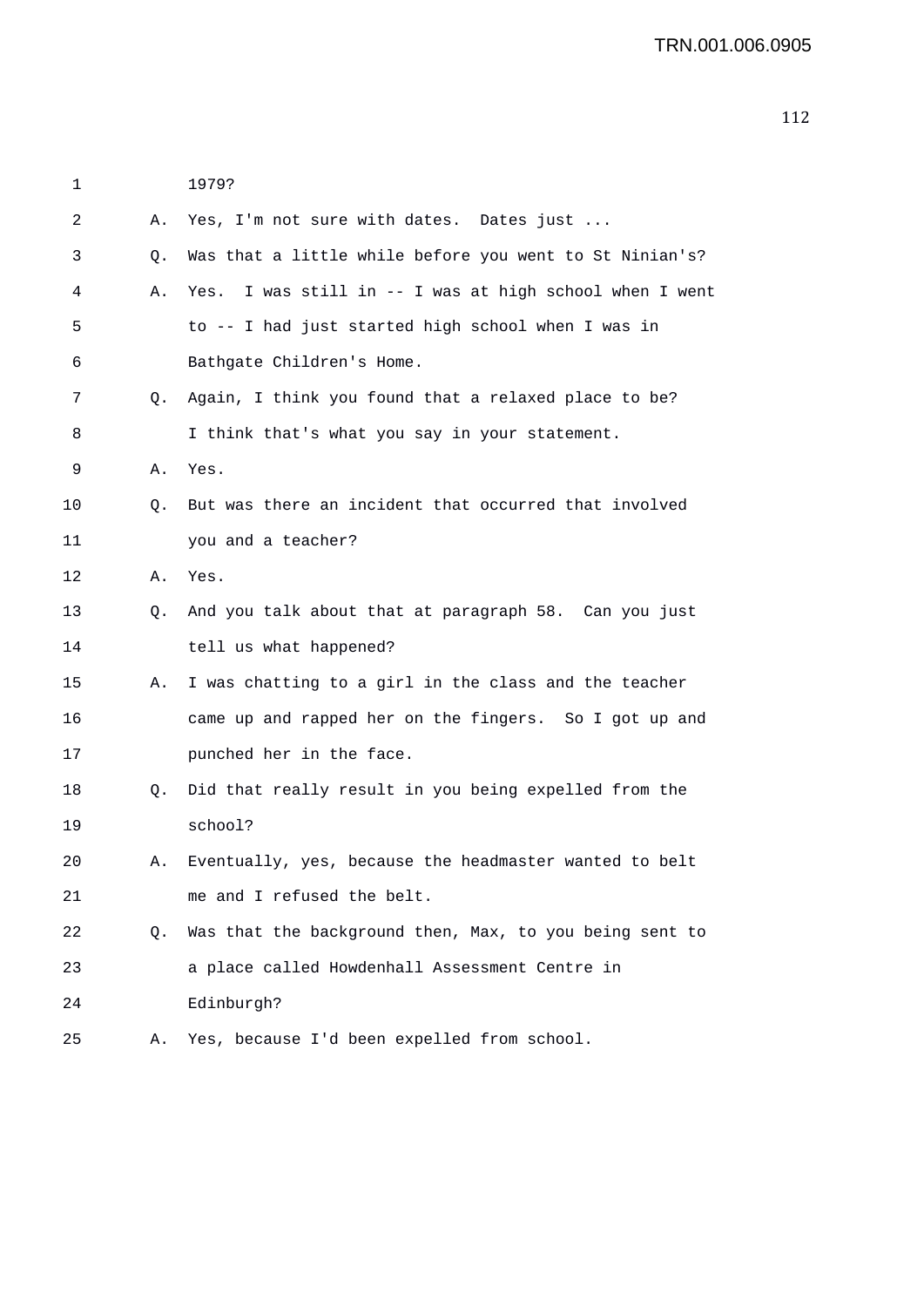|  | M<br>۰, |
|--|---------|

| 1  | Q. | According to the social work records that the inquiry   |
|----|----|---------------------------------------------------------|
| 2  |    | has seen, you were in Howdenhall from<br>1981 to        |
| 3  |    | 1981, for about three months or so, when you<br>about   |
| 4  |    | were aged 13. Does that tend to fit in with your own    |
| 5  |    | recollection?                                           |
| 6  | Α. | Yes.                                                    |
| 7  | Q. | Again, you deal with your time at Howdenhall in         |
| 8  |    | paragraphs 61 to 79, and was it after you had been at   |
| 9  |    | Howdenhall that you went to St Ninian's?                |
| 10 | Α. | It was decided I'd go there, yes.                       |
| 11 | Q. | So far as the records that the inquiry has had sight of |
| 12 |    | are concerned, these records suggest that you were      |
| 13 |    | admitted to St Ninian's on<br>1981 when you were 13.    |
| 14 | Α. | Okay.                                                   |
| 15 | Q. | Would that be about right?                              |
| 16 | Α. | I can't remember dates. I'm just                        |
| 17 | Q. | Would the age be about correct?                         |
| 18 | Α. | Yes, around about -- I'd say, yes.                      |
| 19 | Q. | 1983,<br>And you were one of the last to leave, on      |
| 20 |    | when you were 15?                                       |
| 21 | Α. | Yes.                                                    |
| 22 | Q. | Was St Ninian's closing down at that time?              |
| 23 | Α. | It was.                                                 |
| 24 | Q. | So you were there, on these dates, for about two years  |
| 25 |    | or so?                                                  |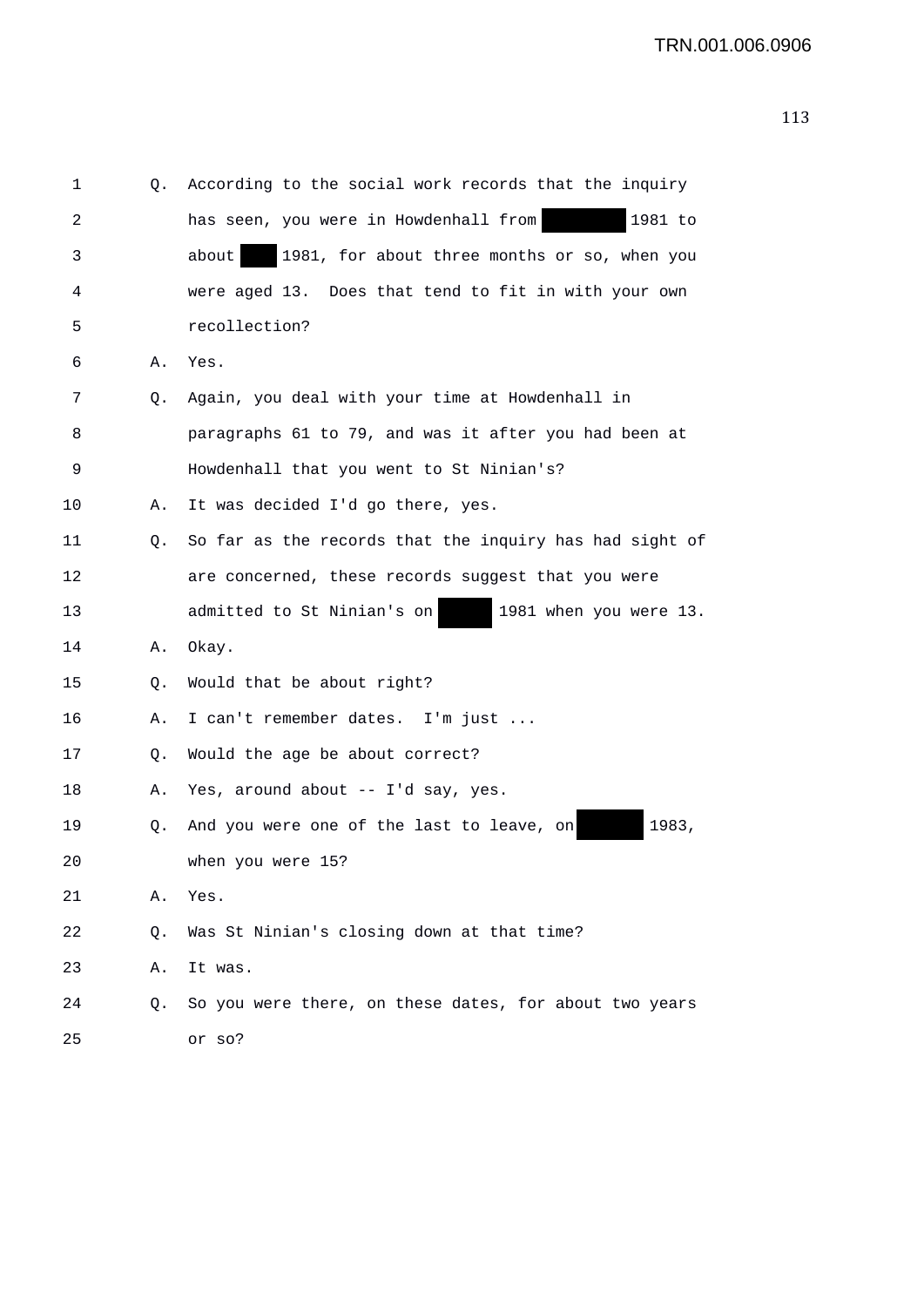| 1  | Α. | Yes.                                                       |
|----|----|------------------------------------------------------------|
| 2  | Q. | We know that St Ninian's was run by the                    |
| 3  |    | Christian Brothers. When you arrived there for the         |
| 4  |    | first time, did you form any impression as to who was in   |
| 5  |    | charge?                                                    |
| 6  | Α. | I'd been taken into the headmaster's room,                 |
| 7  |    | Brother Farrell -- sorry, the headmaster's room.           |
| 8  | Q. | Did you understand then that he was the headmaster and     |
| 9  |    | was in charge of the school?                               |
| 10 |    | A. Yes.                                                    |
| 11 | Q. | What other brothers did you come across in your early      |
| 12 |    | period?                                                    |
| 13 | Α. | I think Brother Kelly was there as well, and I got         |
| 14 |    | introduced to others afterwards.                           |
| 15 | Q. | Was it Brothers Kelly and Farrell that you were more       |
| 16 |    | involved with over your period there?                      |
| 17 | Α. | Yes, I'd say mostly, yes.                                  |
| 18 |    | Q. We've seen photographs of the school and it was a large |
| 19 |    | building. How did you feel when you first arrived          |
| 20 |    | there?                                                     |
| 21 | Α. | I wanted to get away from it.                              |
| 22 | Q. | Why was that?                                              |
| 23 | Α. | I just didn't like it, I'd say. I think it was just        |
| 24 |    | really the shock as well, being in one place and going     |
| 25 |    | straight to another without any  Basically, I didn't       |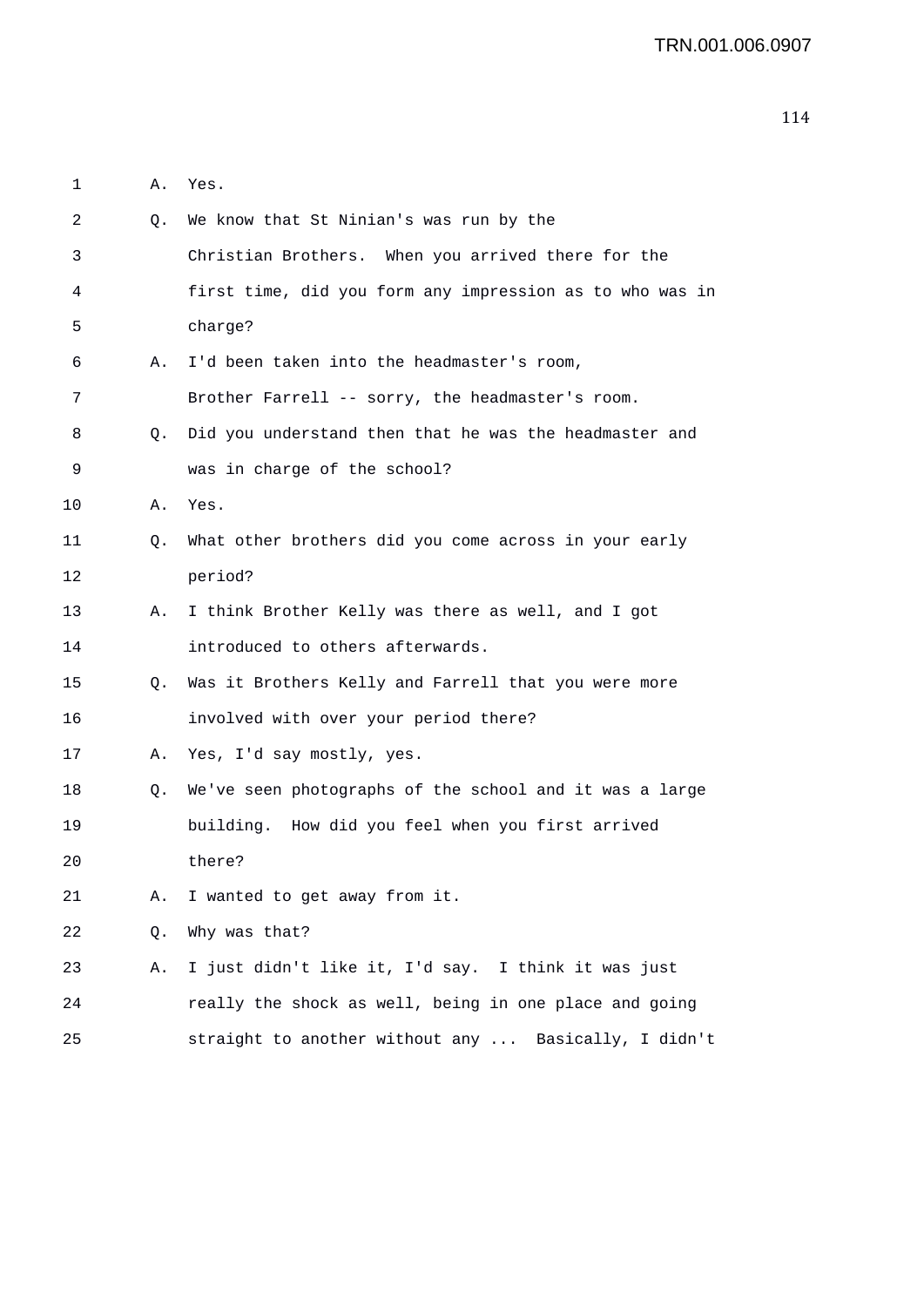| 1  |    | know what it was I was going to.                        |
|----|----|---------------------------------------------------------|
| 2  | Q. | Who took you there?                                     |
| 3  | Α. | My social worker, I think.                              |
| 4  | Q. | Were you given any explanation as to what the place     |
| 5  |    | would be like?                                          |
| 6  | Α. | I think they said it was a school, but residential,     |
| 7  |    | I think, but  in my head, I was like, "I don't want     |
| 8  |    | to go here".                                            |
| 9  | Q. | I want you to look at a plan just so I can get some     |
| 10 |    | understanding from you as to the layout. That's at      |
| 11 |    | CFS.001.006.8297. That will appear on the screen in     |
| 12 |    | front of you in a moment or two.                        |
| 13 |    | So if you just get your bearings, Max, you come         |
| 14 |    | in -- we see where the front door would be next to the  |
| 15 |    | car park.                                               |
| 16 | Α. | Yes.                                                    |
| 17 | Q. | You come into a large entrance hall; is that right?     |
| 18 | Α. | That's correct, yes.                                    |
| 19 | Q. | And then you're into the main hall, just beyond,        |
| 20 |    | if we move off to the left; is that right?              |
| 21 | Α. | Yes.                                                    |
| 22 | Q. | Can you see, between the N and the H of the words "main |
| 23 |    | hall", the stairs that would lead you up to the level   |
| 24 |    | above?                                                  |
| 25 | Α. | Yes.                                                    |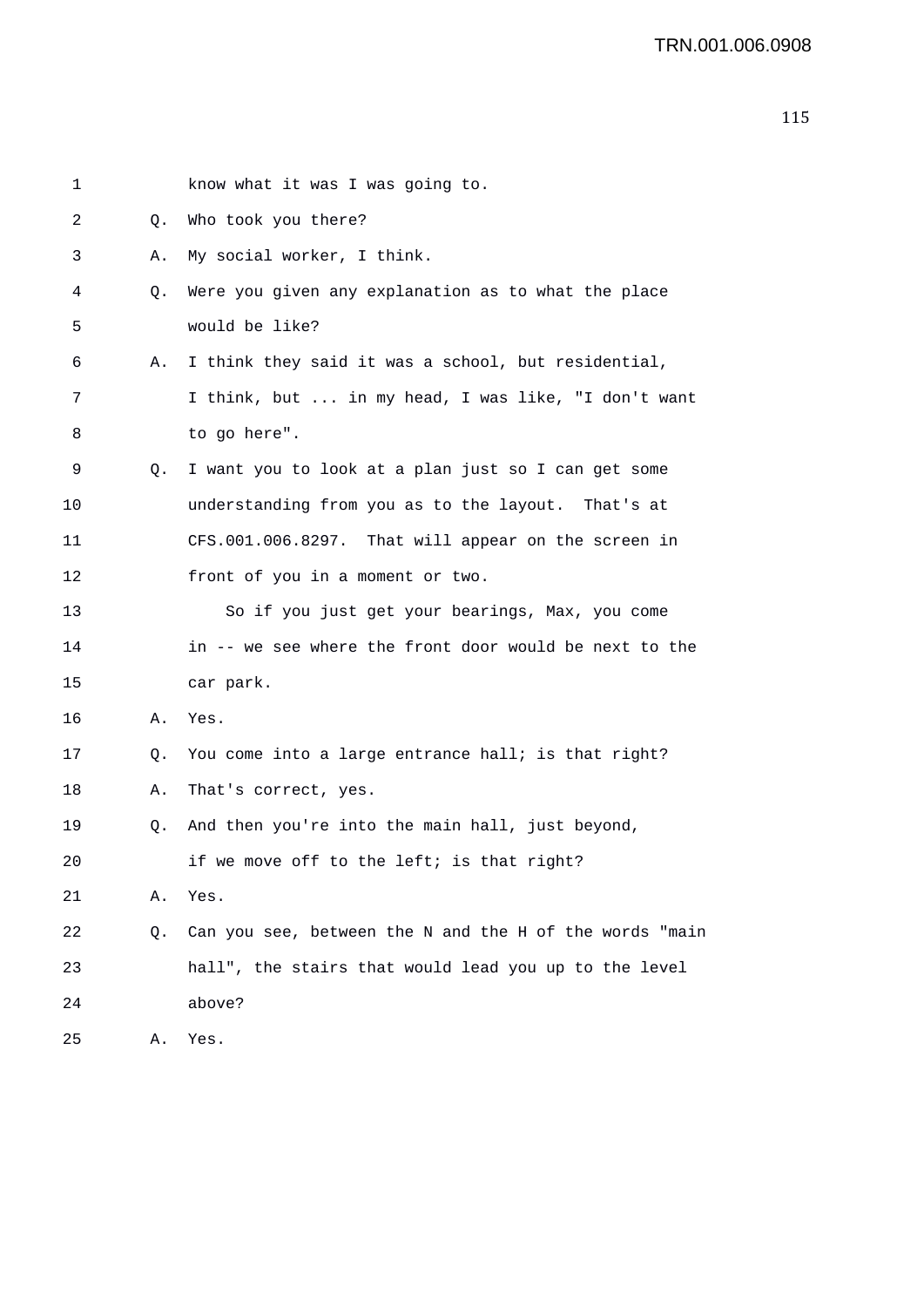| 1  | Q. | Just looking at that area itself, you'll see that          |
|----|----|------------------------------------------------------------|
| 2  |    | a particular area has been designated as the               |
| 3  |    | headmaster's office. In your recollection, was that        |
| 4  |    | where the headmaster's office was?                         |
| 5  | А. | I think so. I'm not 100% sure. But I think so.             |
| 6  | Q. | That would be Brother Farrell's office?                    |
| 7  | Α. | Yes.                                                       |
| 8  | Q. | Then if we go back to the entrance hall and go off to      |
| 9  |    | the right, can we see that there's an area that's been     |
| 10 |    | designated as the dormitory area?                          |
| 11 | А. | Yes.                                                       |
| 12 | Q. | Was that on a higher level?                                |
| 13 | Α. | Yes, you went along -- I think you went down and you       |
| 14 |    | went back up on to stairs and into dorms.                  |
| 15 | Q. | Just looking at this area, are you able to point to the    |
| 16 |    | dorm or dorms that you occupied during your time at        |
| 17 |    | St Ninian's?                                               |
| 18 | Α. | I think it was either 2 or 3. I can't remember the         |
| 19 |    | exact one, it was either 2 or 3.                           |
| 20 | О. | Would it be possible for to you stand up?<br>You'll see on |
| 21 |    | the screen behind you that the same plan is on the         |
| 22 |    | Are you able to point to where you first went?<br>screen.  |
| 23 | Α. | I think it was one of those two (indicating).              |
| 24 | Q. | You're pointing to the bottom line --                      |
| 25 | Α. | Yes.                                                       |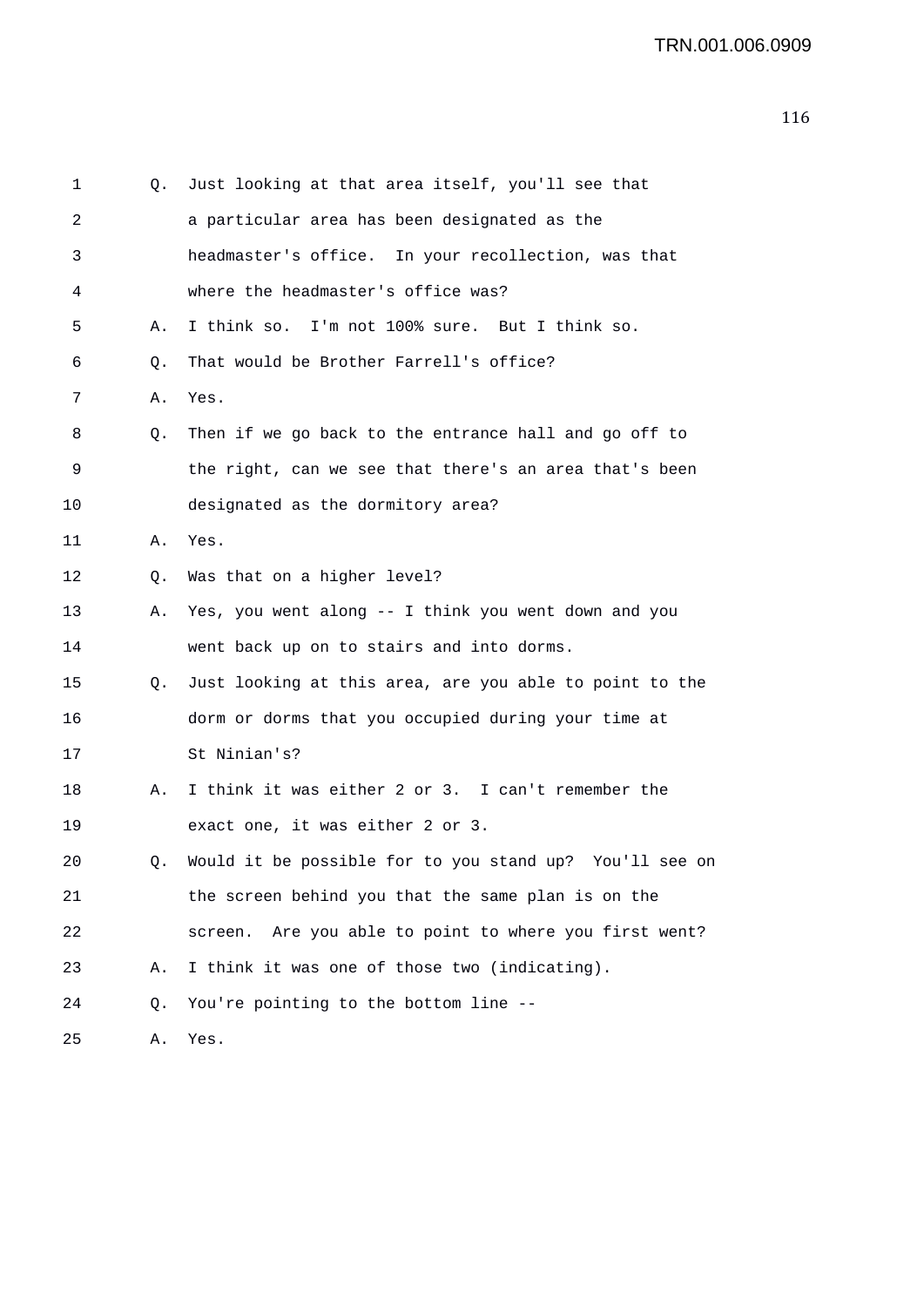| 1  |    | Q. -- and to the two middle dormitories?                 |
|----|----|----------------------------------------------------------|
| 2  | А. | Yes, because from the window you could see the car park. |
| 3  | Q. | Okay. Did you ever move from there or did you stay       |
| 4  |    | there the whole period?                                  |
| 5  | А. | No, I stayed there the whole period, I think, as far as  |
| 6  |    | I remember.                                              |
| 7  | Q. | While we're looking at the plan, were there brothers who |
| 8  |    | had rooms in that area?                                  |
| 9  | Α. | Yes. Brother Kelly's was either there or there           |
| 10 |    | (indicating). I can't remember exactly where it was.     |
| 11 | Q. | There and there, you're pointing to --                   |
| 12 | Α. | The last dorm there.                                     |
| 13 | Q. | Either the last dorm at the left on the top $-$ -        |
| 14 | Α. | Yes, next to the chapel. I can't remember if it was      |
| 15 |    | that one or that one (indicating).                       |
| 16 | Q. | The other one you're pointing to is the one that's been  |
| 17 |    | designated "brother's bedroom".                          |
| 18 | Α. | Yes.                                                     |
| 19 | Q. | That was Brother Kelly?                                  |
| 20 | Α. | Yes.                                                     |
| 21 | Q. | Was there any other brother who had a room in that area? |
| 22 | Α. | I can't remember if they did or not no. No, I don't      |
| 23 |    | think they did.                                          |
| 24 | Q. | Okay, thank you.                                         |
| 25 |    | Just looking at some aspects of the routine with         |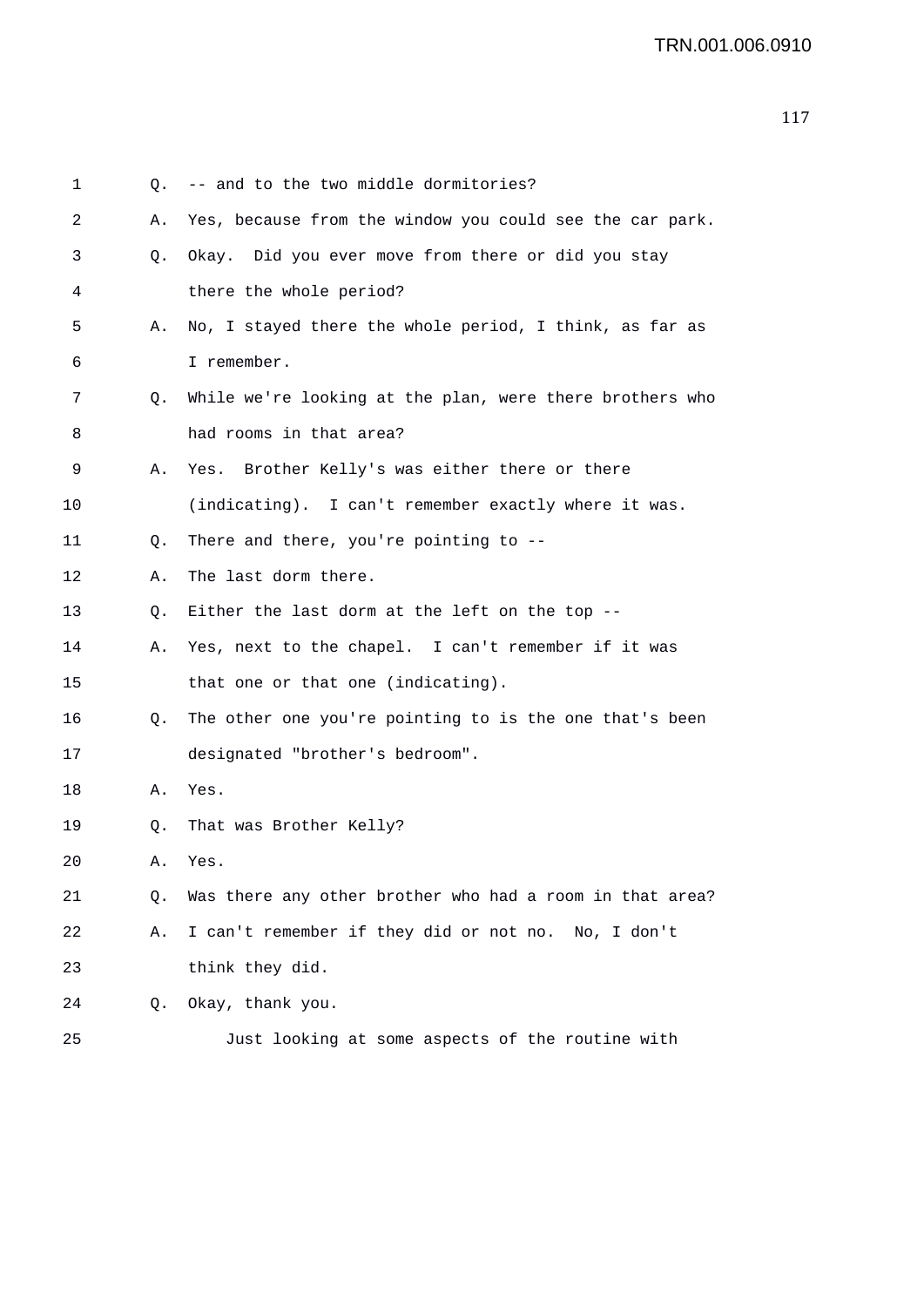| 1       |    | you, I think you tell us in your statement that there    |
|---------|----|----------------------------------------------------------|
| 2       |    | was a lot of physical exercise.                          |
| 3       | Α. | Yes.                                                     |
| 4       | Q. | Can you tell me about that? What sort of sports did you  |
| 5       |    | get involved in?                                         |
| 6       | Α. | We did cross-country running, we did football, hockey,   |
| 7       |    | field events. I can't remember doing the javelin.<br>We  |
| 8       |    | did a lot of football and stuff. We sometimes had rugby  |
| 9       |    | against the staff.                                       |
| $10 \,$ | Q. | We looked at the dormitory plan a while ago. Were there  |
| 11      |    | showers in that area?                                    |
| 12      | А. | Yes.                                                     |
| 13      | Q. | Were there also showers in another part of the building? |
| 14      | Α. | There were showers just off the -- before you went into  |
| 15      |    | the dorms, there were showers there.                     |
| 16      | Q. | Again, if we could go back to the plan. It's at          |
| 17      |    | CFS.001.006.8297. There's certainly an area there that   |
| 18      |    | has been designated as "showers".                        |
| 19      | Α. | Yes, I remember that shower room.                        |
| 20      | Q. | You're pointing to the sewing room.                      |
| 21      | Α. | Oh, sorry, yes. I think that was a shower room.          |
| 22      | Q. | What about the area to the right where we see there's    |
| 23      |    | reference to toilets and showers? Can you remember if    |
| 24      |    | the showers were there?                                  |
| 25      |    | A. I can't remember.                                     |
|         |    |                                                          |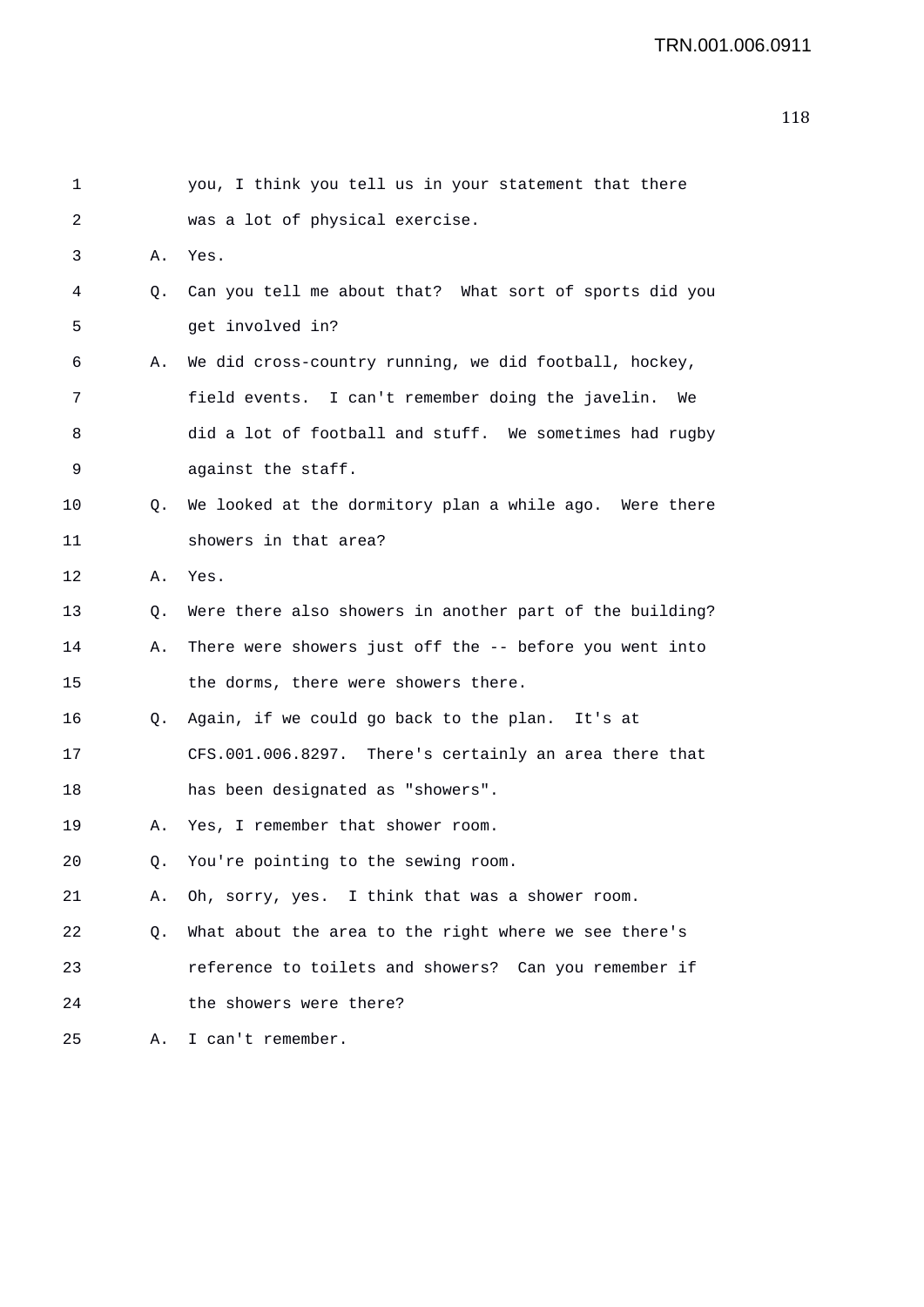| 1  | Q. | If you were playing games, where would you go to shower   |
|----|----|-----------------------------------------------------------|
| 2  |    | after games?                                              |
| 3  | Α. | You just went to the shower room.                         |
| 4  | Q. | Can you remember if there was a shower area at a lower    |
| 5  |    | level which you could access more easily, if you like,    |
| 6  |    | if you'd been playing games?                              |
| 7  | Α. | I can't remember.                                         |
| 8  | Q. | You also tell us that you would be allowed home at        |
| 9  |    | weekends. Did you go home at weekends?                    |
| 10 | Α. | Every second weekend. I think for the first six months    |
| 11 |    | I didn't.                                                 |
| 12 | Q. | But then you did?                                         |
| 13 | Α. | Then I did, yes.                                          |
| 14 | Q. | We've focused on Brothers Kelly and Farrell. Can you      |
| 15 |    | remember the names of any other brothers?                 |
| 16 | Α. | There was Brother MHG<br>he came along later on. There    |
| 17 |    | MBS<br>was a Brother<br>There was another one, but        |
| 18 |    | I can't remember his name.                                |
| 19 | Q. | So far as the lay staff were concerned, can you remember  |
| 20 |    | the names of the lay staff?                               |
| 21 | Α. | I know there was cleaners, there was a cook and an<br>No. |
| 22 |    | assistant cook, I think. There were teachers that came    |
| 23 |    | in five days a week.                                      |
| 24 | Q. | Were you taught by lay teachers as well?                  |
| 25 | Α. | Yes.                                                      |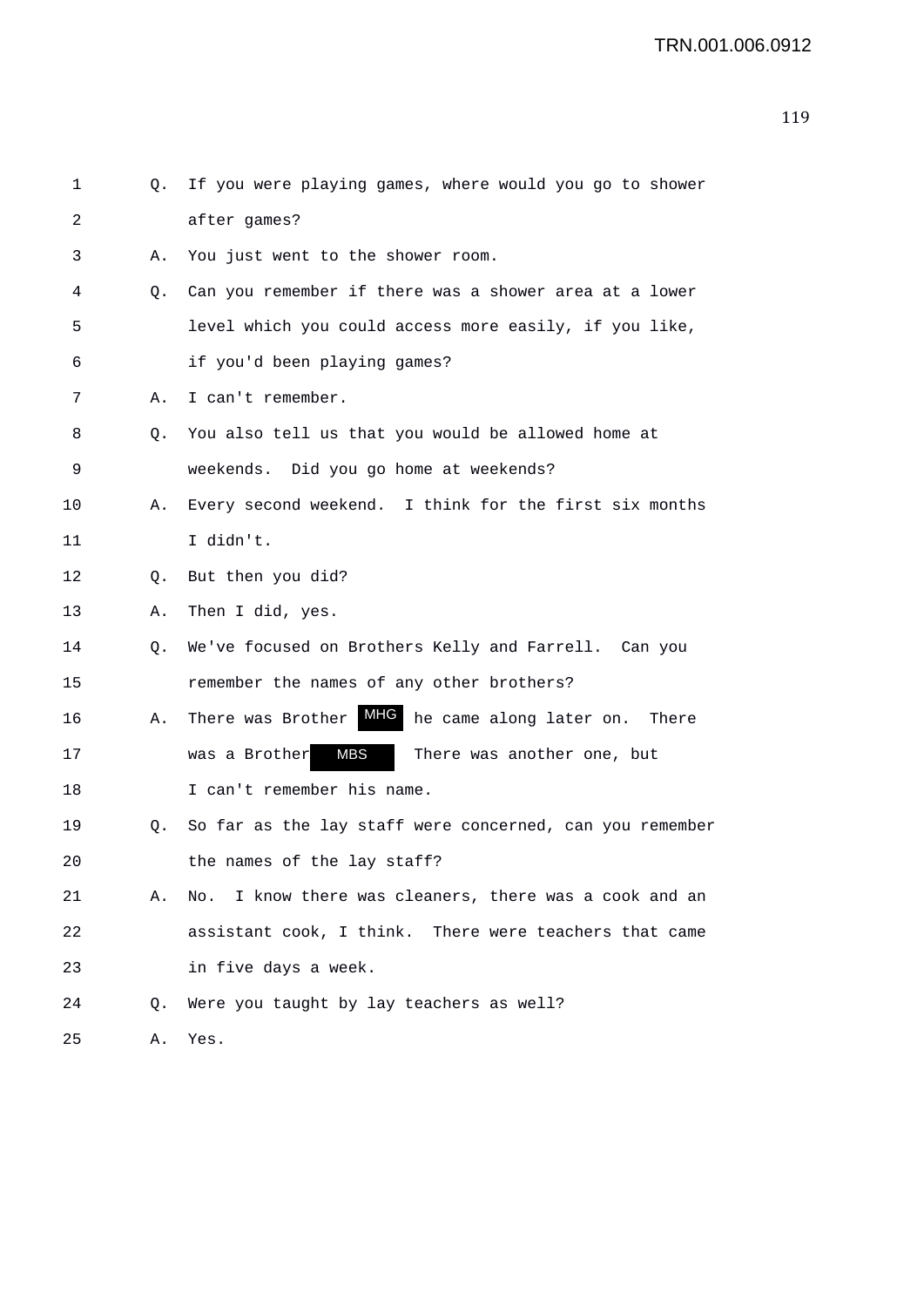| 1  | Q. | What about brothers? Were you taught by brothers?       |
|----|----|---------------------------------------------------------|
| 2  | Α. | I think Farrell took a class. I can't remember Kelly.   |
| 3  | Q. | Can I ask you about discipline, Max. How was discipline |
| 4  |    | managed when you were there?                            |
| 5  | Α. | It depended. I think it generally depended on the       |
| 6  |    | severity of what the person did.                        |
| 7  | Q. | Can you give me some examples?                          |
| 8  | Α. | Well, I mean, there was one time where two guys were    |
| 9  |    | fighting and they got them and took them to the games   |
| 10 |    | room and made them box until one was standing and the   |
| 11 |    | other wasn't.                                           |
| 12 | Q. | So that's one form of discipline?                       |
| 13 | Α. | Yes, I remember that.                                   |
| 14 | Q. | What other forms of discipline were there?              |
| 15 | Α. | I'm trying to remember.                                 |
| 16 | Q. | What about the strap? Was the strap in operation?       |
| 17 | Α. | I can't remember it being. I never -- for me, I never   |
| 18 |    | got it because I just, you know  I was small and        |
| 19 |    | quiet, they called me.                                  |
| 20 | Q. | Okay.                                                   |
| 21 | Α. | So I just tried to do what basically -- keep my head    |
| 22 |    | down.                                                   |
| 23 | Q. | One thing you say in your statement -- this is at       |
| 24 |    | paragraph 98 -- is:                                     |
| 25 |    | "The Christian Brothers had organised the older boys    |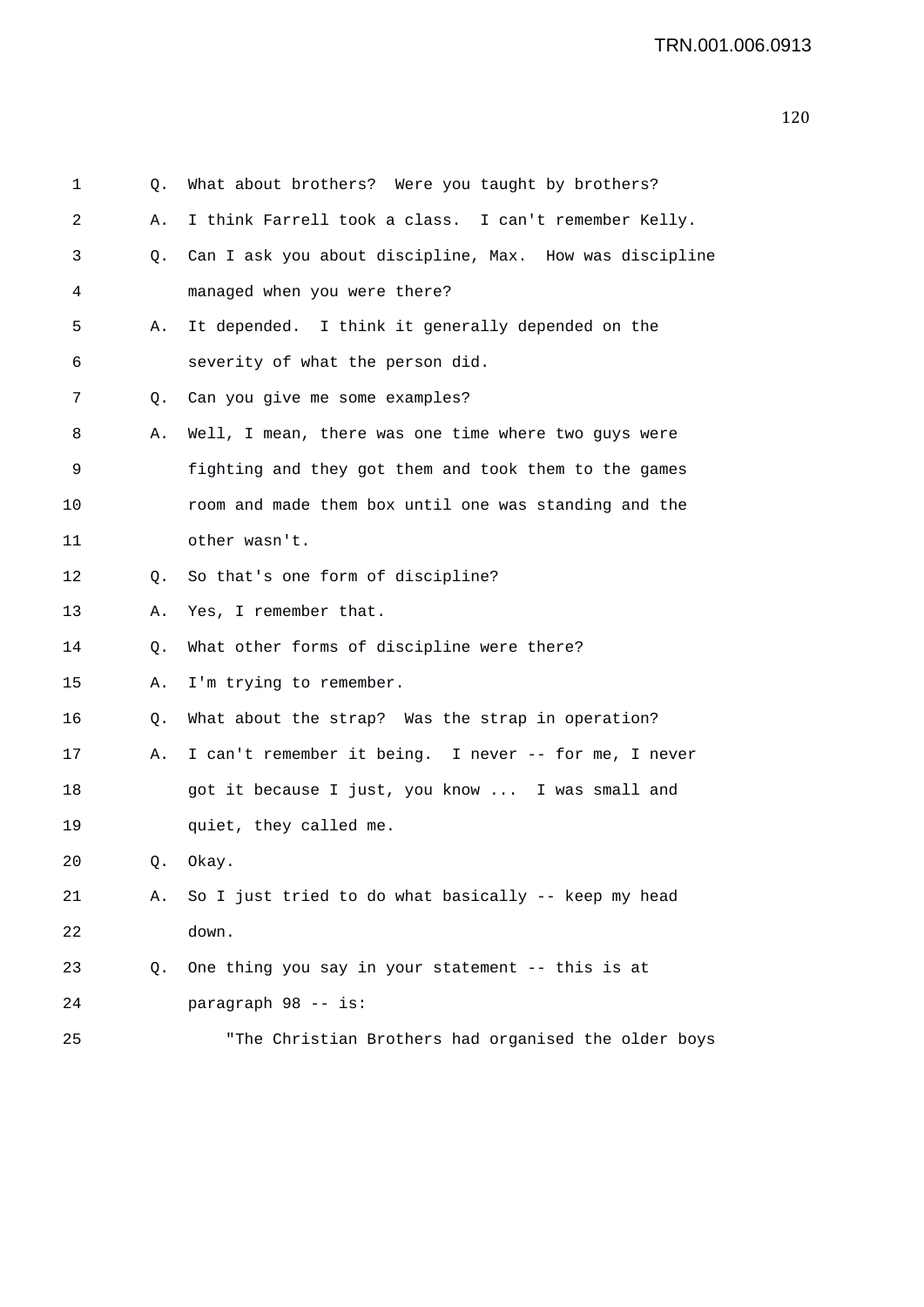| 1  |    | to keep us in line."                                     |
|----|----|----------------------------------------------------------|
| 2  |    | Do you see that?                                         |
| 3  | Α. | Yes.                                                     |
| 4  | Q. | Can you explain that?                                    |
| 5  | Α. | Well, you got out of line, they would deal with you,     |
| 6  |    | basically beat you up or slap you or kick you, whatever. |
| 7  | Q. | Who would do that?                                       |
| 8  | Α. | The older boys.                                          |
| 9  | Q. | Were they allowed to do that?                            |
| 10 | Α. | Oh yes. I think in every children's home -- my           |
| 11 |    | experience in every children's home, there was           |
| 12 |    | a hierarchy, if you know what I mean.<br>There was       |
| 13 |    | a judge, jury and executioner, basically, and you just   |
| 14 |    | did as you were told.                                    |
| 15 | Q. | Did older boys do anything to you during your time,      |
| 16 |    | particularly when you were a younger boy?                |
| 17 | Α. | Yes.                                                     |
| 18 | Q. | What sort of things?                                     |
| 19 | Α. | I got a beating up one night and I got touched up as     |
| 20 |    | well.                                                    |
| 21 | О. | I'll come to that incident. That's a separate incident.  |
| 22 |    | In relation to on an ongoing basis, did you receive      |
| 23 |    | any punishments, if you like, from older children?       |
| 24 | Α. | Yes.                                                     |
| 25 | Q. | What sort of punishments?                                |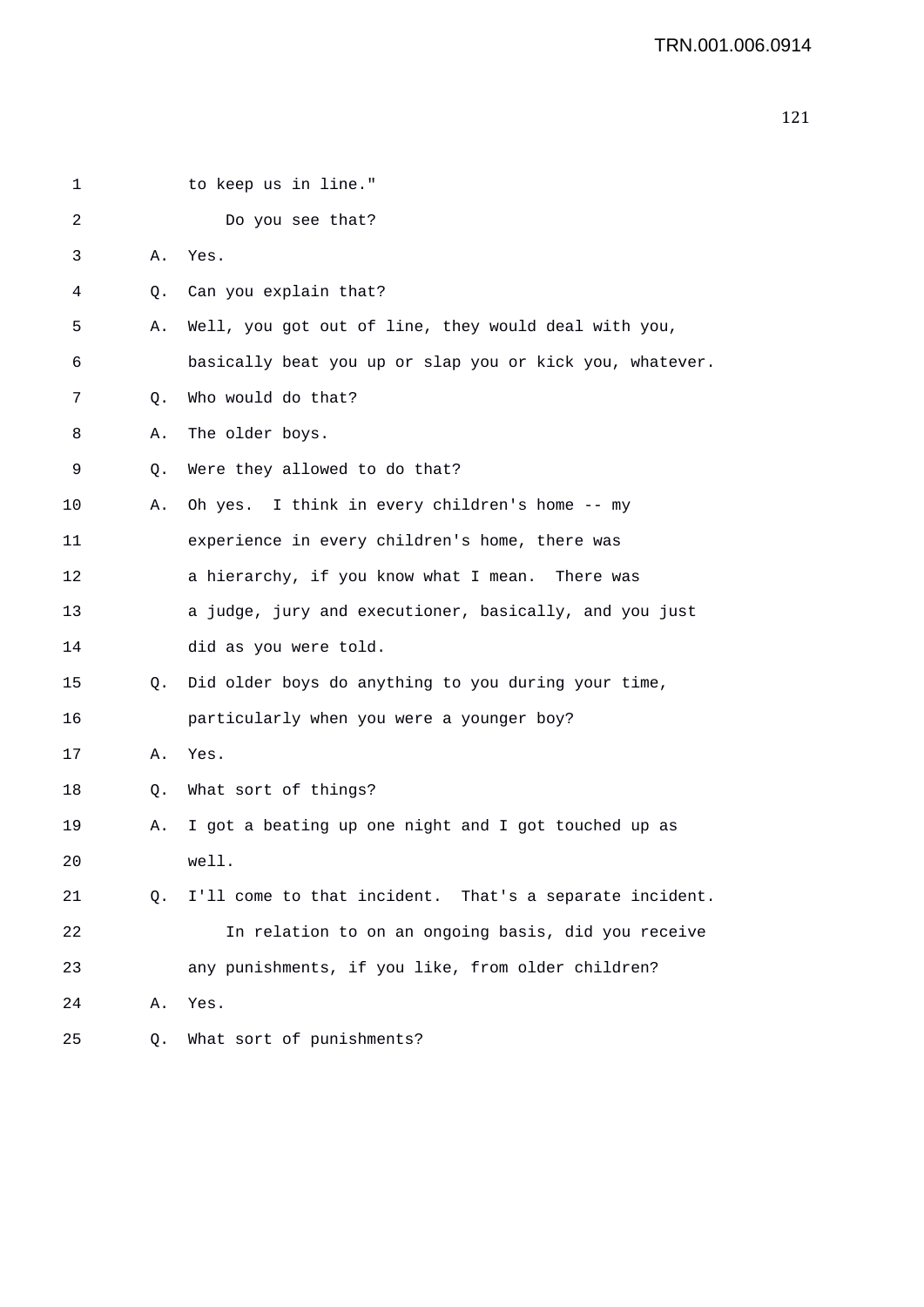| 1  | Α. | Just basically, threatened or slapped or kicked or       |
|----|----|----------------------------------------------------------|
| 2  |    | beaten.                                                  |
| 3  | Q. | Was that more of a bullying type of behaviour rather     |
| 4  |    | than something that was approved by the regime?          |
| 5  | Α. | I wouldn't say there was much bullying per se, but there |
| 6  |    | was -- you knew that if you crossed the line, you knew   |
| 7  |    | that you'd crossed the line, basically. That's the best  |
| 8  |    | way I can sort of describe it.                           |
| 9  | Q. | Do you know if any of the brothers knew that boys were   |
| 10 |    | behaving in this way?                                    |
| 11 | Α. | Yes, I got told. I got told that they were -- it was     |
| 12 |    | one of their boys, I can't remember his name, he told me |
| 13 |    | that the brothers will use other boys.                   |
| 14 | Q. | Okay. So far as the brothers were concerned then, did    |
| 15 |    | any brother, so far as you're aware, use the belt as     |
| 16 |    | a form of discipline?                                    |
| 17 | Α. | I can't remember. I wouldn't like to say yes or no       |
| 18 |    | because I just can't remember.                           |
| 19 | Q. | If someone misbehaved in the class that was being taken  |
| 20 |    | by a lay teacher, how would that be dealt with?          |
| 21 | Α. | You'd go in front of the headmaster.                     |
| 22 | Q. | So you'd be sent to the headmaster?                      |
| 23 | Α. | Yes.                                                     |
| 24 | Q. | Did that ever happen to you?                             |
| 25 | Α. | No, I don't think so. Maybe once I think, but            |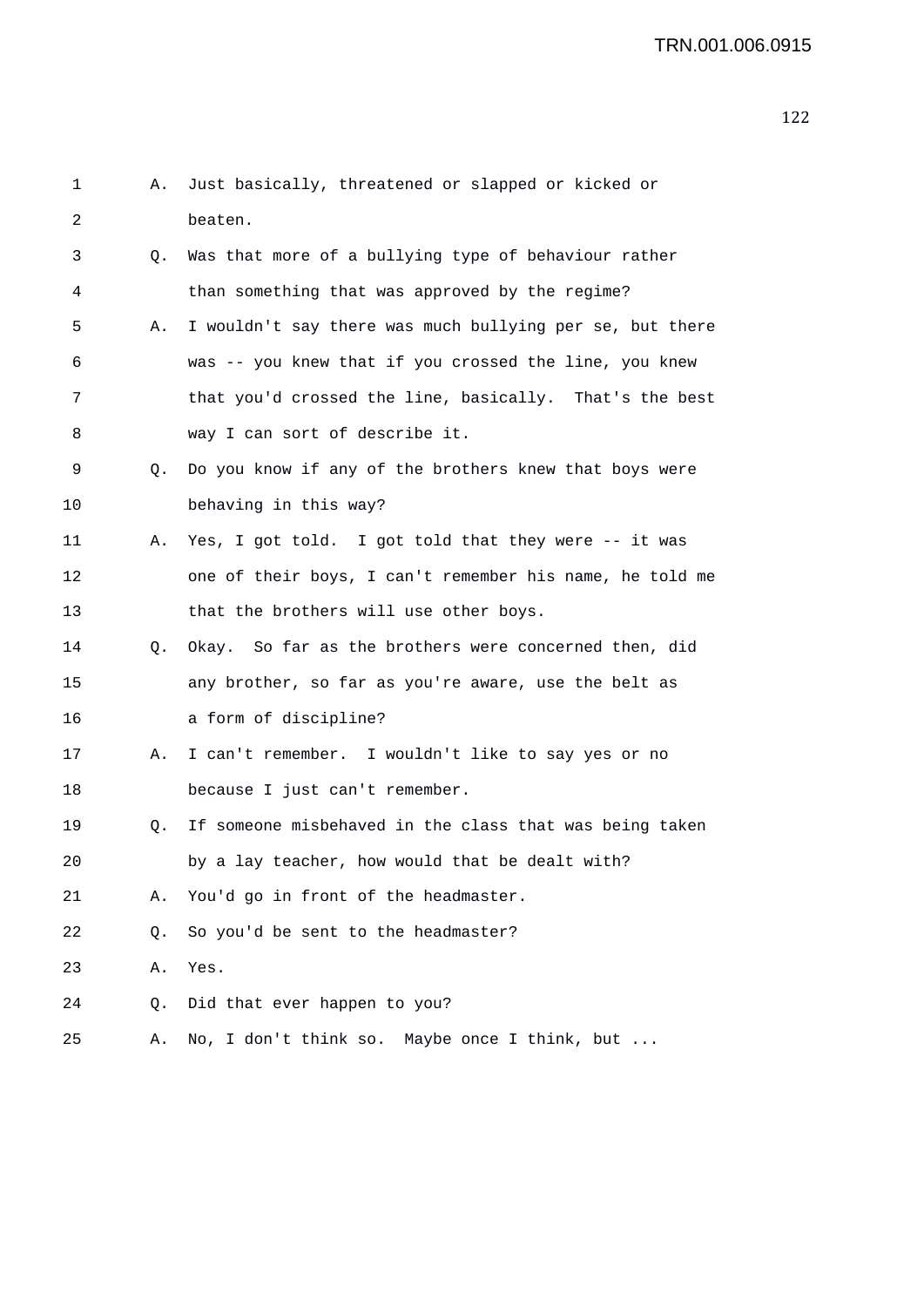1 I generally ... I suppose in a way it depended on the 2 class for me. I liked history, I liked mathematics, so 3 yes, I just ... I think it was just, classes wise, it 4 was just getting out my head, you know, out of my room, 5 basically, I would say. 6 Q. I think you are quite complimentary of the education 7 set-up. Did you quite enjoy the education? 8 A. Yes. But there wasn't -- you couldn't get -- there 9 wasn't exams, you weren't getting certificates or that. 10 In a way, the way I saw it was, I'd say looking from me 11 now to where I was, if you wanted to accept the teacher, 12 you would, and if you didn't, you didn't. 13 Q. Can I just go back to the early part of your time there. 14 I think in fact you talk about your first night there. 15 What happened in your first day? 16 A. When my social worker left, I got told to take a shower. 17 Q. Who told you to take the shower? 18 A. I think it was Brother Farrell or Brother Kelly. 19 I can't remember which one. It was one of them. 20 Q. Can you tell me: did you go to the shower area, you 21 think, that was in the dormitory area? 22 A. Yes. 23 Q. And what happened? 24 A. I had stripped off in the shower. I was washing my hair 25 and I heard a door open. And then there was a group of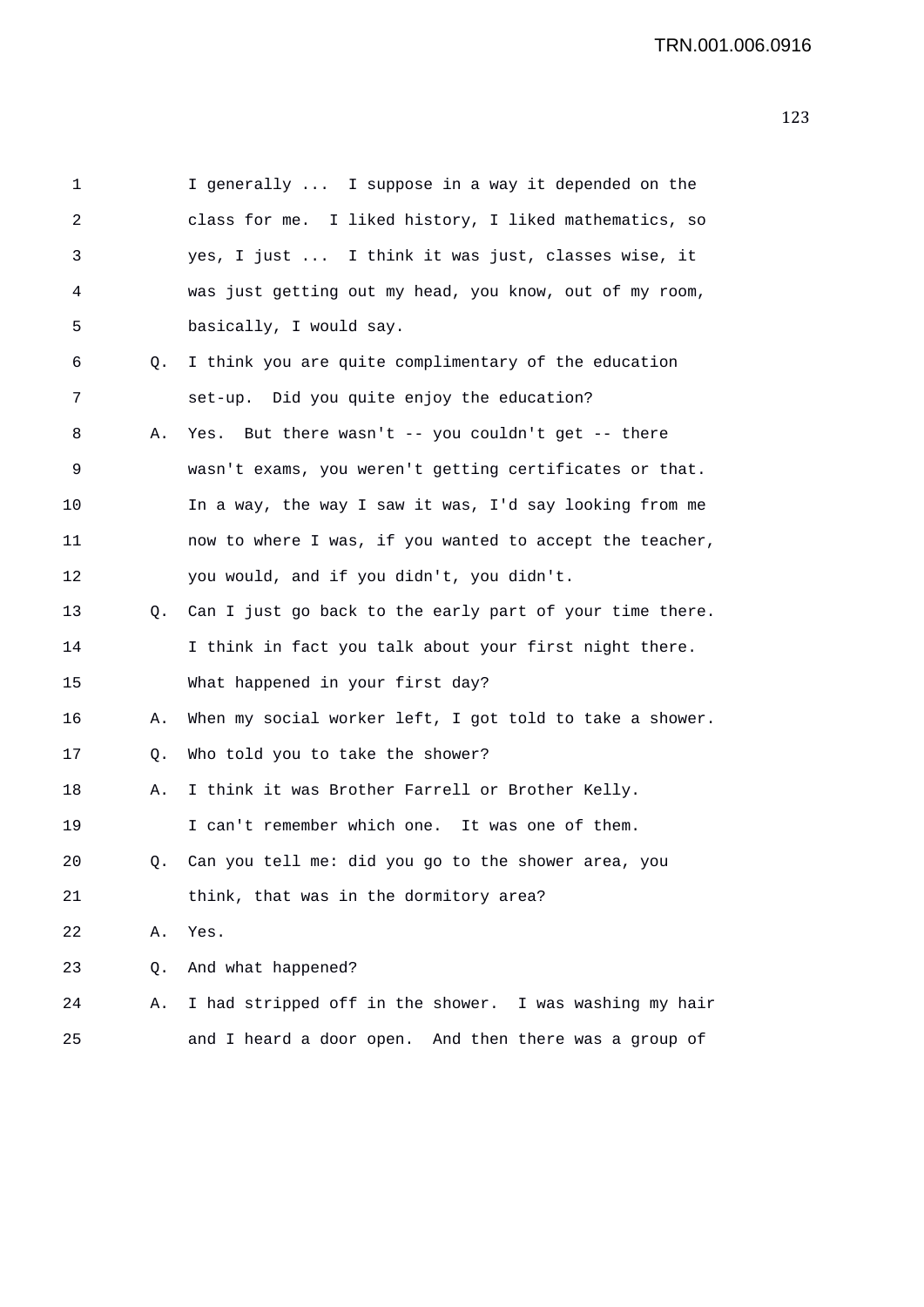| 1  |    | boys came in. I couldn't see anything and they started   |
|----|----|----------------------------------------------------------|
| 2  |    | touching me on my body.                                  |
| 3  | Q. | How many boys came in?                                   |
| 4  | Α. | About four or five at least.                             |
| 5  | Q. | Were they clothed?                                       |
| 6  | Α. | I don't know because I didn't open my eyes.              |
| 7  | Q. | What were they doing to you?                             |
| 8  | Α. | Touching me, touching my privates and putting my (sic)   |
| 9  |    | finger up my rectum and stuff. I just curled up in       |
| 10 |    | a ball, I remember. I'd say, having been abused by my    |
| 11 |    | stepfather and stuff, it was just what I did. And        |
| 12 |    | having been in other children's homes, you knew not to   |
| 13 |    | say anything.                                            |
| 14 | Q. | Was anything being said by these boys?                   |
| 15 | Α. | No. I remember at one point, one of the staff came in,   |
| 16 |    | I don't know who it was, and shouted something. The      |
| 17 |    | boys ran out and then I think it was Kelly asked me,     |
| 18 |    | "What happened?" and I knew from being in care before,   |
| 19 |    | you just didn't tell, you know. I just said, "Oh,        |
| 20 |    | I slipped", or something. I didn't say anything.         |
| 21 | Q. | How long do you think this episode in the showers lasted |
| 22 |    | before --                                                |
| 23 | Α. | I would say between 10 and 20 minutes at least. I'm not  |
| 24 |    | sure of the exact timing.                                |
| 25 | Q. | You mentioned Brother Kelly's name.<br>Was it            |
|    |    |                                                          |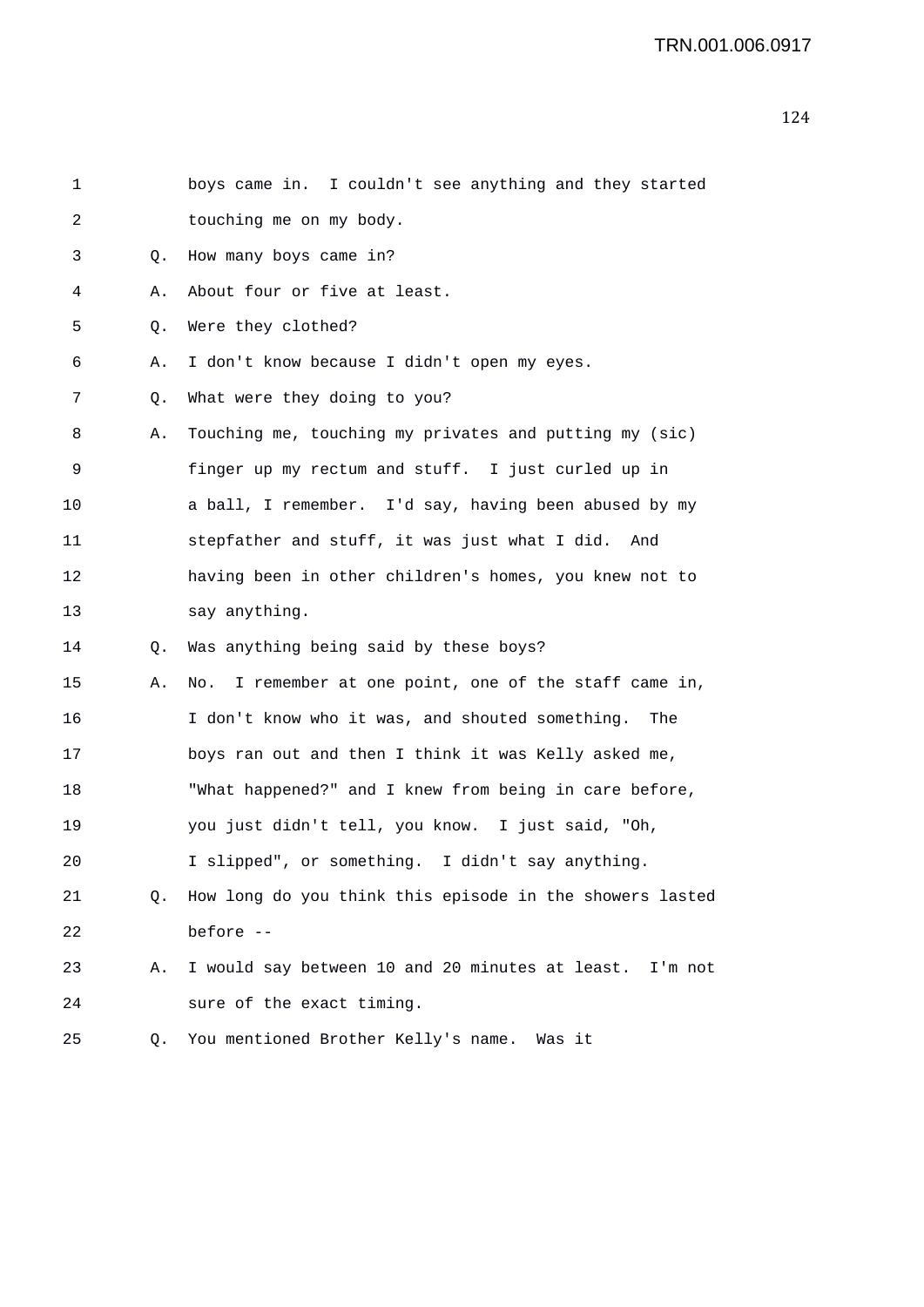| 1  |    | Brother Kelly who came in to interrupt what was going    |
|----|----|----------------------------------------------------------|
| 2  |    | on?                                                      |
| 3  | Α. | Yes, I think so. I think that was who it was.            |
| 4  | Q. | What was your reaction to this incident?                 |
| 5  | Α. | I was scared.                                            |
| 6  | Q. | What did you do?                                         |
| 7  | Α. | That morning, I tried to -- the next morning, I got up   |
| 8  |    | early and left the school.                               |
| 9  | Q. | And where did you go?                                    |
| 10 | Α. | I went into Falkland, near the palace, and I got lost,   |
| 11 |    | and the police found me in the orchard area. I remember  |
| 12 |    | that. So I didn't get very far.                          |
| 13 | Q. | And were you taken back by the police?                   |
| 14 | Α. | Yes.                                                     |
| 15 | Q. | When you were taken back -- before I come to that, did   |
| 16 |    | you tell the police why you'd run away?                  |
| 17 | Α. | No.                                                      |
| 18 | Q. | Was there any reason why you didn't tell the police?     |
| 19 | Α. | Well, one, I didn't think they'd believe me, and at that |
| 20 |    | time I would say, looking back on it, at that time,      |
| 21 |    | because you're in care, you're automatically branded     |
| 22 |    | a bad child, no matter what you were in care for.        |
| 23 |    | Originally, I was in because of my stepfather beating    |
| 24 |    | me, so I was put in there for my own safety. There was   |
| 25 |    | boys in other homes and the school that were put in for  |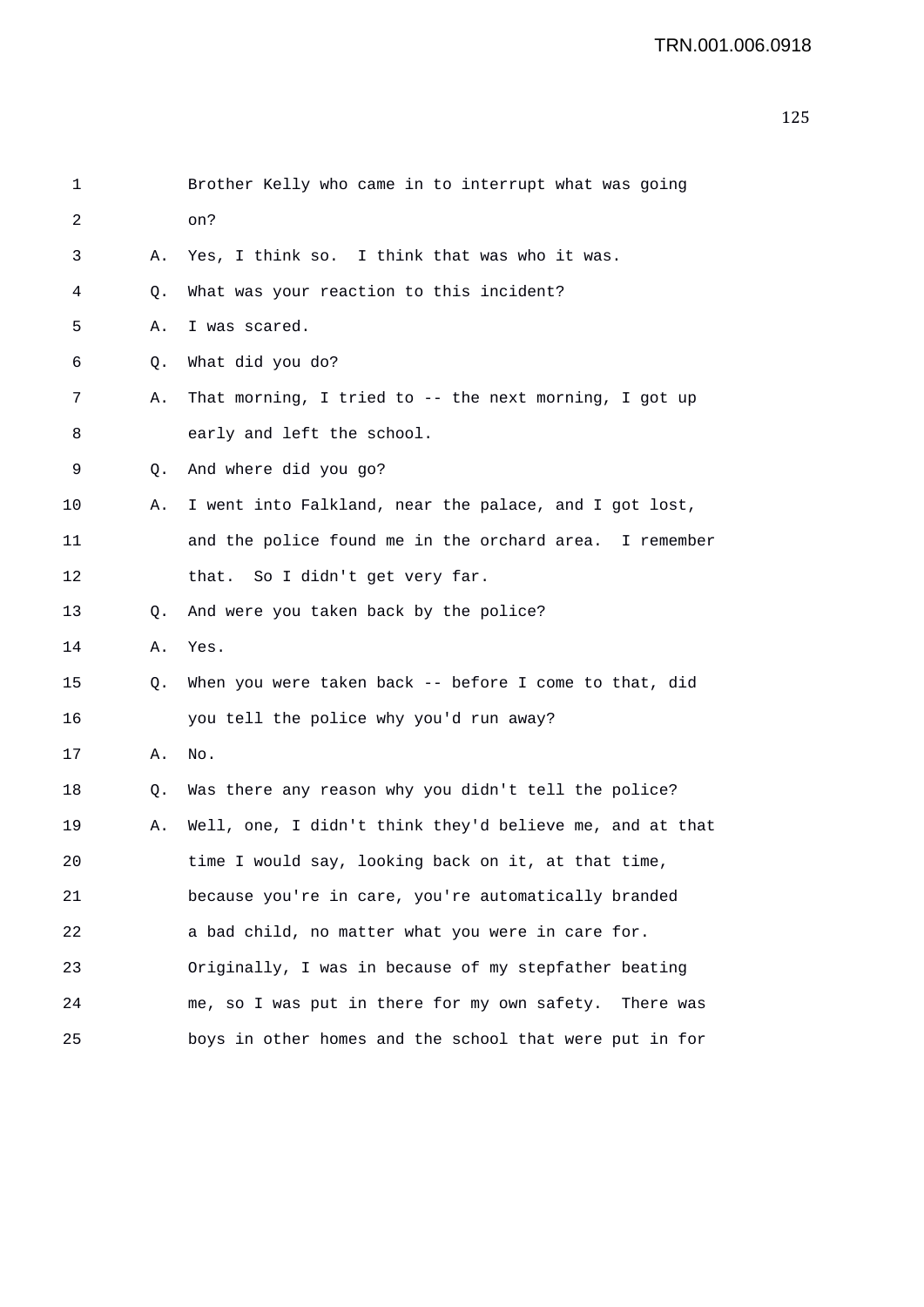| 1  |    | totally different things, but because you were in care,  |
|----|----|----------------------------------------------------------|
| 2  |    | you were then a bad boy or girl, whatever.               |
| 3  | Q. | And when you got back to the school, what happened?      |
| 4  | Α. | I got a telling-off from Brother Farrell and then I just |
| 5  |    | went and got dressed, washed and dressed.                |
| 6  | Q. | Did you tell Brother Farrell why you'd run away?         |
| 7  | Α. | No.                                                      |
| 8  | Q. | One thing you also touch upon in your statement is the   |
| 9  |    | matter of bed-wetting. I think at the time you did wet   |
| 10 |    | the bed.                                                 |
| 11 | Α. | Yes.                                                     |
| 12 | Q. | How was that managed then at the time?                   |
| 13 | Α. | I think it was the same as other places, just basically  |
| 14 |    | you got washed, you wiped down your bed, and you took    |
| 15 |    | the sheets down to the laundry room.                     |
| 16 |    | When I was at home, my parents used to $-$ - the         |
| 17 |    | punishment for wetting the bed was getting sent to       |
| 18 |    | school smelling. That's why I stopped -- I wouldn't go   |
| 19 |    | to school because people next to me wouldn't sit next to |
| 20 |    | me because I smelt.                                      |
| 21 | Q. | You weren't punished at St Ninian's? There was no        |
| 22 |    | punishment?                                              |
| 23 | Α. | There wasn't -- well, I think  I can't remember if       |
| 24 |    | there was punishment or not. I think there was a few     |
| 25 |    | other boys that wet the bed, so I wasn't the only one.   |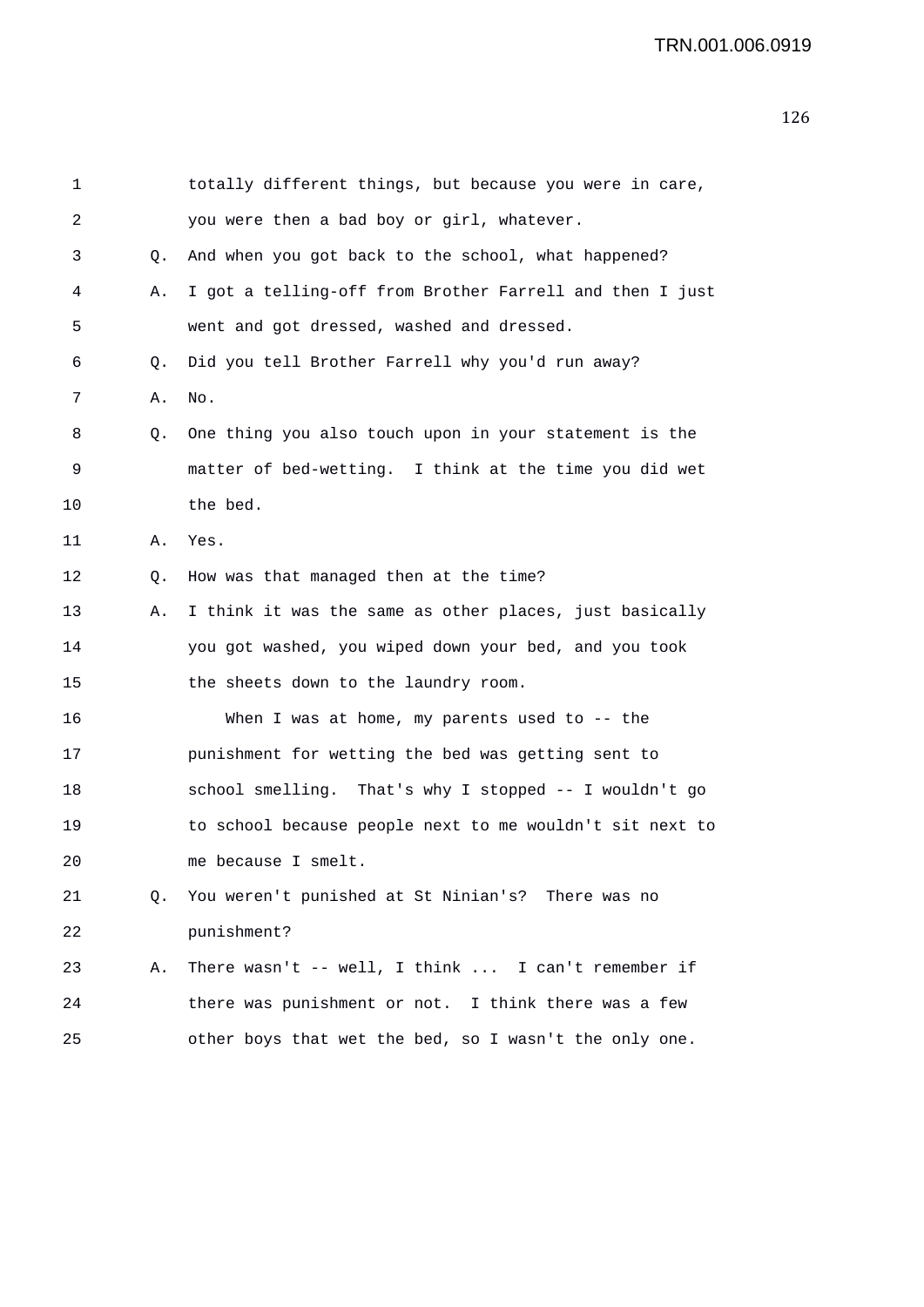| 1  | Q. | Could you have got up during the night to go to the      |
|----|----|----------------------------------------------------------|
| 2  |    | toilet?                                                  |
| 3  | Α. | Possibly.                                                |
| 4  | Q. | Was there any reason you didn't do that?                 |
| 5  | Α. | I think I was just scared.                               |
| 6  | Q. | What were you scared of?                                 |
| 7  | Α. | The dark, or scared I'd get a row for getting up.        |
| 8  | Q. | You mention in your statement, this is at paragraph 115, |
| 9  |    | that there was a brother who, as you put it, sneaked     |
| 10 |    | about the dormitories at night. Can you tell me about    |
| 11 |    | that?                                                    |
| 12 | Α. | You'd hear boys shouting some nights, telling him to get |
| 13 |    | I don't know who it was. I'm not 100% sure, so<br>off.   |
| 14 |    | I couldn't really say. But I heard boys shouting, "Get   |
| 15 |    | off me", and stuff and it'd go quiet, and then  but      |
| 16 |    | I never had that because they knew I wet the bed, so     |
| 17 |    | in a way, wetting the bed, because of that, that's what  |
| 18 |    | saved me from a lot as well.                             |
| 19 | Q. | How often were you aware of someone sneaking about the   |
| 20 |    | dormitory area?                                          |
| 21 | Α. | Quite a few nights. Not every night, but it was quite    |
| 22 |    | a few nights.                                            |
| 23 | Q. | Did that go on the whole time that you were there?       |
| 24 | Α. | Yes.                                                     |
| 25 | Q. | You've already touched upon what happened on your first  |
|    |    |                                                          |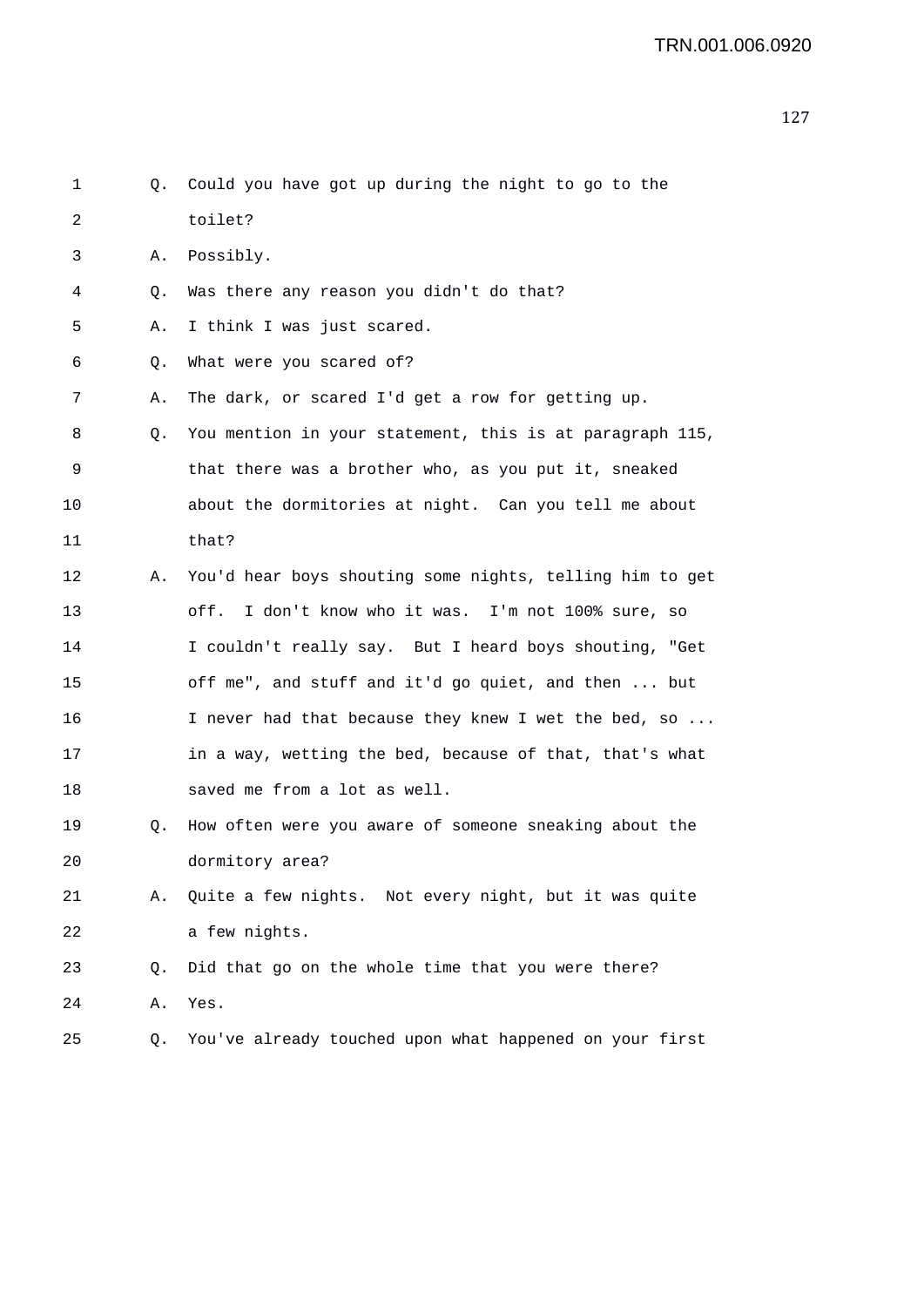| 1  |    | night when you had a shower. Did anything else happen    |
|----|----|----------------------------------------------------------|
| 2  |    | in connection with times when you took showers?          |
| 3  | Α. | Not as much because I sort of learned to get in and wash |
| 4  |    | my hair first and then wash my body. I was always        |
| 5  |    | watching out. When I went for a shower, I always had to  |
| 6  |    | watch out. It took me a long time not to do that.        |
| 7  | Q. | One of the things you tell us in your statement at       |
| 8  |    | paragraph 117 is that when you were bathing some of the  |
| 9  |    | older boys would touch you up in a sexual manner.        |
| 10 | Α. | Yes.                                                     |
| 11 | Q. | Can I just ask you about that then? What are you         |
| 12 |    | telling us there, Max?                                   |
| 13 |    | (Pause)                                                  |
| 14 | Α. | I'm trying to remember.                                  |
| 15 | Q. | Can I ask you this: do you remember a time when you went |
| 16 |    | to Brother Farrell and told him that you were concerned  |
| 17 |    | about something?                                         |
| 18 | Α. | Yes. I remember telling him that other boys were         |
| 19 |    | touching me up and stuff and other times, and he said    |
| 20 |    | he'd deal with it, but nothing ever happened.            |
| 21 | Q. | In relation to what?                                     |
| 22 | Α. | Just with  I'm trying to remember, really, I'm           |
| 23 |    | getting a bit confused.                                  |
| 24 |    | (Pause)                                                  |
| 25 | Q. | Well, can I ask you this, Max: when you went to          |
|    |    |                                                          |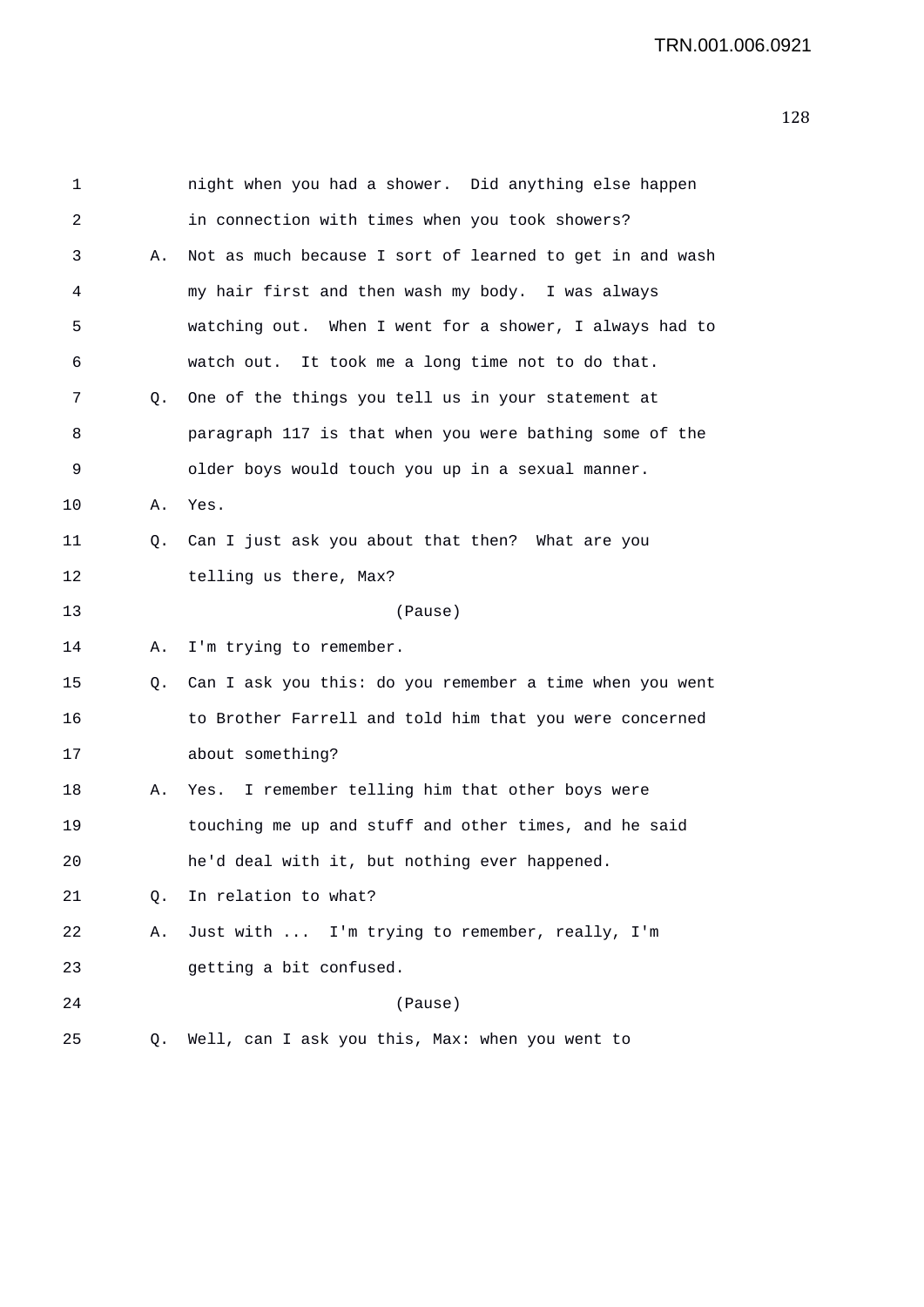| 1  |    | Brother Farrell and you expressed concerns about          |
|----|----|-----------------------------------------------------------|
| 2  |    | matters, was he sympathetic to you?                       |
| 3  | Α. | Yes. He just said, "Don't worry about it, I'll deal       |
| 4  |    | with it".                                                 |
| 5  | Q. | And did anything then happen insofar as Brother Farrell   |
| 6  |    | was concerned?                                            |
| 7  | Α. | Not that I can remember.                                  |
| 8  | Q. | How did your relationship with Brother Farrell go on      |
| 9  |    | thereafter?                                               |
| 10 | Α. | We were quite close. He used to give me cuddles and       |
| 11 |    | stuff and reassure me and say to me, "Everything will be  |
| 12 |    | okay, don't worry about it". And yeah, it was             |
| 13 |    | I liked it because I was getting attention, really.<br>It |
| 14 |    | was the first time in a long time that somebody actually  |
| 15 |    | showed me affection, I would say, because I never got it  |
| 16 |    | at home.                                                  |
| 17 | 0. | How did he show you affection?                            |
| 18 | Α. | He would give me cuddles and touch me and stuff like      |
| 19 |    | I'd touch him and then he would give me sweets<br>that.   |
| 20 |    | and stuff.                                                |
| 21 | О. | Where did this take place?                                |
| 22 | Α. | In his room.                                              |
| 23 | Q. | Was that at the headmaster's room, was it?                |
| 24 | Α. | Yes.                                                      |
| 25 | Q. | And when you say he would touch you and you would touch   |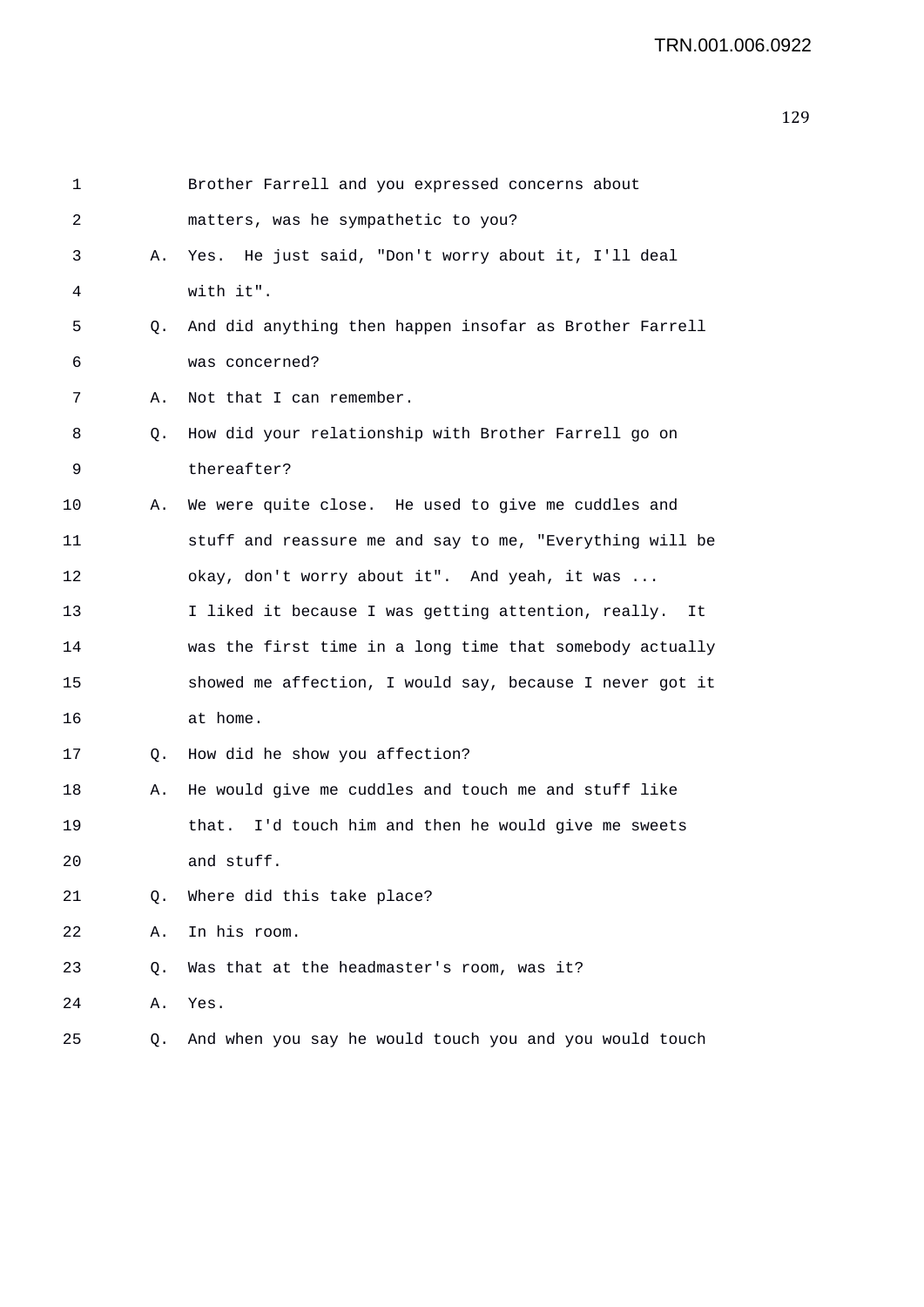| 1  |    | him, can you just elaborate on that? What do you mean    |
|----|----|----------------------------------------------------------|
| 2  |    | by that?                                                 |
| 3  | Α. | I would touch his penis and stuff and he would rub my    |
| 4  |    | bottom and touch my penis.                               |
| 5  | Q. | And what else happened?                                  |
| 6  | Α. | I would rub his penis and stuff and masturbate him.      |
| 7  | Q. | And would he do that to you?                             |
| 8  | Α. | Yes. He'd just basically touch me and stuff.             |
| 9  |    | I remember when he was ejaculating, he would get his     |
| 10 |    | hanky out and ejaculate into a hanky.                    |
| 11 | Q. | During these episodes you've been telling us about,      |
| 12 |    | would you be wearing your clothes?                       |
| 13 | Α. | Not always. Sometimes I'd be -- he would say to me,      |
| 14 |    | "Take your clothes off down to your underpants", or      |
| 15 |    | something.                                               |
| 16 | Q. | And what about him?                                      |
| 17 | Α. | I'm not 100% sure. I think he didn't have his trousers   |
| 18 |    | on, if I remember. I can't remember the rest of it, but  |
| 19 |    | so far as I remember, he didn't have his trousers on.    |
| 20 |    | You have told us this would be in his room.              |
| 21 | Α. | Yes.                                                     |
| 22 | Q. | At what time of the day would this take place?           |
| 23 | Α. | Round about 8-ish, 8 or 9 o'clock.                       |
| 24 | Q. | Is this in the evening?                                  |
| 25 | Α. | In the evening, yes, when the other staff weren't there. |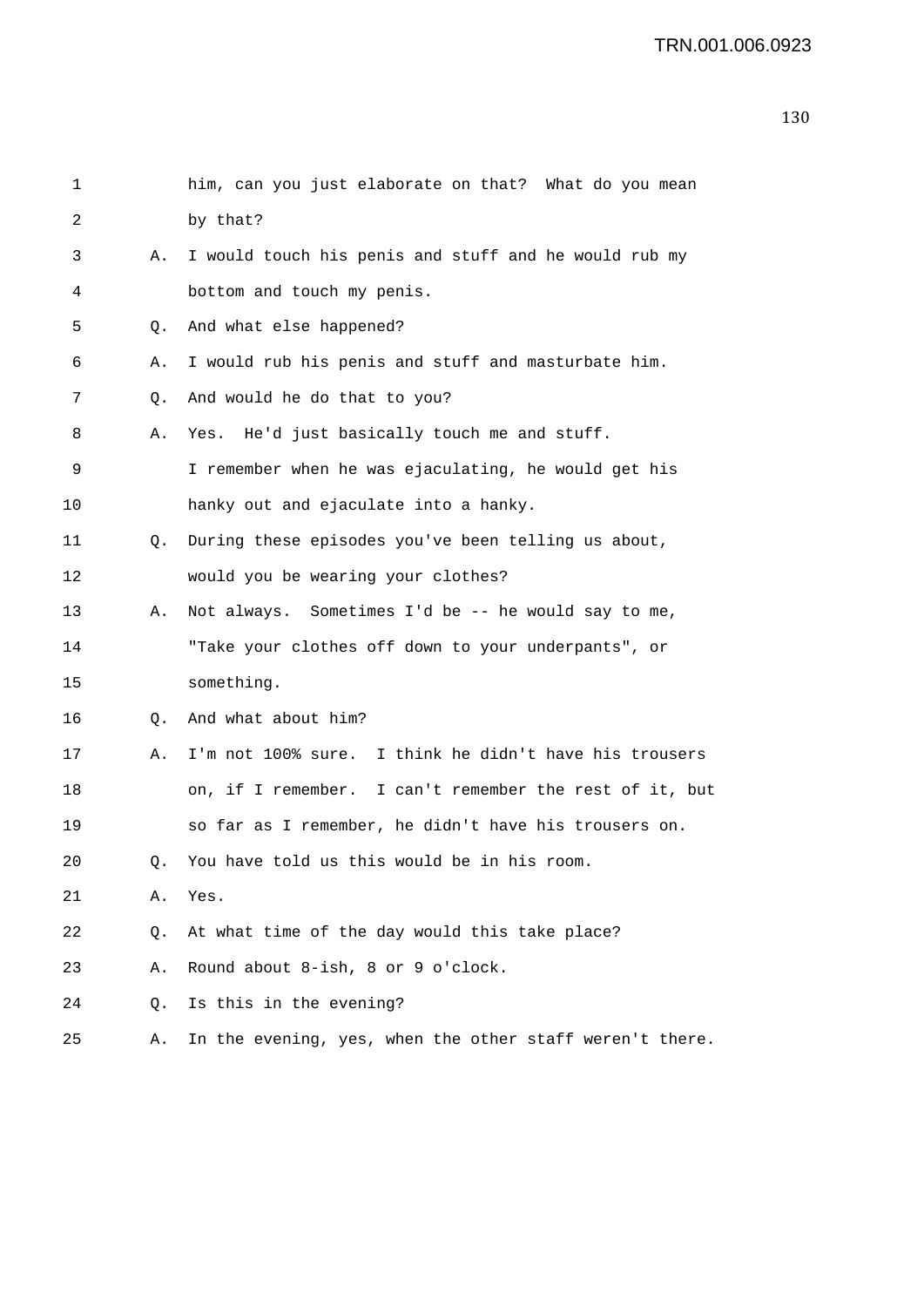| 1       | Q. | Did this develop beyond what you've just been telling   |
|---------|----|---------------------------------------------------------|
| 2       |    | us?                                                     |
| 3       | Α. | In my head it did.<br>Yes.                              |
| 4       | Q. | What happened?                                          |
| 5       | Α. | We lay on the bed a couple of times with each other, on |
| 6       |    | his bed, next to him and stuff. I kissed him on the     |
| 7       |    | cheek, I remember, and cuddled him and touched him and  |
| 8       |    | stuff.                                                  |
| 9       | Q. | It may be difficult, but if you can tell us in your own |
| $10 \,$ |    | words what sort of things happened.                     |
| 11      | Α. | Just  Sorry.                                            |
| 12      | Q. | Okay.                                                   |
| 13      | Α. | I suppose just like when you would -- somebody you care |
| 14      |    | about, touching them, cuddling them and kissing them.   |
| 15      |    | It's just too hard.                                     |
| 16      | Q. | Are you able to tell us if matters developed beyond     |
| 17      |    | touching and cuddling?                                  |
| 18      | Α. | Yes.                                                    |
| 19      | Q. | How did matters develop?                                |
| 20      | Α. | I can(?) remember having sex.<br>My mind's just not     |
| 21      |    | Sorry. In my eyes, I was having a relationship with     |
| 22      |    | him, I would say, a close relationship. Like I say,     |
| 23      |    | I didn't get much affection at home. I can't remember   |
| 24      |    | my birth mother ever telling me she loved me.           |
| 25      | Q. | Did Brother Farrell tell you that?                      |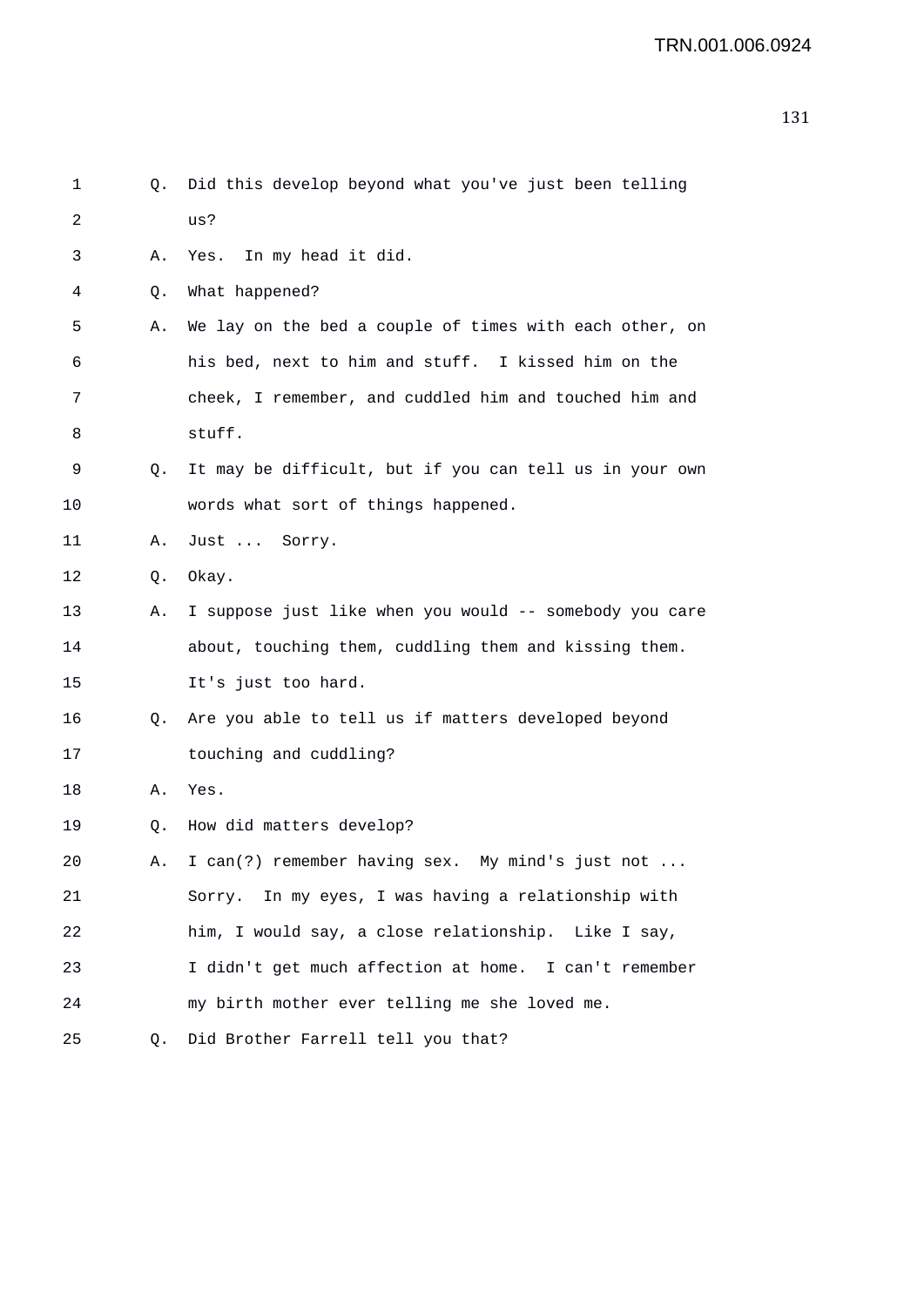| 1  | Α. | Yes.                                                        |
|----|----|-------------------------------------------------------------|
| 2  | Q. | Did you feel you were close to Brother Farrell during       |
| 3  |    | this period of time?                                        |
| 4  | Α. | Yes.                                                        |
| 5  |    | LADY SMITH: You were a young teenager at this stage, Max,   |
| 6  |    | I think; is that right?                                     |
| 7  | Α. | Yes.                                                        |
| 8  |    | LADY SMITH: Did you know how old Farrell was?               |
| 9  | Α. | No.                                                         |
| 10 |    | LADY SMITH: How old did he seem to you to be?               |
| 11 | Α. | His 40s or 50s, I think. I'm not 100% sure.                 |
| 12 |    | LADY SMITH: I was just interested in how he seemed to you.  |
| 13 | Α. | He was an adult. It was someone that I could trust, in      |
| 14 |    | my head.                                                    |
| 15 |    | LADY SMITH:<br>Yes.                                         |
| 16 |    | MR MacAULAY: I think, as you've told us, Max, you developed |
| 17 |    | what you've referred to as a relationship with him.<br>For  |
| 18 |    | how long during your time at St Ninian's, the two years     |
| 19 |    | or so you were there, did the relationship last for?        |
| 20 |    | I'd say most of it. Most of it. I certainly remember        |
| 21 |    | the last two months or so, because I was getting older,     |
| 22 |    | I would say, it sort of  sort of petered out sort of        |
| 23 |    | thing, I stopped going to his room.                         |
| 24 | Q. | Insofar as the relationship was concerned, was this         |
| 25 |    | a sexual relationship?                                      |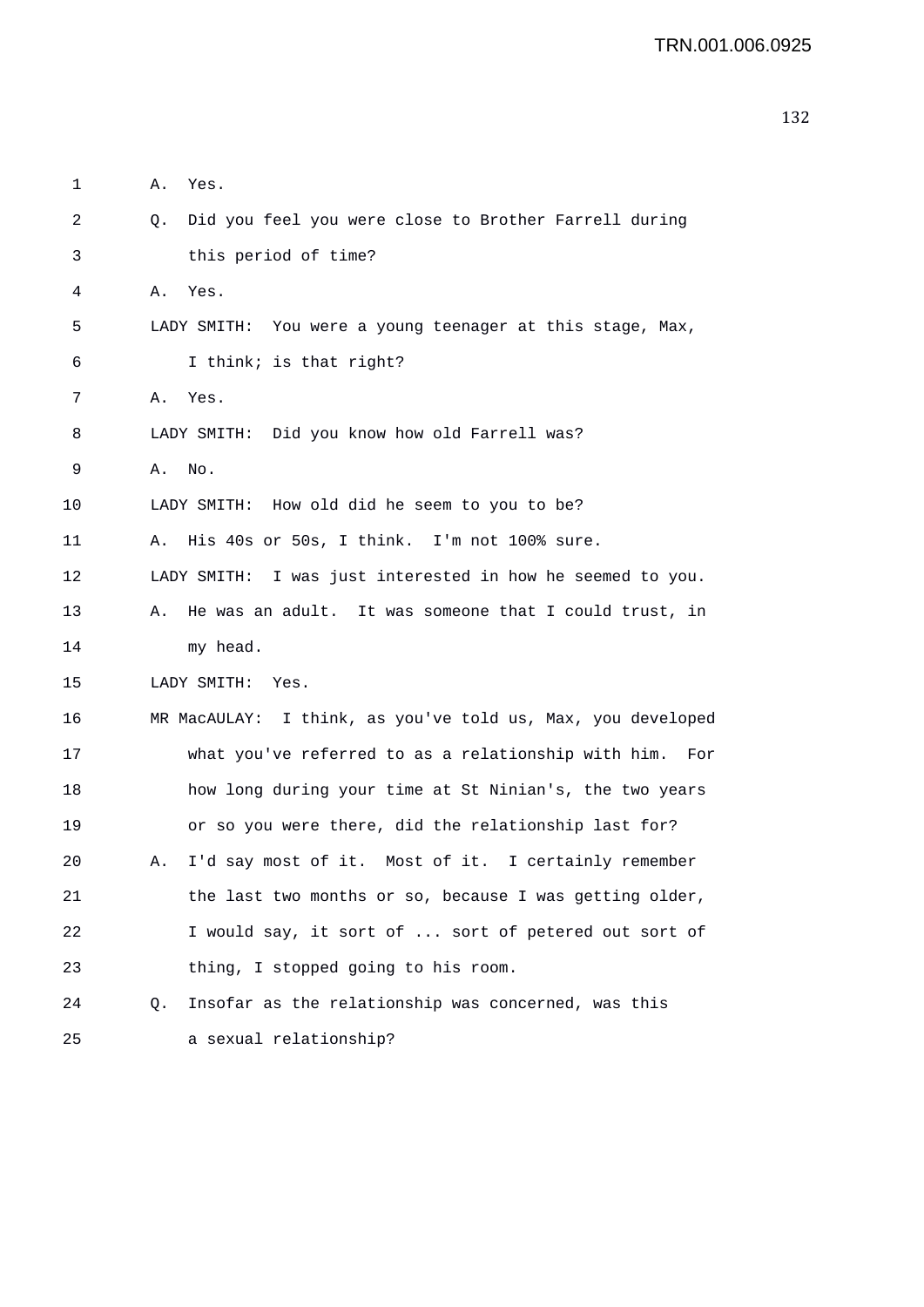1 A. Yes.

| 2  | Q. | You've given us some insight into the nature of the        |
|----|----|------------------------------------------------------------|
| 3  |    | sexual relationship. Is there anything else you'd like     |
| 4  |    | to add to what you've said as to what the sexual           |
| 5  |    | relationship consisted of?                                 |
| 6  | Α. | There was masturbating and stuff like that and touching    |
| 7  |    | each other. I'm finding it quite hard to try and get       |
| 8  |    | the words out. My mind's just not wanting to go there.     |
| 9  | Q. | Okay.                                                      |
| 10 | Α. | In a way, I would say it's because I was getting the       |
| 11 |    | affection, I would do anything. So if he had told me to    |
| 12 |    | bend down and that and  I would have done it, because      |
| 13 |    | I was getting shown -- to me, I was getting shown love     |
| 14 |    | and I never had that before. It just  I didn't             |
| 15 |    | It came at a cost for me personally. Any affection         |
| 16 |    | always cost something. And throughout my life, when        |
| 17 |    | someone's shown me affection or that, I've always had      |
| 18 |    | the, "What's your angle? What do you want?"                |
| 19 | Q. | But I think you did tell us that towards the end of your   |
| 20 |    | period at St Ninian's, the last couple of months or so,    |
| 21 |    | this had tailed off; is that right?                        |
| 22 | Α. | Yes, he'd got other boys.                                  |
| 23 | Q. | Did you see him with other boys?                           |
| 24 | Α. | There was a group, a few of us went up to his room<br>Yes. |
| 25 |    | We used to touch each other in his room<br>once or twice.  |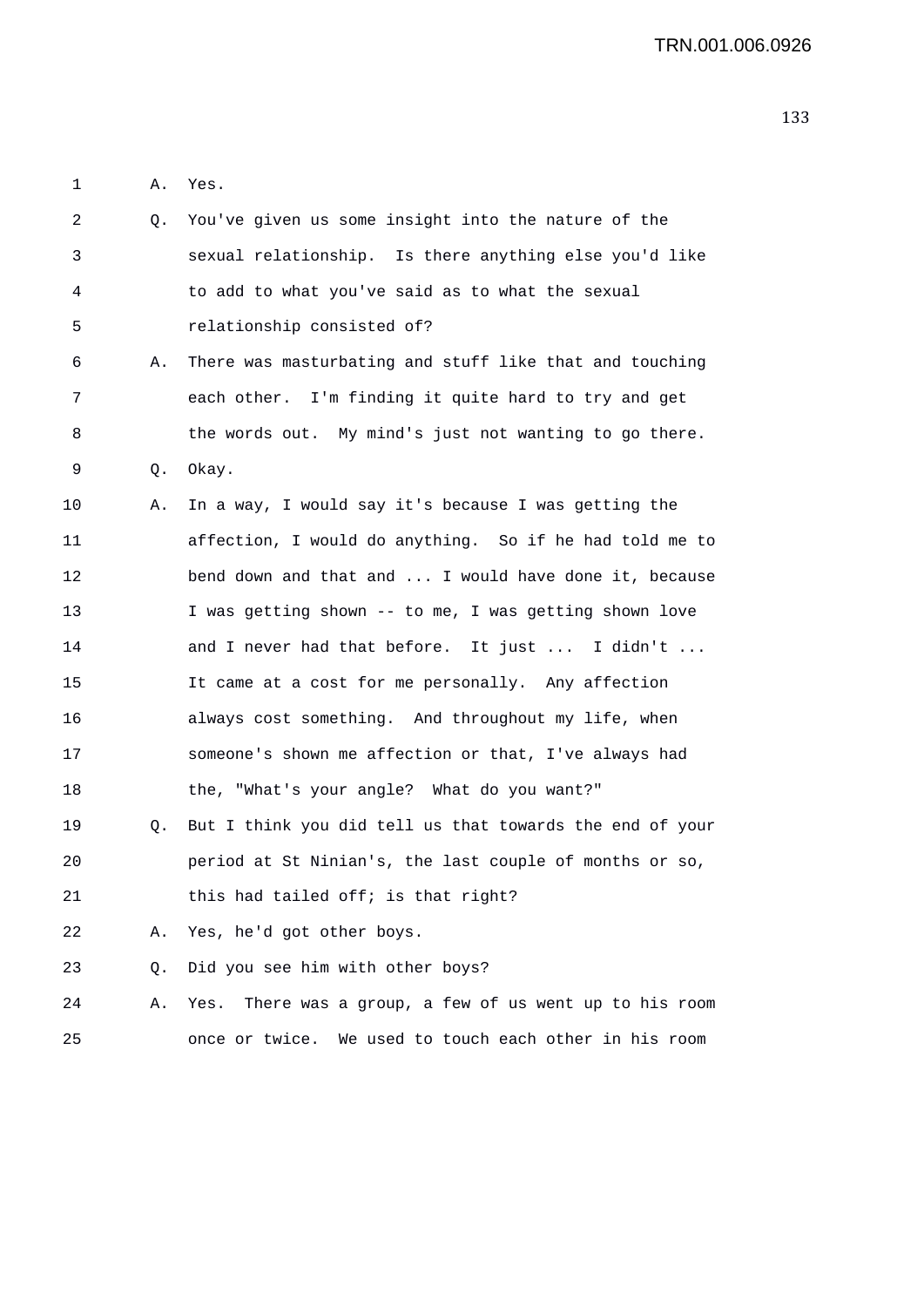| 1  |    | and stuff and he would tell us to touch each other and   |
|----|----|----------------------------------------------------------|
| 2  |    | he would masturbate in front of                          |
| 3  | Q. | When you say "up to his room", was this a different room |
| 4  |    | to his office?                                           |
| 5  | Α. | No, it was his bedroom.                                  |
| 6  | Q. | Was his bedroom in the dormitory area or was it          |
| 7  |    | somewhere else?                                          |
| 8  | Α. | It was up near his office, if I remember rightly.        |
| 9  | Q. | Can I just explore this business then of you and other   |
| 10 |    | boys being in his room? First of all, how often did      |
| 11 |    | that happen over this period?                            |
| 12 | Α. | The weekends when we weren't away mostly. It never       |
| 13 |    | happened during oot(?) because -- unless there was       |
| 14 |    | holidays. But because other staff were there, it         |
| 15 |    | wouldn't happen.                                         |
| 16 | Q. | But then at these weekends when there were fewer people  |
| 17 |    | there, can you tell me what would happen?                |
| 18 | Α. | I'd go up to his office and he would say to me, "Find    |
| 19 |    | some other boys up, younger boys", and we'd all go up.   |
| 20 |    | We were sort of like in groups. There was Kelly's group  |
| 21 |    | and Farrell's group, basically.                          |
| 22 | Q. | And you were in Farrell's group at this time?            |
| 23 | Α. | Yes.                                                     |
| 24 | Q. | So let's just look at the group. How many boys were in   |
| 25 |    | the group?                                               |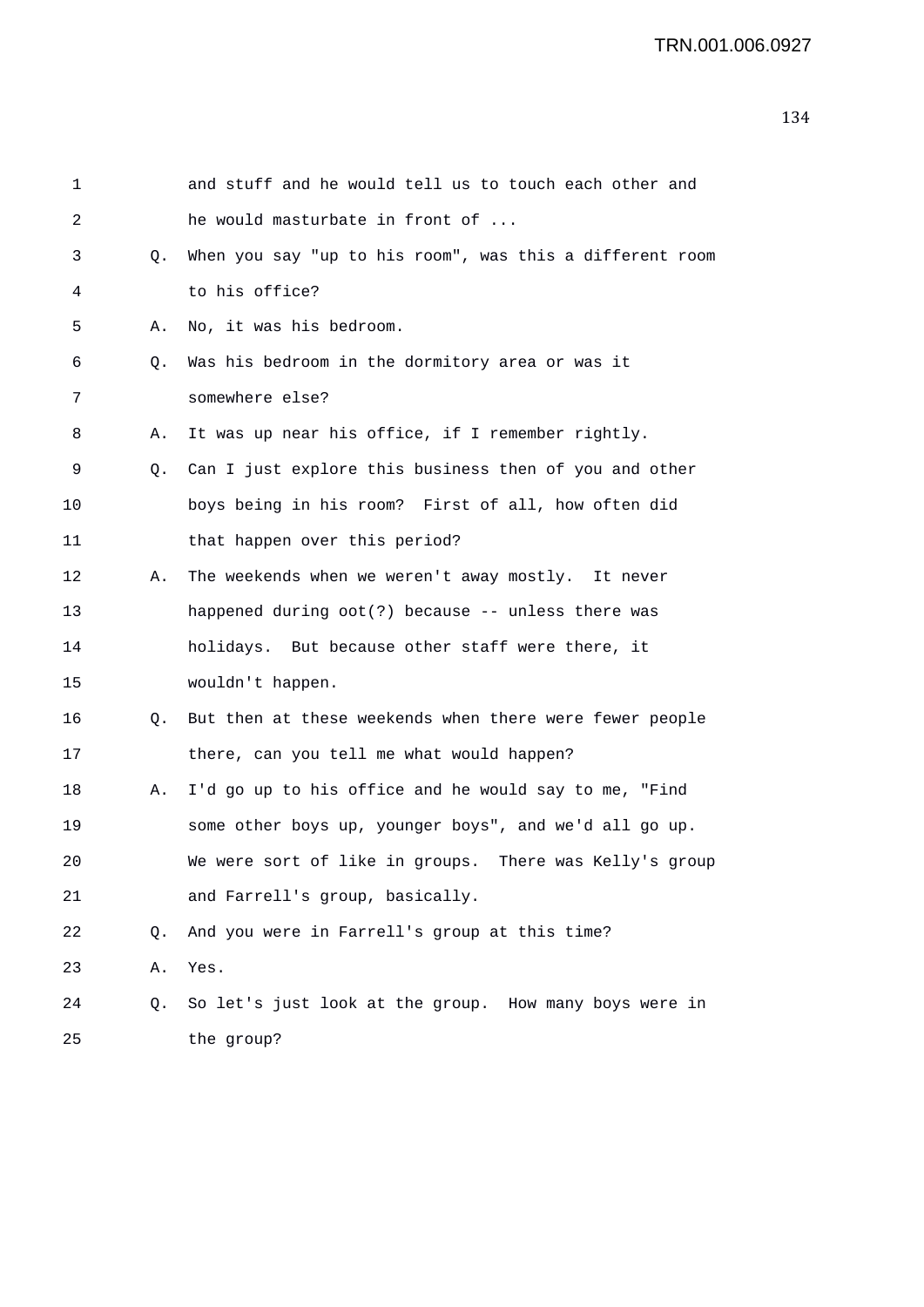| 1  | Α. | Six or seven or eight. I can't remember exactly.         |
|----|----|----------------------------------------------------------|
| 2  | Q. | How many would go to Brother Farrell's room?             |
| 3  | Α. | About seven or eight of us.                              |
| 4  | Q. | Can I just understand then what would happen on these    |
| 5  |    | occasions?                                               |
| 6  | Α. | Basically, we would just sit around talking and then     |
| 7  |    | we would take our clothes off and sit in our underwear   |
| 8  |    | and he'd give us sweeties, we'd sit and eat sweeties and |
| 9  |    | drink juice, and we'd be encouraged to start touching    |
| 10 |    | each other.                                              |
| 11 | Q. | Is that the boys touching the boys?                      |
| 12 | Α. | Yes, and also somebody touching him or he would just sit |
| 13 |    | and watch us.                                            |
| 14 | Q. | So the boys would be touching each other sexually;       |
| 15 |    | is that what you're saying?                              |
| 16 | Α. | Yes.                                                     |
| 17 | Q. | And someone would also touch Brother Farrell in a sexual |
| 18 |    | way?                                                     |
| 19 | Α. | Sometimes, yes.                                          |
| 20 | Q. | And what would happen?                                   |
| 21 | Α. | He would ejaculate, get his hanky out and ejaculate into |
| 22 |    | his hanky, and then basically, by the time we'd finished |
| 23 |    | our sweets and that, it would be bedtime and we got told |
| 24 |    | to go back to our rooms.                                 |
| 25 | Q. | How long did this go on for?                             |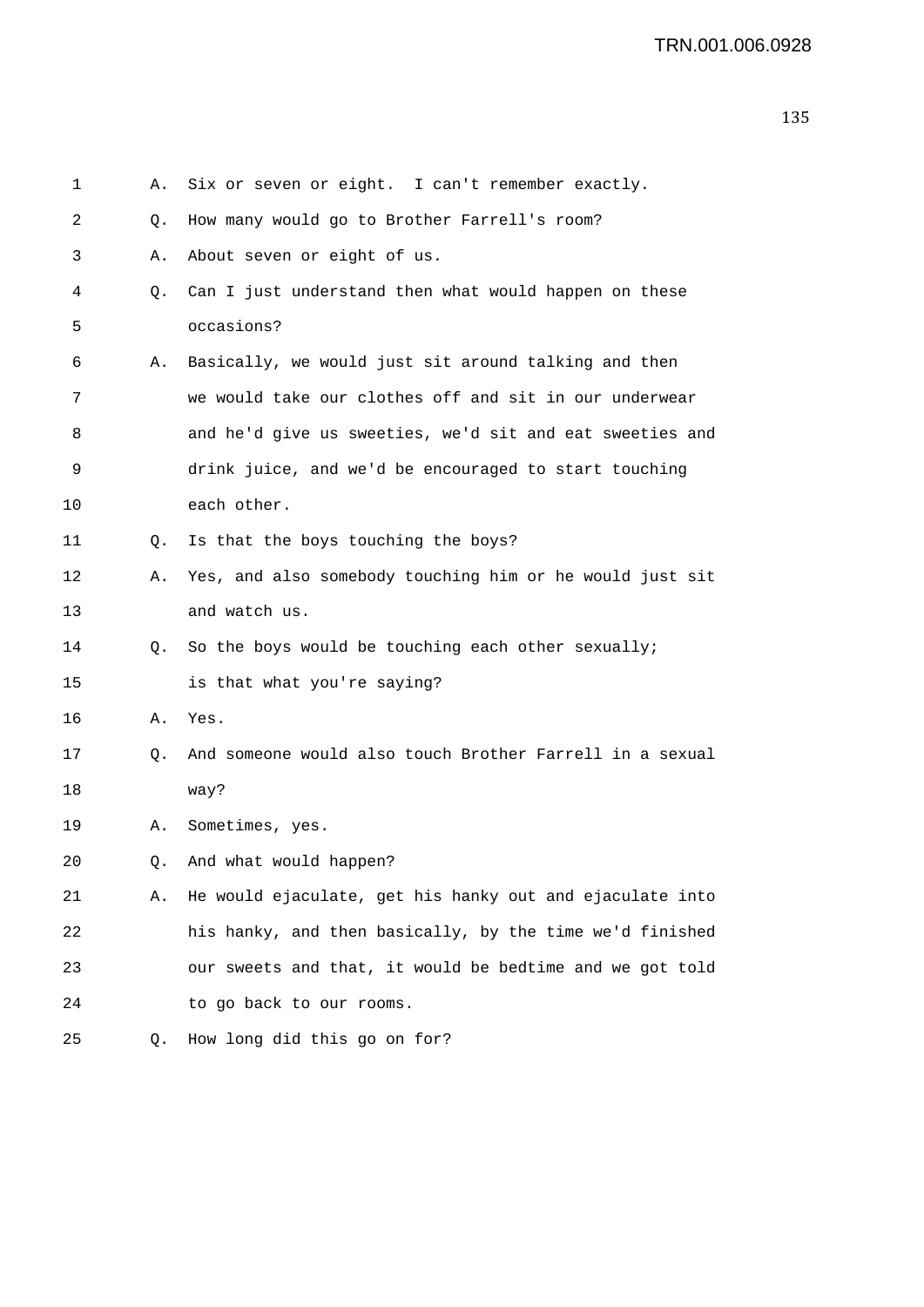| 1  | Α. | Probably every second weekend or so. It depended how     |
|----|----|----------------------------------------------------------|
| 2  |    | many boys were actually going home at the time. Some of  |
| 3  |    | the boys -- like I say, it was every second weekend we   |
| 4  |    | went home. But then as I got older, I stopped going as   |
| 5  |    | much. I wasn't encouraged to go.                         |
| 6  | Q. | By whom?                                                 |
| 7  | Α. | Brother Farrell.                                         |
| 8  | Q. | Did boys continue to go to his room?                     |
| 9  | Α. | As far as I can remember, they did, but I'm not 100%     |
| 10 |    | sure.                                                    |
| 11 | Q. | You've already mentioned this, Max, that there were two  |
| 12 |    | groups: there was Brother Farrell's group, and you have  |
| 13 |    | told us about them, and there was also Brother Kelly's   |
| 14 |    | group.                                                   |
| 15 | Α. | Yes.                                                     |
| 16 | Q. | With regard to Brother Kelly's group, how many boys were |
| 17 |    | in that group?                                           |
| 18 | Α. | Eight or nine of them. They were sort of older ones.     |
| 19 |    | There were a couple my age, but most of them were --     |
| 20 |    | there was two or three that were older.                  |
| 21 | Q. | On a daily basis, how would this present itself? Would   |
| 22 |    | there be boys with Brother Kelly and boys with           |
| 23 |    | brother --                                               |
| 24 | Α. | It was mostly at night. I would say mostly at night.     |
| 25 | Q. | Did you see -- and I'll come on to things that might     |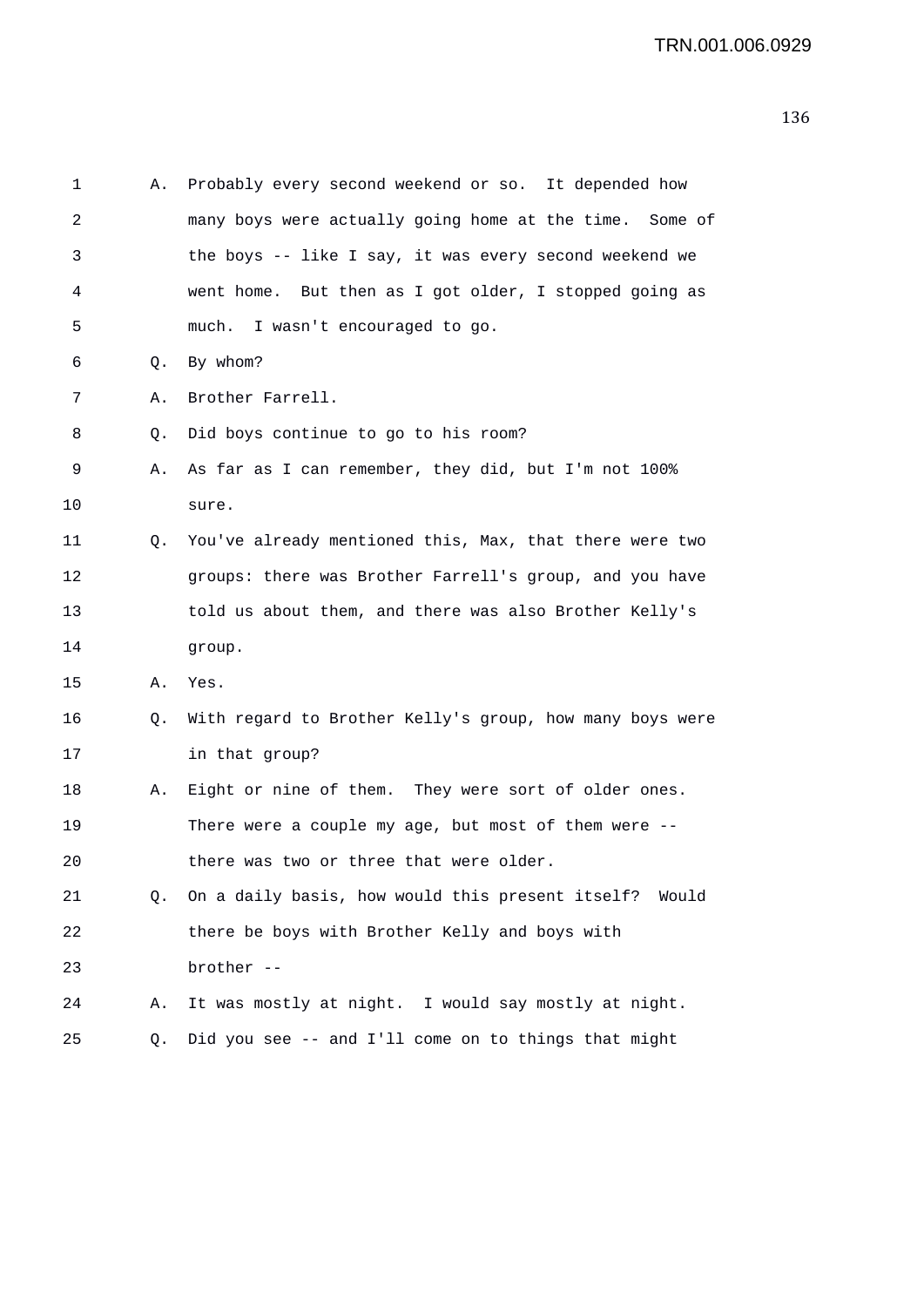| 1  |    | have happened to you, but did you see what happened      |
|----|----|----------------------------------------------------------|
| 2  |    | in relation to Brother Kelly and his group at            |
| 3  |    | night-times?                                             |
| 4  | Α. | They would just be invited to his room at night.         |
| 5  | Q. | Did you see that happening?                              |
| 6  | Α. | It happened -- I saw once or twice -- I went --          |
| 7  | Q. | I don't want to know where you went, but did you see it  |
| 8  |    | generally happening that --                              |
| 9  | Α. | Yes. Boys would just go to his room, "Come on, we're     |
| 10 |    | going to " They called him Snoopy: "We're going to       |
| 11 |    | Snoopy's room", and away they'd go and I would just go   |
| 12 |    | up to Farrell's room.                                    |
| 13 | Q. | Was that the way it was, one group went to one room and  |
| 14 |    | the other went to the other room?                        |
| 15 | Α. | Yes.                                                     |
| 16 | Q. | I'll ask you in a moment about something that might have |
| 17 |    | happened to you in Brother Kelly's room. But before      |
| 18 |    | that, did you have any insight into what was happening   |
| 19 |    | in Brother Kelly's room?                                 |
| 20 | Α. | You'd hear rumours.                                      |
| 21 | О. | What were the rumours?                                   |
| 22 | Α. | Guys were touching each other up or getting touched up.  |
| 23 |    | Sweets and stuff and there was boys sleeping in the same |
| 24 |    | room as him or in his bed with him.                      |
| 25 | Q. | What sort of dealings did you yourself have with         |
|    |    |                                                          |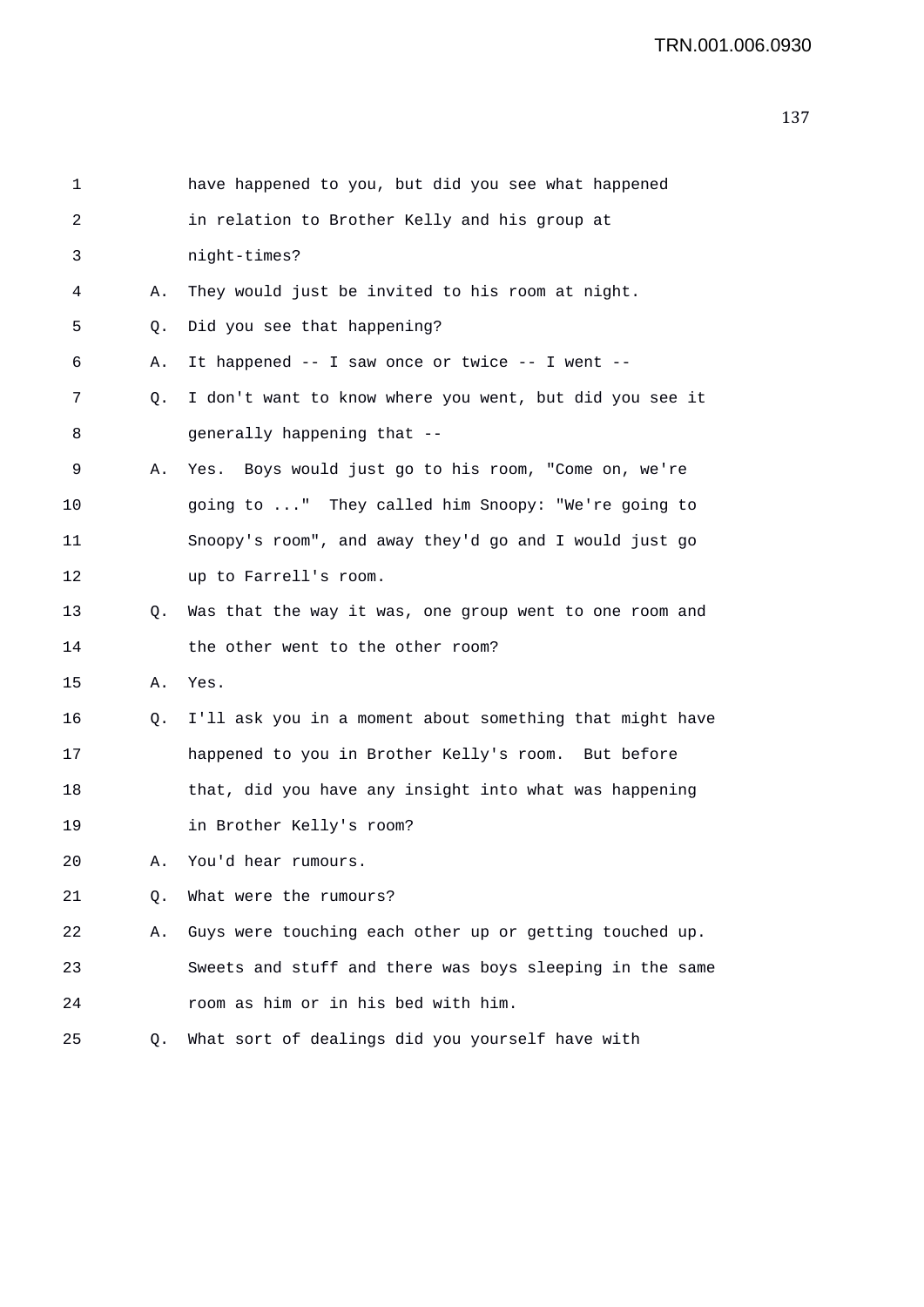| 1  |    | Brother Kelly before anything in particular happened to  |
|----|----|----------------------------------------------------------|
| 2  |    | you?                                                     |
| 3  | Α. | He didn't like me because I was one of Brother Farrell's |
| 4  |    | favourites.                                              |
| 5. | Q. | And how did you become aware of that?                    |
| 6  | Α. | I became aware of it quite soon because there was sort   |
| 7  |    | of tension between him and Farrell. I think Farrell had  |
| 8  |    | come after him and, if I remember how it went, Kelly had |
| 9  |    | been in there first, and Farrell came in afterwards and  |
| 10 |    | made headmaster, and Kelly resented him for that. So     |
| 11 |    | that was basically the crux of it.                       |
| 12 | Q. | But in relation to your own dealings with Kelly,         |
| 13 |    | Brother Kelly, what sort of dealings did you have with   |
| 14 |    | him?                                                     |
| 15 | Α. | He slapped me on the head and called me -- shouted my    |
| 16 |    | name and I had to go over to him and he'd touch me and   |
| 17 |    | stuff.                                                   |
| 18 | Q. | When you say he would touch you and stuff $-$ -          |
| 19 | Α. | Touch my privates, basically. Just grab a hold of them   |
| 20 |    | and just, you know  Yes, he was quite nasty to me.       |
| 21 | Q. | How often did this happen to you?                        |
| 22 | Α. | Quite a lot. I could be walking along the hall or        |
| 23 |    | something, going somewhere, and he'd just shout my name  |
| 24 |    | and you knew if you didn't go, there would be trouble.   |
| 25 |    | I knew if I did go, things would happen. So it was       |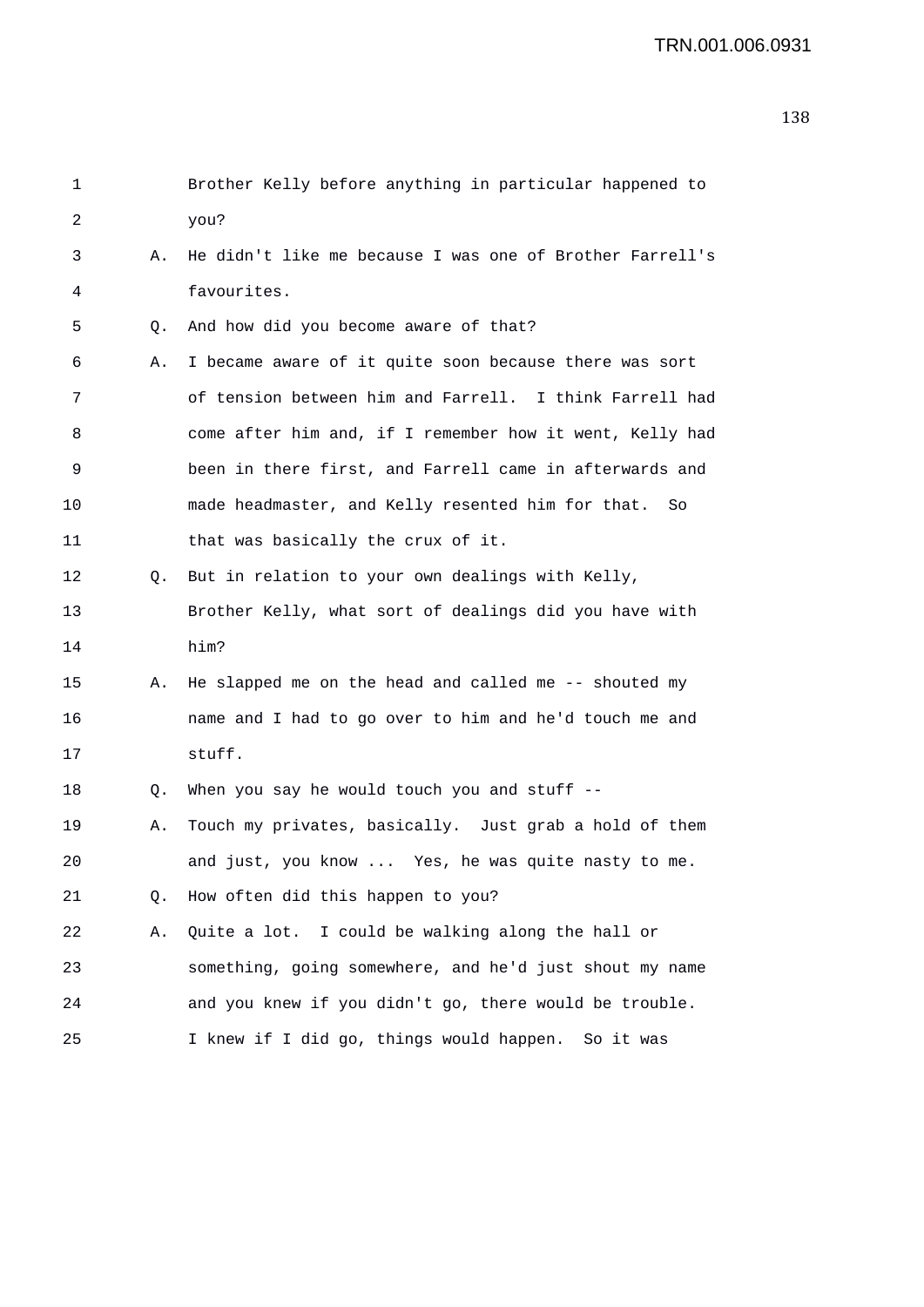| 1  |    | a Catch 22, basically, as far as I  to look at it        |
|----|----|----------------------------------------------------------|
| 2  |    | that way, it was like a Catch 22.                        |
| 3  | Q. | Was there an occasion when you were asked to go to       |
| 4  |    | Brother Kelly's room?                                    |
| 5  | Α. | Yes.                                                     |
| 6  | Q. | Can you just give me the background to that? How did     |
| 7  |    | that happen?                                             |
| 8  | Α. | One of the boys said to me, "Do you want to come along   |
| 9  |    | with us? We're going to Snoopy's room for some juice     |
| 10 |    | and sweets and stuff". I was not long in the school so,  |
| 11 |    | "Okay, sounds good".                                     |
| 12 | Q. | Had you become involved with Brother Farrell by the time |
| 13 |    | this happened?                                           |
| 14 | Α. | No, I don't think I had. I think it was after that       |
| 15 |    | I became  with Brother Farrell.                          |
| 16 | Q. | Then did you go to Brother Kelly's room?                 |
| 17 | Α. | Yes.                                                     |
| 18 | Q. | And was that in the dormitory area that we've looked at  |
| 19 |    | already?                                                 |
| 20 | Α. | Yes.                                                     |
| 21 | Q. | Were there other boys in the room at that time?          |
| 22 | Α. | Yes.                                                     |
| 23 | Q. | And was Brother Kelly there?                             |
| 24 | Α. | Yes.                                                     |
| 25 | Q. | At the beginning what was happening?                     |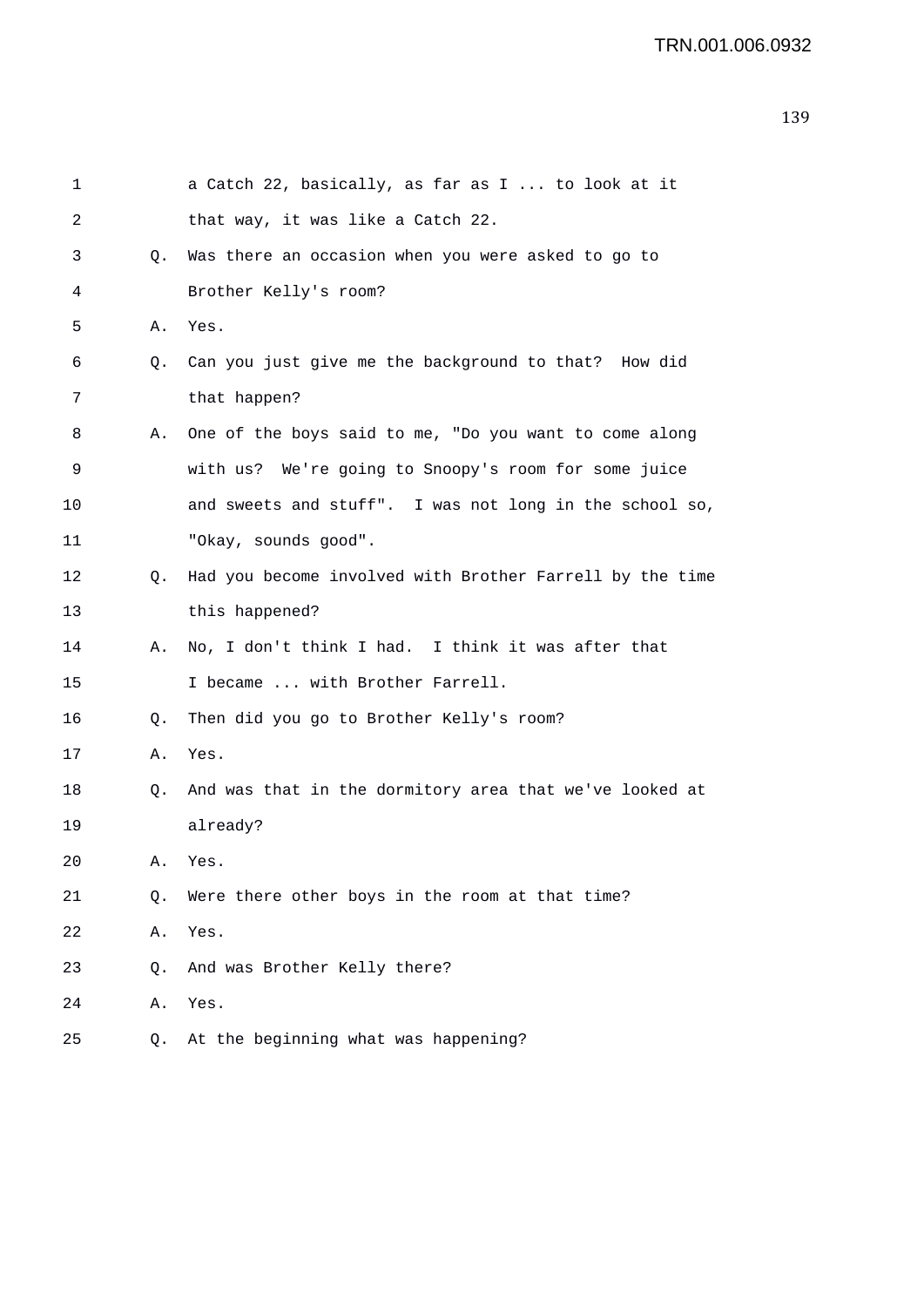| 1  | Α. | They were just sitting chatting and there was juice and  |
|----|----|----------------------------------------------------------|
| 2  |    | sweets and just sitting chatting. Then all of a sudden,  |
| 3  |    | I just heard somebody shout, "Get him", and a group just |
| 4  |    | grabbed me, picked me up and put me on his bed.<br>And   |
| 5  |    | then someone pulled my trousers down and I was           |
| 6  |    | struggling and one of the boys whispered in my ear and   |
| 7  |    | said, "Whatever you do, don't struggle, because he likes |
| 8  |    | it".                                                     |
| 9  | Q. | Did you know who this boy was? I don't want the name.    |
| 10 | Α. | Yes, I think I know who it was, yes.                     |
| 11 | Q. | Was this a boy you became quite friendly with?           |
| 12 | Α. | Yes. When we met up or spoke; we never did it in the     |
| 13 |    | school.                                                  |
| 14 | Q. | MCU<br>I think his first name was<br>Was his first name  |
| 15 |    | MCU                                                      |
| 16 | Α. | As far as I remember.                                    |
| 17 | Q. | So what happened then? You say your trousers were        |
| 18 |    | pulled down. Who pulled your trousers down?              |
| 19 | Α. | The boys.                                                |
| 20 |    | Q. What about Brother Kelly? What was he doing?          |
| 21 | Α. | Brother Kelly was standing over me and he put his penis  |
| 22 |    | on to my bum and rubbed it up and down. I think because  |
| 23 |    | I wasn't struggling, there was no enjoyment for him.     |
| 24 |    | I basically, by that point, had learned to take my mind  |
| 25 |    | I just closed my mind down.<br>away.                     |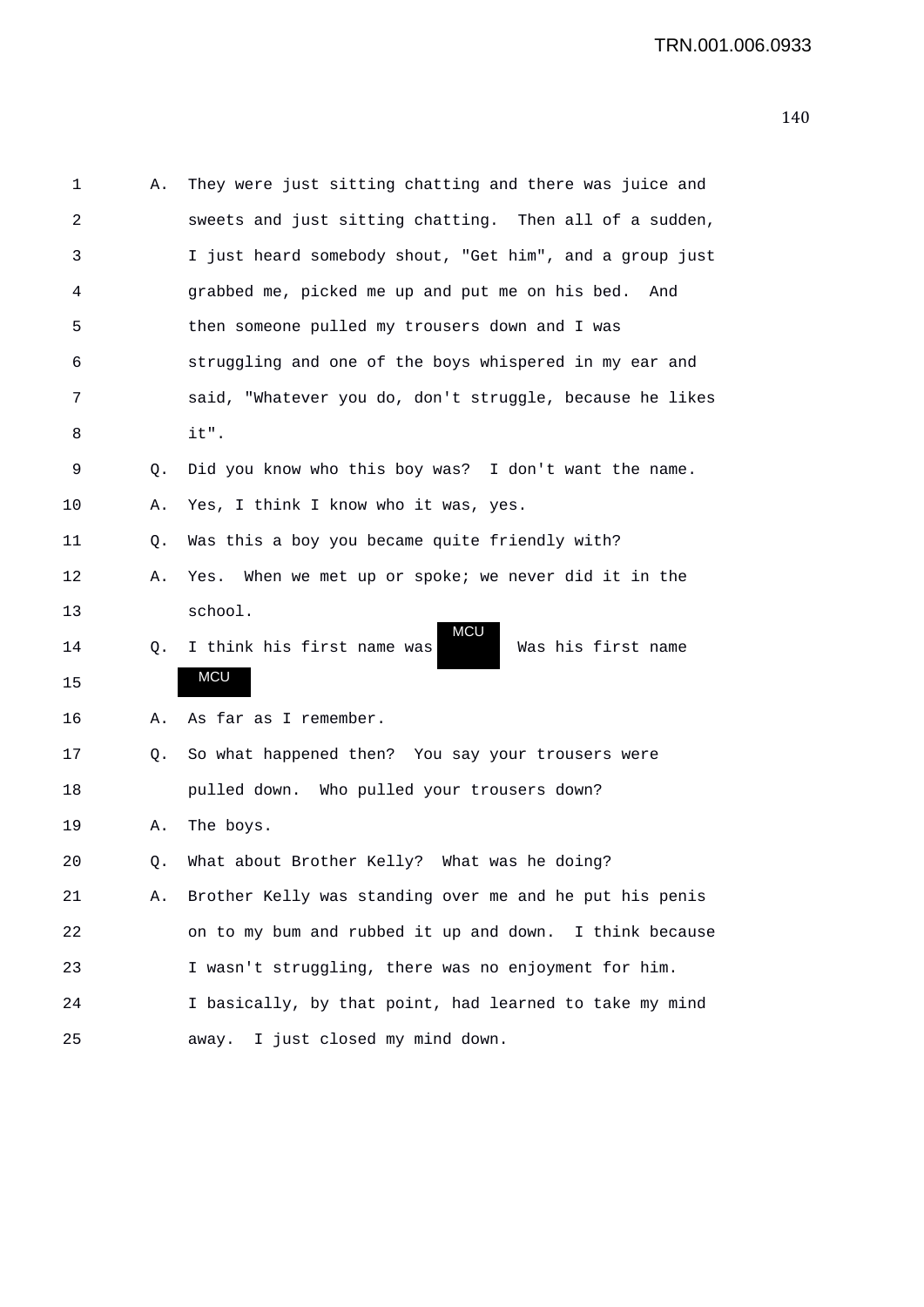| 1  | Q. | How did that come to an end, that particular incident?   |
|----|----|----------------------------------------------------------|
| 2  | Α. | If I remember rightly, what happened is he just let me   |
| 3  |    | go, I pulled my pants up and went back to my room.       |
| 4  |    | I remember that was the time when I went back to Farrell |
| 5  |    | and said to him what had happened.                       |
| 6  | Q. | So was that when Brother Farrell then, as it were, was   |
| 7  |    | friendly towards you?                                    |
| 8  | Α. | Yes.                                                     |
| 9  | Q. | Were you back in Brother Kelly's room on further         |
| 10 |    | occasions?                                               |
| 11 | Α. | Once or twice, but I actually sat against the wall.      |
| 12 | Q. | Let's take the next occasion you were in Brother Kelly's |
| 13 |    | How did that happen?<br>room.                            |
| 14 | Α. | I just went to his room one night, somebody invited me,  |
| 15 |    | and I just went to the room, and was sitting talking,    |
| 16 |    | but I was watching everybody's moves. I was just         |
| 17 |    | because I was ready for it.                              |
| 18 | Q. | And did anything happen?                                 |
| 19 | Α. | I can't remember anything happening. It might have       |
| 20 |    | done. I can't remember.                                  |
| 21 | Q. | Was there any other occasion when you were in that room  |
| 22 |    | with Brother Kelly and other boys and things did happen? |
| 23 | Α. | Yes, I think so, but  I just find it hard to             |
| 24 |    | remember.                                                |
| 25 | Q. | Is it hard to remember or just hard to speak about it?   |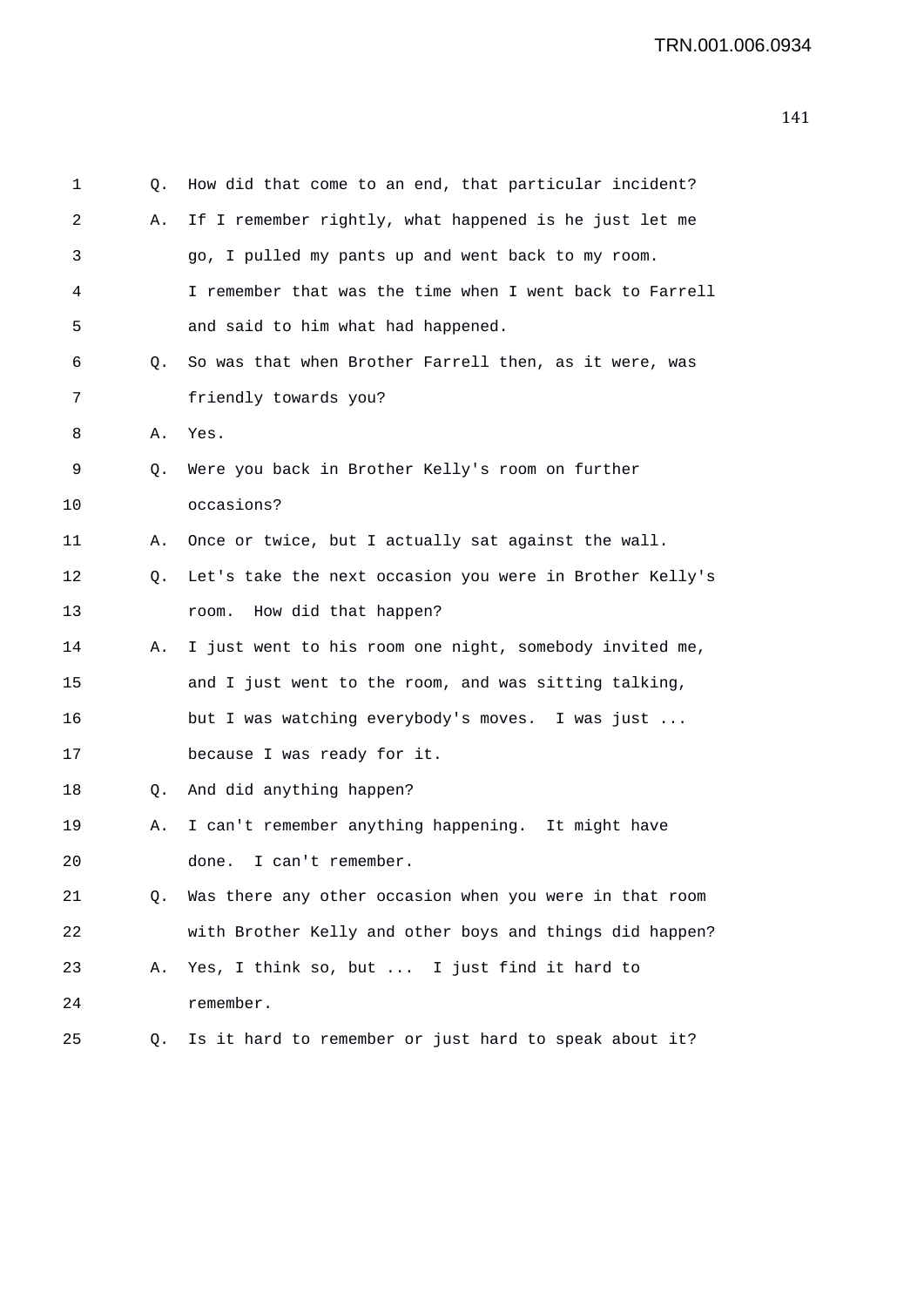| 1  | Α. | Hard to speak about it, I would say.                     |
|----|----|----------------------------------------------------------|
| 2  | Q. | You do remember, but you find it difficult to speak      |
| 3  |    | about it?                                                |
| 4  | Α. | Yes. Yes, yes.                                           |
| 5  | Q. | Was it sexual?                                           |
| 6  | Α. | Yes.                                                     |
| 7  | Q. | And can you give us any sort of  It's up to you,         |
| 8  |    | Max, if you can help us with what you remember           |
| 9  |    | happening.                                               |
| 10 | Α. | No, I don't  I don't want to go there, sorry.            |
| 11 | Q. | But in any event, I think what you're telling us is that |
| 12 |    | it was a sexual encounter that involved Brother Kelly.   |
| 13 | Α. | Yes. And boys.                                           |
| 14 | Q. | And boys?                                                |
| 15 | Α. | And boys. They used to tell the boys to do stuff to      |
| 16 |    | each other so that if anyone said anything, they could   |
| 17 |    | turn round and say, "Well, actually, boys were doing it  |
| 18 |    | to themselves and we tried to stop it". That's the way   |
| 19 |    | it operated there. Like I say, as far as I remember,     |
| 20 |    | one of the boys told his social worker and he was told,  |
| 21 |    | "Don't be so silly", because, like I say, in those days, |
| 22 |    | kids in care were bad, basically, in the eyes of         |
| 23 |    | authority. We were the bad boys.                         |
| 24 |    | Even when we went -- sometimes some of us would go       |
| 25 |    | down to the shops in the village and you could hear them |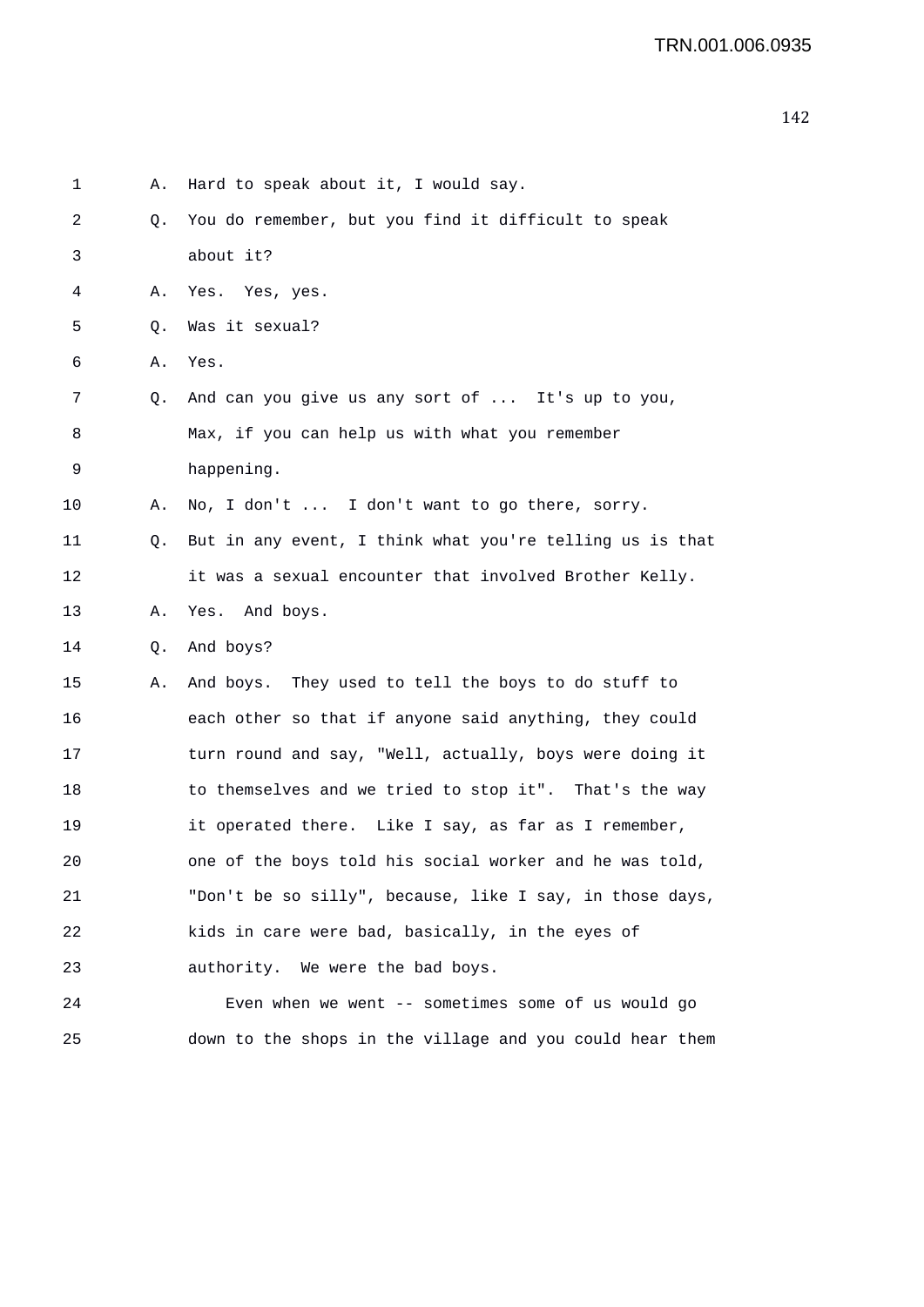1 saying, "Oh, there's the bad boys from that school". 2 And sometimes I would just -- I felt like screaming at 3 them, saying, "You know what? I'm not a bad boy". 4 Q. I think you told us earlier that the boys in Kelly's 5 room, they were a different group to the boys in 6 Brother Farrell's room; is that right? But did you see 7 any younger boys in Kelly's room at any point in time? 8 A. I think one or two, but not as many, I would say, as 9 Farrell. Kelly liked older boys, I think, as far as 10 I remember, and Farrell was more the younger ones. 11 Q. Did you see Kelly do anything to younger boys or any 12 boys? 13 A. I think so. I can't remember. I know that a few of 14 them slept in his room at nights, at weekends. I never 15 slept in his room because I was always scared of what 16 might happen. After that, that night when they grabbed 17 me, I just ... At that time I was quite small in 18 stature -- it wasn't until I was about 16 I sprouted up. 19 But at that time I was quite small, so anyone could 20 overpower me. I was quite weak as well. 21 Q. These in any event were bigger boys that were in 22 Brother Kelly's room? 23 A. Yes. 24 Q. And there you're talking about the time your trousers 25 were pulled down; is that the incident you're talking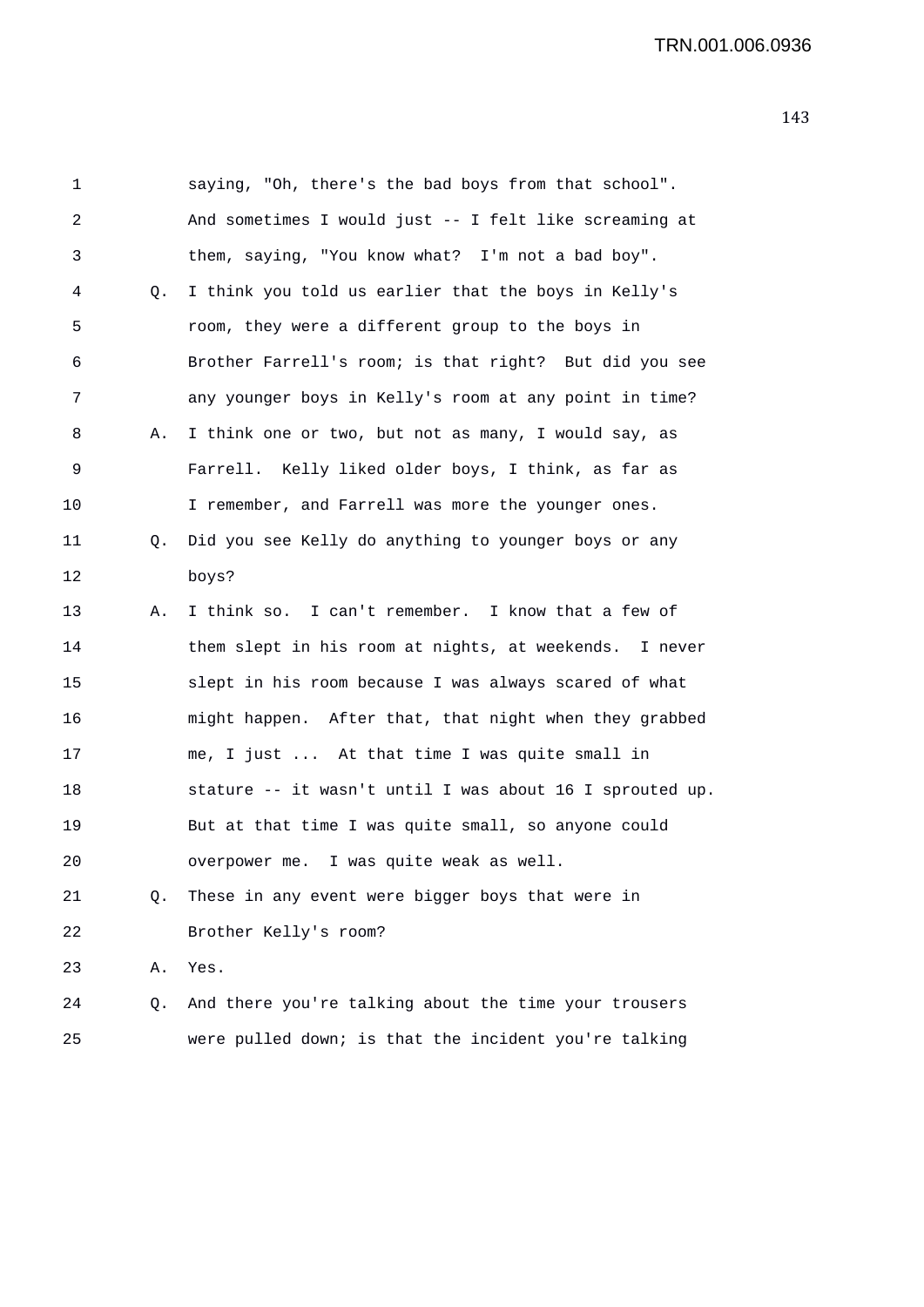| 1  | about there?                                                |
|----|-------------------------------------------------------------|
| 2  | Α.<br>Yes.                                                  |
| 3  | Was there another incident?<br>Q.                           |
| 4  | I think there was, but I can't remember. My mind just<br>Α. |
| 5  | doesn't want to go there.                                   |
| 6  | Okay. Thank you.<br>Q.                                      |
| 7  | It's like when people ask me about the school when<br>Α.    |
| 8  | I left the school, I would tell them all the good things    |
| 9  | that had happened, but I wouldn't talk about the bad        |
| 10 | things that happened because I knew nobody would believe    |
| 11 | me.                                                         |
| 12 | MR MacAULAY: My Lady, it's 2.59. We tend to have a break    |
| 13 | at this time, Max. No doubt you'd welcome one.              |
| 14 | LADY SMITH: Would that work for you, Max, if we take the    |
| 15 | afternoon break now? Just a short one. We'll do that.       |
| 16 | $(3.00 \text{ pm})$                                         |
| 17 | (A short break)                                             |
| 18 | $(3.12 \text{ pm})$                                         |
| 19 | LADY SMITH: Are you ready for us to carry on, Max?          |
| 20 | Α.<br>Yes.                                                  |
| 21 | LADY SMITH: Mr MacAulay.                                    |
| 22 | MR MacAULAY: Before the break, Max, you'd been giving       |
| 23 | evidence about some matters that you found very             |
| 24 | difficult to speak about. Is there anything else you'd      |
| 25 | like to say about these matters before I move on?           |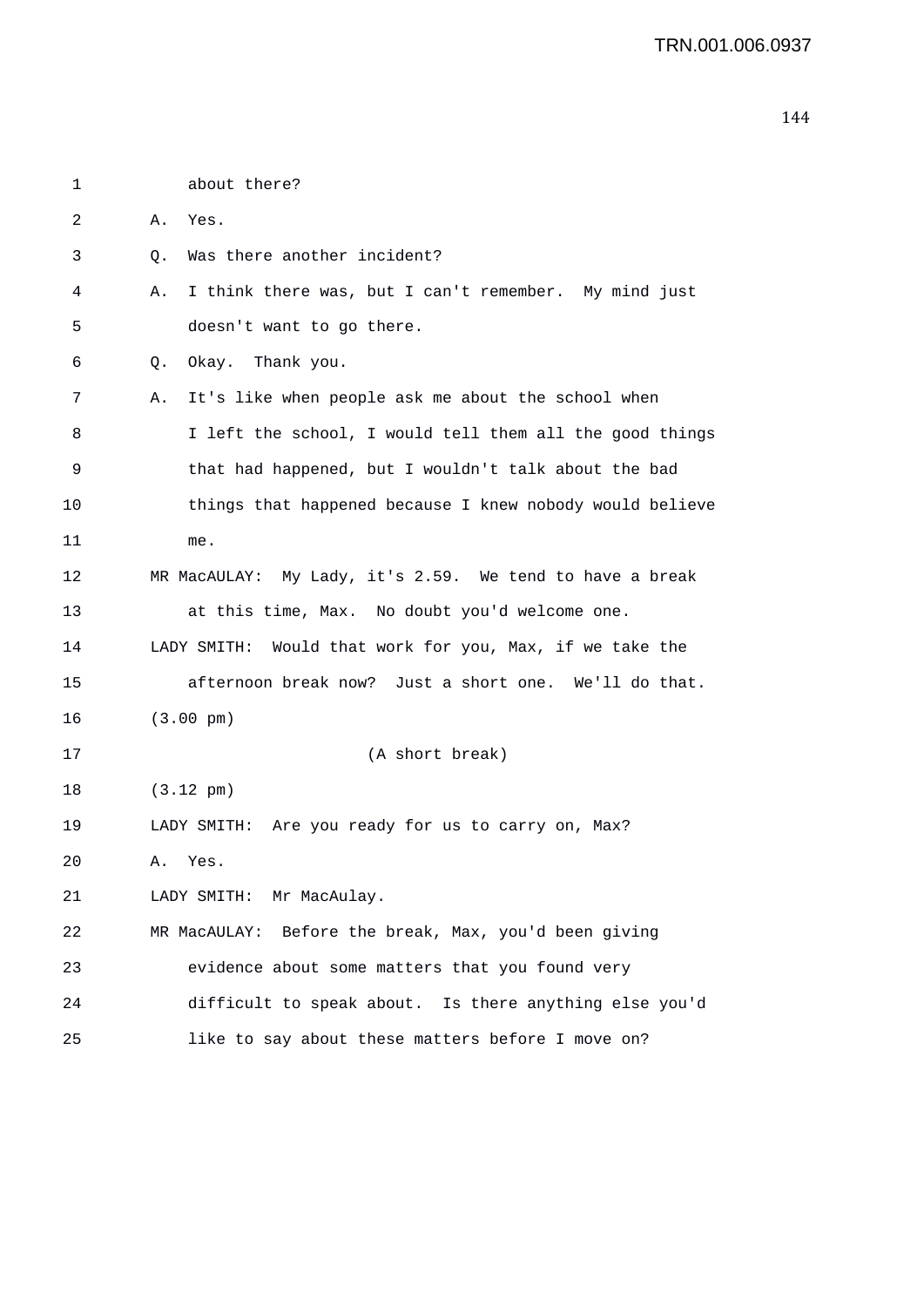| 1  | Α. | There's a lot of things I'd like to say, but my mind     |
|----|----|----------------------------------------------------------|
| 2  |    | just doesn't want to  yes, my mind just doesn't want     |
| 3  |    | to go there.                                             |
| 4  | Q. | Okay.                                                    |
| 5  | Α. | I'll admit I am frustrated that there is a lot I want to |
| 6  |    | say but I don't know now.                                |
| 7  | Q. | It is the case, I think, Max, that at the criminal trial |
| 8  |    | involving, in particular, Father Farrell, as he was      |
| 9  |    | then, and Brother Kelly, as he used to be, you gave      |
| 10 |    | evidence.                                                |
| 11 | Α. | Yes, three and a half days.                              |
| 12 | Q. | In particular, you gave evidence implicating             |
| 13 |    | Brother Farrell in what one would describe as sexual     |
| 14 |    | abuse; is that correct?                                  |
| 15 | Α. | Yes.                                                     |
| 16 | Q. | Similarly, covering, I think, the three charges that     |
| 17 |    | Brother Kelly was found guilty of, you gave evidence     |
| 18 |    | implicating Brother Kelly in sexual abuse.               |
| 19 | Α. | Yes.                                                     |
| 20 | 0. | So putting it shortly, Brother Farrell was found guilty  |
| 21 |    | of a charge involving sexual abuse on you?               |
| 22 | Α. | Yes.                                                     |
| 23 | Q. | And Brother Kelly was found guilty of three charges?     |
| 24 | Α. | Can I add something, please?<br>Yes.                     |
| 25 | Q. | Yes, certainly.                                          |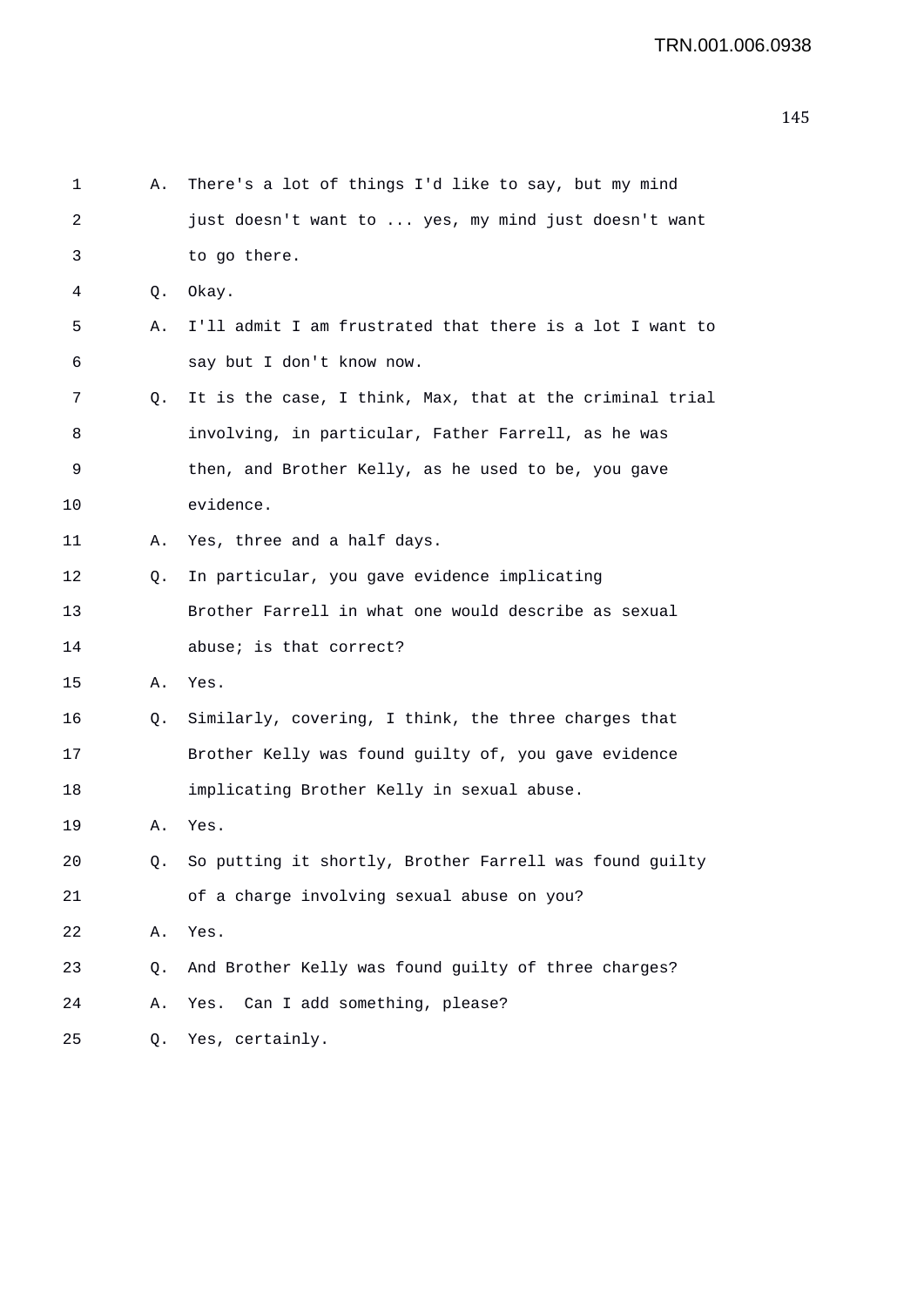| 1  | Α. | At the time I felt angry, not because they'd been found          |
|----|----|------------------------------------------------------------------|
| 2  |    | guilty of what happened to me but because they'd been            |
| 3  |    | found not guilty or not proven for other boys and I felt         |
| 4  |    | quite angry about that.                                          |
| 5  |    | In a way, looking at when it happened, how can they              |
| 6  |    | not be found guilty about those boys? I felt that                |
| 7  |    | sometimes, I couldn't criticise the jury, but sometimes          |
| 8  |    | I felt that they looked at the person and not the child,         |
| 9  |    | I would say.                                                     |
| 10 | Q. | You mentioned when you were telling us about the                 |
| 11 |    | incident involving Brother Kelly and the other boys in           |
| 12 |    | his room when you were taken hold of and your trousers           |
| 13 |    | were taken down, that there was a person there who told          |
| 14 |    | you not to struggle, and I think you thought that his            |
| 15 |    | MCU<br>name was                                                  |
| 16 | Α. | Yes.                                                             |
| 17 | Q. | Was this somebody you got to know --                             |
| 18 | Α. | Yes.                                                             |
| 19 | Q. | -- during your time at St Ninian's?                              |
| 20 | Α. | Yes.                                                             |
| 21 | Q. | MCL<br>is now dead; is that right?<br>I think                    |
| 22 | Α. | I heard that, yes.                                               |
| 23 | Q. | <b>MCU</b><br>give you any information about anything<br>But did |
| 24 |    | that had happened to him?                                        |
| 25 | Α. | He told me some stuff that had happened to him.<br>He said       |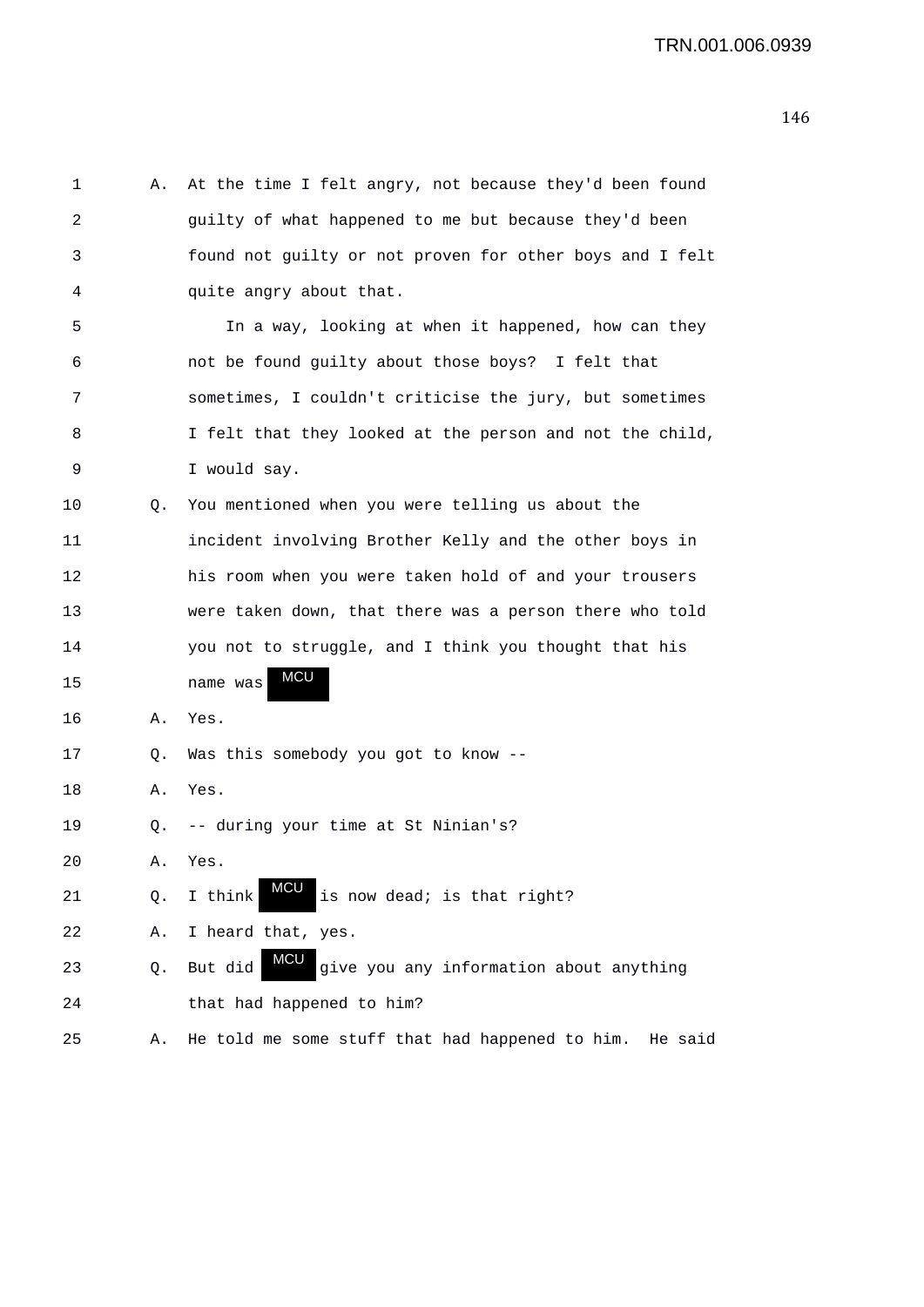| 1  |    | that he had been the same as what happened to me.<br>But     |
|----|----|--------------------------------------------------------------|
| 2  |    | we always spoke to each other outwith the school.<br>There   |
| 3  |    | was grounds we could go, there was like -- it was            |
| 4  |    | a waterfall where you had like a tunnel underneath and       |
| 5  |    | we sat under there to make sure we weren't heard.            |
| 6  | Q. | Was he an older boy? Was he older than you?                  |
| 7  | Α. | I think maybe a year older, if I remember rightly,           |
| 8  |    | a year or two older maybe.                                   |
| 9  | Q. | Did he give you any detail about what had happened to        |
| 10 |    | him?                                                         |
| 11 | А. | Yes.                                                         |
| 12 | Q. | What did he say?                                             |
| 13 | Α. | Basically the same as what was happening to me.              |
| 14 | Q. | Did he say more than that? Did he say, "What's happened      |
| 15 |    | to you happened to me"?                                      |
| 16 | Α. | He'd give me more, but I'd rather not speak, you             |
| 17 |    | know                                                         |
| 18 |    | LADY SMITH: Which of the brothers was he talking about?      |
| 19 | Α. | Kelly.                                                       |
| 20 |    | So that would fit with him being there on the<br>LADY SMITH: |
| 21 |    | night that you described before we had the break.            |
| 22 | Α. | Yes.                                                         |
| 23 |    | MR MacAULAY: You've been telling us about Brother Kelly and  |
| 24 |    | Brother Farrell as he then was. Are you able to compare      |
| 25 |    | these two individuals as to how they dealt with you?         |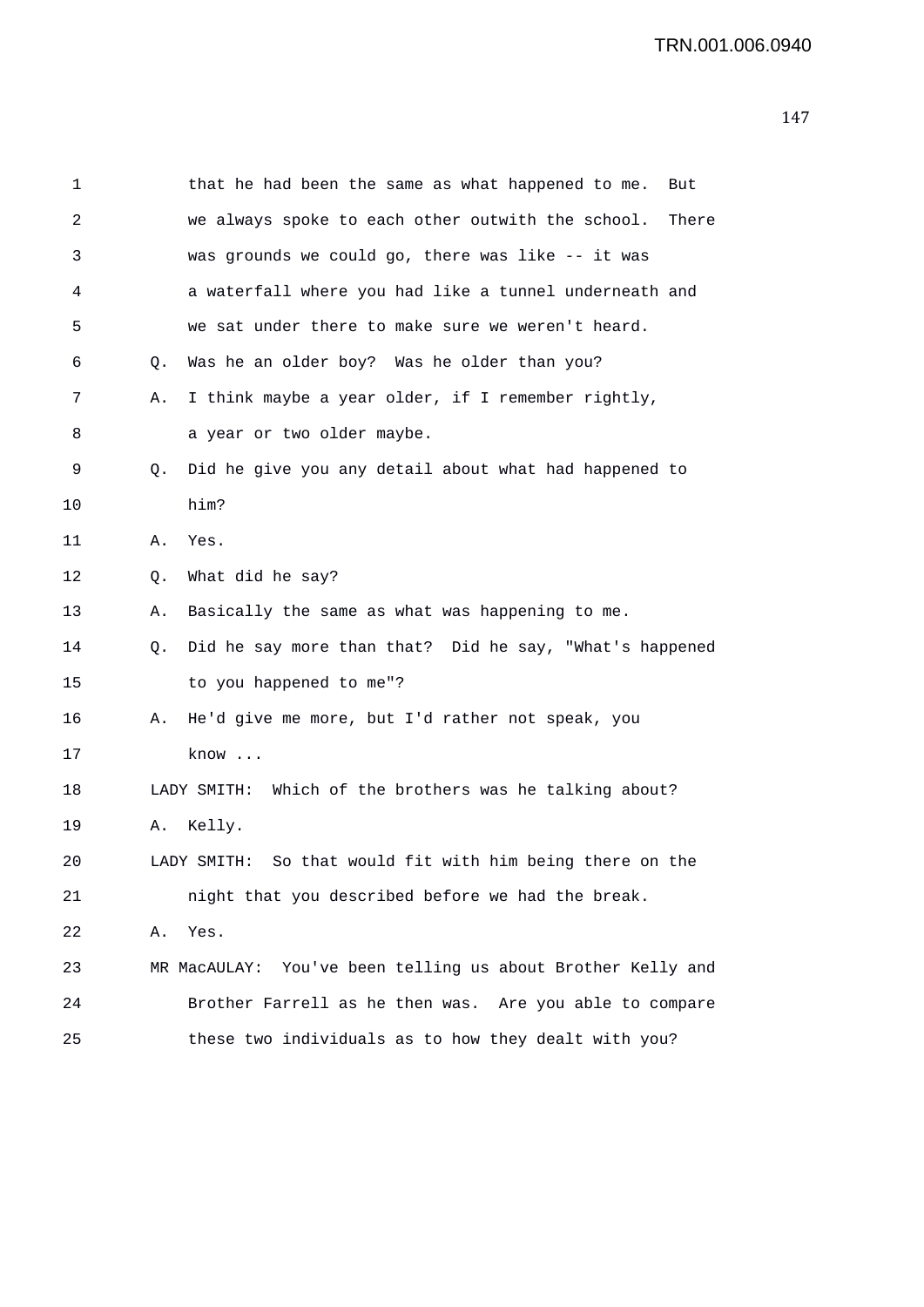| 1  | Α. | Farrell was more affectionate and Kelly was just            |
|----|----|-------------------------------------------------------------|
| 2  |    | I'm trying to think of a word without swearing.             |
| 3  |    | LADY SMITH: You can swear if that is the best description   |
| 4  |    | you can give. Please feel free if that would work for       |
| 5  |    | you.                                                        |
| 6  | Α. | He was a bastard to me, basically. Sorry for that,          |
| 7  |    | but  yes, he was just  Like I say, because I was            |
| 8  |    | basically one of Farrell's favourites, I got treated --     |
| 9  |    | he treated us all  I felt mostly me at that time.           |
| 10 |    | I felt I was the one getting picked on. I think there       |
| 11 |    | was others, but to me I seemed to be getting quite a lot    |
| 12 |    | of it.                                                      |
| 13 |    | MR MacAULAY: You have told us about the particular occasion |
| 14 |    | where you were taken hold of in his room. In relation       |
| 15 |    | to that occasion, you have told us what he did. On that     |
| 16 |    | occasion or any other occasion, how did he behave           |
| 17 |    | towards you?                                                |
| 18 | Α. | He was quite nasty to me. There was always underlining      |
| 19 |    | between them two, you could always feel the tension.<br>So  |
| 20 |    | like I said, if it wasn't him, it was one of his boys.      |
| 21 | Q. | So far as you could tell, did Brother Kelly know that       |
| 22 |    | Brother Farrell was abusing you?                            |
| 23 | Α. | Yes, I think he did, but I don't know.                      |
| 24 | Q. | You've told us already that you told Brother Farrell.       |
| 25 | Α. | Yes, I told Brother Farrell what happened to me.            |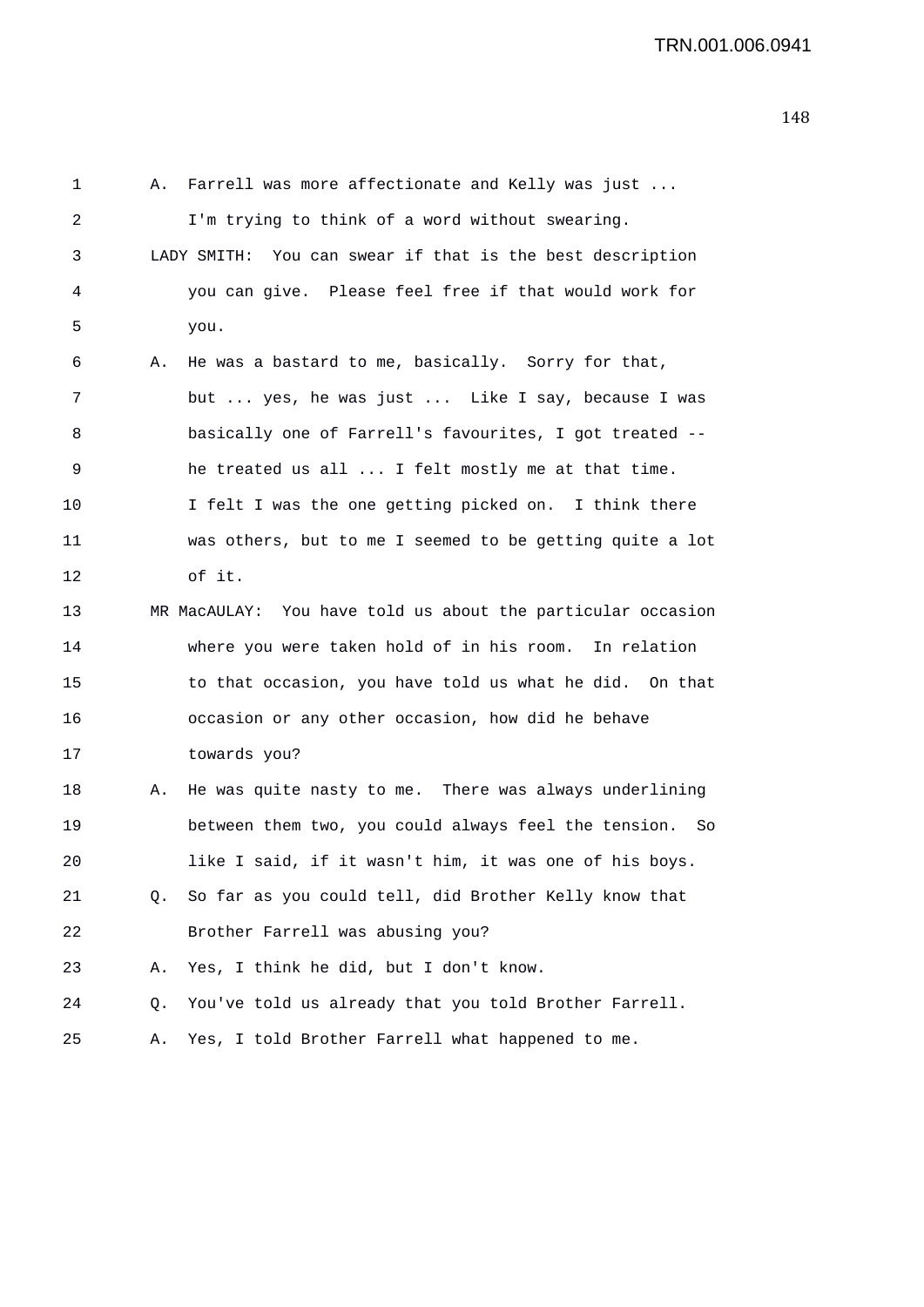1 Q. So he knew?

| 2       | Α. | He knew. But I think he knew that boys -- well,           |
|---------|----|-----------------------------------------------------------|
| 3       |    | everyone knew that boys were going to Kelly's room.       |
| 4       | Q. | But I think you told us you told Brother Farrell that     |
| 5       |    | you had been abused in Brother Kelly's room --            |
| 6       | Α. | Assaulted, yes.                                           |
| 7       | Q. | Sexually abused or not?                                   |
| 8       | Α. | I think I did, yes. I did, I told him what had            |
| 9       |    | happened, basically, and he just said, "I'll deal with    |
| $10 \,$ |    | it".                                                      |
| 11      | Q. | What had happened by that time was that you'd been taken  |
| 12      |    | hold of, your trousers had been pulled down, and there    |
| 13      |    | was a sex act.                                            |
| 14      | Α. | Yes.                                                      |
| 15      | Q. | Did you tell Brother Farrell all of that?                 |
| 16      | Α. | Yes, I think I did, yes.                                  |
| 17      | Q. | Insofar as dealing with it was concerned, so far as you   |
| 18      |    | could see, did Brother Farrell do anything about it?      |
| 19      | Α. | I don't think he did. If I remember, he told me not to    |
| 20      |    | worry about it.                                           |
| 21      | Q. | The other brother you mentioned earlier on in your        |
| 22      |    | MHG<br>evidence, Max, was Brother<br>and I think you said |
| 23      |    | that he came to the school after you'd been there.        |
| 24      | Α. | <b>MHG</b><br>We used to call him                         |
| 25      | Q. | I was going to ask you.                                   |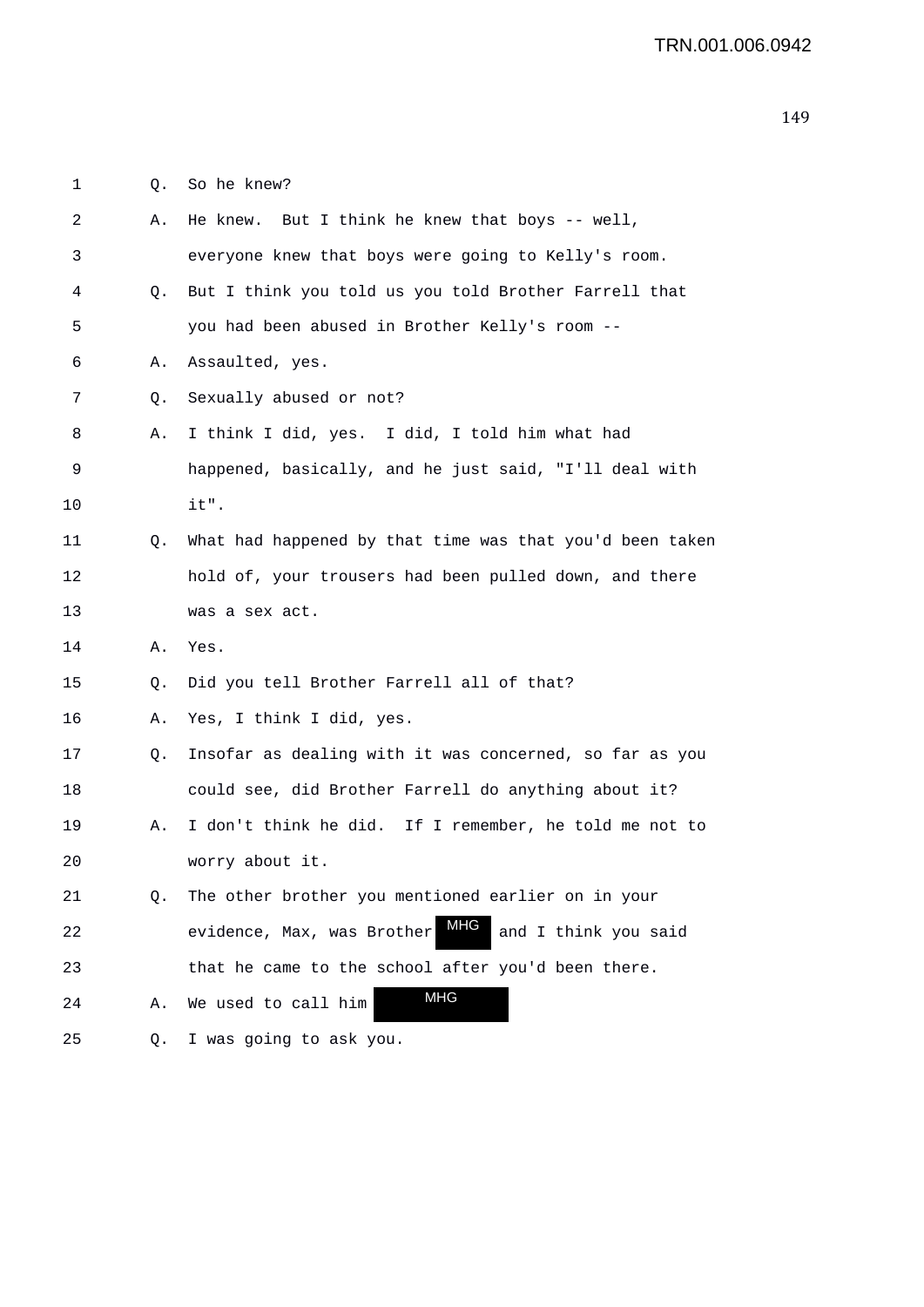|  | A. Sorry. |
|--|-----------|
|  |           |

| 2  | Q. | I was going to ask you, how did you get on with          |
|----|----|----------------------------------------------------------|
| 3  |    | <b>MHG</b><br>Brother                                    |
| 4  | Α. | He tried to be affectionate and I told Brother Farrell   |
| 5  |    | and he stopped it. He tried to put his arm round me and  |
| 6  |    | cuddle me and stuff, and I'm like, "No". I told him no   |
| 7  |    | and I told Brother Farrell and it never happened again.  |
| 8  | Q. | Do you think that it never happened again because        |
| 9  |    | Brother Farrell did something about it?                  |
| 10 | Α. | Yes, I think Brother Farrell had a word with him.        |
| 11 | Q. | Did Brother Farrell tell you that or not?                |
| 12 | Α. | No.                                                      |
| 13 | Q. | What you tell us, Max, in your statement at              |
| 14 |    | paragraph 123 -- and I think we've now gone through what |
| 15 |    | happened -- is that you looked upon Brother Farrell as   |
| 16 |    | a father figure.                                         |
| 17 | Α. | Yes.                                                     |
| 18 | Q. | You go on to say:                                        |
| 19 |    | " and I became so used to being abused, I would          |
| 20 |    | have been upset if he had stopped treating me as one of  |
| 21 |    | his favourites."                                         |
| 22 | Α. | I was, yes.                                              |
| 23 | Q. | Were you upset when he stopped treating you in the last  |
| 24 |    | couple of months or so as one of his favourites?         |
| 25 | Α. | Yes.                                                     |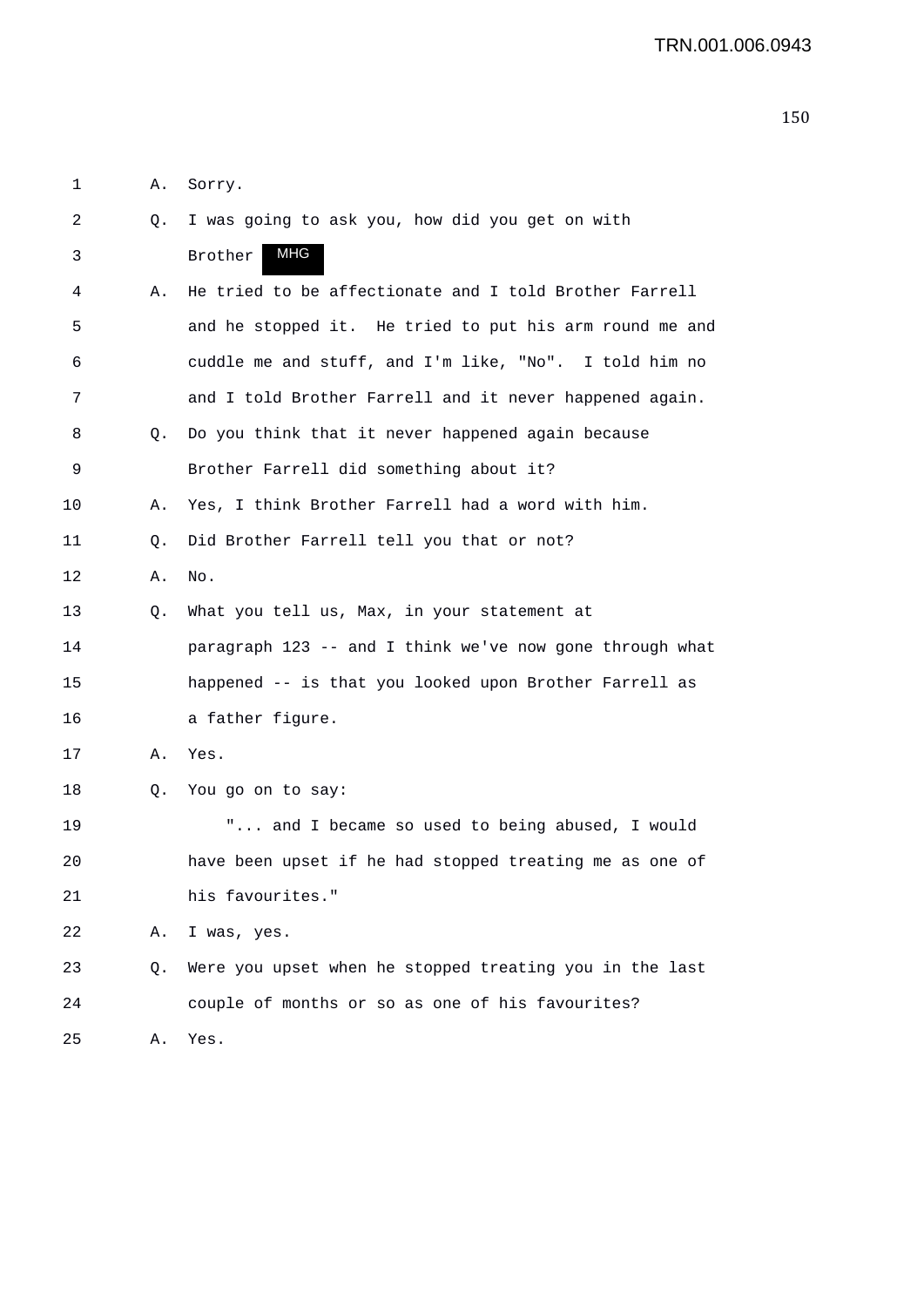| 1  | Q. | You also say that just before the school closed down,      |
|----|----|------------------------------------------------------------|
| 2  |    | you were taken to see Brother Farrell and Brother Kelly.   |
| 3  | Α. | Mm-hm.                                                     |
| 4  | Q. | Were you taken to see them on your own?                    |
| 5  | Α. | You were told to go and see them in the office.            |
| 6  | Q. | Was that you on your own, was it?                          |
| 7  | Α. | Yes.                                                       |
| 8  | Q. | Who was in the office when you went to see --              |
| 9  | Α. | Kelly and Farrell.                                         |
| 10 | Q. | Were they both there?                                      |
| 11 | Α. | Yes.                                                       |
| 12 | Q. | What happened on this occasion?                            |
| 13 | Α. | They told us if we ever spoke about what happened in the   |
| 14 |    | school our families would be in trouble because they had   |
| 15 |    | the backing of the Catholic Church to back them up and     |
| 16 |    | if we ever spoke about it our families would be in         |
| 17 |    | danger, so I never spoke about it.                         |
| 18 | Q. | What were they talking about?                              |
| 19 | Α. | Everything.                                                |
| 20 | Q. | What did you understand --                                 |
| 21 | Α. | All the sexual abuse, all the sex acts, all the            |
| 22 |    | beatings.                                                  |
| 23 | Q. | Who did the speaking or did they both speak?               |
| 24 | Α. | I think it was Farrell and then Kelly said something as    |
| 25 |    | But yes, I was 15 years old and when someone said<br>well. |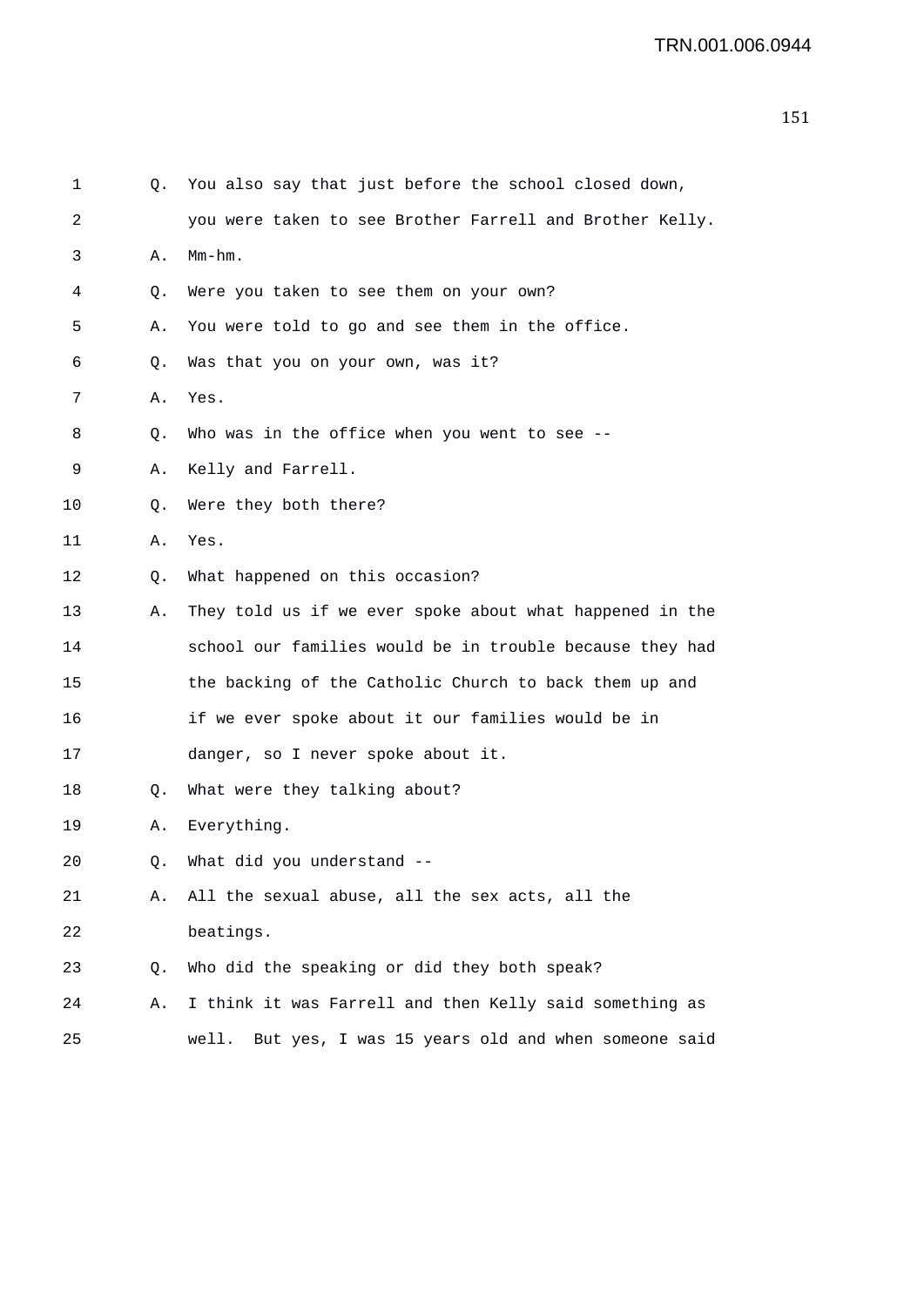| 1  |    | that, you're like "yes".                                 |
|----|----|----------------------------------------------------------|
| 2  | Q. | You're telling us about what happened when you went to   |
| 3  |    | see them. Do you know if other boys --                   |
| 4  | Α. | Oh yes.                                                  |
| 5  | Q. | How do you know that?                                    |
| 6  | Α. | Because other boys told me.                              |
| 7  | Q. | What was the message they were receiving?                |
| 8  | Α. | Same as what I got: you don't talk about it or else.     |
| 9  |    | And being brought up in a Catholic family, basically you |
| 10 |    | just kept your mouth shut. I never spoke to anyone       |
| 11 |    | about it, no one. If somebody asked me about the         |
| 12 |    | school, I'd say, "Oh yes, we went on this, we did that,  |
| 13 |    | it was great". But I knew in myself that I was lying.    |
| 14 |    | It just became the norm for me. I just  My mind was      |
| 15 |    | going, "You should tell them", and I could hear myself   |
| 16 |    | having battles with myself, "No, I'm not saying          |
| 17 |    | anything".                                               |
| 18 | Q. | But there came a point in time when you did disclose     |
| 19 |    | things that had happened?                                |
| 20 | Α. | Yes.                                                     |
| 21 | Q. | How did that come about?                                 |
| 22 | Α. | The police had went to -- eventually found out who       |
| 23 |    | I was, they went to my birth mother and stepfather's     |
| 24 |    | My stepfather was very anti-police and they<br>house.    |
| 25 |    | found out where I went and they came to my house and     |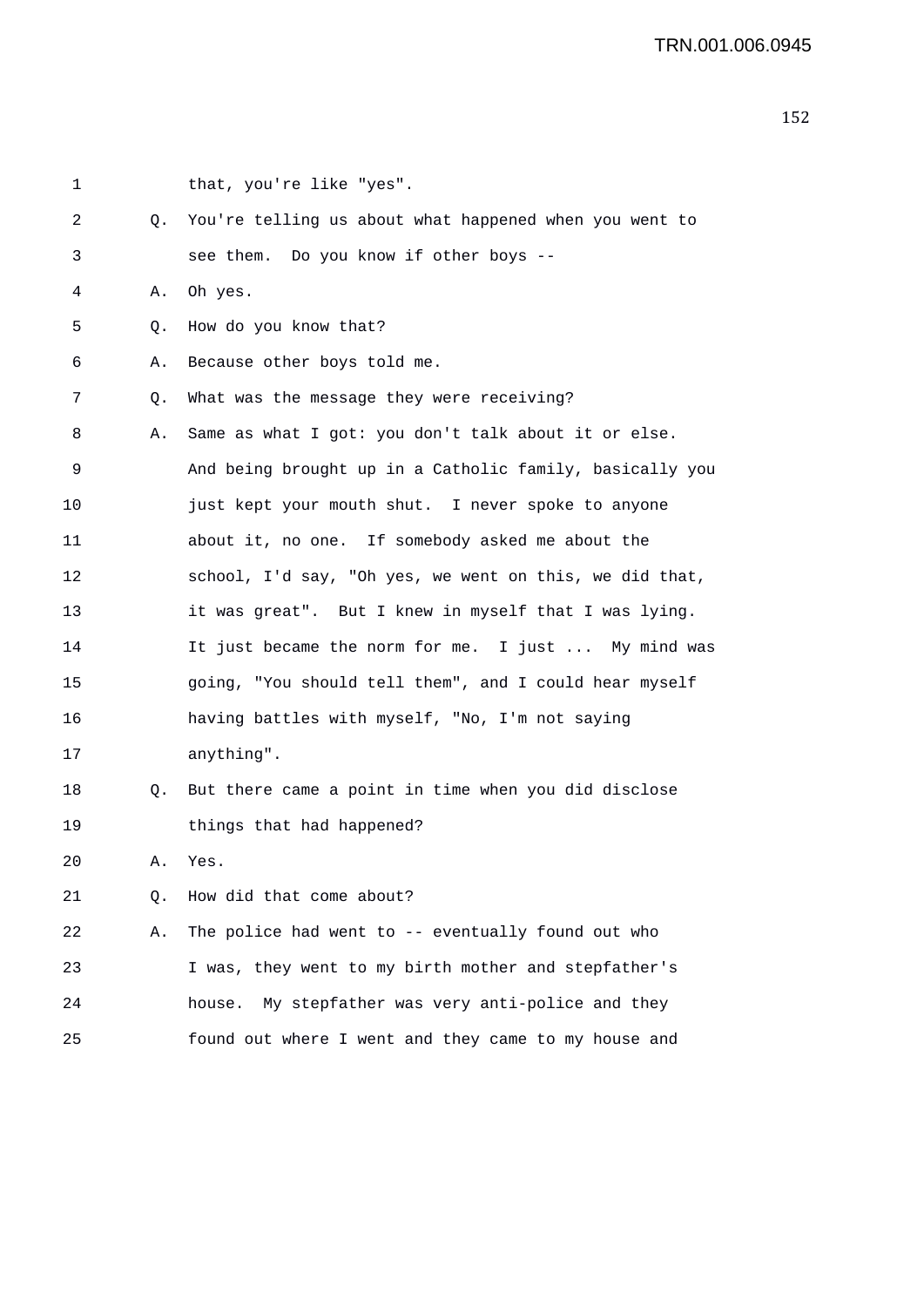| 1  |    | I said, "How did you find me?" He says, "We went to      |
|----|----|----------------------------------------------------------|
| 2  |    | your birth mother and stepfather's -- by the way, your   |
| 3  |    | stepfather's an ignorant pig". I said, "Oh yes, I knew   |
| 4  |    | that".                                                   |
| 5  | Q. | Do I take it that it was a question of the police coming |
| 6  |    | to you rather than the other way round?                  |
| 7  | Α. | Yes.                                                     |
| 8  | Q. | Was this leading up to the trial that took place in      |
| 9  |    | 2016?                                                    |
| 10 | А. | Yes.                                                     |
| 11 | Q. | And thereafter, did you give statements to the police in |
| 12 |    | support of the charges that were libelled against --     |
| 13 | Α. | Yes, about 54 pages worth.                               |
| 14 | Q. | But you tell us in your statement to the inquiry, Max,   |
| 15 |    | that after you left St Ninian's you did go back.         |
| 16 | Α. | Yes.                                                     |
| 17 | Q. | What was your purpose in going back?                     |
| 18 | Α. | To see Brother Farrell.                                  |
| 19 | Q. | And did you see him?                                     |
| 20 | А. | Yes, but just for minutes. He just didn't want to talk   |
| 21 |    | to me.                                                   |
| 22 |    | LADY SMITH: How long after you left was that?            |
| 23 | Α. | I think it was a few months, a couple of months,         |
| 24 |    | I think, if I remember rightly.                          |
| 25 |    | When you were still a teenager?<br>LADY SMITH:           |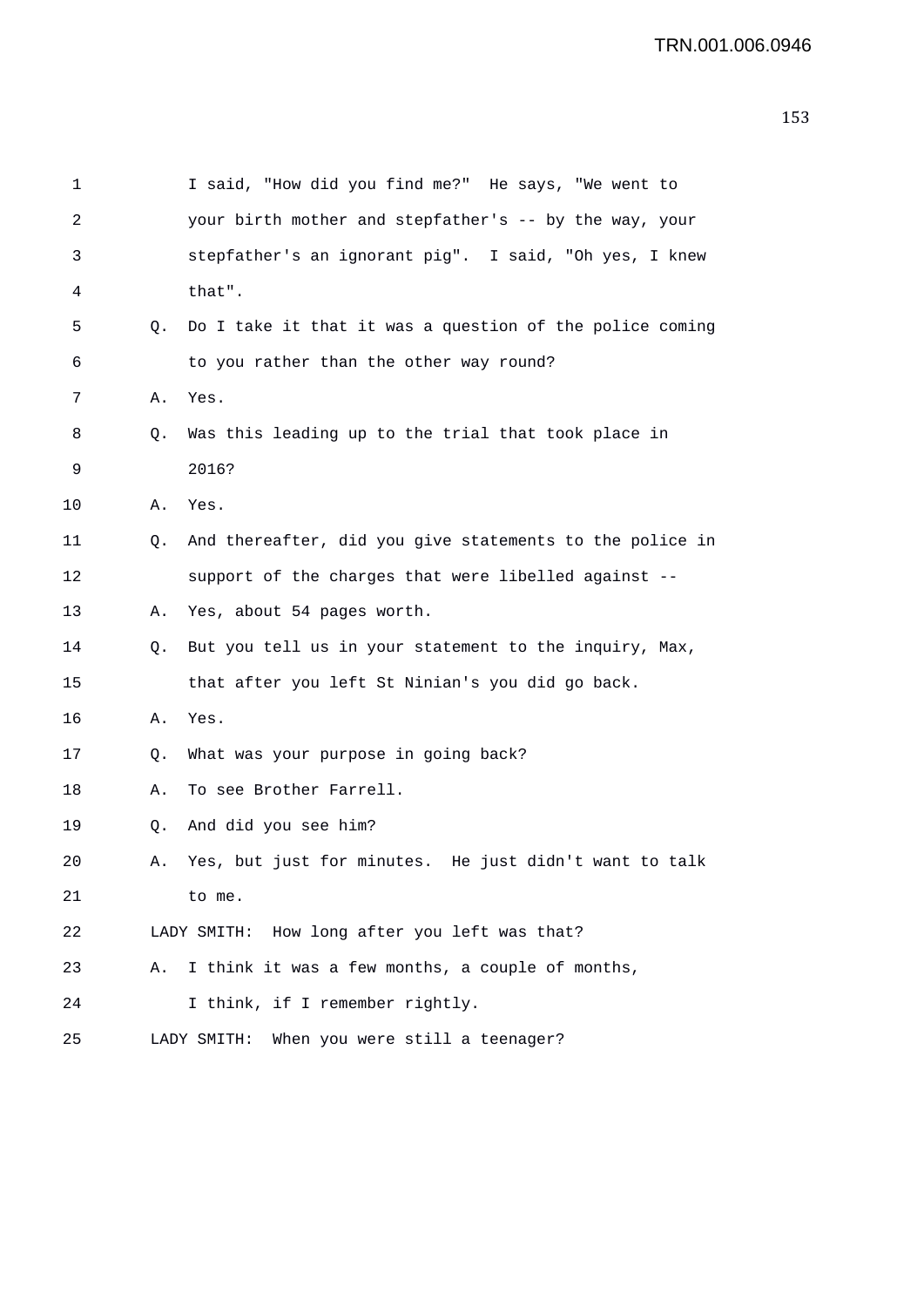| 1  |    | A. Yes.                                                    |
|----|----|------------------------------------------------------------|
| 2  |    | MR MacAULAY: What was your purpose in going back?          |
| 3  | Α. | I missed the care. I missed the  I just missed             |
| 4  |    | being with him, I suppose, to me. I found it quite hard    |
| 5  |    | to cope without getting affection. Like I say, I was       |
| 6  |    | back home and there was nothing there, so when I got the   |
| 7  |    | chance, I jumped at it.                                    |
| 8  | Q. | What you tell us in your statement is that when you went   |
| 9  |    | back to visit Brother Farrell, he was still there but      |
| 10 |    | the feeling of love and affection had gone?                |
| 11 |    | A. Yes.                                                    |
| 12 | Q. | Was that from your side or $-$ -                           |
| 13 | Α. | His.                                                       |
| 14 | Q. | His side?                                                  |
| 15 | Α. | Yes.                                                       |
| 16 | Q. | What was your reaction to that?                            |
| 17 | А. | I was angry, I think, with him, but also with myself.      |
| 18 |    | Q. Can I then look at your life after care, quite briefly, |
| 19 |    | because you've set it out in detail in your statement.     |
| 20 | Α. | Yes.                                                       |
| 21 | Q. | You spent some time, I think, on the streets; is that      |
| 22 |    | right?                                                     |
| 23 | Α. | Yes.                                                       |
| 24 | Q. | Where was that?                                            |
| 25 | Α. | Bathgate.                                                  |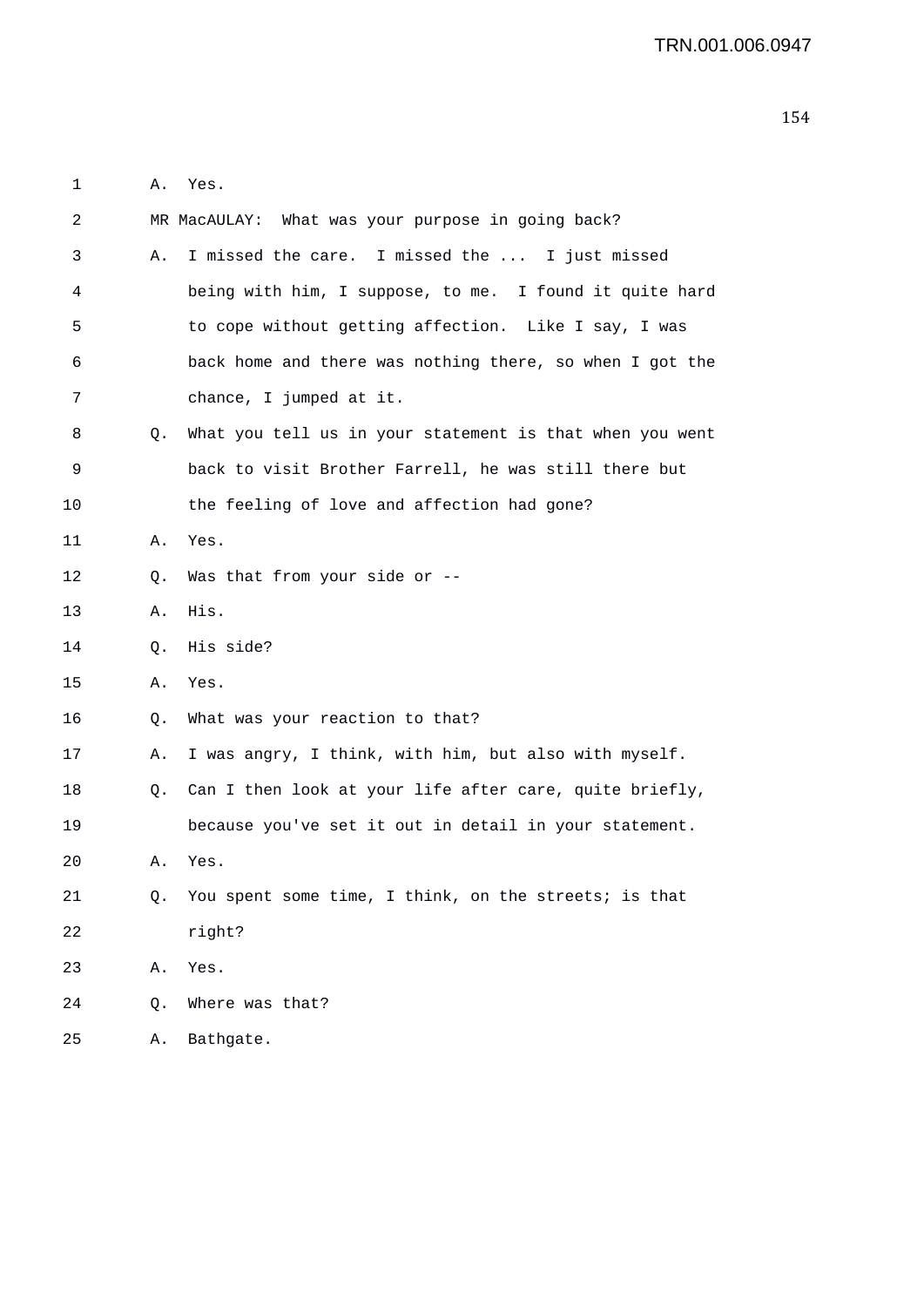| 1  | Q. | And that was -- essentially you were in a homeless        |
|----|----|-----------------------------------------------------------|
| 2  |    | situation?                                                |
| 3  | Α. | I'd left my birth mother and stepfather's home<br>Yes.    |
| 4  |    | after an argument. He chased me out of the house, but     |
| 5  |    | he couldn't catch me. I was halfway up the street         |
| 6  |    | before he even left the house.                            |
| 7  | Q. | I think you did get married at a point in time in your    |
| 8  |    | 20s.                                                      |
| 9  | Α. | I did, yes.                                               |
| 10 | Q. | And you tell us about your personal circumstances.<br>We  |
| 11 |    | needn't look at that in oral evidence; we have your       |
| 12 |    | written statement. You also tell us about an offence      |
| 13 |    | you committed; that's at paragraph 134.                   |
| 14 | Α. | Yes.                                                      |
| 15 | Q. | And you served a sentence of four and a half months'      |
| 16 |    | imprisonment for that; is that correct?                   |
| 17 | Α. | Yes.                                                      |
| 18 | Q. | I think one of the things you've been told is that        |
| 19 |    | you've had problems identifying boundaries of behaviour.  |
| 20 | А. | Yes.                                                      |
| 21 | Q. | Do you relate that to any particular --                   |
| 22 | Α. | There's a few times when I've been taking single women    |
| 23 |    | home and girls home and not thinking about it, but later  |
| 24 |    | on thinking, why the heck did I do that? Why would        |
| 25 |    | I put myself in a situation like that?<br>Yes, just later |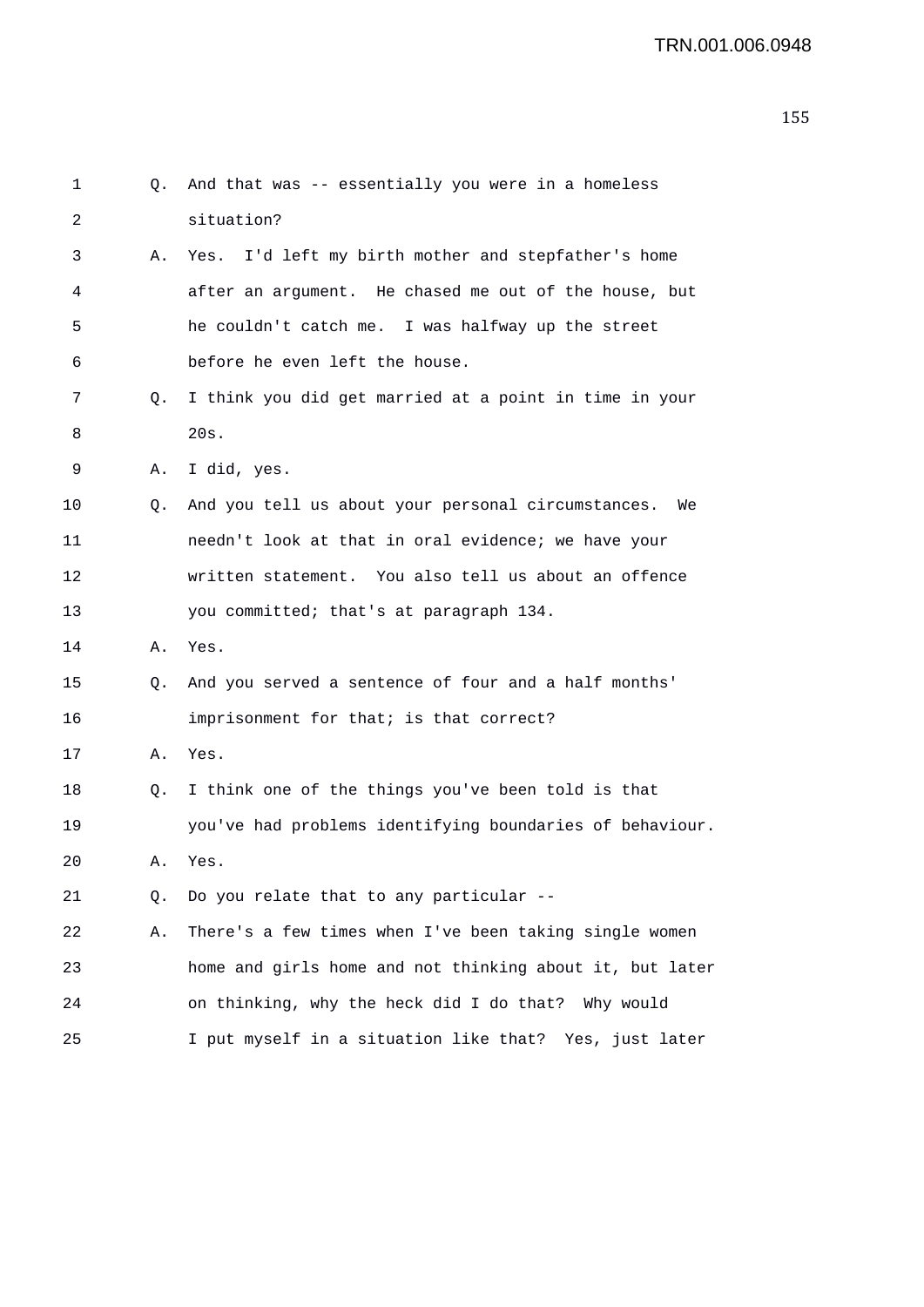1 on, I'd just think to myself: why am I doing this? It 2 wasn't until later in life, when I was speaking to 3 someone and actually by telling that person, when I was 4 doing my statement, everything just started to click 5 into place. 6 It's like putting my mind into a washing machine and 7 taking it out in bits and then suddenly sort of joining 8 it ... I had a CPN who asked me how I felt about myself 9 and I said I felt like a monster, and he said, "No, 10 you're not a monster". I said, "I am", because I felt 11 like Frankenstein's monster, like I was created from 12 different parts from different people in my life. 13 I just felt nothing of me is me. 14 Q. But you've been involved with Future Pathways; is that 15 correct? 16 A. That's correct. 17 Q. And I think you have support from them today, in fact. 18 A. Yes. 19 Q. Has that been beneficial for you? 20 A. It's been fantastic. They put me in touch with other 21 people and people that can help me and stuff. When 22 I was in prison, I was at rock bottom, and my Christian 23 beliefs -- I just said to God, you know, "Right, what 24 now?" and He just took over. 25 I have learned to actually accept help from people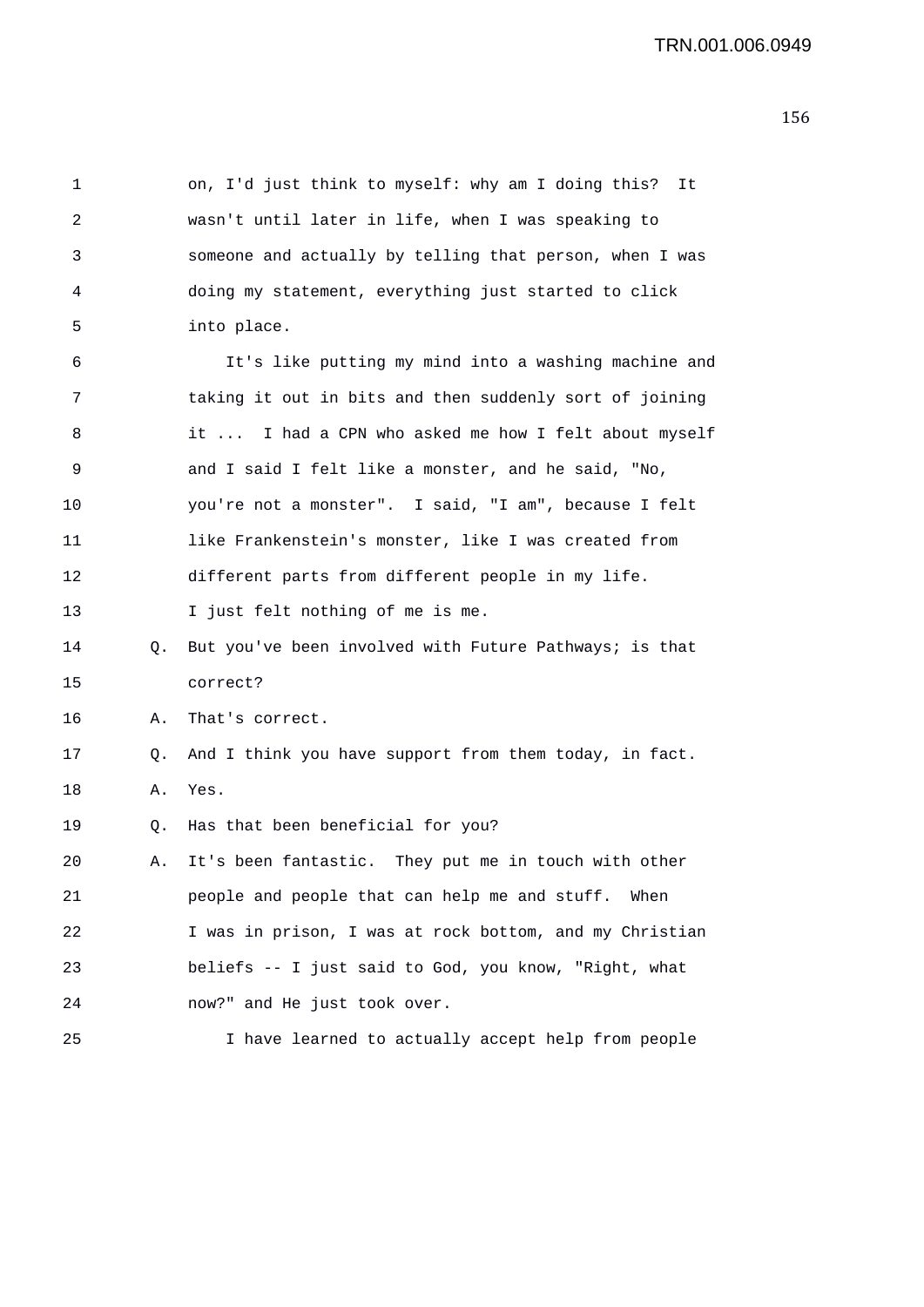| 1  |    | and realise that they're not actually wanting anything    |
|----|----|-----------------------------------------------------------|
| 2  |    | from me, which before, when I asked for help from         |
| 3  |    | someone like yourself, and you'd say, "I'm happy to help  |
| 4  |    | you", the first thing in my head, I'd go, "What do they   |
| 5  |    | want? What's their angle?" So I wouldn't accept help      |
| 6  |    | from people, but if someone says to me, "Yes, we're here  |
| 7  |    | to help you", I have learned to accept it.                |
| 8  | Q. | That's really trust, isn't it?                            |
| 9  | Α. | Yes, it's trust. It took a long, long time, and           |
| 10 |    | I regret a lot of things that have happened, but          |
| 11 |    | I also  I just  I'm moving forward now. I just            |
| 12 |    | feel as if there's a future now.                          |
| 13 | Q. | You're leaving behind, I think, aspects of the impact     |
| 14 |    | that care had on you. For example, I think you've         |
| 15 |    | attempted suicide on --                                   |
| 16 | Α. | Seven times.                                              |
| 17 |    | Q. -- more than one occasion.                             |
| 18 | Α. | But I never tried to kill myself; I tried to kill         |
| 19 |    | what was in my head. I just wanted that to go away.       |
| 20 | Q. | But do you still think about your time at St Ninian's?    |
| 21 | Α. | Now and again. Now and again. I always remember the       |
| 22 |    | good times. Always remember. There's places in my mind    |
| 23 |    | where my mind just doesn't want to go and eventually      |
| 24 |    | I hope that I will be able to go to those places and      |
| 25 |    | But my CPN (inaudible) said to me that<br>deal with them. |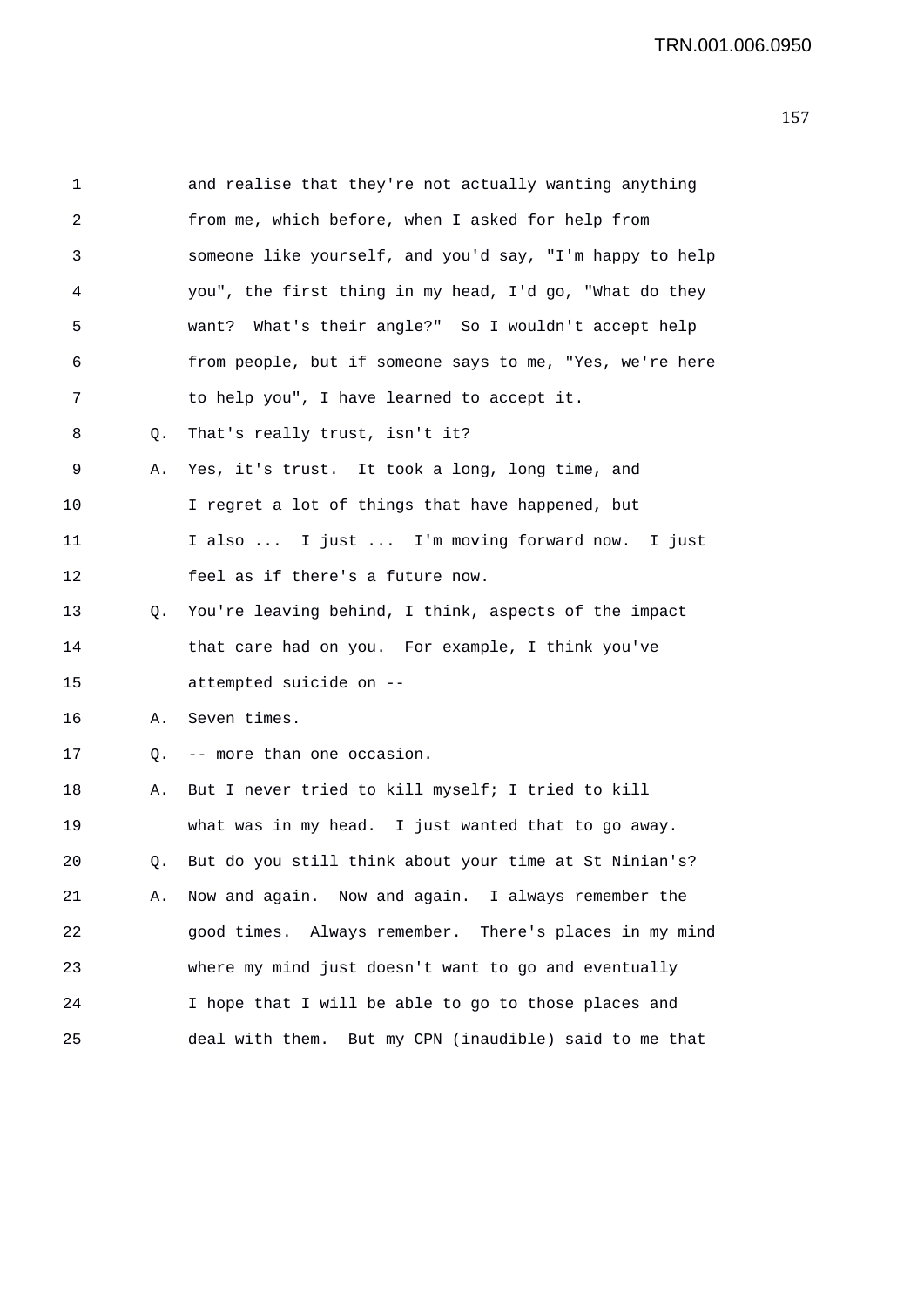1 I was on a journey, not a race, and that's helped me 2 a lot, because to realise that I'm actually in a journey 3 and not trying to ... because for me, I wanted 4 instant -- it has to be sorted now. But now I've 5 learned to, you know -- it will take time but you will 6 get there. 7 Q. So far as lessons to be learned from your own experience 8 then, Max, you look at that at paragraphs 150 onwards. 9 The first thing you say there is: 10 "I don't think we should let the 'sweep under the 11 carpet' generation win." 12 Can you elaborate on what you mean by that? 13 A. Where's that, sorry? 14 Q. Paragraph 150. I have just read out: 15 "I don't think that we should let the 'sweep under 16 the carpet' generation win." 17 A. Yes. Well, when I was in care, at that time, the police 18 and authority weren't interested. In their eyes, 19 we were bad boys no matter why we were in care. Like 20 I said, when I first went, I was put in for my own 21 safety. At that time, nobody believed you. I've got 22 a friend who knows -- whose brother is a lawyer and 23 stuff. He even said to me, like I said in my statement, 24 the new Pope is actually starting to address issues and 25 it's not being swept under the carpet like before: oh,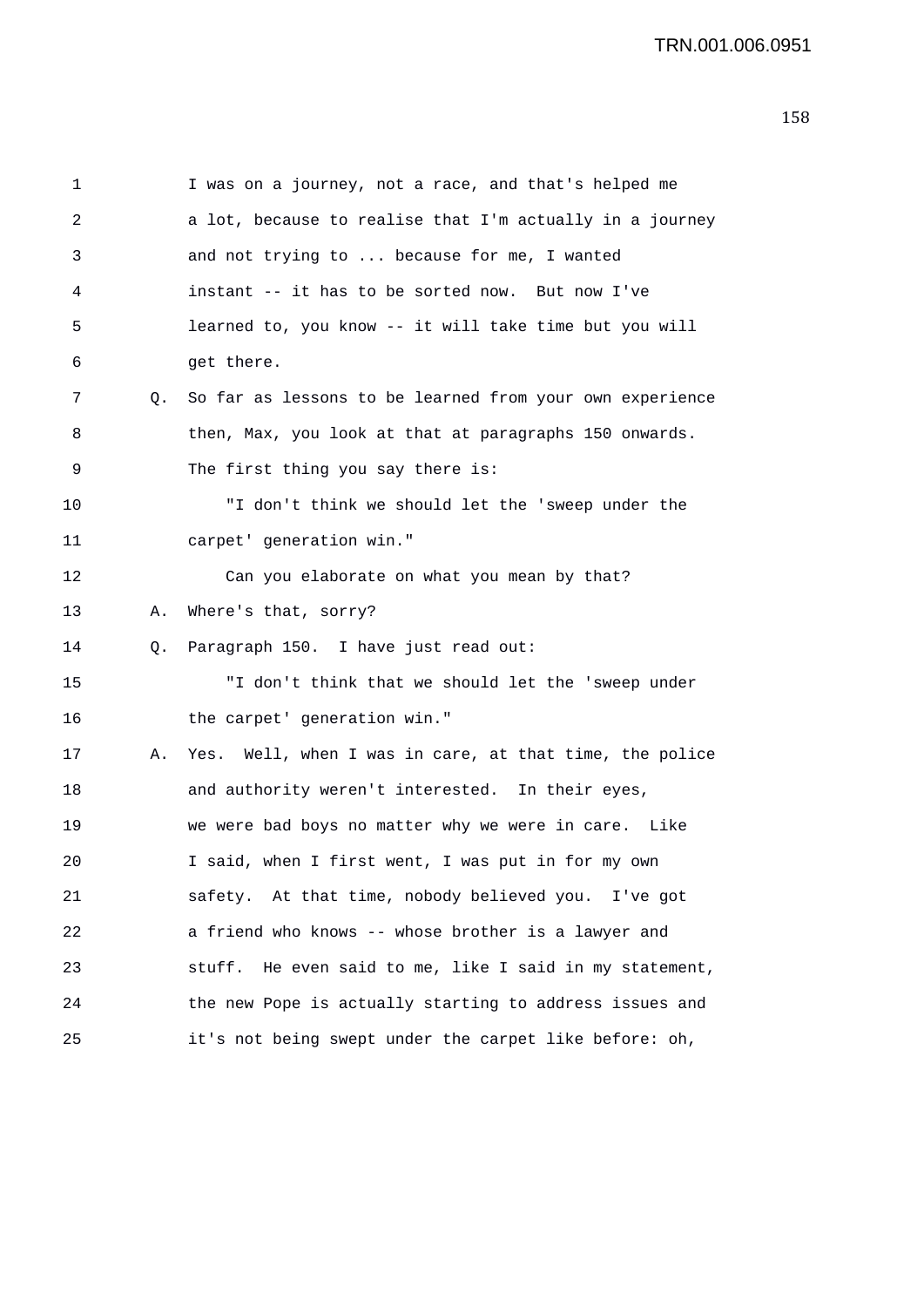1 no, no, they don't know what they're doing, they don't 2 know what they're saying, they're lying. But now it 3 seems, even with the inquiry as well, that actually, 4 yes, we do want to listen, and that's made a big 5 difference, I would say.

6 For me personally, I would say that the moment where 7 the Deputy First Minister stood up in the Parliament and 8 apologised, actually watching that, I stopped and 9 clapped my hands because it was like, wow, somebody 10 actually heard me, somebody's listening to us now, we're 11 not forgotten. Because when you went into care, like 12 you said about the assessment centre, three months. 13 When I went to the Children's Panel, it was three weeks 14 or six weeks. You were told: you'll be there for six 15 weeks and we'll get you back. Three months later ... 16 It was like, "Oh, he's away; right, next". 17 Q. The other thing you say is you consider it important 18 that children have a say in their own futures. 19 A. Yes. Yes, because, like I say, the Children's Panel, 20 there was five people sitting in front of you, "We have 21 decided". And that was the -- "We have decided, you're 22 going here, we have decided you're doing this". But 23 now, I have noticed that children get more, "What would 24 you like to do? Where would you think you'd be better? 25 What would help you?"I didn't get that. Never.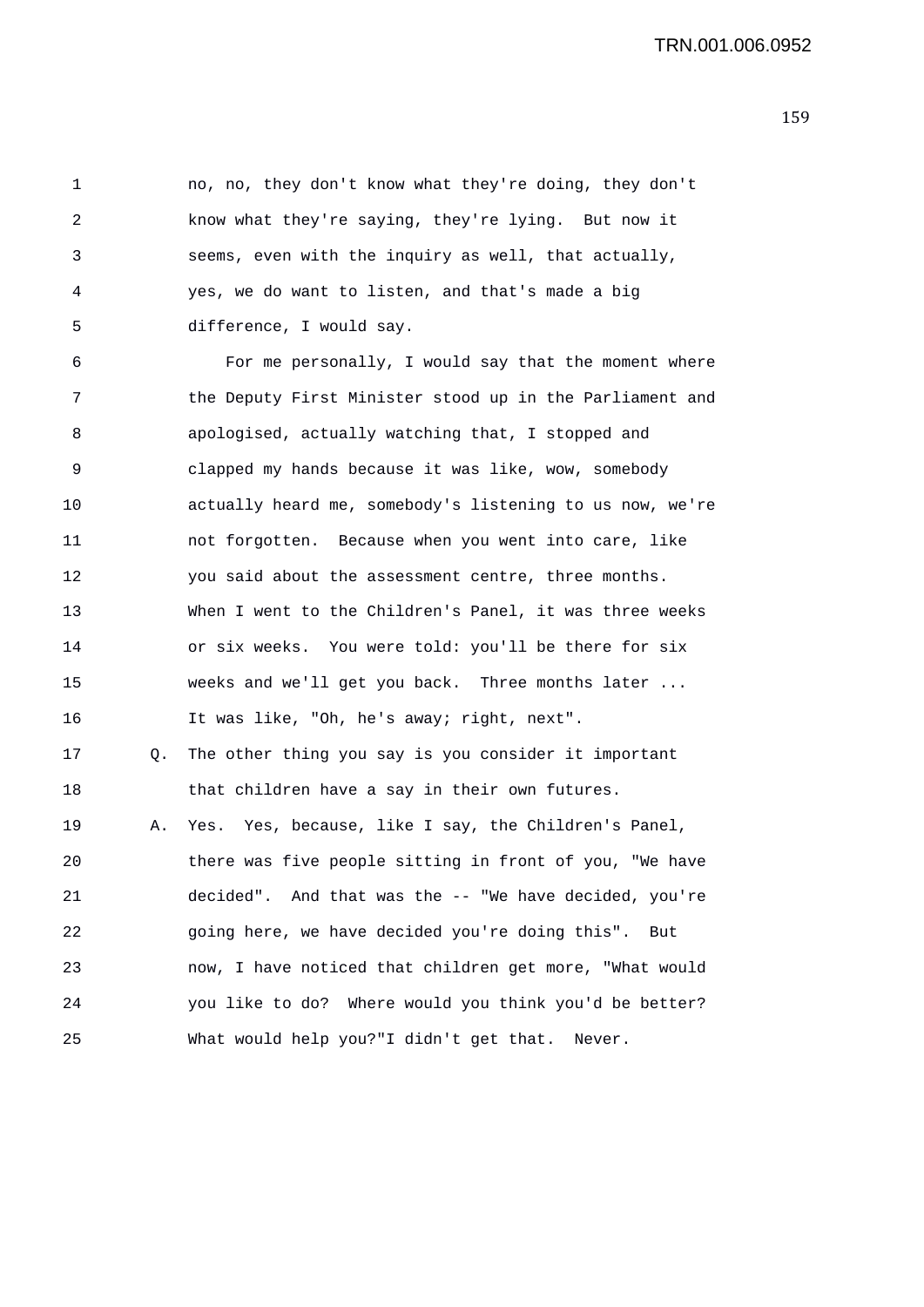| 1  | Q. | The last chapter I want to raise very briefly with you   |
|----|----|----------------------------------------------------------|
| 2  |    | is some responses we've had from people that have given  |
| 3  |    | MHG<br>statements to the inquiry from the order. Brother |
| 4  |    | for example, who the inquiry has seen, and I think you   |
| 5  |    | told us earlier, and indeed you say it in your           |
| 6  |    | statement, that Brother MHG tried to be affectionate     |
| 7  |    | towards you and you pushed him away.                     |
| 8  |    | MHG<br>According to Brother<br>his position is that --   |
| 9  |    | and I will quote:                                        |
| 10 |    | "I used to put my arm around his shoulder and            |
| 11 |    | comfort him. He seemed to recognise and be happy that    |
| 12 |    | I was comforting him and he didn't object to it.         |
| 13 |    | I wasn't affectionate; I was just empathising with him." |
| 14 |    | So that's what Brother MHG says. Could that be the       |
| 15 |    | case?                                                    |
| 16 | Α. | No.                                                      |
| 17 | Q. | You don't think that was the case?                       |
| 18 | Α. | No.                                                      |
| 19 | Q. | Of course, so far as Brothers Farrell and Kelly are      |
| 20 |    | concerned, they, of course, continue to deny their       |
| 21 |    | situation and we've got your evidence, and of course on  |
| 22 |    | the back of your evidence at the trial, there were       |
| 23 |    | convictions.                                             |
| 24 | Α. | Yes.                                                     |
| 25 | Q. | Thank you very much indeed for coming<br>Very well, Max. |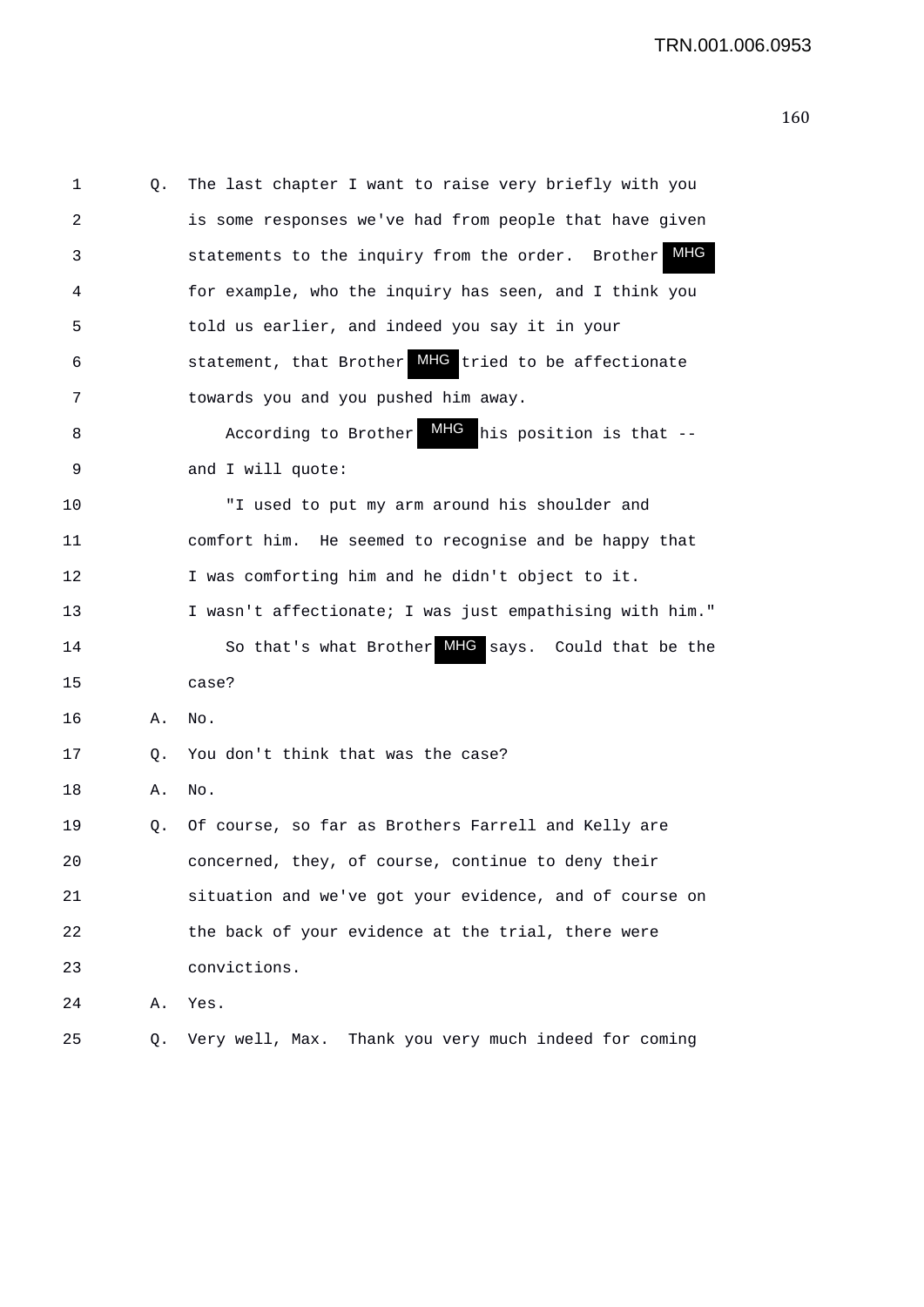```
1 to give your evidence to the inquiry. I can see that it 
2 has been quite a difficult -- 
3 A. Can I say something, sorry? 
4 Q. Of course, yes. 
5 A. Can I thank you all for this opportunity to come here 
6 and actually be listened to. 
7 MR MacAULAY: Certainly. Again, can I thank you for coming 
8 and allowing us to listen to what you had to say. 
9 My Lady, I haven't received any questions to put to 
10 Max. 
11 LADY SMITH: Are there any outstanding applications for 
12 questions of Max? 
13 Max, that does complete all the questions we have 
14 for you. I'm very aware of how many questions you have 
15 answered in the entirety of this process, both to enable 
16 us to obtain a clear written statement from you and 
17 today in the course of your oral evidence. It's been 
18 enormously helpful to me to hear what you have to tell 
19 us about your experience at St Ninian's, so thank you 
20 very much for that. I'm glad that I can now let you go. 
21 A. Thank you. 
22 LADY SMITH: Thank you. 
23 (The witness withdrew) 
24 LADY SMITH: Mr MacAulay. 
25 MR MacAULAY: My Lady, I'm inclined to suggest that we
```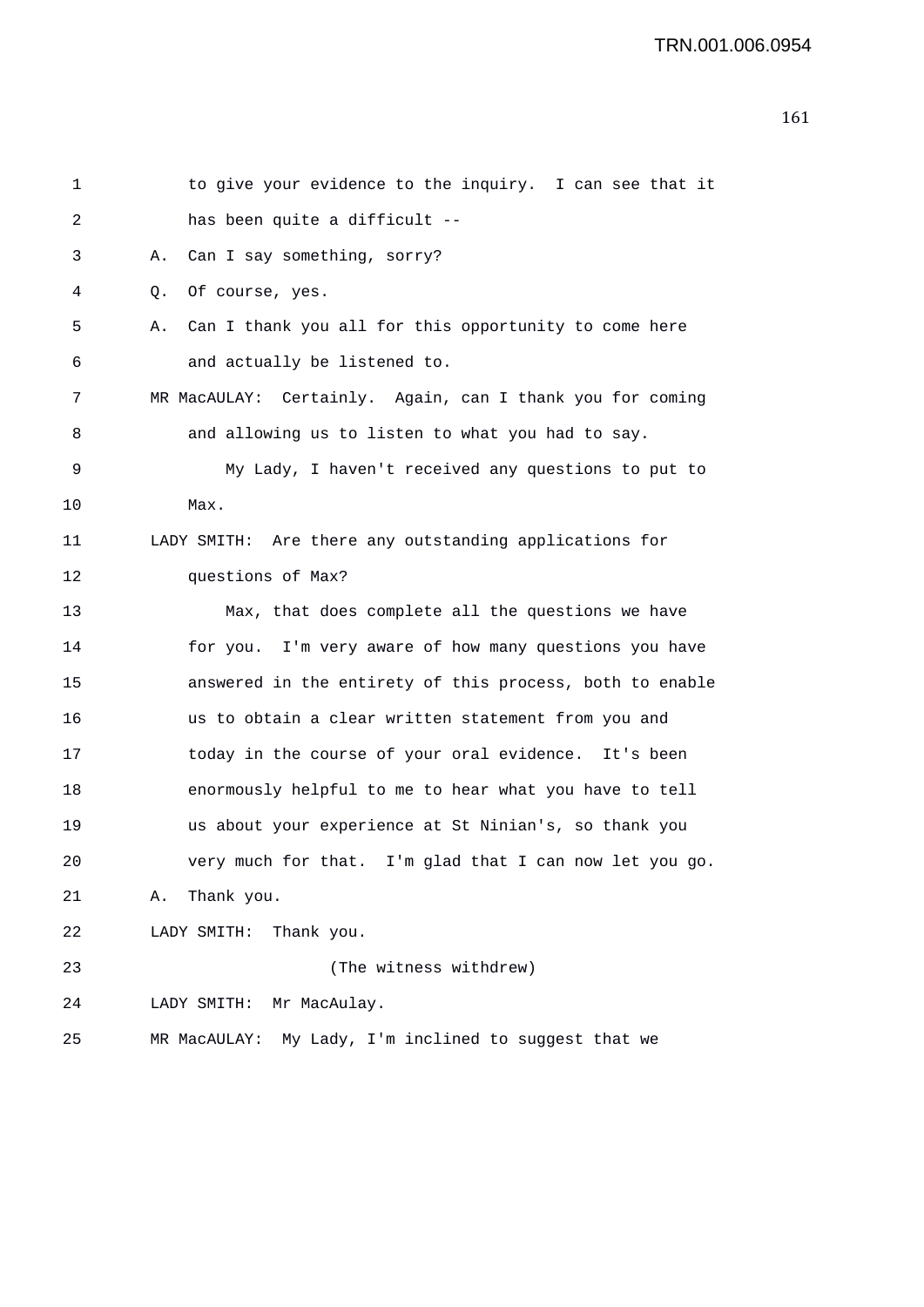```
1 perhaps adjourn for the day. We have this little 
2 chapter in relation to evidence from those who have 
3 died, but that might be best held over until tomorrow 
4 morning. 
5 LADY SMITH: Very well. So would the plan be to start with 
6 that tomorrow morning? 
7 MR MacAULAY: Yes, and then move on to ...
8 LADY SMITH: To the planned oral witnesses? 
9 MR MacAULAY: Yes. 
10 LADY SMITH: And we would still have time to complete both 
11 the planned oral witnesses tomorrow? 
12 MR MacAULAY: Absolutely. 
13 LADY SMITH: Good, very well. Thank you very much. I'll 
14 rise now until tomorrow morning.
15 (3.40 pm) 
16 (The inquiry adjourned until 10.00 am 
17 on Thursday, 13 June 2019) 
 18 
 19 
 20 
 21 
 22 
 23 
 24 
 25
```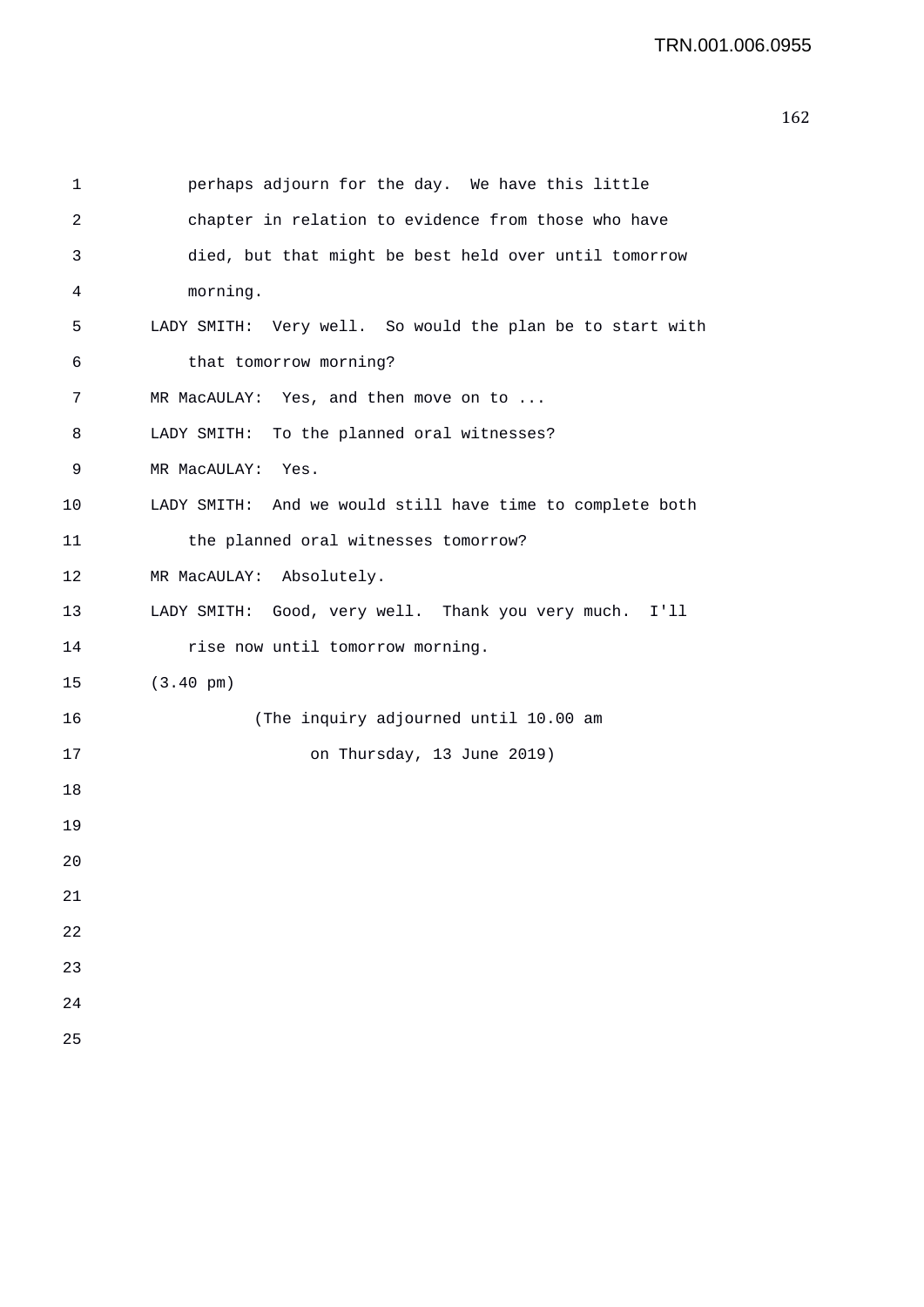| $\mathbf 1$ |                                   |
|-------------|-----------------------------------|
| $\sqrt{2}$  | INDEX                             |
| 3           |                                   |
| 4           |                                   |
| 5           |                                   |
| 6           | Questions from MS MacLEOD 1       |
| 7           |                                   |
| 8           | Witness statement of "WILLIAM" 69 |
| 9           | (read)                            |
| 10          | Witness statement of "MICHAEL" 86 |
| 11          | (read)                            |
| 12          |                                   |
| 13          | "MAX" (affirmed) 107              |
| 14          |                                   |
| 15          | Questions from MR MacAULAY 107    |
| 16          |                                   |
| 17          |                                   |
| 18          |                                   |
| 19          |                                   |
| 20          |                                   |
| 21          |                                   |
| 22          |                                   |
| 23          |                                   |
| 24          |                                   |
| 25          |                                   |